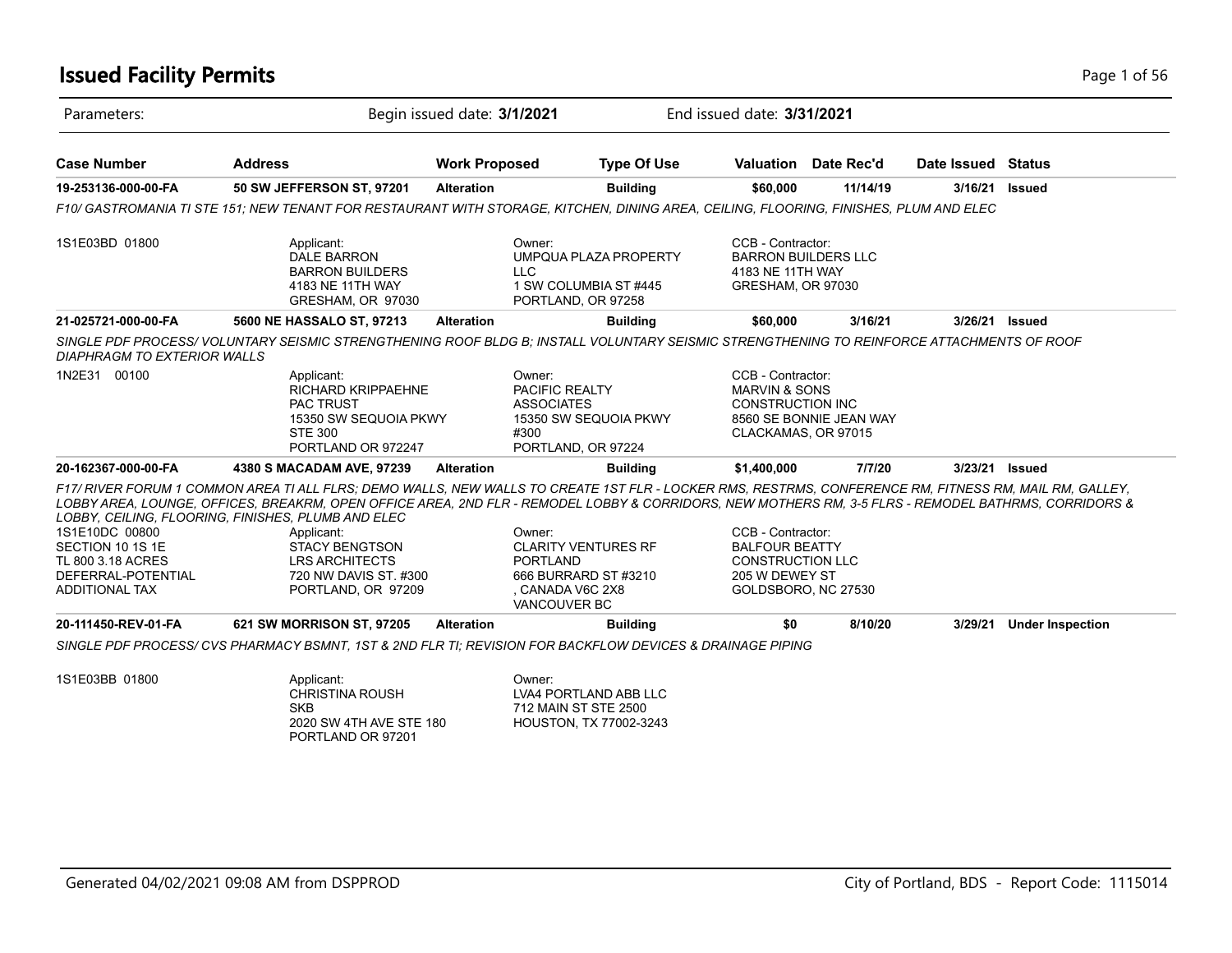## **Issued Facility Permits** Page 2 of 56

| <b>Case Number</b>                                                                                    | <b>Address</b>                                                                                                                                                                                                                                                                                                                                                                    | <b>Work Proposed</b>   | <b>Type Of Use</b>                                                                                   |                                                                                                                          | <b>Valuation</b> Date Rec'd                            | Date Issued Status             |                                                                                          |
|-------------------------------------------------------------------------------------------------------|-----------------------------------------------------------------------------------------------------------------------------------------------------------------------------------------------------------------------------------------------------------------------------------------------------------------------------------------------------------------------------------|------------------------|------------------------------------------------------------------------------------------------------|--------------------------------------------------------------------------------------------------------------------------|--------------------------------------------------------|--------------------------------|------------------------------------------------------------------------------------------|
| 20-223234-000-00-FA                                                                                   | 600 NE GRAND AVE, 97232                                                                                                                                                                                                                                                                                                                                                           | <b>Alteration</b>      | <b>Building</b>                                                                                      | \$850,000                                                                                                                | 12/11/20                                               | 3/11/21                        | <b>Issued</b>                                                                            |
|                                                                                                       | SINGLE PDF PROCESS/ METRO CHILDCARE CENTER TI GRND FLR; DEMO WALLS, NEW WALLS TO CREATE WOBBLERS AREA, BATHRM, INFANTS RM, CONFERENCE RM, OFFICE,<br>REMODEL CLASSRMS, BATHRMS, KITCHEN, UTILITY/LAUNDRY RM, TODDLERS RM, CEILING, FLOORING, FINISHES, PLUMB AND ELEC                                                                                                             |                        |                                                                                                      |                                                                                                                          |                                                        |                                |                                                                                          |
| 1N1E35BC 03700                                                                                        | Applicant:<br>ELIZABETH WILLIAMS<br><b>MERRYMAN BARNES</b><br><b>ARCHITECTS</b><br>3526 NE 25TH AVE<br>PORTLAND OR 97212                                                                                                                                                                                                                                                          | Owner:<br><b>METRO</b> | 600 NE GRAND AVE<br>PORTLAND, OR 97232-2736                                                          | CCB - Contractor:<br><b>FLOOR LEGAL</b><br>CONCORD, CA 94520                                                             | <b>SWINERTON BUILDERS INC</b><br>2001 CLAYTON ROAD 7TH |                                |                                                                                          |
| 20-218184-000-00-FA                                                                                   | 101 SW MAIN ST, 97204                                                                                                                                                                                                                                                                                                                                                             | <b>Alteration</b>      | <b>Building</b>                                                                                      | \$289,000                                                                                                                | 11/23/20                                               | 3/25/21                        | <b>Under Inspection</b>                                                                  |
|                                                                                                       | SINGLE PDF PROCESS/LANDLORD WK, STE 1500; DEMO WALLS, NEW WALLS TO CREATE OFFICES, OPEN WORK, STORAGE, SERVER RM, BREAK RM, RECEPTION, PLUMB, AND<br>ELEC-FUTURE PERMIT FOR NEW TENANT MAY BE REQUIRED                                                                                                                                                                            |                        |                                                                                                      |                                                                                                                          |                                                        |                                |                                                                                          |
| 1S1E03BD 00300<br><b>PORTLAND</b><br><b>BLOCK 11</b><br><b>LOT 1-4</b><br>LOT 5-8 EXC PT IN STS       | Applicant:<br><b>ANNE ROGNESS</b><br>ZIMMER, GUNSUL, FRASCA<br>1223 SW WASHINGTON ST.,<br>SUITE 200<br>PORTLAND OR 97205                                                                                                                                                                                                                                                          | Owner:<br>367-1        | MADISON-OFC ONE MAIN<br>PLACE OR LLC<br>PO BOX 7517 BILLBOX# 17-<br><b>HICKSVILLE, NY 11802-7517</b> | CCB - Contractor:<br><b>CHRIS HOLBROOK</b><br><b>CONSTRUCTION LLC</b><br>9317 NE 30TH AVE<br>VANCOUVER, WA 98665         |                                                        | Permit Info:<br>Type $1$ : I-A | Occupancy Group 1: B Bank,<br>Off., Med.Off., Pub.Bldg.<br>Construction Type 2 (formerly |
| 20-217617-000-00-FA                                                                                   | 83 SW 1ST AVE, 97204                                                                                                                                                                                                                                                                                                                                                              | <b>Alteration</b>      | <b>Building</b>                                                                                      | \$248,000                                                                                                                | 11/20/20                                               | 3/26/21 Issued                 |                                                                                          |
| FLOORING, FINISHES, PLUMB AND ELEC<br>1N1E34DC 01300<br><b>PORTLAND</b><br>BLOCK 33<br>S 20' OF LOT 3 | SINGLE PDF PROCESS/NEW MARKET THEATER SUITES 300, 301, 400; 3RD & 4TH FLOORS DEMO WALLS, NO OCCUPANCY THIS PERMIT.NEW WALLS TO CREATE - 3RD FLR<br>RESTROOMS, MEETING RM, OPEN OFFICE, NEW STAIRS, 4TH FLR CONFERENCE RM- RETURN 3RD & 4TH FLR SUITES TO SHELL FOR FUTURE TENANT BUILD OUT, CEILING,<br>Applicant:<br><b>BEN KING</b><br><b>STEM ARCHITECTURE</b><br>PO BOX 17034 | Owner:                 | NBP NEW MARKET LLC<br>9 SE 3RD AVE STE 100<br>PORTLAND, OR 97214                                     | CCB - Contractor:<br>PATH PDX LLC<br>1640 NW IRVING ST<br>PORTLAND, OR 97209                                             |                                                        |                                |                                                                                          |
| LOT <sub>4</sub>                                                                                      | PORTLAND, OR 97217                                                                                                                                                                                                                                                                                                                                                                |                        |                                                                                                      |                                                                                                                          |                                                        |                                |                                                                                          |
| 20-213464-000-00-FA<br>FLOORING, FNISHES, PLUMB AND ELEC                                              | 915 SW HARVEY MILK ST, 97205 Alteration<br>F7/LANDLORD WORK FITNESS CENTER BSMNT TI; DEMO WALLS, NEW WALLS TO CREATE FITNESS CENTER, YOGA STUDIO, LOCKER & BATHRMS, BIKE STORAGE AREA, CEILING,                                                                                                                                                                                   |                        | <b>Building</b>                                                                                      | \$278,650                                                                                                                | 11/10/20                                               | 3/2/21                         | <b>Under Inspection</b>                                                                  |
| 1N1E34CC 02800<br><b>PORTLAND</b><br><b>BLOCK 86 1/2</b><br>LOT 1&2 EXC PT IN ST<br>LOT 3-6           | Applicant:<br><b>ALAN VOLM</b><br><b>PACIFIC CREST</b><br><b>STRUCTURES</b><br>17750 SW UPPER BOONES<br>FERRY, #190<br>DURHAM, OR 97224                                                                                                                                                                                                                                           | Owner:<br>500          | <b>HARSCH INVESTMENT</b><br><b>PROPERTIES LLC</b><br>1121 SW SALMON ST STE<br>PORTLAND, OR 97205     | CCB - Contractor:<br><b>ALAN VOLM</b><br><b>PACIFIC CREST</b><br>STRUCTURES INC<br><b>FRY RD 190</b><br>DURHAM, OR 97224 | 17750 SW UPPER BOONES                                  | Permit Info:<br>Type $1$ : I-A | Occupancy Group 1: B_Bank,<br>Off., Med.Off., Pub.Bldg.<br>Construction Type 2 (formerly |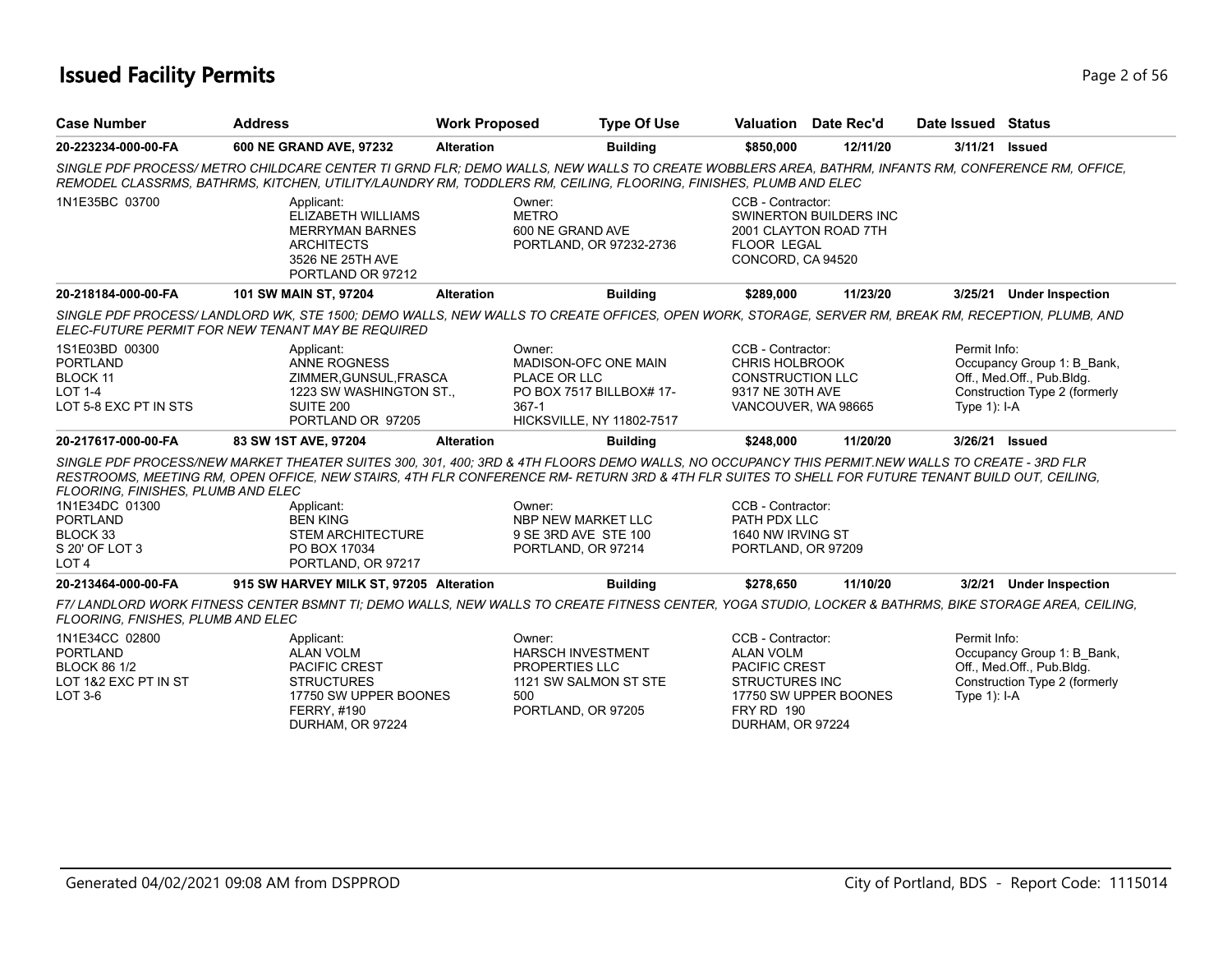## **Issued Facility Permits** Page 1 of 56

| <b>Case Number</b>                                                                                                     | <b>Address</b>                                                                                                                                                                                                                                                     | <b>Work Proposed</b> | <b>Type Of Use</b>                                                                                                                          |                                                                          | Valuation Date Rec'd                                       | Date Issued Status                          |                                                              |
|------------------------------------------------------------------------------------------------------------------------|--------------------------------------------------------------------------------------------------------------------------------------------------------------------------------------------------------------------------------------------------------------------|----------------------|---------------------------------------------------------------------------------------------------------------------------------------------|--------------------------------------------------------------------------|------------------------------------------------------------|---------------------------------------------|--------------------------------------------------------------|
| 20-212915-000-00-FA                                                                                                    | 1900 SW 4TH AVE - UNIT 2,<br>97201                                                                                                                                                                                                                                 | <b>Alteration</b>    | <b>Building</b>                                                                                                                             | \$312,811                                                                | 11/9/20                                                    | 3/8/21                                      | <b>Issued</b>                                                |
| AND ELEC                                                                                                               | SINGLE PDF PROCESS/ PSU FAB LEVEL 2 TI: DEMO WALLS. NEW WALLS TO CREATE BATHRMS. NEW DOOR. PASS THROUGH FOR OIT DEPT. CEILING. FLOORING. FINISHES. PLUMB                                                                                                           |                      |                                                                                                                                             |                                                                          |                                                            |                                             |                                                              |
| 1S1E03CB 90001<br><b>URBAN CENTER</b><br><b>CONDOMINIUM</b><br>LOT <sub>2</sub>                                        | Applicant:<br><b>SUSAN GUST</b><br>617 SW MONTGOMERY ST.<br>STE #302<br>PORTLAND, OR 97201                                                                                                                                                                         |                      | Owner:<br><b>OREGON STATE HIGHER</b><br>EDUCATION ON BEHALF OF<br><b>PSU</b><br>PO BOX 751 CPO<br>PORTLAND, OR 97207-0751                   | CCB - Contractor:<br><b>FLOOR LEGAL</b><br>CONCORD, CA 94520             | SWINERTON BUILDERS INC<br>2001 CLAYTON ROAD 7TH            | Permit Info:<br>Type $1$ : I-A              | Occupancy Group 1: B<br>Construction Type 2 (formerly        |
| 20-221219-000-00-FA                                                                                                    | 12000 SW 49TH AVE, 97219                                                                                                                                                                                                                                           | <b>Alteration</b>    | <b>Building</b>                                                                                                                             | \$5,556,023                                                              | 12/4/20                                                    |                                             | 3/9/21 Under Inspection                                      |
|                                                                                                                        | F38/ PCC SYLVANIA SCIENCE TECH BLDG 2ND FLR TI; DEMO WALLS, NEW WALLS TO CREATE LOUNGE AREA, OFFICES, ENCLAVES, OPEN OFFICE AREAS, COLLAB AREAS, LAB &<br>CLASSRMS, STOCK RM, CHEMICAL STORAGE RM, CEILING, FLOORING, FINISHES, PLUMB AND ELEC                     |                      |                                                                                                                                             |                                                                          |                                                            |                                             |                                                              |
| 1S1E31D 00200                                                                                                          | Applicant:<br><b>TODD SPANGLER</b><br><b>HACKER ARCHITECTS</b><br>555 SE MLK JR BLVD STE<br>501<br>PORTLAND OR 97214                                                                                                                                               |                      | Owner:<br>PORTLAND COMMUNITY<br><b>COLLEGE DISTRICT</b><br>PO BOX 19000<br>PORTLAND, OR 97280-0990                                          | CCB - Contractor:<br><b>LLC</b><br>550 SW 12TH AVE<br>PORTLAND, OR 97205 | <b>LEASE CRUTCHER LEWIS</b>                                | Permit Info:<br>Type $1$ ): II-B            | Occupancy Group 1: B<br>Construction Type 2 (formerly        |
| 21-017904-000-00-FA                                                                                                    | 6936 N FATHOM ST, 97217                                                                                                                                                                                                                                            | <b>Alteration</b>    | <b>Building</b>                                                                                                                             | \$40,000                                                                 | 2/24/21                                                    | 3/17/21 Issued                              |                                                              |
| <b>ELEC</b>                                                                                                            | SINGLE PDF PROCESS/ DAIMLER WESTERN STAR NEW EQUIPMENT MEZZANINE; INSTALL NEW MEZZANINE FOR CONVEYOR/PRODUCTION EQUIPMENT CONTROLS, FINISHES AND                                                                                                                   |                      |                                                                                                                                             |                                                                          |                                                            |                                             |                                                              |
| 1N1E17B 00200<br>SECTION 17 1N 1E<br>TL 200 24.90 ACRES<br>LAND & IMPS SEE<br>R646162 (R941170881)<br>FOR MACH & EQUIP | Applicant:<br><b>CRAIG SHEARMIRE</b><br>15796 S BROADWALK<br>OREGON CITY, OR 97045                                                                                                                                                                                 |                      | Owner:<br>DAIMLER TRUCKS NORTH<br><b>AMERICA LLC</b><br>PO BOX 3820<br>PORTLAND, OR 97208-3820                                              | CCB - Contractor:<br>15796 S BOARDWALK ST<br>1196                        | <b>BROCKAMP &amp; JAEGER INC</b><br>OREGON CITY, OR 97045- | Permit Info:<br>Hazard 2<br>Type $1$ : II-B | Occupancy Group 1: H-2 High<br>Construction Type 2 (formerly |
| 21-017185-000-00-FA                                                                                                    | 1005 SW MAIN ST, 97205                                                                                                                                                                                                                                             | <b>Alteration</b>    | <b>Building</b>                                                                                                                             | \$16,500                                                                 | 2/23/21                                                    |                                             | 3/2/21 Under Inspection                                      |
|                                                                                                                        | SINGLE PDF PROCESS/TIER 1 PRIORITY - COVID CLINIC TEMP TRAILER; INSTALL TEMPORARY TRAILER FOR COVID19 TESTING SITE, DUE TO STATE OF EMERGENCY COVID 19,<br>TRAILER TO STAY ON WHEELS, LOCATION IS TO BE UTILIZED AS A TESTING SITE AND ELEC **** BID ESTIMATE **** |                      |                                                                                                                                             |                                                                          |                                                            |                                             |                                                              |
| 1S1E04AA 02600<br><b>PORTLAND</b><br>BLOCK 248<br>LOT 3-6<br>LAND & IMPS SEE<br>R246562 (R667727482)<br>FOR BILLBOARD  | Applicant:<br><b>MATTHEW GREEN</b><br>601 BRICKELL KEY DR #1000<br><b>MIAMI FL 33131</b>                                                                                                                                                                           |                      | Owner:<br>SW 10TH & MAIN LLC-20.475<br>3939 NW ST HELENS RD<br>PORTLAND, OR 97210-1442<br>Owner:<br><b>BINGHAM INVESTMENT CO-</b><br>79.525 |                                                                          |                                                            |                                             |                                                              |
|                                                                                                                        |                                                                                                                                                                                                                                                                    |                      | 3939 NW ST HELENS RD<br>PORTLAND, OR 97210-1442                                                                                             |                                                                          |                                                            |                                             |                                                              |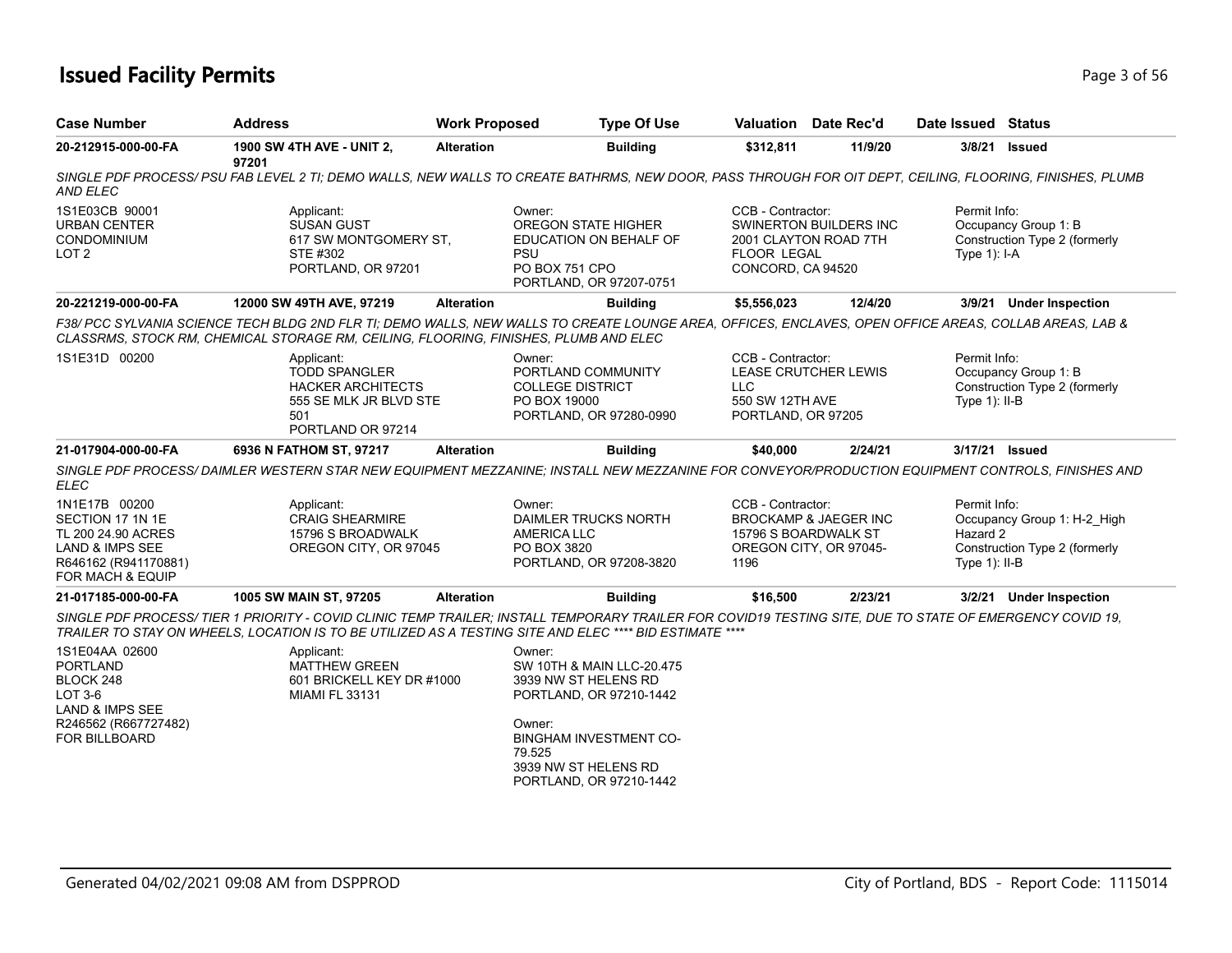## **Issued Facility Permits** Page 4 of 56

| <b>Case Number</b>                                                                                                           | <b>Address</b>                                                                                                                                                                                                                                                           | <b>Work Proposed</b> |                                                                                               | <b>Type Of Use</b> |                                                                                  | <b>Valuation</b> Date Rec'd                    | Date Issued Status                         |                                                                                          |
|------------------------------------------------------------------------------------------------------------------------------|--------------------------------------------------------------------------------------------------------------------------------------------------------------------------------------------------------------------------------------------------------------------------|----------------------|-----------------------------------------------------------------------------------------------|--------------------|----------------------------------------------------------------------------------|------------------------------------------------|--------------------------------------------|------------------------------------------------------------------------------------------|
| 21-023108-000-00-FA                                                                                                          | 555 SE M L KING BLVD, 97214                                                                                                                                                                                                                                              | <b>Alteration</b>    |                                                                                               | <b>Building</b>    | \$50,000                                                                         | 3/9/21                                         | 3/24/21                                    | <b>Issued</b>                                                                            |
|                                                                                                                              | SINGLE PDF PROCESS/DISTRICT OFFICE FACADE REPAIR; REPAIR FACADE ON NORTH AND SOUTH ELEVATIONS                                                                                                                                                                            |                      |                                                                                               |                    |                                                                                  |                                                |                                            |                                                                                          |
| 1S1E03AA 00200<br><b>EAST PORTLAND</b><br>BLOCK 82<br>E 10' OF LOT 1&2<br>LOT 5 EXC PT IN STS, LOT<br>6-8 EXC PT IN ST       | Applicant:<br><b>ANNE MONNIER</b><br><b>KPFF</b><br>111 SW 5TH AVE STE 2600<br>PORTLAND OR 97204                                                                                                                                                                         |                      | Owner:<br>PMC BUILDING LLC<br>75 SE YAMHILL ST #201<br>PORTLAND, OR 97214                     |                    | CCB - Contractor:<br><b>MICHAEL CARRIGG</b><br>PO BOX 6712<br>PORTLAND, OR 97228 | ANDERSEN CONSTRUCTION<br>COMPANY OF OREGON LLC |                                            |                                                                                          |
| 21-024287-000-00-FA                                                                                                          | 1355 SE 10TH AVE, 97214                                                                                                                                                                                                                                                  | <b>Alteration</b>    |                                                                                               | <b>Building</b>    | \$290,000                                                                        | 3/11/21                                        | 3/17/21 Issued                             |                                                                                          |
| FLOORING, FINISHES, PLUMB AND ELEC                                                                                           | SINGLE PDF PROCESS/ STEELHEAD SURGICAL 1ST FLR TI; NEW WALLS TO CREATE INVENTORY RMS, TRAINING/BREAK AREA, OFFICE, VESTIBULE, OPEN OFFICE AREA, CEILING,                                                                                                                 |                      |                                                                                               |                    |                                                                                  |                                                |                                            |                                                                                          |
| 1S1E02BD 06900<br><b>HAWTHORNE PK</b><br>BLOCK 210<br>LOT 1-8<br>LAND & IMPS SEE<br>R176870 (R366701631)<br>FOR MACH & EQUIP | Applicant:<br><b>EMMA SURVIS</b><br><b>MACKENZIE ARCHITECTS</b><br>1515 SE WATER AVE STE<br>100<br>PORTLAND OR 97214                                                                                                                                                     |                      | Owner:<br>PREMIUM PROPERTY - CSNS<br>LLC.<br>1015 NW 11TH AVE #243<br>PORTLAND, OR 97209-3496 |                    | CCB - Contractor:<br>2019 NW WILSON ST<br>PORTLAND, OR 97209                     | R & H CONSTRUCTION CO                          | Permit Info:<br>Mod.Hazard<br>Type 1): V-B | Occupancy Group 1: F-<br>1_Industrial Plant - Factory,<br>Construction Type 2 (formerly  |
| 21-007362-000-00-FA                                                                                                          | 905 NW 12TH AVE, 97209                                                                                                                                                                                                                                                   | <b>Alteration</b>    |                                                                                               | <b>Building</b>    | \$50,000                                                                         | 1/25/21                                        | 3/23/21 Issued                             |                                                                                          |
| FINISHES, PLUMB, AND ELEC<br>1N1E33AD 00100<br><b>COUCHS ADD</b><br>BLOCK 143<br><b>LOT 1-8</b>                              | SINGLE PDF PROCESS/BLING DENTAL EXPANSION TI, STE 150; DEMO WALLS, NEW WALLS TO CREATE TREATMENT RMS, WAITING RM, RECEPTION, OFFICE, CEILING, FLOORING,<br>Applicant:<br><b>EMILY MITCHELL</b><br>MITCHELL DESIGN GROUP<br>5509 N VANCOUVER AVE<br>PORTLAND OREGON 97217 |                      | Owner:<br>UNICO BOP RIVERTEC LLC<br>1215 4TH AVE #600<br>SEATTLE, WA 98161                    |                    | CCB - Contractor:<br>PHAIR CONSTRUCTION<br><b>COMPANY</b><br>SUITE E             | 6305 SW ROSEWOOD ST                            |                                            |                                                                                          |
| 20-212974-REV-01-FA                                                                                                          | 9601 NE ALDERWOOD RD,                                                                                                                                                                                                                                                    | <b>Alteration</b>    |                                                                                               | <b>Building</b>    | \$0                                                                              | LAKE OSWEGO, OR 97305<br>2/22/21               | 3/2/21 Final                               |                                                                                          |
|                                                                                                                              | 97220<br>SINGLE PDF PROCESS/ UPS PDX LOGISTIC CENTER FACILITY TI; REVISION TO REMOVE PLUMBING FROM SCOPE OF PROPOSED WORK                                                                                                                                                |                      |                                                                                               |                    |                                                                                  |                                                |                                            |                                                                                          |
| 1N2E16 00100                                                                                                                 | Applicant:<br><b>TONY BRIZENDINE</b><br>541 ARCHITECTURE<br>1414 NE 17TH AVE<br>PORTLAND OR 97232                                                                                                                                                                        |                      | Owner:<br>PORT OF PORTLAND<br>PO BOX 3529<br>PORTLAND, OR 97208-3529                          |                    |                                                                                  |                                                | Permit Info:<br>Type 1): V-B               | Occupancy Group 1: B_Bank,<br>Off., Med.Off., Pub.Bldg.<br>Construction Type 2 (formerly |
| 20-130427-REV-01-FA                                                                                                          | 1131 NW COUCH ST, 97209                                                                                                                                                                                                                                                  | <b>Alteration</b>    |                                                                                               | <b>Building</b>    | \$0                                                                              | 2/24/21                                        | 3/25/21 Issued                             |                                                                                          |
|                                                                                                                              | F3/ SCREEN DOOR RESTAURANT 1ST FLR TI; REVISION TO ADD WALL TO KITCHEN TO ACCOMMODATE EQUIPMENT LAYOUT CHANGE, FINISHES, PLUMB AND ELEC                                                                                                                                  |                      |                                                                                               |                    |                                                                                  |                                                |                                            |                                                                                          |
| 1N1E33DA 04800                                                                                                               | Applicant:<br><b>ERIN JACKE</b><br><b>DESIGN DEPARTMENT PDX</b><br>511 SW 10TH AVE<br>PORTLAND OR 97205                                                                                                                                                                  |                      | Owner:<br>SPF BREWERY BLOCKS LLC<br>PO BOX 4120 PMB 73304<br>PORTLAND, OR 97208-4120          |                    |                                                                                  |                                                | Permit Info:<br>Type $1$ : I-FR            | Occupancy Group 1: B<br>Construction Type 2 (formerly                                    |
|                                                                                                                              | Generated 04/02/2021 09:08 AM from DSPPROD                                                                                                                                                                                                                               |                      |                                                                                               |                    |                                                                                  |                                                |                                            | City of Portland, BDS - Report Code: 1115014                                             |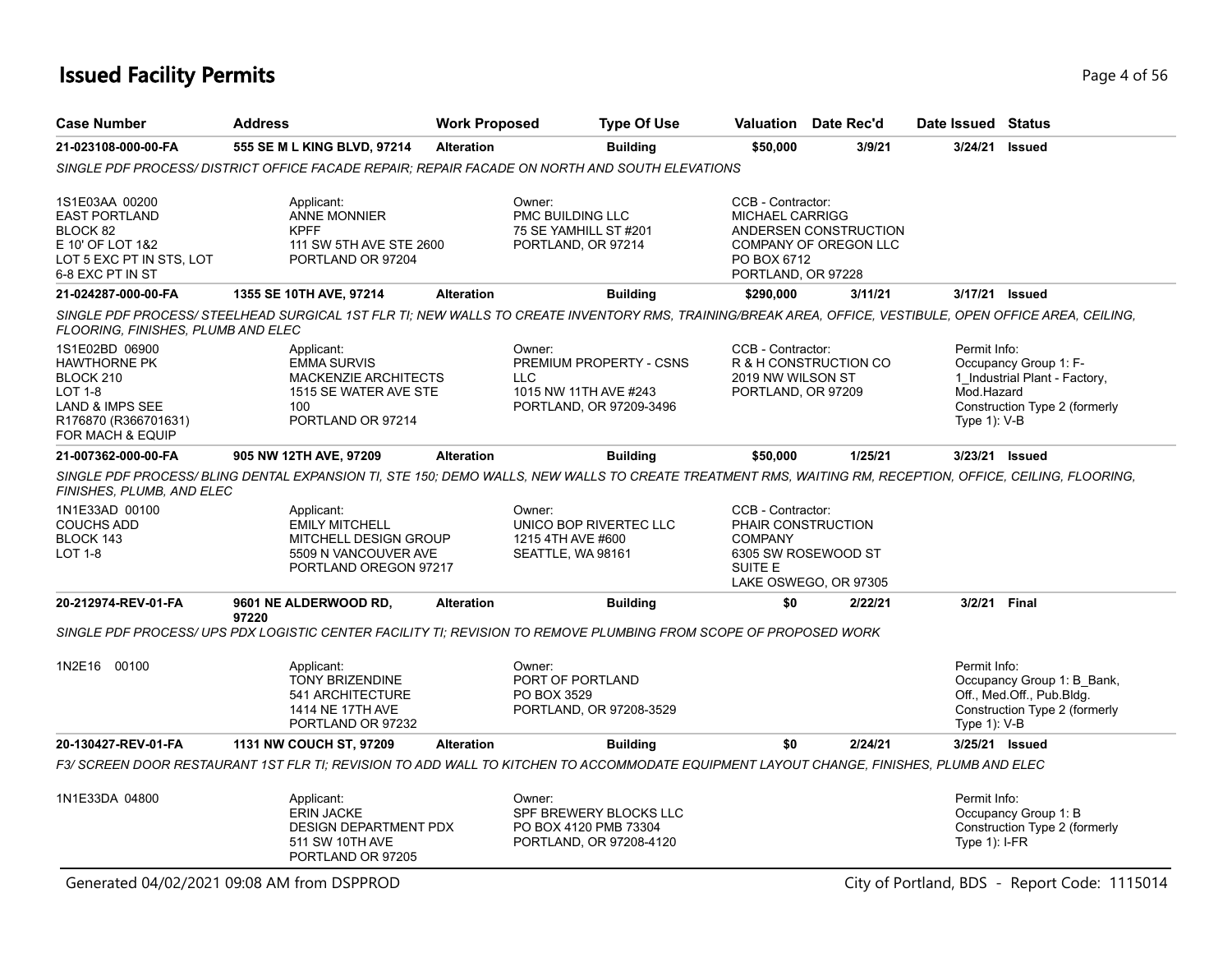## **Issued Facility Permits** Page 1 of 56

| <b>Case Number</b>                                                      | <b>Address</b>                                                                                                                                                                                                                                     | <b>Work Proposed</b> | <b>Type Of Use</b>                                                                                 |                                                                                                            | <b>Valuation</b> Date Rec'd                       | Date Issued Status             |                                                         |
|-------------------------------------------------------------------------|----------------------------------------------------------------------------------------------------------------------------------------------------------------------------------------------------------------------------------------------------|----------------------|----------------------------------------------------------------------------------------------------|------------------------------------------------------------------------------------------------------------|---------------------------------------------------|--------------------------------|---------------------------------------------------------|
| 21-015679-000-00-FA                                                     | 808 SW CAMPUS DR - Unit KPV, Alteration<br>97201                                                                                                                                                                                                   |                      | <b>Building</b>                                                                                    | \$98,000                                                                                                   | 2/18/21                                           | 3/5/21                         | <b>Issued</b>                                           |
|                                                                         | F32/ OHSU KOHLER PAVILION FLS UPDATE: UPDATE FLS INFORMATION TO CURRENT STANDARDS. INCLUDE FIRE CONNECTIONS FOR HORIZONTAL EXITS ON 11TH & 12TH FLRS.                                                                                              |                      |                                                                                                    |                                                                                                            |                                                   |                                |                                                         |
| 1S1E09 00200                                                            | Applicant:<br><b>MARCUS MORGAN</b><br><b>PKA ARCHITECTS</b><br>6969 SW HAMPTON ST.<br>PORTLAND, OR 97229                                                                                                                                           | Owner:<br>PARK RD    | OREGON STATE BOARD OF<br><b>HIGHER EDUCATION</b><br>3181 SW SAM JACKSON<br>PORTLAND, OR 97239-3011 | CCB - Contractor:<br><b>JAMES AARHUS</b><br>5TH FLOOR ATTN ERIN<br><b>DEVAUGHN</b><br>PARSIPPANY, NJ 07054 | SKANSKA USA BUILDING INC<br>389 INTERPACE PARKWAY | Permit Info:<br>Type $1$ : I-A | Occupancy Group 1: I-2<br>Construction Type 2 (formerly |
| 21-024031-000-00-FA                                                     | 1827 NE 44TH AVE, 97213                                                                                                                                                                                                                            | <b>Alteration</b>    | <b>Building</b>                                                                                    | \$25,000                                                                                                   | 3/10/21                                           |                                | 3/22/21 Under Inspection                                |
|                                                                         | SINGLE PDF PROCESS/EASTSIDE FOOT AND ANKLE TI, STE 100; DEMO WALLS, NEW WALLS TO CREATE MEDICAL ASSISTANCE RM, OFFICE, EXAM RM, STORAGE, WAITING,<br>RECEPTION, OFFICE, X-RAY, BREAK RM, PLUMB, ELEC, CEILING, FLOORING, AND FINISHES              |                      |                                                                                                    |                                                                                                            |                                                   |                                |                                                         |
| 1N2E30CC 05000<br><b>MENEFEE ADD</b><br><b>BLOCK5</b><br><b>LOT 1-6</b> | Applicant:<br><b>MARK WOLFE</b><br>AMERICAN PROPERTY<br><b>MANAGEMENT</b><br>2510 NE MULTNOMAH<br>PORTLAND OR 97232                                                                                                                                | Owner:<br><b>LLC</b> | <b>WESTON INVESTMENT CO</b><br>2154 NE BROADWAY #200<br>PORTLAND, OR 97232-1561                    |                                                                                                            |                                                   | Permit Info:<br>Type 1): III-B | Occupancy Group 1: B<br>Construction Type 2 (formerly   |
| 21-020732-000-00-FA                                                     | 3535 NE 15TH AVE, 97212                                                                                                                                                                                                                            | <b>Alteration</b>    | <b>Building</b>                                                                                    | \$115,000                                                                                                  | 3/3/21                                            | 3/4/21                         | <b>Issued</b>                                           |
|                                                                         | SINGLE PDF PROCESS/WHOLE FOODS CHECKSTAND TI: DEMO CHECKSTANDS: SIX NEW SELF CHECKOUT STANDS AND ELEC                                                                                                                                              |                      |                                                                                                    |                                                                                                            |                                                   |                                |                                                         |
| 1N1E23DC 19900<br><b>DIXON PL</b><br><b>BLOCK 15 TL 19900</b>           | Applicant:<br><b>AUBREY MORRIS</b><br><b>CUSHING TERRELL</b><br>200 WEST MERCER ST. STE<br>503E<br>SEATTLE, WA 98119                                                                                                                               | Owner:               | ADG PROPERTIES LLC<br>2314 NW SAVIER ST<br>PORTLAND, OR 97210                                      | CCB - Contractor:<br><b>Armin Metz</b><br><b>INC</b><br>6<br>KIRKLAND, WA 98033                            | WOODMAN CONSTRUCTION<br>10910 117TH PLACE NE BLDG |                                |                                                         |
| 21-008861-000-00-FA                                                     | 1300 SW 5TH AVE, 97201                                                                                                                                                                                                                             | <b>Alteration</b>    | <b>Building</b>                                                                                    | \$904,262                                                                                                  | 1/28/21                                           | 3/4/21                         | <b>Under Inspection</b>                                 |
|                                                                         | SINGLE PDF PROCESS/ INSIGHT GLOBAL, STE 3000 TI; NEW TENANT - DEMO WALLS, NEW WALLS TO CREATE INTERVIEW RMS, CONFERENCE RS, ENTRY, BREAK RM, MOTHERS RM,<br>STORAGE, SERVER RM, OFFICES, OPEN OFFICE, CEILING, FLOORING, FINISHES, PLUMB, AND ELEC |                      |                                                                                                    |                                                                                                            |                                                   |                                |                                                         |
| 1S1E03BC 01800<br><b>PORTLAND</b><br><b>BLOCK 148 TL 1800</b>           | Applicant:<br>PETER KIM<br><b>LRS ARCHITECTS</b>                                                                                                                                                                                                   | Owner:               | SOF-XI WFP OWNER LLC<br>591 W PUTNAM AVE                                                           | CCB - Contractor:<br><b>COMMERCIAL</b><br><b>CONTRACTORS INC</b>                                           |                                                   |                                |                                                         |

GREENWICH, CT 06830

LRS ARCHITECTS 720 NW DAVIS ST, STE 300 PORTLAND, OR 97209

CONTRACTORS INC 5573 SOUTH FIRST CIRCLE RIDGEFIELD, WA 98642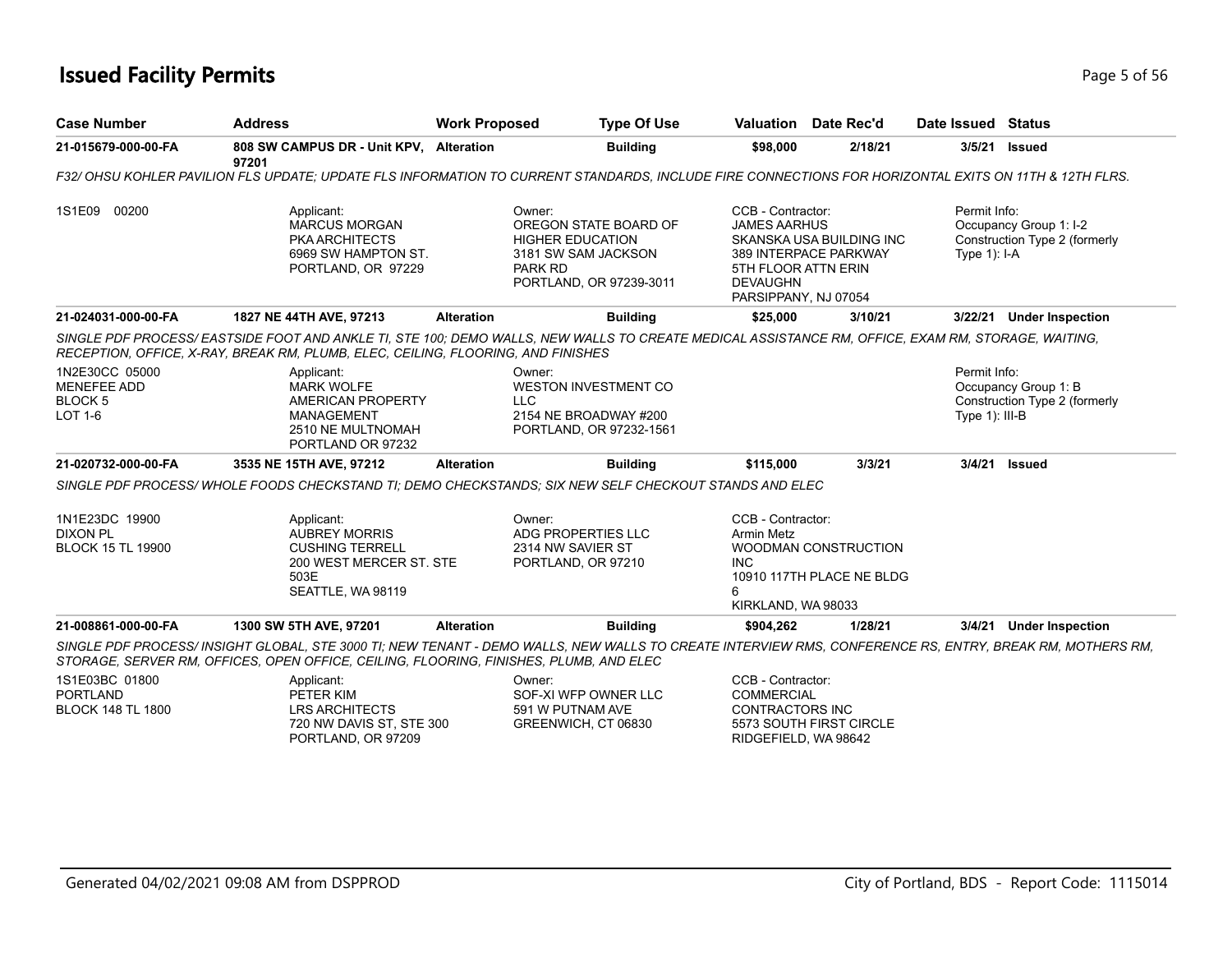## **Issued Facility Permits** Page 6 of 56

| <b>Case Number</b>                                                         | <b>Address</b>                                                                                                                                                                                                                                                                     | <b>Work Proposed</b> | <b>Type Of Use</b>                                                                                                                  | <b>Valuation</b> Date Rec'd                                                                                    |                                                                                    | Date Issued Status               |                                                         |
|----------------------------------------------------------------------------|------------------------------------------------------------------------------------------------------------------------------------------------------------------------------------------------------------------------------------------------------------------------------------|----------------------|-------------------------------------------------------------------------------------------------------------------------------------|----------------------------------------------------------------------------------------------------------------|------------------------------------------------------------------------------------|----------------------------------|---------------------------------------------------------|
| 21-023649-000-00-FA                                                        | 12000 SW 49TH AVE, 97219                                                                                                                                                                                                                                                           | <b>Alteration</b>    | <b>Building</b>                                                                                                                     | \$100,440                                                                                                      | 3/10/21                                                                            | 3/17/21                          | <b>Issued</b>                                           |
|                                                                            | SINGLE PDF PROCESS/ SYLVANIA LIBRARY LRC RM 206 AND 210 TI; LIGHT DEMO, NEW WALLS TO CREATE OPEN OFFICE, OFFICE, CONFERENCE RM, AND WORKSTATIONS IN RM<br>206; NEW WALLS TO CREATE OPEN OFFICE WITH WORKSTATIONS AND COLLAB AREA IN RM 210; CEILING, FLOORING, FINISHES, AND ELEC  |                      |                                                                                                                                     |                                                                                                                |                                                                                    |                                  |                                                         |
| 1S1E31D 00200                                                              | Applicant:<br><b>LALE CEYLAN</b><br><b>HACKER ARCHITECTS</b><br>555 SE MARTIN LUTHER<br>KING JR BLVD, STE 501<br>PORTLAND, OR 97214                                                                                                                                                |                      | Owner:<br>PORTLAND COMMUNITY<br><b>COLLEGE DISTRICT</b><br>PO BOX 19000<br>PORTLAND, OR 97280-0990                                  | CCB - Contractor:<br><b>LEASE CRUTCHER LEWIS</b><br><b>LLC</b><br>550 SW 12TH AVE<br>PORTLAND, OR 97205        |                                                                                    | Permit Info:<br>Type $1$ ): II-N | Occupancy Group 1: B<br>Construction Type 2 (formerly   |
| 21-015668-000-00-FA                                                        | 3600 N INTERSTATE AVE, 97227 Alteration                                                                                                                                                                                                                                            |                      | <b>Building</b>                                                                                                                     | \$2,083,969                                                                                                    | 2/18/21                                                                            | 3/10/21 Issued                   |                                                         |
|                                                                            | F34/ KAISER CENTRAL INTERSTATE BLDG ALL FLRS: ALL FLRS - LOWER LVL 2 THROUGH 3RD FLR, REPLACE CEILING GRID AND ACOUSTIC CEILING, FINISHES AND ELEC                                                                                                                                 |                      |                                                                                                                                     |                                                                                                                |                                                                                    |                                  |                                                         |
| 1N1E22CC 13200<br><b>MULTNOMAH</b><br>BLOCK 31<br>LOT 1-16 TL 13200        | Applicant:<br><b>ROBBIN GRAY</b><br><b>CLARK KJOS ARCHITECTS</b><br>621 SW ALDER ST STE 700<br>PORTLAND OR 97205                                                                                                                                                                   |                      | Owner:<br>KAISER FOUNDATION<br><b>HEALTH PLAN OF THE</b><br><b>NORTHWEST</b><br>500 NE MULTNOMAH ST #100<br>PORTLAND, OR 97232-2031 | CCB - Contractor:<br><b>BALFOUR BEATTY</b><br><b>CONSTRUCTION LLC</b><br>205 W DEWEY ST<br>GOLDSBORO, NC 27530 |                                                                                    | Permit Info:<br>Type 1): I-A     | Occupancy Group 1: B<br>Construction Type 2 (formerly   |
| 21-019615-000-00-FA                                                        | 7000 NE AIRPORT WAY, 97218                                                                                                                                                                                                                                                         | <b>Alteration</b>    | <b>Building</b>                                                                                                                     | \$145,000                                                                                                      | 3/1/21                                                                             | 3/24/21 Issued                   |                                                         |
|                                                                            | F11/ TERMINAL CONCOURSE C DEPLANNING LVL ESCALATOR WASH STATION: MINOR DEMO, CREATE NEW ESCALATOR WASH AREA, INSTALL NEW CHAIN LINK FENCE W/ FABRIC<br>COVERING, CEILING, FLOORING, FINISHES, PLUMB AND ELEC                                                                       |                      |                                                                                                                                     |                                                                                                                |                                                                                    |                                  |                                                         |
| 1N2E08B 00400<br>SECTION 08 1N 2E<br>TL 400 7.39 ACRES<br>SEE SUB ACCOUNTS | Applicant:<br><b>AUSTIN CHEADLE</b><br><b>FASTER PERMITS</b><br>2000 SW 1ST AVE SUITE 420<br>PORTLAND, OR 97201                                                                                                                                                                    |                      | Owner:<br>PORT OF PORTLAND<br>PO BOX 3529<br>PORTLAND, OR 97208-3529                                                                | CCB - Contractor:<br><b>HOFFMAN SKANSKA LLC</b><br>389 INTERPACE PARKWAY<br>5TH FLOOR<br>PARSIPPANY, NJ 07054  |                                                                                    | Permit Info:<br>Type $1$ : I-A   | Occupancy Group 1: A-3<br>Construction Type 2 (formerly |
| 21-006718-000-00-FA                                                        | 1231 NW HOYT ST, 97209                                                                                                                                                                                                                                                             | <b>Alteration</b>    | <b>Building</b>                                                                                                                     | \$80,000                                                                                                       | 1/22/21                                                                            | 3/22/21 Issued                   |                                                         |
|                                                                            | SINGLE PDF PROCESS/MERCANTILE 1ST FL TI: NEW TENANT - CHANGE OF OCCUPANCY - DEMO WALLS, STAIRS, AND PARTIAL MEZZANINE, NEW PARTITION WALL TO CREATE TWO<br>TENANT SPACES, ENLARGE EXISTING RESTROOMS, NEW LADDER TO REDUCED MEZZANINE CEILING, FLOORING, FINISHES, PLUMB, AND ELEC |                      |                                                                                                                                     |                                                                                                                |                                                                                    |                                  |                                                         |
| 1N1E33AD 02700<br><b>COUCHS ADD</b><br>BLOCK 118<br>LOT 2&3                | Applicant:<br><b>RYAN PICKREL</b><br><b>FASTER PERMITS</b><br>2000 SW 1ST AVE #420<br>PORTLAND OR 97201                                                                                                                                                                            | C                    | Owner:<br><b>HOYT BLDG INVESTORS L L</b><br>4800 S MACADAM AVE #120<br>PORTLAND, OR 97239                                           | CCB - Contractor:<br><b>CRAIG SANDAGE</b><br><b>CONTRACTORS INC</b><br><b>RD</b>                               | <b>MALIBU PACIFIC GENERAL</b><br>735 NE JACKSON SCHOOL<br>HILLSBORO, OR 97124-2309 |                                  |                                                         |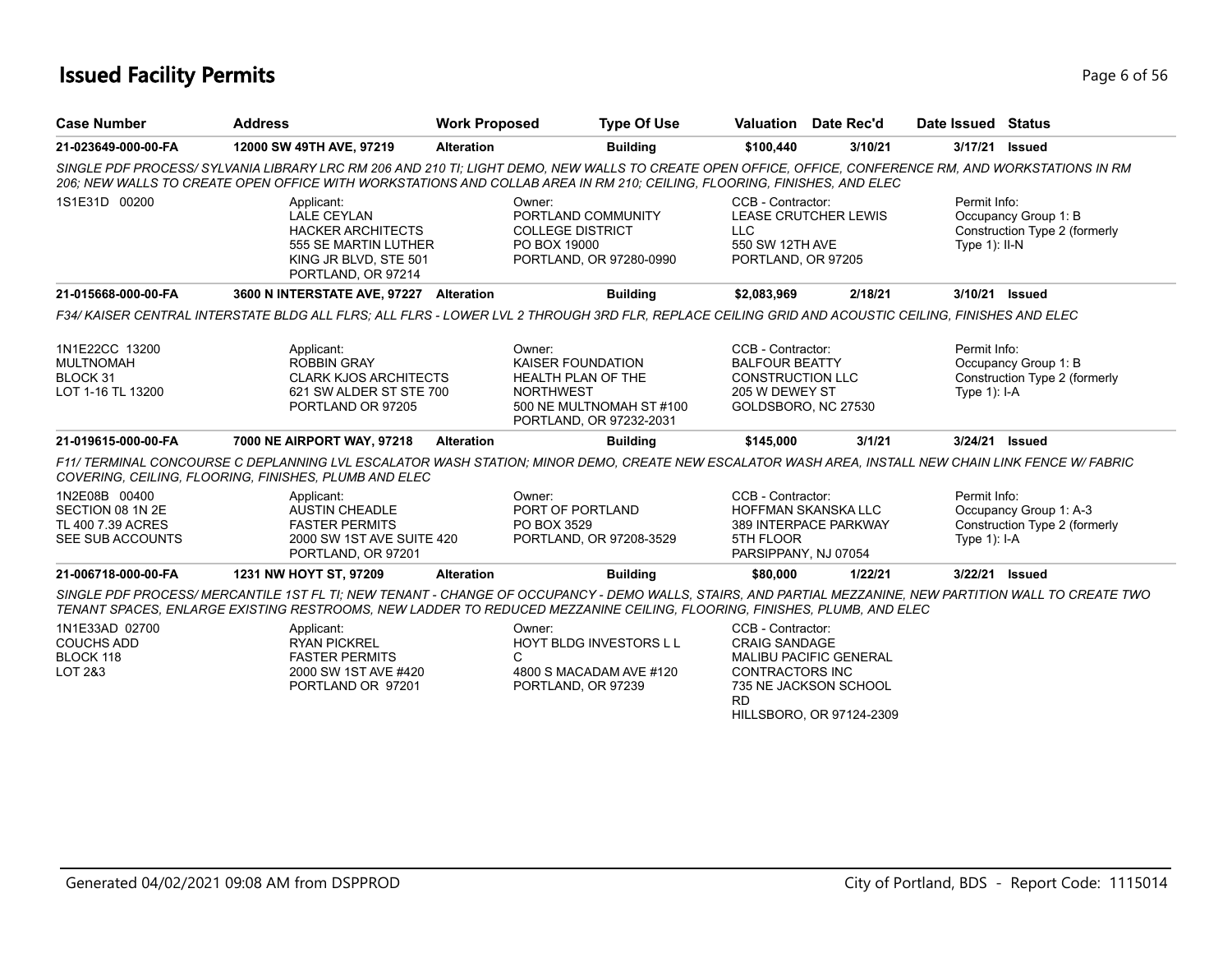## **Issued Facility Permits** Page 7 of 56

| <b>Case Number</b>                                                         | <b>Address</b>                                                                                                                                                                                                            | <b>Work Proposed</b> | <b>Type Of Use</b>                                                                                                                         |                                                                                          | <b>Valuation</b> Date Rec'd | Date Issued Status                           |                                                         |
|----------------------------------------------------------------------------|---------------------------------------------------------------------------------------------------------------------------------------------------------------------------------------------------------------------------|----------------------|--------------------------------------------------------------------------------------------------------------------------------------------|------------------------------------------------------------------------------------------|-----------------------------|----------------------------------------------|---------------------------------------------------------|
| 21-027782-000-00-FA                                                        | 12000 SW 49TH AVE, 97219                                                                                                                                                                                                  | <b>Alteration</b>    | <b>Building</b>                                                                                                                            | \$410,000                                                                                | 3/22/21                     | 3/29/21                                      | Issued                                                  |
|                                                                            | SINGLE PDF PROCESS/ SYLVANIA COMM TECH BLDG RM 126, 128, 238, 241 TI; DEMO WALLS, NEW WALLS IN 126&128 FOR STORAGE, (4) PRE-MANUFACTURED MODULAR PRACTICE<br>ROOMS IN RM 238, ELEC, FLOORING, FINISHES, AND CEILING       |                      |                                                                                                                                            |                                                                                          |                             |                                              |                                                         |
| 1S1E31D 00200                                                              | Applicant:<br><b>LALE CEYLAN</b><br><b>HACKER ARCHITECTS</b><br>555 SE MARTIN LUTHER<br>KING JR BLVD, STE 501<br>PORTLAND, OR 97214                                                                                       |                      | Owner:<br>PORTLAND COMMUNITY<br><b>COLLEGE DISTRICT</b><br>PO BOX 19000<br>PORTLAND, OR 97280-0990                                         | CCB - Contractor:<br><b>LLC</b><br>550 SW 12TH AVE<br>PORTLAND, OR 97205                 | <b>LEASE CRUTCHER LEWIS</b> |                                              |                                                         |
| 19-115678-DFS-06-FA                                                        | 3303 SW BOND AVE, 97201                                                                                                                                                                                                   | <b>Alteration</b>    | <b>Building</b>                                                                                                                            | \$15,000                                                                                 | 3/3/21                      | 3/11/21                                      | <b>Issued</b>                                           |
|                                                                            | SINGLE PDF PROCESS/OHSU CENTER FOR HEALTH & HEALING 3RD FLR TI; DFS FOR SEISMIC BRACING                                                                                                                                   |                      |                                                                                                                                            |                                                                                          |                             |                                              |                                                         |
| 1S1E10AC 00500                                                             | Applicant:<br><b>RYAN HILL</b><br>HOFFMAN CONSTRUCTION<br>805 SW BROADWAY, STE<br>2100<br>PORTLAND, OR 97205                                                                                                              |                      |                                                                                                                                            |                                                                                          |                             | Permit Info:<br>2 Hospital<br>Type $1$ : I-A | Occupancy Group 1: I-<br>Construction Type 2 (formerly  |
| 20-100672-REV-02-FA                                                        | 3550 N INTERSTATE AVE, 97227 Alteration                                                                                                                                                                                   |                      | <b>Building</b>                                                                                                                            | \$0                                                                                      | 3/5/21                      | 3/16/21 Final                                |                                                         |
| THAT THE HVAC UNITS BE SEISMICALLY CERTIFIED                               | SINGLE PDF PROCESS/KAISER E INTERSTATE MOB ALL FLRS & ROOF; REVISION TO CORRECT SEISMIC RISK CATEGORY, ORIGINALLY SHOWN AS IV SHOULD BE II, TO REMOVE                                                                     |                      |                                                                                                                                            |                                                                                          |                             |                                              |                                                         |
| 1N1E27BB 01700<br><b>COOKS ADD</b><br>BLOCK 5&9&32 TL 1700                 | Applicant:<br><b>ROBBIN GRAY</b><br><b>CLARK KJOS ARCHITECTS</b><br>621 SW ALDER ST STE 700<br>PORTLAND OR 97205                                                                                                          |                      | Owner:<br><b>KAISER FOUNDATION</b><br><b>HEALTH PLAN OF THE</b><br><b>NORTHWEST</b><br>500 NE MULTNOMAH ST #100<br>PORTLAND, OR 97232-2031 |                                                                                          |                             | Permit Info:<br>Type $1$ : II-B              | Occupancy Group 1: B<br>Construction Type 2 (formerly   |
| 21-015769-000-00-FA                                                        | 1201 NE LLOYD BLVD, 97232                                                                                                                                                                                                 | <b>Alteration</b>    | <b>Building</b>                                                                                                                            | \$105,000                                                                                | 2/18/21                     |                                              | 3/11/21 Issued                                          |
| FLOORING, FINISHES, PLUMB AND ELEC                                         | SINGLE PDF PROCESS/LANDLORD WORK 1ST FLR TI; DEMO WALLS, NEW WALLS TO CREATE SUITE ENTRY, LOUNGE, CONFERENCE RM, OFFICES, STORAGE RM, CEILING,                                                                            |                      |                                                                                                                                            |                                                                                          |                             |                                              |                                                         |
| 1N1E35BD 00400<br><b>HOLLADAYS ADD</b><br><b>BLOCK 142 TL 400</b>          | Applicant:<br>PETER KIM<br><b>LRS ARCHITECTS</b><br>720 NW DAVIS ST, STE 300<br>PORTLAND, OR 97209                                                                                                                        |                      | Owner:<br>EGP 1201 PORTLAND LLC<br>2101 L ST NW # 650<br>WASHINGTON, DC 20037-<br>1277                                                     | CCB - Contractor:<br><b>COMMERCIAL</b><br><b>CONTRACTORS INC</b><br>RIDGEFIELD, WA 98642 | 5573 SOUTH FIRST CIRCLE     |                                              |                                                         |
| 20-184342-REV-01-FA                                                        | 7000 NE AIRPORT WAY, 97218                                                                                                                                                                                                | <b>Alteration</b>    | <b>Building</b>                                                                                                                            | \$0                                                                                      | 2/17/21                     |                                              | 3/2/21 Issued                                           |
|                                                                            | SINGLE PDF PROCESS/PDX TERMINAL 5 TENANT RELOCATES (GROUP 1) ALL CONCOURSES DEPLANNING & ENPLANNING LEVELS; REVISION TO AOS MECHANICAL ADD DUCTING &<br>GRILLES, SEISMIC AND BRACING ATTACHMENTS FOR MECHANICAL EQUIPMENT |                      |                                                                                                                                            |                                                                                          |                             |                                              |                                                         |
| 1N2E08B 00400<br>SECTION 08 1N 2E<br>TL 400 7.39 ACRES<br>SEE SUB ACCOUNTS | Applicant:<br><b>ISAAC VANDERBOSCH</b><br><b>HARDER MECHANICAL</b><br>601 SW 2ND AVE<br>PORTLAND, OR 97212                                                                                                                |                      | Owner:<br>PORT OF PORTLAND<br>PO BOX 3529<br>PORTLAND, OR 97208-3529                                                                       |                                                                                          |                             | Permit Info:<br>Type $1$ : I-A               | Occupancy Group 1: A-3<br>Construction Type 2 (formerly |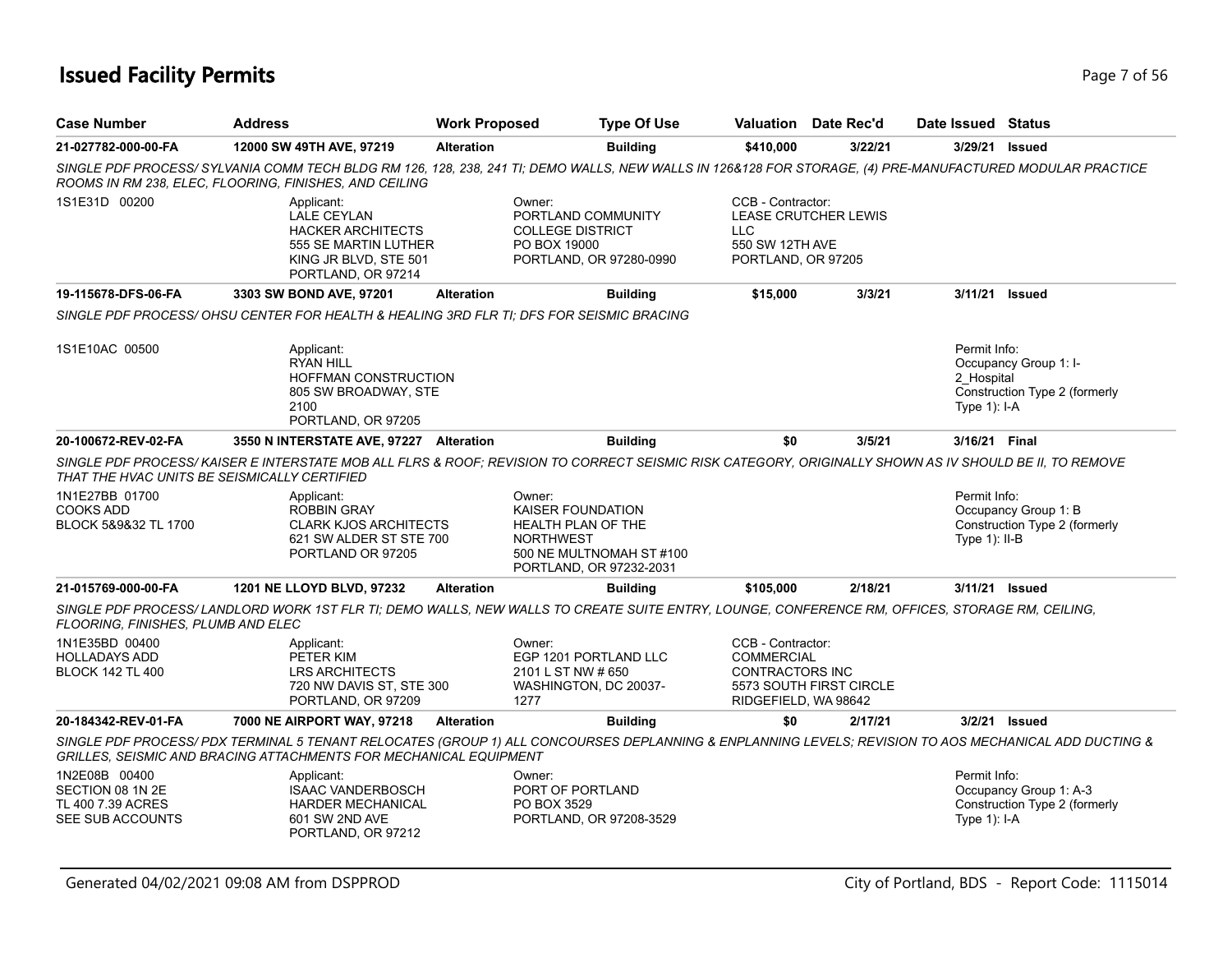## **Issued Facility Permits** Page 8 of 56

| <b>Case Number</b>                                                            | <b>Address</b>                                                                                                                                                | <b>Work Proposed</b> | <b>Type Of Use</b>                                                                                                |                                                                                                                                        | <b>Valuation</b> Date Rec'd | Date Issued Status             |                                                       |
|-------------------------------------------------------------------------------|---------------------------------------------------------------------------------------------------------------------------------------------------------------|----------------------|-------------------------------------------------------------------------------------------------------------------|----------------------------------------------------------------------------------------------------------------------------------------|-----------------------------|--------------------------------|-------------------------------------------------------|
| 21-027093-000-00-FA                                                           | 12775 NE MARX ST, 97230                                                                                                                                       | <b>Alteration</b>    | <b>Building</b>                                                                                                   | \$21,450                                                                                                                               | 3/19/21                     | 3/26/21                        | <b>Issued</b>                                         |
|                                                                               | SINGLE PDF PROCESS/BLDG 14 TRANSCOLD DISTRIBUTION (USA) INC TI; NEW DEMISING WALL, ELEC, CEILING, FLOORING, FINISHES                                          |                      |                                                                                                                   |                                                                                                                                        |                             |                                |                                                       |
| 1N2E23BB 01000                                                                | Applicant:<br><b>RYAN MCGUIRE</b><br><b>PACTRUST</b><br>15350 SW SEQUOIA PKWY<br>#300<br>PORTLAND, OR 97224                                                   |                      | Owner:<br><b>PACIFIC REALTY</b><br><b>ASSOCIATES LP</b><br>15350 SW SEQUOIA PKWY<br>#300<br>TIGARD, OR 97224-7175 | CCB - Contractor:<br><b>PACIFIC REALTY</b><br><b>ASSOCIATES LP</b><br>15350 SW SEQUOIA<br>PARKWAY SUITE 300<br><b>TIGARD, OR 97224</b> |                             |                                |                                                       |
| 19-135823-REV-01-FA                                                           | 10625 SW 35TH AVE, 97219                                                                                                                                      | <b>Alteration</b>    | <b>Building</b>                                                                                                   | \$0                                                                                                                                    | 3/4/21                      | 3/24/21                        | Final                                                 |
|                                                                               | F26/ JACKSON MIDDLE SCHOOL TI: REVISION TO REMOVE ALL REFERENCES AND INFORMATION REGARDING PHASE 3 SCOPE OF WORK                                              |                      |                                                                                                                   |                                                                                                                                        |                             |                                |                                                       |
| 1S1E29C 00100<br>SECTION 29 1S 1E<br>TL 100 36.43 ACRES                       | Applicant:<br>NICHOLAS SUKKAU<br>PORTLAND PUBLIC<br><b>SCHOOLS</b><br>501 N DIXON ST<br>PORTLAND OR 97227                                                     |                      | Owner:<br><b>SCHOOL DISTRICT NO 1</b><br>PO BOX 3107<br>PORTLAND, OR 97208-3107                                   |                                                                                                                                        |                             |                                |                                                       |
| 21-022151-000-00-FA                                                           | 1220 SW 5TH AVE, 97204                                                                                                                                        | <b>Alteration</b>    | <b>Building</b>                                                                                                   | \$45,000                                                                                                                               | 3/5/21                      |                                | 3/11/21 Issued                                        |
| CEILING, FLOORING, FINISHES AND ELEC                                          | SINGLE PDF PROCESS/ CITY HALL 3RD FLR STE 310 & 320 TI; DEMO WALLS, NEW WALLS TO CREATE, STE 310 - RECEPTION AREA, OFFICE; STE 320 - ENTRY VESTIBULE, OFFICE, |                      |                                                                                                                   |                                                                                                                                        |                             |                                |                                                       |
| 1S1E03BC 01000<br><b>PORTLAND</b><br>BLOCK 56                                 | Applicant:<br><b>RICHARD TERRIERE</b><br>6323 SW 60TH AV<br>PORTLAND, OR 97221                                                                                |                      | Owner:<br>PORTLAND CITY OF<br>1120 SW 5TH AVE #1204<br>PORTLAND, OR 97204-1912                                    | CCB - Contractor:<br><b>RICHARD TERRIERE</b><br>6323 SW 60TH AVE                                                                       | PORTLAND, OR 97221-1673     | Permit Info:<br>Type 1): III-A | Occupancy Group 1: B<br>Construction Type 2 (formerly |
| 20-227946-REV-01-FA                                                           | 1250 NW 9TH AVE, 97209                                                                                                                                        | <b>Alteration</b>    | <b>Building</b>                                                                                                   | \$0                                                                                                                                    | 3/2/21                      |                                | 3/11/21 Issued                                        |
|                                                                               | SINGLE PDF PROCESS/ BRAINIUM STUDIOS 6TH FL TI: REVISION TO LIGHTING COMCHECK INFORMATION                                                                     |                      |                                                                                                                   |                                                                                                                                        |                             |                                |                                                       |
| 1N1E34BB 01305<br><b>STATION PLACE</b><br>LOT 5                               | Applicant:<br><b>KERI WOLTZ</b><br><b>HACKER ARCHITECTS</b><br>555 SE MLK BLVD STE 501<br>PORTLAND OR 97214                                                   |                      | Owner:<br><b>CSHV 9NORTH LLC</b><br>PO BOX 638<br>ADDISON, TX 75001-0638                                          |                                                                                                                                        |                             |                                |                                                       |
| 21-020949-000-00-FA                                                           | 1875 SW PARK AVE, 97201                                                                                                                                       | <b>Alteration</b>    | <b>Building</b>                                                                                                   | \$200,000                                                                                                                              | 3/3/21                      |                                | 3/11/21 <b>Issued</b>                                 |
| AREA, CEILING, FLOORING, FINISHES AND ELEC                                    | SINGLE PDF PROCESS/ PSU MILLAR LIBRARY 4TH FLR TI; DEMO WALLS, NEW WALLS TO CREATE GROUP STUDY RMS, LOUNGE AREA, MAKER SPACE, STUDY RM, OPEN STUDY            |                      |                                                                                                                   |                                                                                                                                        |                             |                                |                                                       |
| 1S1E04 00300<br>PORTLAND<br><b>BLOCK 229-231</b><br>237-240<br>268-270 TL 300 | Applicant:<br>ANTHONY BOHAN<br>PORTLAND STATE<br><b>UNIVERSITY</b><br>617 SW MONTGOMERY ST<br>#302<br>PORTLAND OR 97201                                       |                      | Owner:<br>OREGON STATE OF (BOARD<br>OF HIGHER EDUCATION)<br>PO BOX 751<br>PORTLAND, OR 97207-0751                 |                                                                                                                                        |                             |                                |                                                       |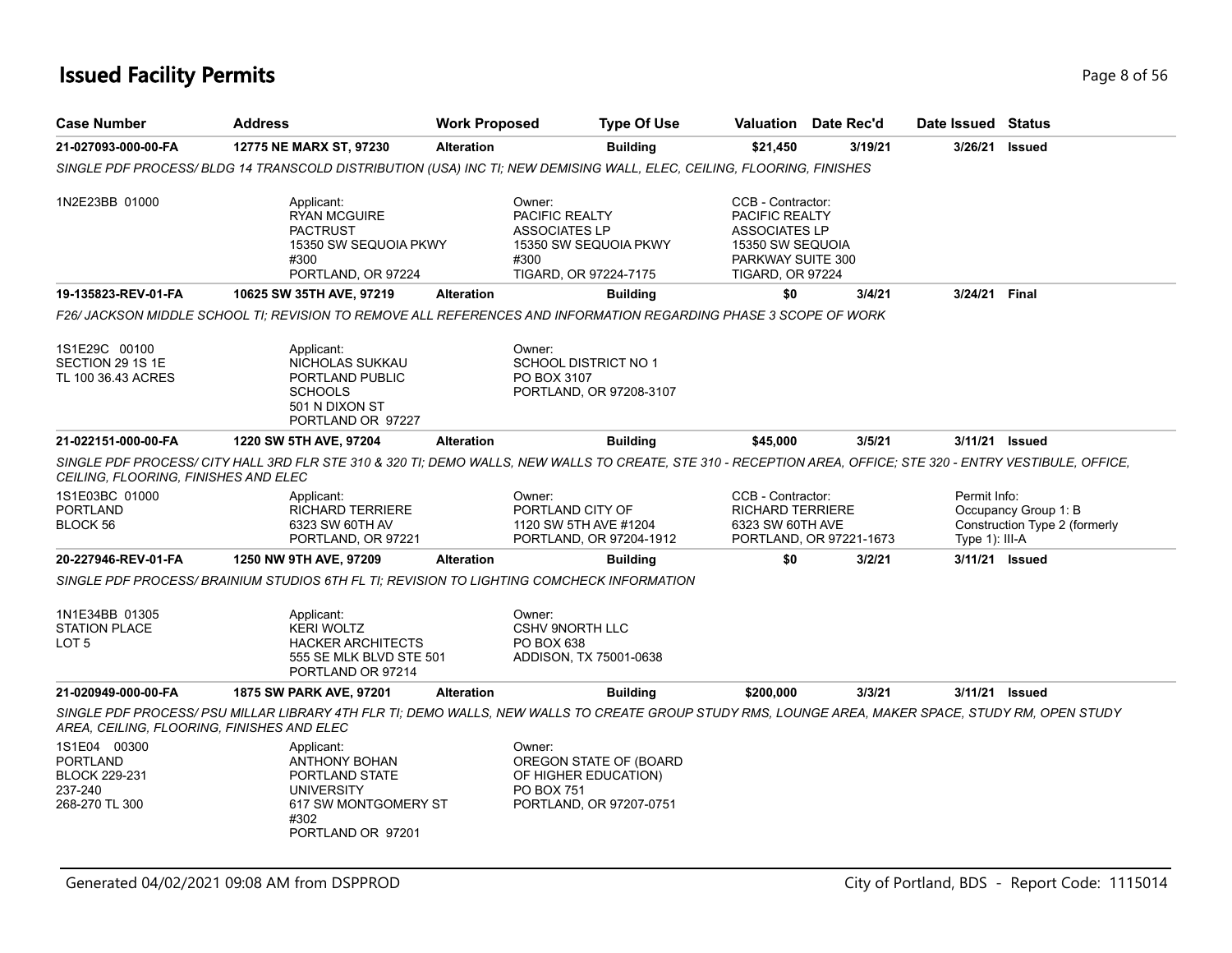## **Issued Facility Permits** Page 9 of 56

| <b>Case Number</b>                                                  | <b>Address</b>                                                                                                                                                                                           | <b>Work Proposed</b> | <b>Type Of Use</b>                                                                                            |                                                                                                                          | Valuation Date Rec'd                                                               | Date Issued                      | <b>Status</b>                                                                            |
|---------------------------------------------------------------------|----------------------------------------------------------------------------------------------------------------------------------------------------------------------------------------------------------|----------------------|---------------------------------------------------------------------------------------------------------------|--------------------------------------------------------------------------------------------------------------------------|------------------------------------------------------------------------------------|----------------------------------|------------------------------------------------------------------------------------------|
| 21-024711-000-00-FA                                                 | 808 SW 3RD AVE, 97204                                                                                                                                                                                    | <b>Alteration</b>    | <b>Building</b>                                                                                               | \$108,000                                                                                                                | 3/12/21                                                                            | 3/26/21 Issued                   |                                                                                          |
|                                                                     | SINGLE PDF PROCESS/ LANDLORD WORK SPEC SUITE STE 570 TI; DEMO WALLS, NEW WALLS TO CREATE ENTRY AREA, OPEN OFFICE AREA, MINOR REMODEL TO EXISTING<br>OFFICES, CEILING, FLOORING, FINISHES, PLUMB AND ELEC |                      |                                                                                                               |                                                                                                                          |                                                                                    |                                  |                                                                                          |
| 1S1E03BA 06000<br><b>PORTLAND</b><br>BLOCK 22<br><b>LOT 7&amp;8</b> | Applicant:<br>HEATHER BOWERS<br><b>SUM DESIGN STUDIO &amp;</b><br><b>ARCHITECTURE</b><br>231 SE 12TH AVE<br>PORTLAND, OR 97214                                                                           |                      | Owner:<br><b>SN INVESTMENT</b><br>PROPERTIES LLC<br>1121 SW SALMON ST 5TH<br><b>FLR</b><br>PORTLAND, OR 97205 | CCB - Contractor:<br><b>ALAN VOLM</b><br>PACIFIC CREST<br><b>STRUCTURES INC</b><br><b>FRY RD 190</b><br>DURHAM, OR 97224 | 17750 SW UPPER BOONES                                                              | Permit Info:<br>Type $1$ ): I-FR | Occupancy Group 1: B<br>Construction Type 2 (formerly                                    |
| 20-203103-DFS-02-FA                                                 | 12000 SW 49TH AVE, 97219                                                                                                                                                                                 | <b>Alteration</b>    | <b>Building</b>                                                                                               | \$8,000                                                                                                                  | 3/5/21                                                                             | 3/11/21 Issued                   |                                                                                          |
|                                                                     | SINGLE PDF PROCESS/ PCC HEALTH TECH BLDG MEDICAL IMAGING TI LVL 0; DFS FOR SEISMIC ANCHORAGE OF ELECTRICAL                                                                                               |                      |                                                                                                               |                                                                                                                          |                                                                                    |                                  |                                                                                          |
| 1S1E31D 00200                                                       | Applicant:<br><b>JEFF HAGA</b><br><b>AC&amp;E ELECTRIC</b><br>3535 Del Webb Ave, STE 100<br>Salem, OR 97301                                                                                              |                      | Owner:<br>PORTLAND COMMUNITY<br><b>COLLEGE DISTRICT</b><br>PO BOX 19000<br>PORTLAND, OR 97280-0990            |                                                                                                                          |                                                                                    | Permit Info:<br>Type 1): I-B     | Occupancy Group 1: B<br>Construction Type 2 (formerly                                    |
| 21-026275-000-00-FA                                                 | 6615 NE GLISAN ST, 97213                                                                                                                                                                                 | <b>Alteration</b>    | <b>Building</b>                                                                                               | \$15,000                                                                                                                 | 3/17/21                                                                            | 3/24/21 Issued                   |                                                                                          |
|                                                                     | SINGLE PDF PROCESS/ FRED MEYER GLISAN AWNING REPLACEMENT; REPLACE EXTERIOR ENTRY AWNING DUE TO SNOW STORM DAMAGE                                                                                         |                      |                                                                                                               |                                                                                                                          |                                                                                    |                                  |                                                                                          |
| 1N2E32BC 08000<br><b>NORTH MT TABOR</b><br>BLOCK F&G&15-18 TL 8000  | Applicant:<br><b>VICTORIA SCHADE</b><br><b>WESTERN CONSTUCTION</b><br><b>SERVICES INC</b><br>2300 E THIRD LOOP STE 110<br>VANCOUVER WA 98661                                                             |                      | Owner:<br>FRED MEYER STORES INC<br>1014 VINE ST 7TH FL<br>CINCINNATI, OH 45202-1141                           | CCB - Contractor:<br>PAT BRADY<br><b>WA</b><br>VANCOUVER, WA 98661                                                       | <b>WESTERN CONSTRUCTION</b><br>SERVICES INC A CORP OF<br>2300 E 3RD LOOP SUITE 110 |                                  |                                                                                          |
| 20-203103-DFS-03-FA                                                 | 12000 SW 49TH AVE, 97219                                                                                                                                                                                 | <b>Alteration</b>    | <b>Building</b>                                                                                               | \$6,549                                                                                                                  | 3/16/21                                                                            | 3/26/21 Issued                   |                                                                                          |
|                                                                     | F37/ PCC HEALTH TECH BLDG MEDICAL IMAGING TI LVL 0; DFS FOR SEISMIC ANCHORAGE OF PLUMBING AND MECHANICAL                                                                                                 |                      |                                                                                                               |                                                                                                                          |                                                                                    |                                  |                                                                                          |
| 1S1E31D 00200                                                       | Applicant:<br><b>ALISSA TSEU</b><br><b>TOTAL MECHANICAL</b><br>4857 NW LAKE RD STE 300<br><b>CAMAS WA 98607</b>                                                                                          |                      | Owner:<br>PORTLAND COMMUNITY<br><b>COLLEGE DISTRICT</b><br>PO BOX 19000<br>PORTLAND, OR 97280-0990            |                                                                                                                          |                                                                                    | Permit Info:<br>Type 1): I-B     | Occupancy Group 1: B<br>Construction Type 2 (formerly                                    |
| 21-028956-000-00-FA                                                 | 1211 SW 5TH AVE, 97204                                                                                                                                                                                   | <b>Alteration</b>    | <b>Building</b>                                                                                               | \$100,000                                                                                                                | 3/24/21                                                                            | 3/26/21 Issued                   |                                                                                          |
| AND ELEC                                                            | SINGLE PDF PROCESS/ TECHNOLUTIONS 26TH FLR TI; DEMO & REPLACE CEILING IN TEAM ROOM 142, INSTALL NEW ACOUSTICAL WALL PANELS IN CALL RMS, CEILING, FINISHES                                                |                      |                                                                                                               |                                                                                                                          |                                                                                    |                                  |                                                                                          |
| 1S1E03BC 00900<br><b>PORTLAND</b><br>BLOCK 167<br><b>LOT 1-8</b>    | Applicant:<br><b>KELLY NELSON</b><br>LEASE CRUTCHER LEWIS<br>550 SW 12TH AVE<br>PORTLAND, OR 97205                                                                                                       |                      | Owner:<br>TR PACWEST LLC<br>120 N LASALLE ST #2900<br>CHICAGO, IL 60602                                       | CCB - Contractor:<br><b>LLC</b><br>550 SW 12TH AVE<br>PORTLAND, OR 97205                                                 | LEASE CRUTCHER LEWIS                                                               | Permit Info:<br>Type $1$ ): I-A  | Occupancy Group 1: B_Bank,<br>Off., Med.Off., Pub.Bldg.<br>Construction Type 2 (formerly |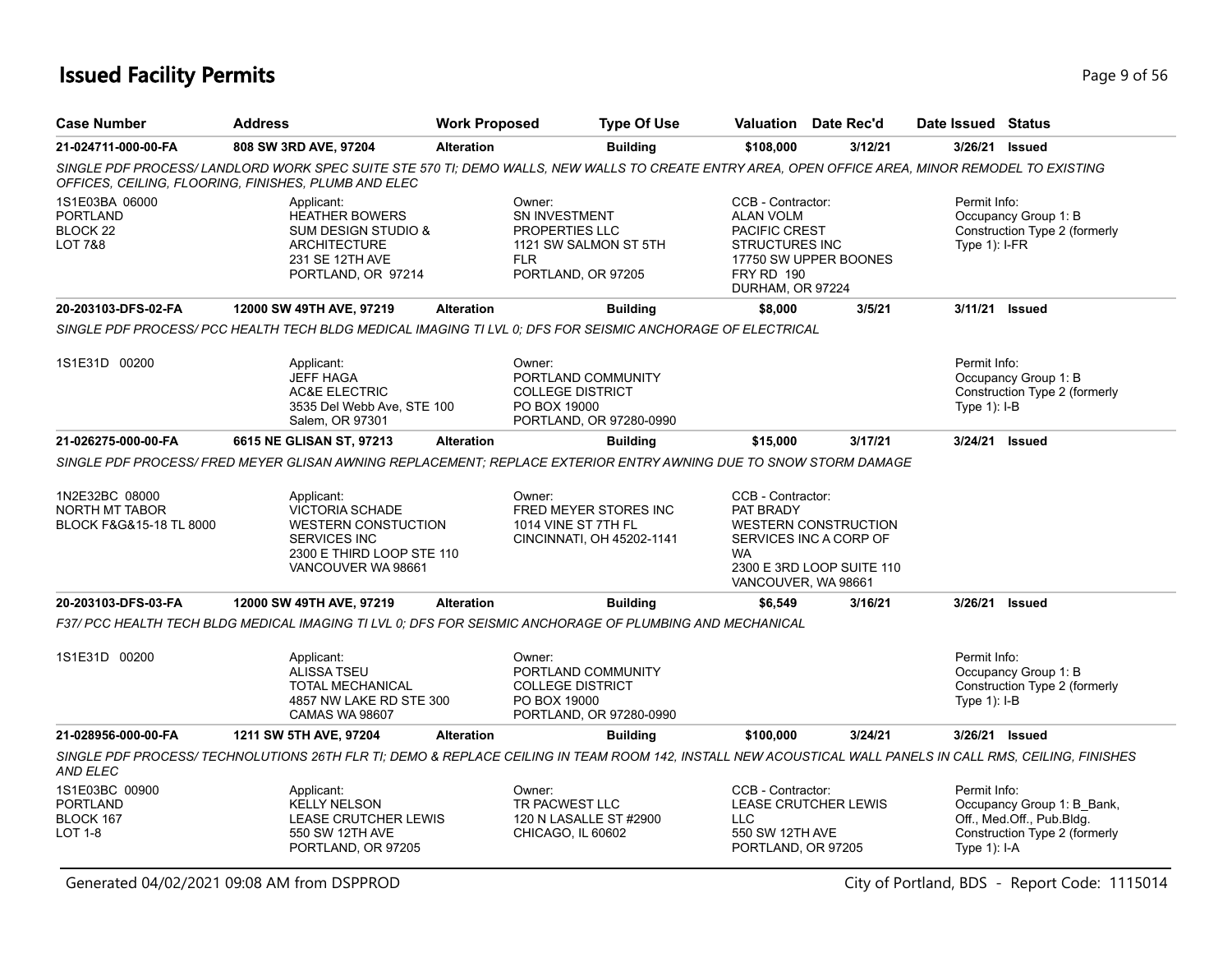## **Issued Facility Permits Page 10 of 56**

| <b>Case Number</b>                                                                                 | <b>Address</b>                                                                                                                            | <b>Work Proposed</b>                 | <b>Type Of Use</b>                                                             |                                                                                        | <b>Valuation</b> Date Rec'd                           | Date Issued Status              |                                                                                          |  |
|----------------------------------------------------------------------------------------------------|-------------------------------------------------------------------------------------------------------------------------------------------|--------------------------------------|--------------------------------------------------------------------------------|----------------------------------------------------------------------------------------|-------------------------------------------------------|---------------------------------|------------------------------------------------------------------------------------------|--|
| 20-202287-DFS-01-FA                                                                                | 1300 SW 5TH AVE, 97201                                                                                                                    | <b>Alteration</b>                    | <b>Building</b>                                                                | \$500                                                                                  | 3/1/21                                                | 3/16/21                         | <b>Under Inspection</b>                                                                  |  |
|                                                                                                    | F31/LITTLER STE 2050 TI; DFS TO MECHANICAL PERMIT 20 -202291 FA FOR STRUCTURAL CALCULATIONS AND ATTACHEMENTS FOR HVAC EQUIPMENT           |                                      |                                                                                |                                                                                        |                                                       |                                 |                                                                                          |  |
| 1S1E03BC 01800<br><b>PORTLAND</b><br><b>BLOCK 148 TL 1800</b>                                      | Applicant:<br><b>MELINA VACA</b><br>AMERICAN HEATING<br>5035 SE 24TH AVE<br>PORTLAND, OR 97202                                            | Owner:                               | SOF-XI WFP OWNER LLC<br>591 W PUTNAM AVE<br>GREENWICH, CT 06830                |                                                                                        |                                                       |                                 |                                                                                          |  |
| 20-111450-DFS-02-FA                                                                                | 621 SW MORRISON ST, 97205                                                                                                                 | <b>Alteration</b>                    | <b>Building</b>                                                                | \$48,000                                                                               | 3/1/21                                                | 3/11/21 Final                   |                                                                                          |  |
|                                                                                                    | SINGLE PDF PROCESS/CVS PHARMACY BSMNT, 1ST & 2ND FLR TI; DFS FOR SEISMIC DRAWINGS AND CALCS FOR SHELVING                                  |                                      |                                                                                |                                                                                        |                                                       |                                 |                                                                                          |  |
| 1S1E03BB 01800                                                                                     | Applicant:<br><b>TERRI DOUGLAS</b><br>NORR ARCH./ENGINERING<br>PC<br>150 JEFFERSON AVE #1300<br>DETROIT MI 48226                          | Owner:                               | LVA4 PORTLAND ABB LLC<br>712 MAIN ST STE 2500<br><b>HOUSTON, TX 77002-3243</b> |                                                                                        |                                                       |                                 |                                                                                          |  |
| 21-020660-000-00-FA                                                                                | 900 SW 5TH AVE, 97204                                                                                                                     | <b>Alteration</b>                    | <b>Building</b>                                                                | \$50,000                                                                               | 3/3/21                                                |                                 | 3/19/21 Issued                                                                           |  |
|                                                                                                    | SINGLE PDF PROCESS/ UNION BANK WEST ELEVATION ATM: INSTALL NEW EXTERIOR ATM ON WEST ELEVATION. FINISHES AND ELEC                          |                                      |                                                                                |                                                                                        |                                                       |                                 |                                                                                          |  |
| 1S1E03BB 00200<br><b>PORTLAND</b><br>BLOCK <sub>59</sub><br><b>LOT 1-8</b>                         | Applicant:<br><b>MIKE COYLE</b><br><b>FASTER PERMITS</b><br>2000 SW 1ST AVE, STE 420<br>PORTLAND, OR 97201                                | Owner:<br>PO BOX 711                 | STANDARD INS CO<br>PORTLAND, OR 97204                                          | CCB - Contractor:<br><b>BRIAN SABOM</b><br><b>COMPANY</b><br>600<br>PORTLAND, OR 97205 | <b>TURNER CONSTRUCTION</b><br>1155 SW MORRISON ST STE | Permit Info:<br>Type $1$ : I-FR | Occupancy Group 1: B<br>Construction Type 2 (formerly                                    |  |
| 21-022891-000-00-FA                                                                                | 825 NE MULTNOMAH ST - UNIT<br>1.97232                                                                                                     | <b>Alteration</b>                    | <b>Building</b>                                                                | \$30,000                                                                               | 3/8/21                                                |                                 | 3/17/21 Under Inspection                                                                 |  |
|                                                                                                    | SINGLE PDF PROCESS/PACIFICORP, STE 700 TI; DEMO WALL, NEW WALL TO CREATE TEMPORARY SECURITY OFFICE, CEILING, FLOORING, FINISHES, AND ELEC |                                      |                                                                                |                                                                                        |                                                       |                                 |                                                                                          |  |
| 1N1E35BB 90002<br><b>LLOYD CENTER TOWER</b><br>CONDOMINIUM<br>UNIT <sub>1</sub><br>DEPT OF REVENUE | Applicant:<br><b>HEIDI PAYNE</b><br><b>BAINBRIDGE DESIGN</b><br>1000 SW BROADWAY STE<br>1700                                              | Owner:<br><b>PACIFICORP</b><br>#1900 | 825 NE MULTNOMAH ST<br>PORTLAND, OR 97232-2151                                 | CCB - Contractor:<br><b>LLC</b><br>100                                                 | DEACON CONSTRUCTION<br>901 NE GLISAN STREET STE       | Permit Info:<br>Type $1$ ): I-A | Occupancy Group 1: B_Bank,<br>Off., Med.Off., Pub.Bldg.<br>Construction Type 2 (formerly |  |

PORTLAND, OR 97205

PORTLAND, OR 97232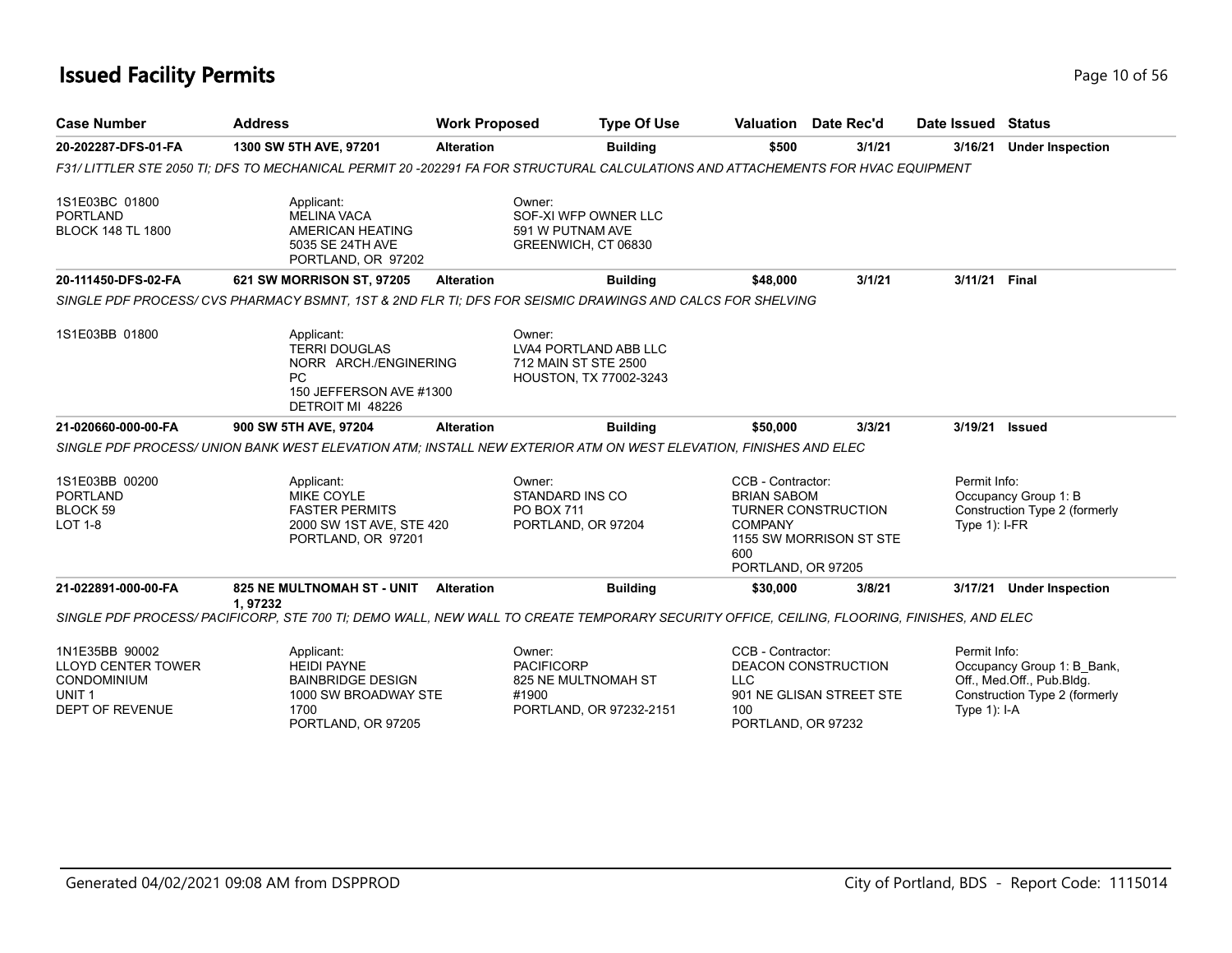| <b>Case Number</b>                                              | <b>Address</b>                                                                                                                                                                                                                                                 | <b>Work Proposed</b> | <b>Type Of Use</b>                                                                                                                  |                                                                                                         | <b>Valuation</b> Date Rec'd | Date Issued Status               |                                                         |
|-----------------------------------------------------------------|----------------------------------------------------------------------------------------------------------------------------------------------------------------------------------------------------------------------------------------------------------------|----------------------|-------------------------------------------------------------------------------------------------------------------------------------|---------------------------------------------------------------------------------------------------------|-----------------------------|----------------------------------|---------------------------------------------------------|
| 21-028407-000-00-FA                                             | 1038 SE CESAR E CHAVEZ<br><b>BLVD, 97214</b>                                                                                                                                                                                                                   | <b>Alteration</b>    | <b>Building</b>                                                                                                                     | \$14,490                                                                                                | 3/23/21                     | 3/26/21                          | <b>Issued</b>                                           |
|                                                                 | SINGLE PDF PROCESS/ BELMONT LIBRARY CARD READERS; INSTALL 3 CARD READERS & DOOR STRIKES, FINISHES AND ELEC                                                                                                                                                     |                      |                                                                                                                                     |                                                                                                         |                             |                                  |                                                         |
| 1S1E01AD 04500<br><b>EASTLAND</b><br>BLOCK 4<br>LOT 1&2 TL 4500 | Applicant:<br><b>TRICIA WILSON</b><br>MULTNOMAH COUNTY<br>401 N DIXON ST<br>PORTLAND OR 97227                                                                                                                                                                  |                      | Owner:<br>MULTNOMAH COUNTY<br><b>LIBRARY DISTRICT</b><br>401 N DIXON ST<br>PORTLAND, OR 97227                                       |                                                                                                         |                             |                                  |                                                         |
| 21-029219-000-00-FA                                             | 12350 NE SANDY BLVD, 97230                                                                                                                                                                                                                                     | <b>Alteration</b>    | <b>Building</b>                                                                                                                     | \$1                                                                                                     | 3/25/21                     | 3/26/21 Final                    |                                                         |
|                                                                 | SINGLE PDF PROCESS/ TIER 1 PRIORITY - PORTLAND FIRE & RESCUE TEMP TENTS; INSTALL TEMPORARY TENTS FOR COVID19 TESTING & VACCINATION SITE, GENERATOR, DUE<br>TO STATE OF EMERGENCY COVID 19, LOCATION IS TO BE UTILIZED AS A TESTING & VACCINATION SITE AND ELEC |                      |                                                                                                                                     |                                                                                                         |                             |                                  |                                                         |
| 1N2E23BC 01100<br>SECTION 23 1N 2E<br>TL 1100 6.75 ACRES        | Applicant:<br><b>MATTHEW SILVA</b><br>PORTLAND FIRE & RESCUE<br>1300 SE GIDEON ST<br>PORTLAND OR 97212                                                                                                                                                         |                      | Owner:<br><b>RFC JOINT VENTURE &amp; HFK</b><br><b>REALTY PARTNERS</b><br>12350 NE SANDY BLVD<br>PORTLAND, OR 97230                 |                                                                                                         |                             |                                  |                                                         |
| 21-025942-000-00-FA                                             | 5227 NE 152ND AVE                                                                                                                                                                                                                                              | <b>Alteration</b>    | <b>Building</b>                                                                                                                     | \$70,000                                                                                                | 3/16/21                     | 3/25/21                          | <b>Issued</b>                                           |
|                                                                 | SINGLE PDF PROCESS/ PROLOGIS BLDG 6 OREGON SPICE TI; NEW TENANT - HIGH PILE PALLET RACKING MAX HEIGHT 20 FT                                                                                                                                                    |                      |                                                                                                                                     |                                                                                                         |                             |                                  |                                                         |
| 1N2E24 01800                                                    | Applicant:<br><b>TRENT INGLESBY</b><br>NORTHWEST HANDLING<br><b>SYSTEMS</b><br>18008 NE AIRPORT WAY<br>PORTLAND OR 97230                                                                                                                                       |                      | Owner:<br>SECURITY CAPITAL IND<br><b>TRUST</b><br>2235 FARADAY AVE #O<br>FREMONT, CA 94538                                          | CCB - Contractor:<br><b>SYSTEMS INC</b><br>1100 SW 7TH STREET<br>RENTON, WA 98057                       | NORTH WEST HANDLING         |                                  |                                                         |
| 21-029333-000-00-FA                                             | 5228 NE HOYT ST, 97213                                                                                                                                                                                                                                         | <b>Alteration</b>    | <b>Building</b>                                                                                                                     | \$38,929                                                                                                | 3/25/21                     | 3/26/21                          | <b>Issued</b>                                           |
|                                                                 | SINGLE PDF PROCESS/ PPMC PSYCHIATRY CLINIC EAST 3RD FLR TI: REMODEL TMS RM 321. NEW DOOR. CEILING. FLOORING. FINISHES. PLUMB AND ELEC                                                                                                                          |                      |                                                                                                                                     |                                                                                                         |                             |                                  |                                                         |
| 1N2E31AC 06200<br><b>CENTER ADD ANX</b><br>BLOCK 2<br>LOT 2     | Applicant:<br><b>SHAWN SHIELD</b><br>JRJ ARCHITECTS<br>15455 NW GREENBRIER<br>PKWY STE 260<br>BEAVERTON OR 97006                                                                                                                                               |                      | Owner:<br><b>PROVIDENCE HEALTH &amp;</b><br>SERVICES-OREGON<br>4400 NE HALSEY ST BLDG 2<br>#190<br>PORTLAND, OR 97213-1545          | CCB - Contractor:<br><b>LLC</b><br>550 SW 12TH AVE<br>PORTLAND, OR 97205                                | <b>LEASE CRUTCHER LEWIS</b> | Permit Info:                     | Occupancy Group 1: B_Bank,<br>Off., Med.Off., Pub.Bldg. |
| 21-015659-000-00-FA                                             | 3550 N INTERSTATE AVE, 97227 Alteration                                                                                                                                                                                                                        |                      | <b>Building</b>                                                                                                                     | \$1,875,000                                                                                             | 2/18/21                     |                                  | 3/10/21 Issued                                          |
|                                                                 | F33/ KAISER EAST INTERSTATE BLDG ALL FLRS: ALL FLRS - LOWER LVL 2 THROUGH 3RD FLR. REPLACE CEILING GRID AND ACOUSTIC CEILING. FINISHES AND ELEC                                                                                                                |                      |                                                                                                                                     |                                                                                                         |                             |                                  |                                                         |
| 1N1E27BB 01700<br><b>COOKS ADD</b><br>BLOCK 5&9&32 TL 1700      | Applicant:<br><b>ROBBIN GRAY</b><br><b>CLARK KJOS ARCHITECTS</b><br>621 SW ALDER ST STE 700<br>PORTLAND OR 97205                                                                                                                                               |                      | Owner:<br>KAISER FOUNDATION<br><b>HEALTH PLAN OF THE</b><br><b>NORTHWEST</b><br>500 NE MULTNOMAH ST #100<br>PORTLAND, OR 97232-2031 | CCB - Contractor:<br><b>BALFOUR BEATTY</b><br>CONSTRUCTION LLC<br>205 W DEWEY ST<br>GOLDSBORO, NC 27530 |                             | Permit Info:<br>Type $1$ ): II-B | Occupancy Group 1: B<br>Construction Type 2 (formerly   |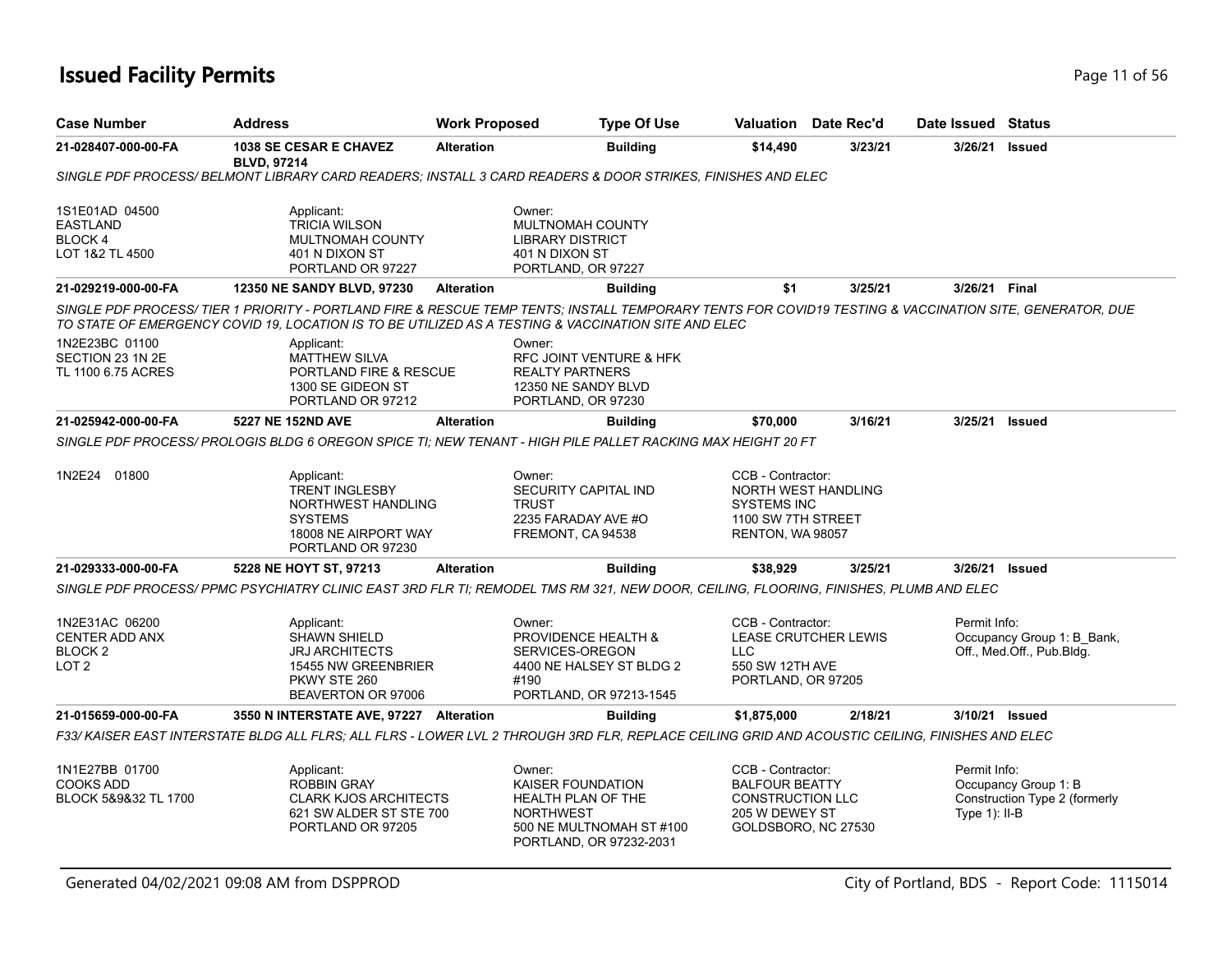## **Issued Facility Permits** Provide the Contract of 56 and 2 of 56 and 2 of 56 and 2 of 56 and 2 of 56 and 2 of 56

| <b>Case Number</b>                                            | <b>Address</b>                                                                                                                          | <b>Work Proposed</b> | <b>Type Of Use</b>                                                                                                                                                                                                                                                               |                                                                    | <b>Valuation</b> Date Rec'd | Date Issued Status              |                                                       |
|---------------------------------------------------------------|-----------------------------------------------------------------------------------------------------------------------------------------|----------------------|----------------------------------------------------------------------------------------------------------------------------------------------------------------------------------------------------------------------------------------------------------------------------------|--------------------------------------------------------------------|-----------------------------|---------------------------------|-------------------------------------------------------|
| 20-206981-REV-01-FA                                           | 1125 NW COUCH ST, 97209                                                                                                                 | <b>Alteration</b>    | <b>Building</b>                                                                                                                                                                                                                                                                  | \$187,000                                                          | 3/11/21                     | 3/24/21 <b>Issued</b>           |                                                       |
|                                                               |                                                                                                                                         |                      | SINGLE PDF PROCESS/ M FINANCIAL FL 8-10 TI: VALUE ADDED REVISION. DEMO WALLS, NEW WALLS TO CREATE 8TH FLR - PRODUCTION RM, 9TH FLR - PRODUCTION RM, CHANGE<br>TO CONFERENCE RM WALL, 10TH FLR - COPY SUPPLY RM, STORAGE RM, BREAKRM, CEILING, FLOORING, FINISHES, PLUMB AND ELEC |                                                                    |                             |                                 |                                                       |
| 1N1E33DA 04800                                                | Applicant:<br><b>CHELSEY BOREAS</b><br><b>GBD ARCHITECTS</b><br>1120 NW COUCH STE 300<br>PORTLAND OR 97209                              |                      | Owner:<br>SPF BREWERY BLOCKS LLC<br>PO BOX 4120 PMB 73304<br>PORTLAND, OR 97208-4120                                                                                                                                                                                             |                                                                    |                             | Permit Info:<br>Type $1$ : I-FR | Occupancy Group 1: B<br>Construction Type 2 (formerly |
| 21-010925-000-00-FA                                           | 12000 SW 49TH AVE, 97219                                                                                                                | <b>Alteration</b>    | <b>Building</b>                                                                                                                                                                                                                                                                  | \$398,000                                                          | 2/3/21                      |                                 | 3/1/21 <b>Issued</b>                                  |
|                                                               | MED PREP TRAINING AREA, PREP RM/STORAGE, CEILING, FLOORING, FINISHES, PLUMB AND ELEC                                                    |                      | SINGLE PDF PROCESS/ PCC HEAT PLANT 2ND FLR TI; REMODEL EXISTING CLASSRM SPACE, DEMO WALLS, NEW WALLS TO CREATE NURSING PRACTICAL CLASSRM/LAB, ENTRY,                                                                                                                             |                                                                    |                             |                                 |                                                       |
| 1S1E31D 00200                                                 | Applicant:<br><b>LALE CEYLAN</b><br><b>HACKER ARCHITECTS</b><br>555 SE MARTIN LUTHER<br>KING JR BLVD, STE 501<br>PORTLAND, OR 97214     |                      | Owner:<br>PORTLAND COMMUNITY<br><b>COLLEGE DISTRICT</b><br>PO BOX 19000<br>PORTLAND, OR 97280-0990                                                                                                                                                                               | CCB - Contractor:<br>LLC.<br>550 SW 12TH AVE<br>PORTLAND, OR 97205 | <b>LEASE CRUTCHER LEWIS</b> |                                 |                                                       |
| 20-111450-DFS-01-FA                                           | 621 SW MORRISON ST, 97205                                                                                                               | <b>Alteration</b>    | <b>Building</b>                                                                                                                                                                                                                                                                  | \$45,000                                                           | 2/9/21                      | 3/25/21 Final                   |                                                       |
|                                                               |                                                                                                                                         |                      | SINGLE PDF PROCESS/ CVS PHARMACY BSMNT, 1ST & 2ND FLR TI; DFS FOR STEEL STAIRS, STAIR 105 & 106                                                                                                                                                                                  |                                                                    |                             |                                 |                                                       |
| 1S1E03BB 01800                                                | Applicant:<br><b>KYLE MARSTON</b><br><b>JAMES E JOHN</b><br><b>CONSTRUCTION</b><br>1701 SE COLUMBIA RIVER<br>DR.<br>VANCOUVER, WA 98661 |                      | Owner:<br>LVA4 PORTLAND ABB LLC<br>712 MAIN ST STE 2500<br>HOUSTON, TX 77002-3243                                                                                                                                                                                                |                                                                    |                             |                                 |                                                       |
| 20-202287-REV-01-FA                                           | 1300 SW 5TH AVE, 97201                                                                                                                  | <b>Alteration</b>    | <b>Building</b>                                                                                                                                                                                                                                                                  | \$0                                                                | 3/19/21                     | 3/30/21                         | <b>Issued</b>                                         |
|                                                               |                                                                                                                                         |                      | F31/LITTLER STE 2050 TI; REVISION TO 20-202287 DFS 01 FOR NEW CALCULATIONS TO MEET CURRENT FIELD CONDITIONS                                                                                                                                                                      |                                                                    |                             |                                 |                                                       |
| 1S1E03BC 01800<br><b>PORTLAND</b><br><b>BLOCK 148 TL 1800</b> | Applicant:<br><b>MELINA VACA</b><br>AMERICAN HEATING<br>5035 SE 24TH AVE<br>PORTLAND, OR 97202                                          |                      | Owner:<br>SOF-XI WFP OWNER LLC<br>591 W PUTNAM AVE<br>GREENWICH, CT 06830                                                                                                                                                                                                        |                                                                    |                             |                                 |                                                       |
| 20-203103-DFS-01-FA                                           | 12000 SW 49TH AVE, 97219                                                                                                                | <b>Alteration</b>    | <b>Building</b>                                                                                                                                                                                                                                                                  | \$1                                                                | 2/18/21                     | 3/2/21                          | Issued                                                |
|                                                               |                                                                                                                                         |                      | SINGLE PDF PROCESS/ PCC HEALTH TECH BLDG MEDICAL IMAGING TI LVL 0: DFS FOR ACOUSTICAL CEILING                                                                                                                                                                                    |                                                                    |                             |                                 |                                                       |
| 1S1E31D 00200                                                 | Applicant:<br><b>Bryce Mitchell</b><br>10965 Commerce Circle Dr<br>STE D<br>Wilsonville, OR 97070                                       |                      | Owner:<br>PORTLAND COMMUNITY<br><b>COLLEGE DISTRICT</b><br>PO BOX 19000<br>PORTLAND, OR 97280-0990                                                                                                                                                                               |                                                                    |                             | Permit Info:<br>Type $1$ : I-B  | Occupancy Group 1: B<br>Construction Type 2 (formerly |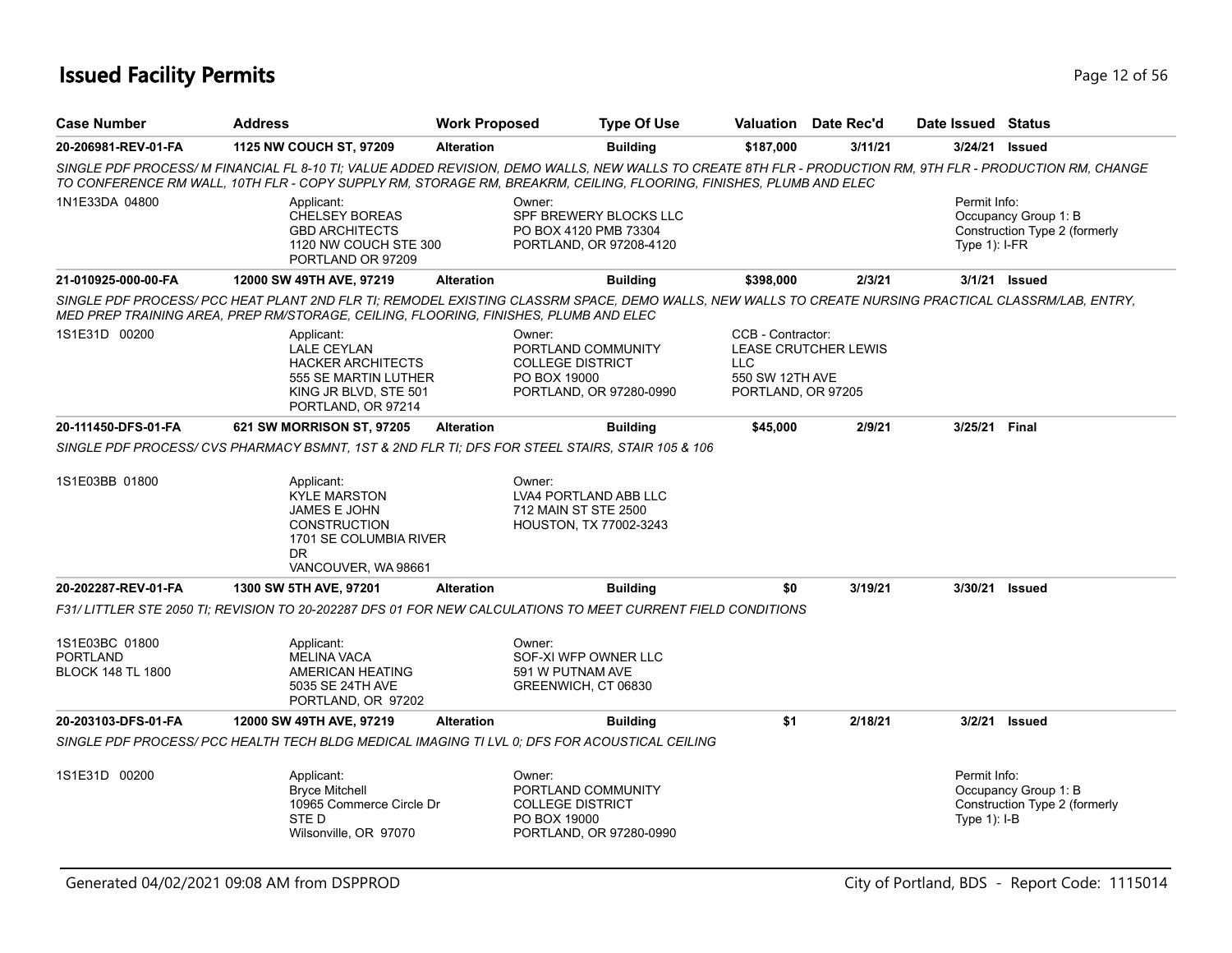## **Issued Facility Permits** Page 13 of 56

| <b>Case Number</b>                                                                                                                | <b>Address</b>                                                                                                                             | <b>Work Proposed</b> | <b>Type Of Use</b>                                                                                      |                                                                                                       | Valuation Date Rec'd                                                    | Date Issued Status                           |                                                              |
|-----------------------------------------------------------------------------------------------------------------------------------|--------------------------------------------------------------------------------------------------------------------------------------------|----------------------|---------------------------------------------------------------------------------------------------------|-------------------------------------------------------------------------------------------------------|-------------------------------------------------------------------------|----------------------------------------------|--------------------------------------------------------------|
| 21-002011-REV-01-FA                                                                                                               | 133 SW 2ND AVE, 97204                                                                                                                      | <b>Alteration</b>    | <b>Building</b>                                                                                         | \$10,000                                                                                              | 2/16/21                                                                 | 3/2/21                                       | Issued                                                       |
|                                                                                                                                   | SINGLE PDF PROCESS/ LANDLORD WORK ATRIUM ALL FLRS; VALUE ADDED REVISION TO REINFORCE EXISTING HEADERS AT EXISTING ATRIUM OPENINGS          |                      |                                                                                                         |                                                                                                       |                                                                         |                                              |                                                              |
| 1N1E34CD 02200<br><b>PORTLAND</b><br>BLOCK 31<br>LOT 3&4                                                                          | Applicant:<br><b>STEVEN EHLBECK</b><br><b>SERA ARCHITECTS</b><br>338 NW 5TH AVE<br>PORTLAND OR 97209                                       |                      | Owner:<br>PT POPE PROPERTIES LLC<br>1717 SW ELM ST<br>PORTLAND, OR 97201-2326                           |                                                                                                       |                                                                         |                                              |                                                              |
| 21-019684-000-00-FA                                                                                                               | 6936 N FATHOM ST, 97217                                                                                                                    | <b>Alteration</b>    | <b>Building</b>                                                                                         | \$100,585                                                                                             | 3/1/21                                                                  | 3/2/21                                       | <b>Issued</b>                                                |
|                                                                                                                                   | SINGLE PDF PROCESS/DAIMLER WESTERN STAR FABRICATION AREA TI; FUR OUT EXISTING WALLS IN FABRICATION AREA, FINISHES AND ELEC                 |                      |                                                                                                         |                                                                                                       |                                                                         |                                              |                                                              |
| 1N1E17B 00200<br>SECTION 17 1N 1E<br>TL 200 24.90 ACRES<br><b>LAND &amp; IMPS SEE</b><br>R646162 (R941170881)<br>FOR MACH & EQUIP | Applicant:<br><b>CRAIG SHEARMIRE</b><br>15796 S BROADWALK<br>OREGON CITY, OR 97045                                                         |                      | Owner:<br><b>DAIMLER TRUCKS NORTH</b><br><b>AMERICA LLC</b><br>PO BOX 3820<br>PORTLAND, OR 97208-3820   | CCB - Contractor:<br>1196                                                                             | BROCKAMP & JAEGER INC<br>15796 S BOARDWALK ST<br>OREGON CITY, OR 97045- | Permit Info:<br>Hazard 2<br>Type $1$ ): II-B | Occupancy Group 1: H-2 High<br>Construction Type 2 (formerly |
| 21-016580-000-00-FA                                                                                                               | 71 SW OAK ST, 97204                                                                                                                        | <b>Alteration</b>    | <b>Building</b>                                                                                         | \$7,500                                                                                               | 2/22/21                                                                 |                                              | 3/4/21 Final                                                 |
|                                                                                                                                   | SINGLE PDF PROCESS/ LANDLORD WORK 2ND FL TI; INFILL EXISTING 2ND FL DOOR                                                                   |                      |                                                                                                         |                                                                                                       |                                                                         |                                              |                                                              |
| 1N1E34DC 03100<br><b>PORTLAND</b><br>BLOCK 26<br>E 25' OF LOT 5&6                                                                 | Applicant:<br>LAURA HUNDTOFT<br>200 SW Market St. Ste 1720<br>Portland, OR 97201                                                           |                      | Owner:<br><b>RUSSELL FELLOWS</b><br>PROPERTIES LLC<br>200 SW MARKET ST #1720<br>PORTLAND, OR 97201-5718 | CCB - Contractor:<br><b>SCOTT PATER</b><br>2344 NW 24TH AVE                                           | REIMERS & JOLIVETTE INC<br>PORTLAND, OR 97210-2132                      |                                              |                                                              |
| 21-024247-000-00-FA                                                                                                               | 1 SW COLUMBIA ST, 97258                                                                                                                    | <b>Alteration</b>    | <b>Building</b>                                                                                         | \$100,000                                                                                             | 3/11/21                                                                 | 3/17/21                                      | <b>Under Inspection</b>                                      |
|                                                                                                                                   | SINGLE PDF PROCESS/ LANDLORD WORK 10TH FLR COMMON CORRIDOR TI: DEMO CEILING, REMODEL COMMON CORRIDOR, CEILING, FLOORING, FINISHES AND ELEC |                      |                                                                                                         |                                                                                                       |                                                                         |                                              |                                                              |
| 1S1E03BD 01800<br><b>PORTLAND</b><br>BLOCK 114<br>LOT 1-3<br>LOT 4 EXC PT IN STS, LOT<br>$5-8$                                    | Applicant:<br><b>STACY BENGTSON</b><br><b>LRS ARCHITECTS</b><br>720 NW Davis St., Ste 300<br>Portland, OR 97209                            |                      | Owner:<br>UMPQUA PLAZA PROPERTY<br><b>LLC</b><br>1 SW COLUMBIA ST #445<br>PORTLAND, OR 97258            | CCB - Contractor:<br>ROBERT TODD<br><b>CONSTRUCTION INC</b><br><b>WAY B113</b><br>MILWAUKIE, OR 97222 | 4080 SE INTERNATIONAL                                                   |                                              |                                                              |
| 21-024256-000-00-FA                                                                                                               | 1 SW COLUMBIA ST, 97258                                                                                                                    | <b>Alteration</b>    | <b>Building</b>                                                                                         | \$100,000                                                                                             | 3/11/21                                                                 |                                              | 3/17/21 Under Inspection                                     |
|                                                                                                                                   | SINGLE PDF PROCESS/ LANDLORD WORK 18TH FLR COMMON CORRIDOR TI; DEMO CEILING, REMODEL COMMON CORRIDOR, CEILING, FLOORING, FINISHES AND ELEC |                      |                                                                                                         |                                                                                                       |                                                                         |                                              |                                                              |
| 1S1E03BD 01800<br><b>PORTLAND</b><br>BLOCK 114<br>LOT 1-3<br>LOT 4 EXC PT IN STS, LOT<br>$5-8$                                    | Applicant:<br><b>STACY BENGTSON</b><br><b>LRS ARCHITECTS</b><br>720 NW Davis St., Ste 300<br>Portland, OR 97209                            |                      | Owner:<br>UMPQUA PLAZA PROPERTY<br>LLC.<br>1 SW COLUMBIA ST #445<br>PORTLAND, OR 97258                  | CCB - Contractor:<br>ROBERT TODD<br>CONSTRUCTION INC<br><b>WAY B113</b><br>MILWAUKIE, OR 97222        | 4080 SE INTERNATIONAL                                                   |                                              |                                                              |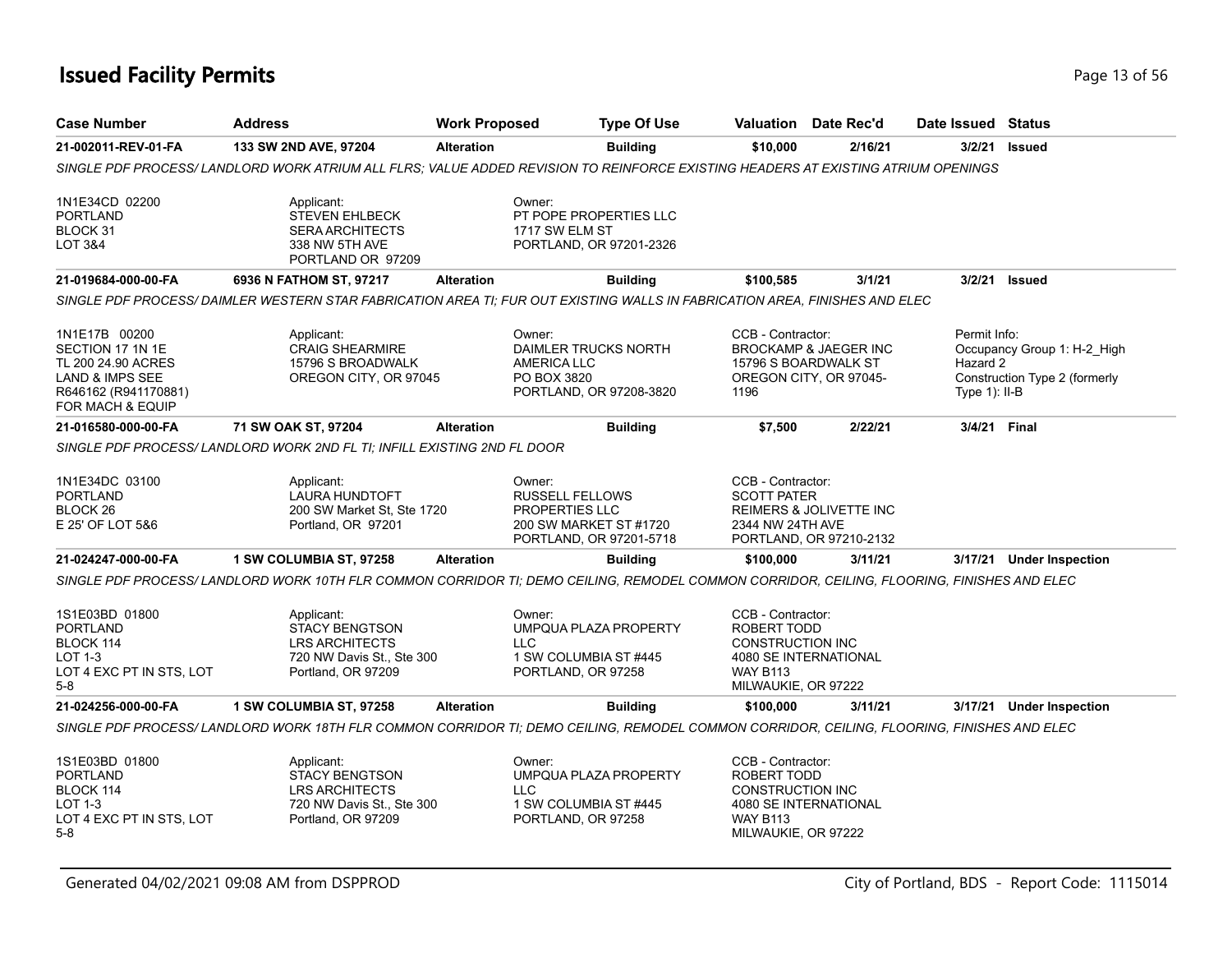# **Issued Facility Permits** Page 14 of 56

| <b>Case Number</b>                                                           | <b>Address</b>                                                                                                                                                                                                                      | <b>Work Proposed</b> | <b>Type Of Use</b>                                                                                                              |                                                                                                                         | Valuation Date Rec'd | Date Issued Status |                                              |
|------------------------------------------------------------------------------|-------------------------------------------------------------------------------------------------------------------------------------------------------------------------------------------------------------------------------------|----------------------|---------------------------------------------------------------------------------------------------------------------------------|-------------------------------------------------------------------------------------------------------------------------|----------------------|--------------------|----------------------------------------------|
| 21-023638-000-00-FA                                                          | 1410 NW JOHNSON ST, 97209                                                                                                                                                                                                           | <b>Alteration</b>    | <b>Building</b>                                                                                                                 | \$47,000                                                                                                                | 3/10/21              | 3/17/21            | <b>Under Inspection</b>                      |
|                                                                              | SINGLE PDF PROCESS/ LANDLORD WORK STE 201 2ND FLR; DEMO WALLS, NEW WALLS TO CREATE OFFICES, OPEN OFFICE AREA, CEILING, FLOORING, FINISHES AND ELEC                                                                                  |                      |                                                                                                                                 |                                                                                                                         |                      |                    |                                              |
| 1N1E33AD 02000<br><b>COUCHS ADD</b><br>BLOCK 123<br>E 1/2 OF LOT 5&8         | Applicant:<br><b>BEN HUFFORD</b><br><b>DESIGN DEPARTMENT</b><br><b>ARCHITECTURE</b><br>511 SW 5TH AVE<br>PORTLAND, OR 97205                                                                                                         |                      | Owner:<br>ANTILLES HOLDINGS LLC<br>2801 SW PATTON LN<br>PORTLAND, OR 97201                                                      | CCB - Contractor:<br><b>GORDON CAUDLE</b><br><b>JOHNSON PROJECT</b><br>SOLUTIONS INC<br>SUITE 800<br>PORTLAND, OR 97205 | 919 SW TAYLOR STREET |                    |                                              |
| 20-170901-000-00-FA                                                          | 833 SW 11TH AVE, 97205                                                                                                                                                                                                              | <b>Alteration</b>    | <b>Building</b>                                                                                                                 | \$724,000                                                                                                               | 7/28/20              |                    | 3/2/21 Under Inspection                      |
|                                                                              | SINGLE PDF PROCESS/ MEDICAL DENTAL BUILDING COMMON AREA REST RMS; UPDATES TO EXISTING REST RMS, CEILING, FLOORING, FINISHES, PLUMB, AND ELEC                                                                                        |                      |                                                                                                                                 |                                                                                                                         |                      |                    |                                              |
| 1S1E04AA 00400                                                               | Applicant:<br><b>MELYNDA RETALLACK</b><br>INK BUILT ARCHITECTURE<br>2808 NE MLK JR BLVD, STE<br>G<br>PORTLAND OR 97212                                                                                                              |                      | Owner:<br><b>EASTERN WESTERN</b><br><b>CORPORATION</b><br>PO BOX 3228<br>PORTLAND, OR 97208-3228                                | CCB - Contractor:<br><b>BACHARACH</b><br><b>CONSTRUCTION LLC</b><br>PO BOX 1413<br><b>BORING, OR 97009</b>              |                      |                    |                                              |
| 19-225387-000-00-FA                                                          | 3161 SW PAVILION LOOP - Unit Alteration<br>MNP, 97201                                                                                                                                                                               |                      | <b>Electrical</b>                                                                                                               | \$0                                                                                                                     | 9/11/19              |                    | 3/2/21 Under Inspection                      |
|                                                                              | power - OHSU TI BMNT-ROOF; BASEMENT - ROOF - REMOVE ELEVATOR AND CONSTRUCT TELECOM RMS; BSMT, 1ST, 4TH, 5TH - NEW ALCOVE; 2ND FL - NEW BREAK RM, 3RD FL - 2<br>NEW BREAK RMS; NEW WALLS, FLOORING, CEILING, FINISHES, PLUM AND ELEC |                      |                                                                                                                                 |                                                                                                                         |                      |                    |                                              |
| 1S1E09 00500                                                                 | Applicant:<br>DYNALECTRIC COMPANY<br>2225 NW 20th Ave.<br>PORTLAND OR 97209                                                                                                                                                         |                      |                                                                                                                                 | CCB - Contractor:<br><b>CELINE WILLIAMS</b><br>2225 NW 20TH AVE<br>PORTLAND, OR 97209                                   | DYNALECTRIC COMPANY  |                    |                                              |
| 20-114635-000-00-FA                                                          | 308 SW 2ND AVE, 97204                                                                                                                                                                                                               | <b>Alteration</b>    | <b>Electrical</b>                                                                                                               | \$0                                                                                                                     | 2/5/20               | 3/5/21 Final       |                                              |
|                                                                              | power/data /fire alarm - BUILDING MANAGEMENT OFFICE 1ST FLR TI; DEMO WALLS, NEW WALLS TO CREATE OFFICE, OPEN OFFICE AREA, CEILING, FLOORING, FINISHES AND ELEC                                                                      |                      |                                                                                                                                 |                                                                                                                         |                      |                    |                                              |
| 1N1E34CD 04600                                                               | Applicant:<br><b>CHRISTENSON ELECTRIC</b><br><b>INC</b><br>17201 NE SACRAMENTO ST<br>PORTLAND OR 97230-5941                                                                                                                         |                      | Owner:<br>PR BLOCK 300 LLC<br>308 SW 2ND AVE<br>PORTLAND, OR 97204-3402                                                         |                                                                                                                         |                      |                    |                                              |
| 20-216199-000-00-FA                                                          | 1912 SW 6TH AVE, 97201                                                                                                                                                                                                              | <b>Alteration</b>    | <b>Electrical</b>                                                                                                               | \$0                                                                                                                     | 11/18/20             | 3/23/21 Final      |                                              |
|                                                                              | power - FIFTH AVENUE CINEMA HVAC; REPLACE EXISTING 5 TON COOLING HVAC AND ELEC                                                                                                                                                      |                      |                                                                                                                                 |                                                                                                                         |                      |                    |                                              |
| 1S1E04DA 00500<br>PORTLAND<br>BLOCK 159<br>LOT 1&2&5-8<br>N 27 1/2' OF LOT 3 | Applicant:<br><b>RYAN ROBERTS</b><br>PORTLAND STATE<br>UNIVERSITY.<br>PO Box 751 FAC<br>Portland Oregon, 97207                                                                                                                      |                      | Owner:<br>OREGON STATE (BD HIGHER<br><b>EDUCATION CAMPUS</b><br><b>PLANNING OFFICE</b><br>PO BOX 751<br>PORTLAND, OR 97207-0751 |                                                                                                                         |                      |                    |                                              |
|                                                                              | Generated 04/02/2021 09:08 AM from DSPPROD                                                                                                                                                                                          |                      |                                                                                                                                 |                                                                                                                         |                      |                    | City of Portland, BDS - Report Code: 1115014 |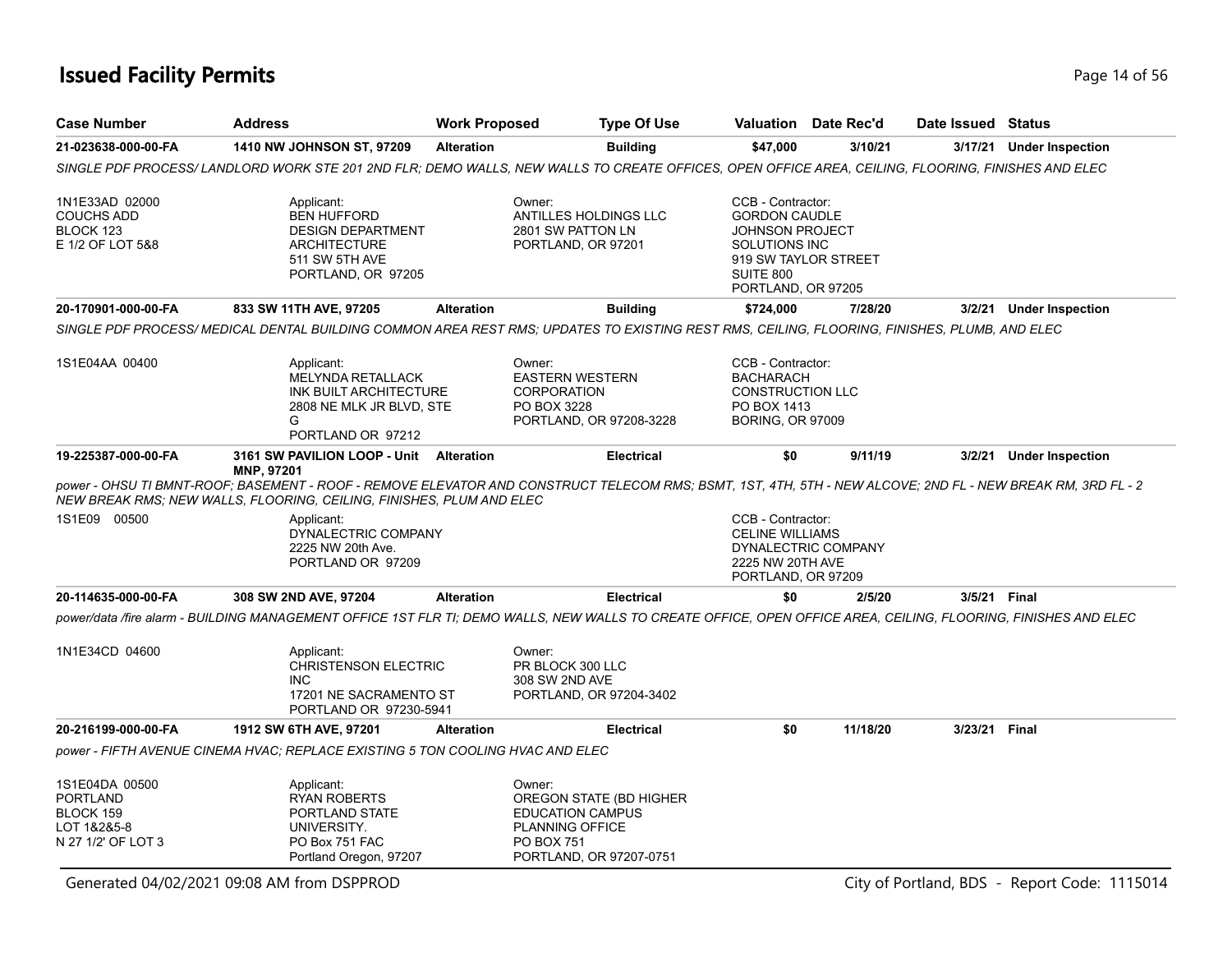## **Issued Facility Permits Page 15 of 56**

| <b>Case Number</b>                                                                                     | <b>Address</b>                                                                                                                                             | <b>Work Proposed</b> | <b>Type Of Use</b>                                                                                                                                                                                                                                                                                                                                                                                                                            |                                                                                       | <b>Valuation</b> Date Rec'd | Date Issued Status             |                                                         |
|--------------------------------------------------------------------------------------------------------|------------------------------------------------------------------------------------------------------------------------------------------------------------|----------------------|-----------------------------------------------------------------------------------------------------------------------------------------------------------------------------------------------------------------------------------------------------------------------------------------------------------------------------------------------------------------------------------------------------------------------------------------------|---------------------------------------------------------------------------------------|-----------------------------|--------------------------------|---------------------------------------------------------|
| 20-221707-000-00-FA                                                                                    | <b>3181 SW SAM JACKSON PARK</b><br><b>RD - Bldg OHS, 97201</b>                                                                                             | <b>Alteration</b>    | <b>Electrical</b>                                                                                                                                                                                                                                                                                                                                                                                                                             | \$0                                                                                   | 12/7/20                     |                                | 3/12/21 Under Inspection                                |
| <b>PLUMB AND ELEC</b>                                                                                  |                                                                                                                                                            |                      | power/data- OHSU HOSPITAL CT SCAN REMODEL 10TH FLR; REMODEL EXISTING CT SCAN RM, EQUIPMENT RM, CONTROL/WORK AREA, BATHRM, CEILING, FLOORING, FINISHES,                                                                                                                                                                                                                                                                                        |                                                                                       |                             |                                |                                                         |
| 1S1E09 00200                                                                                           | Applicant:<br>DYNALECTRIC COMPANY<br>2225 NW 20th Ave.<br>PORTLAND OR 97209                                                                                |                      | Owner:<br>OREGON STATE BOARD OF<br><b>HIGHER EDUCATION</b><br>3181 SW SAM JACKSON<br><b>PARK RD</b><br>PORTLAND, OR 97239-3011                                                                                                                                                                                                                                                                                                                | CCB - Contractor:<br><b>CELINE WILLIAMS</b><br>2225 NW 20TH AVE<br>PORTLAND, OR 97209 | DYNALECTRIC COMPANY         | Permit Info:<br>Type $1$ : I-A | Occupancy Group 1: I-2<br>Construction Type 2 (formerly |
| 20-175546-000-00-FA                                                                                    | 4386 S MACADAM AVE, 97239                                                                                                                                  | <b>Alteration</b>    | <b>Electrical</b>                                                                                                                                                                                                                                                                                                                                                                                                                             | \$0                                                                                   | 8/7/20                      | 3/24/21 Issued                 |                                                         |
|                                                                                                        | REMODEL LOBBY & CORRIDOR, CEILING, FLOORING, FINISHES, PLUMB AND ELEC                                                                                      |                      | power - RIVER FORUM 2 COMMON AREA REMODEL 1ST, 2ND, 3RD FLRS TI; MINOR DEMO, 1ST FLR REMODEL LOBBY AREA, 2ND FLR REMODEL EXISTING BATHRMS, 3RD FLR                                                                                                                                                                                                                                                                                            |                                                                                       |                             |                                |                                                         |
| 1S1E10DC 00900<br>SECTION 10 1S 1E<br><b>TL 900 0.88 ACRES</b><br>DEFERRAL-POTENTIAL<br>ADDITIONAL TAX | Applicant:<br><b>COCHRAN INC</b><br>7550 SW TECH CENTER DR<br><b>STE 220</b><br>TIGARD OR 97223-8061                                                       |                      | Owner:<br><b>CLARITY VENTURES RF</b><br><b>PORTLAND</b><br>666 BURRARD ST #3210<br>CANADA V6C 2X8<br><b>VANCOUVER BC</b>                                                                                                                                                                                                                                                                                                                      |                                                                                       |                             |                                |                                                         |
| 20-219338-000-00-FA                                                                                    | 520 SW 6TH AVE, 97204                                                                                                                                      | <b>Alteration</b>    | <b>Electrical</b>                                                                                                                                                                                                                                                                                                                                                                                                                             | \$0                                                                                   | 11/30/20                    | 3/5/21                         | Final                                                   |
| pwr - LANDLORD WORK, STE 640; NEW FINISHES ELEC                                                        |                                                                                                                                                            |                      |                                                                                                                                                                                                                                                                                                                                                                                                                                               |                                                                                       |                             |                                |                                                         |
| 1N1E34CC 07900                                                                                         | Applicant:<br>DYNALECTRIC COMPANY<br>2225 NW 20th Ave.<br>PORTLAND OR 97209                                                                                |                      | Owner:<br><b>FELTON PROPERTIES</b><br>520 SW 6TH AVE #610<br>PORTLAND, OR 97204                                                                                                                                                                                                                                                                                                                                                               | CCB - Contractor:<br><b>CELINE WILLIAMS</b><br>2225 NW 20TH AVE<br>PORTLAND, OR 97209 | DYNALECTRIC COMPANY         |                                |                                                         |
| 20-188351-000-00-FA                                                                                    | 4380 S MACADAM AVE, 97239                                                                                                                                  | <b>Alteration</b>    | <b>Electrical</b>                                                                                                                                                                                                                                                                                                                                                                                                                             | \$0                                                                                   | 9/8/20                      | 3/24/21 <b>Issued</b>          |                                                         |
| 1S1E10DC 00800<br>SECTION 10 1S 1E<br>TL 800 3.18 ACRES<br>DEFERRAL-POTENTIAL<br><b>ADDITIONAL TAX</b> | LOBBY, CEILING, FLOORING, FINISHES, PLUMB AND ELEC<br>Applicant:<br><b>COCHRAN INC</b><br>7550 SW TECH CENTER DR<br><b>STE 220</b><br>TIGARD OR 97223-8061 |                      | power - RIVER FORUM 1 COMMON AREA TI ALL FLRS; DEMO WALLS, NEW WALLS TO CREATE 1ST FLR - LOCKER RMS, RESTRMS, CONFERENCE RM, FITNESS RM, MAIL RM, GALLEY,<br>LOBBY AREA, LOUNGE, OFFICES, BREAKRM, OPEN OFFICE AREA, 2ND FLR - REMODEL LOBBY & CORRIDORS, NEW MOTHERS RM, 3-5 FLRS - REMODEL BATHRMS, CORRIDORS &<br>Owner:<br><b>CLARITY VENTURES RF</b><br><b>PORTLAND</b><br>666 BURRARD ST #3210<br>CANADA V6C 2X8<br><b>VANCOUVER BC</b> |                                                                                       |                             |                                |                                                         |
| 20-205764-000-00-FA                                                                                    | 520 SW 6TH AVE, 97204                                                                                                                                      | <b>Alteration</b>    | <b>Electrical</b>                                                                                                                                                                                                                                                                                                                                                                                                                             | \$0                                                                                   | 10/21/20                    | 3/5/21 Final                   |                                                         |
|                                                                                                        |                                                                                                                                                            |                      | pwr - LANDLORD WORK STE 520: CREATE OFFICE. OPEN OFFICE. BREAK RM. CEILING. FINISHES ELEC FUTURE PERMIT FOR NEW TENANT MAY BE REQUIRED                                                                                                                                                                                                                                                                                                        |                                                                                       |                             |                                |                                                         |
| 1N1E34CC 07900                                                                                         |                                                                                                                                                            |                      | Owner:<br><b>FELTON PROPERTIES</b><br>520 SW 6TH AVE #610<br>PORTLAND, OR 97204                                                                                                                                                                                                                                                                                                                                                               |                                                                                       |                             |                                |                                                         |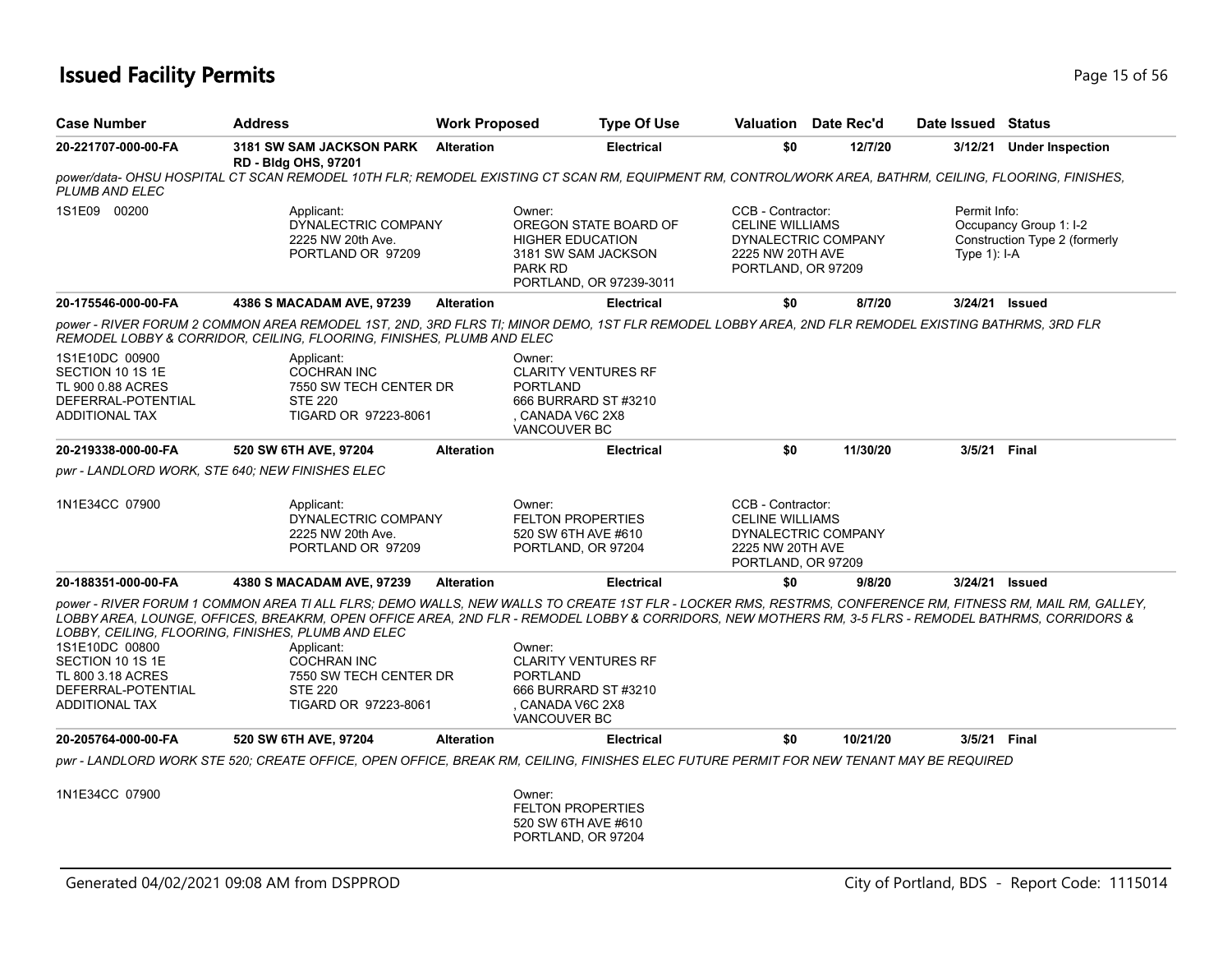## **Issued Facility Permits Page 16 of 56**

| <b>Case Number</b>                                                                                                     | <b>Address</b>                                                                                                                                                                                                                                                                                                                                                                |                   | <b>Work Proposed</b>                                                                                           | <b>Type Of Use</b>      |                                                                                                                               | <b>Valuation</b> Date Rec'd | Date Issued Status                          |                                                                                          |
|------------------------------------------------------------------------------------------------------------------------|-------------------------------------------------------------------------------------------------------------------------------------------------------------------------------------------------------------------------------------------------------------------------------------------------------------------------------------------------------------------------------|-------------------|----------------------------------------------------------------------------------------------------------------|-------------------------|-------------------------------------------------------------------------------------------------------------------------------|-----------------------------|---------------------------------------------|------------------------------------------------------------------------------------------|
| 20-211083-000-00-FA                                                                                                    | 2850 NW NICOLAI ST, 97210                                                                                                                                                                                                                                                                                                                                                     | <b>Alteration</b> |                                                                                                                | <b>Electrical</b>       | \$0                                                                                                                           | 11/3/20                     | 3/3/21 Final                                |                                                                                          |
|                                                                                                                        | pwr - KAISER NICOLAI SERVICE CNTR 1ST & 2ND FLR TI; 1ST FLR REMODEL TRAINING RM, BATHRMS, HUB AREA, BREAK AREA, 2ND FLR:CREATE CONFERENCE RM, TRAINING RM,<br>TEST LAB, REMODEL BATHRMS, CONFERENCE RMS, MOTHERS RM, TEST LAB, CEILING, FINISHES ELEC                                                                                                                         |                   |                                                                                                                |                         |                                                                                                                               |                             |                                             |                                                                                          |
| 1N1E29D 00100<br>SECTION 29 1N 1E<br>TL 100 3.94 ACRES                                                                 | Applicant:<br>STONER ELECTRIC INC<br>1904 SE OCHOCO ST.<br>MILWAUKIE OR 97222-7315                                                                                                                                                                                                                                                                                            |                   | Owner:<br>KAISER FOUNDATION<br><b>HEALTH PLAN OF THE</b><br><b>NORTHWEST</b><br>100<br>PORTLAND, OR 97232-2031 | 500 NE MULTNOMAH ST STE | CCB - Contractor:<br><b>MARK SCOTT</b><br>STONER ELECTRIC INC<br>1904 SE OCHOCO<br>MILWAUKIE, OR 97222                        |                             | Permit Info:<br>Type 1): III-B              | Occupancy Group 1: B_Bank,<br>Off., Med.Off., Pub.Bldg.<br>Construction Type 2 (formerly |
| 20-223088-000-00-FA                                                                                                    | 520 SW 6TH AVE, 97204                                                                                                                                                                                                                                                                                                                                                         | <b>Alteration</b> |                                                                                                                | <b>Electrical</b>       | \$0                                                                                                                           | 12/10/20                    | 3/5/21 Final                                |                                                                                          |
|                                                                                                                        | pwr - LANDLORD WK, STE 1030 TI; ELEC - FUTURE PERMIT FOR NEW TENANT MAY BE REQUIRED                                                                                                                                                                                                                                                                                           |                   |                                                                                                                |                         |                                                                                                                               |                             |                                             |                                                                                          |
| 1N1E34CC 07900                                                                                                         |                                                                                                                                                                                                                                                                                                                                                                               |                   | Owner:<br><b>FELTON PROPERTIES</b><br>520 SW 6TH AVE #610<br>PORTLAND, OR 97204                                |                         |                                                                                                                               |                             |                                             |                                                                                          |
| 21-020091-000-00-FA                                                                                                    | 6936 N FATHOM ST, 97217                                                                                                                                                                                                                                                                                                                                                       | <b>Alteration</b> |                                                                                                                | <b>Electrical</b>       | \$0                                                                                                                           | 3/2/21                      |                                             | 3/17/21 Under Inspection                                                                 |
| 1N1E17B 00200<br>SECTION 17 1N 1E<br>TL 200 24.90 ACRES<br>LAND & IMPS SEE<br>R646162 (R941170881)<br>FOR MACH & EQUIP | power - DAIMLER WESTERN STAR FABRICATION AREA TI; FUR OUT EXISTING WALLS IN FABRICATION AREA, FINISHES AND ELEC<br>Applicant:<br><b>ATLAS ELECTRIC</b><br>CONTRACTORS INC<br>4403 SE ROETHE RD<br><b>MILWAUKIE OR 97267-5799</b>                                                                                                                                              |                   | Owner:<br>DAIMLER TRUCKS NORTH<br><b>AMERICA LLC</b><br>PO BOX 3820                                            | PORTLAND, OR 97208-3820 |                                                                                                                               |                             | Permit Info:<br>Hazard 2<br>Type $1$ : II-B | Occupancy Group 1: H-2 High<br>Construction Type 2 (formerly                             |
| 21-023417-000-00-FA                                                                                                    | 7000 NE AIRPORT WAY, 97218                                                                                                                                                                                                                                                                                                                                                    | <b>Alteration</b> |                                                                                                                | <b>Electrical</b>       | \$0                                                                                                                           | 3/9/21                      | 3/9/21 Final                                |                                                                                          |
|                                                                                                                        | voice/data - TERMINAL BAG CLAIM OFFICE TI DEPLANNING LVL:                                                                                                                                                                                                                                                                                                                     |                   |                                                                                                                |                         |                                                                                                                               |                             |                                             |                                                                                          |
| 1N2E08B 00400<br>SECTION 08 1N 2E<br>TL 400 7.39 ACRES<br>SEE SUB ACCOUNTS                                             | Applicant:<br><b>OEG INC</b><br>1709 SE 3RD AVE.<br>PORTLAND OR 97214-4547                                                                                                                                                                                                                                                                                                    |                   | Owner:<br>PORT OF PORTLAND<br>PO BOX 3529                                                                      | PORTLAND, OR 97208-3529 | CCB - Contractor:<br><b>LAUREL SEMPREVIVO-</b><br><b>GONZALEZ</b><br><b>OEG INC</b><br>3200 NW YEON AVE<br>PORTLAND, OR 97210 |                             | Permit Info:<br>Type $1$ : I-A              | Occupancy Group 1: A-3<br>Construction Type 2 (formerly                                  |
| 21-021308-000-00-FA                                                                                                    | 621 SW MORRISON ST, 97205                                                                                                                                                                                                                                                                                                                                                     | <b>Alteration</b> |                                                                                                                | <b>Electrical</b>       | \$0                                                                                                                           | 3/4/21                      | 3/4/21 Final                                |                                                                                          |
| 1S1E03BB 01800                                                                                                         | fire alarm - CVS PHARMACY BSMNT, 1ST & 2ND FLR TI; DEMO WALLS, NEW WALLS TO CREATE, ELEVATOR & STAIRS W/GUARDRAILS, BASEMENT - OFFICE, BREAKRM,<br>RECEIVING/STORAGE AREA; 1ST FLR - RETAIL AREA, RECEIVING AREA, PHOTO LAB, CHECKOUT AREA; 2ND FLR - BATHRMS, RETAIL AREA, PHARMACY; ROOF - NEW ELEVATOR<br>SHAFT, CEILING, FLOORING, FINISHES, PLUMB AND ELEC<br>Applicant: |                   | Owner:                                                                                                         |                         |                                                                                                                               |                             |                                             |                                                                                          |
|                                                                                                                        | <b>CHRISTENSON ELECTRIC</b><br><b>INC</b><br>17201 NE SACRAMENTO ST<br>PORTLAND OR 97230-5941                                                                                                                                                                                                                                                                                 |                   | LVA4 PORTLAND ABB LLC<br>712 MAIN ST STE 2500<br>HOUSTON, TX 77002-3243                                        |                         |                                                                                                                               |                             |                                             |                                                                                          |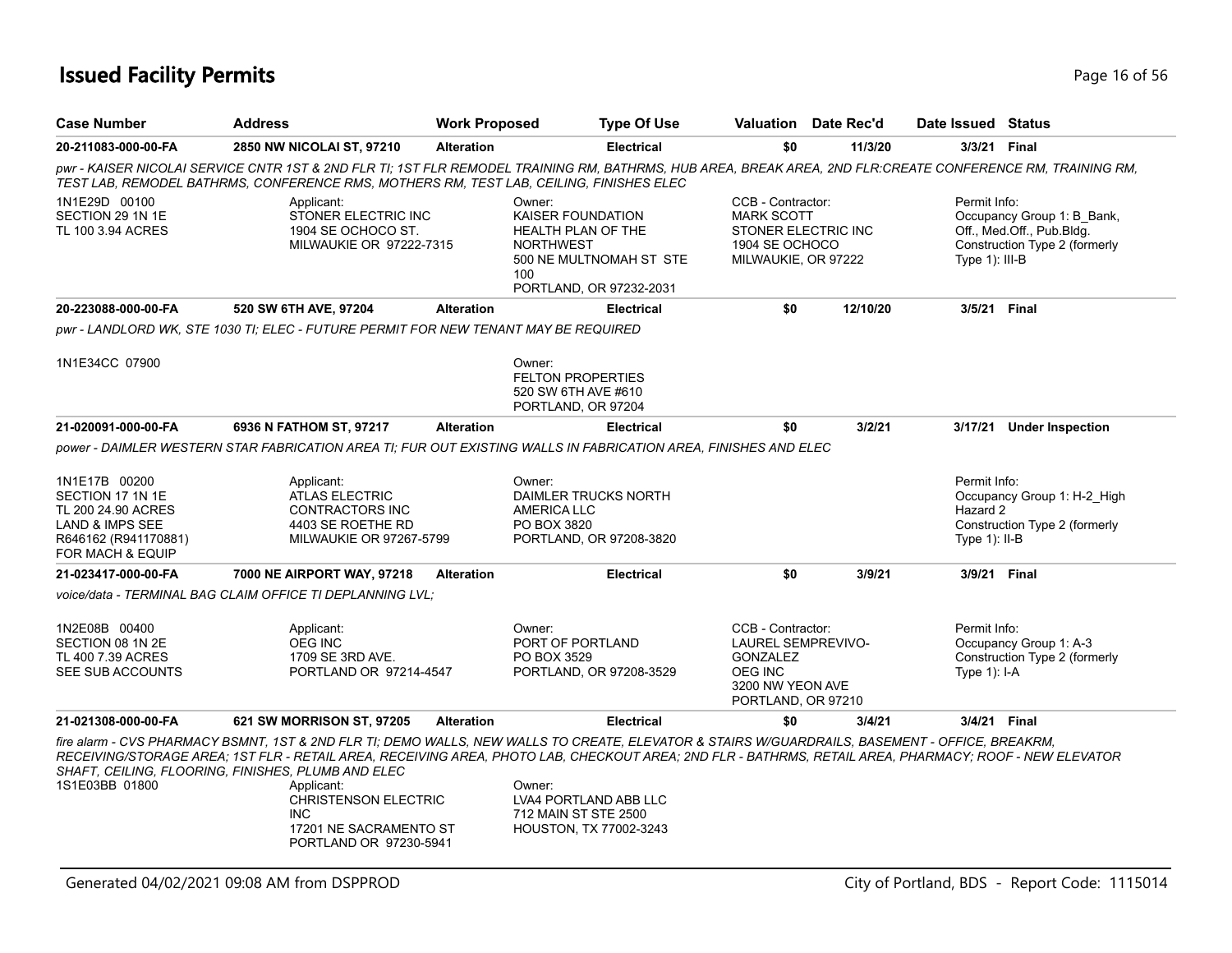| <b>Case Number</b>                                                                                   | <b>Address</b>                                                                                                                                           |                   | <b>Work Proposed</b>                                                                               | <b>Type Of Use</b>                                                         |                                                                                        | <b>Valuation</b> Date Rec'd |                                | Date Issued Status                                      |  |
|------------------------------------------------------------------------------------------------------|----------------------------------------------------------------------------------------------------------------------------------------------------------|-------------------|----------------------------------------------------------------------------------------------------|----------------------------------------------------------------------------|----------------------------------------------------------------------------------------|-----------------------------|--------------------------------|---------------------------------------------------------|--|
| 21-028142-000-00-FA                                                                                  | 621 SW MORRISON ST, 97205                                                                                                                                | <b>Alteration</b> |                                                                                                    | <b>Electrical</b>                                                          | \$0                                                                                    | 3/23/21                     | 3/23/21                        | <b>Issued</b>                                           |  |
| <b>RISERS)</b>                                                                                       | power for TI switch over - ELECTRICAL PHASE II BASEMENT, L1, AND L2; DEMO WALLS, NEW WALLS AT ELEVATOR, AND (ELEC THROUGH COMMERCIAL FOR ELECTRICAL ROOM |                   |                                                                                                    |                                                                            |                                                                                        |                             |                                |                                                         |  |
| 1S1E03BB 01800                                                                                       | Applicant:<br><b>CHRISTENSON ELECTRIC</b><br><b>INC</b><br>17201 NE SACRAMENTO ST<br>PORTLAND OR 97230-5941                                              |                   | Owner:<br>712 MAIN ST STE 2500                                                                     | LVA4 PORTLAND ABB LLC<br><b>HOUSTON, TX 77002-3243</b>                     |                                                                                        |                             |                                |                                                         |  |
| 21-022034-000-00-FA                                                                                  | 527 SW HALL ST, 97201                                                                                                                                    | <b>Alteration</b> |                                                                                                    | <b>Electrical</b>                                                          | \$0                                                                                    | 3/5/21                      | 3/5/21 Final                   |                                                         |  |
|                                                                                                      | security ELEC - ADD CARD READERS FOR ELEVATORS E51, E52, E53                                                                                             |                   |                                                                                                    |                                                                            |                                                                                        |                             |                                |                                                         |  |
| 1S1E04DA 00300                                                                                       | Applicant:<br><b>RFI ELECTRONICS INC</b><br><b>OREGON</b><br>25977 SW CANYON CREEK<br>RD STE E<br>WILSONVILLE OR 97070-<br>9678                          |                   | Owner:<br>ET AL GEORGE<br><b>PO BOX 751 - FPM</b>                                                  | PORTLAND, OR 97207-0751                                                    | CCB - Contractor:<br><b>RFI ELECTRONICS INC</b><br><b>OREGON</b><br>PORTLAND, OR 97223 | 6755 SW SANDBURG ST         |                                |                                                         |  |
| 21-021543-000-00-FA                                                                                  | <b>3455 SW US VETERANS</b>                                                                                                                               | <b>Alteration</b> |                                                                                                    | <b>Electrical</b>                                                          | \$0                                                                                    | 3/4/21                      | 3/4/21 Final                   |                                                         |  |
|                                                                                                      | <b>HOSPITAL RD - Unit SON, 97201</b><br>fire alarm-OHSU School of nursing-Install new Fire Alarm Notification throughout building                        |                   |                                                                                                    |                                                                            |                                                                                        |                             |                                |                                                         |  |
| 1S1E09 01400                                                                                         | Applicant:<br>DYNALECTRIC COMPANY<br>2225 NW 20th Ave.<br>PORTLAND OR 97209                                                                              |                   | Owner:<br>1633 SW PARK AVE                                                                         | OREGON STATE OF BOARD<br>OF HIGHER EDUCATION<br>PORTLAND, OR 97201-3218    | CCB - Contractor:<br><b>CELINE WILLIAMS</b><br>2225 NW 20TH AVE<br>PORTLAND, OR 97209  | DYNALECTRIC COMPANY         | Permit Info:<br>Type 1): II-FR | Occupancy Group 1: B<br>Construction Type 2 (formerly   |  |
| 21-030223-000-00-FA                                                                                  | 5228 NE HOYT ST, 97213                                                                                                                                   | <b>Alteration</b> |                                                                                                    | <b>Electrical</b>                                                          | \$0                                                                                    | 3/29/21                     |                                | 3/29/21 Under Inspection                                |  |
|                                                                                                      | power - PPMC PSYCHIATRY CLINIC EAST 3RD FLR TI; REMODEL TMS RM 321, NEW DOOR, CEILING, FLOORING, FINISHES, PLUMB AND ELEC                                |                   |                                                                                                    |                                                                            |                                                                                        |                             |                                |                                                         |  |
| 1N2E31AC 06200<br><b>CENTER ADD ANX</b><br>BLOCK 2<br>LOT 2                                          | Applicant:<br>TICE ELECTRIC COMPANY<br>5405 N Lagoon Ave.<br>PORTLAND OR 97217-7637                                                                      |                   | Owner:<br>SERVICES-OREGON<br>#190                                                                  | PROVIDENCE HEALTH &<br>4400 NE HALSEY ST BLDG 2<br>PORTLAND, OR 97213-1545 |                                                                                        |                             | Permit Info:                   | Occupancy Group 1: B_Bank,<br>Off., Med.Off., Pub.Bldg. |  |
| 21-026696-000-00-FA                                                                                  | 111 SW 5TH AVE, 97204                                                                                                                                    | <b>Alteration</b> |                                                                                                    | <b>Electrical</b>                                                          | \$0                                                                                    | 3/18/21                     | 3/18/21 Issued                 |                                                         |  |
|                                                                                                      | audio/video - T-29 New Relic Refresh/Furnish and install Low Voltage Cable. Demo existing cable. Install AV equipment                                    |                   |                                                                                                    |                                                                            |                                                                                        |                             |                                |                                                         |  |
| 1N1E34CD 80000<br>ONE ELEVEN TOWER<br><b>CONDOMINIUM</b><br><b>GENERAL COMMON</b><br><b>ELEMENTS</b> | Applicant:<br><b>NEWJEE LLC</b><br><b>PORTLAND</b><br>OR 97232<br><b>USA</b>                                                                             |                   | Owner:<br>ASSOCIATION OF UNIT<br><b>TOWER CONDO</b><br><b>111 SW 5TH AVE</b><br>PORTLAND, OR 97204 | OWNERS OF ONE ELEVEN                                                       | CCB - Contractor:<br><b>NEWJEE LLC</b><br>620 NE 19TH AVE<br>PORTLAND, OR 97232        |                             |                                |                                                         |  |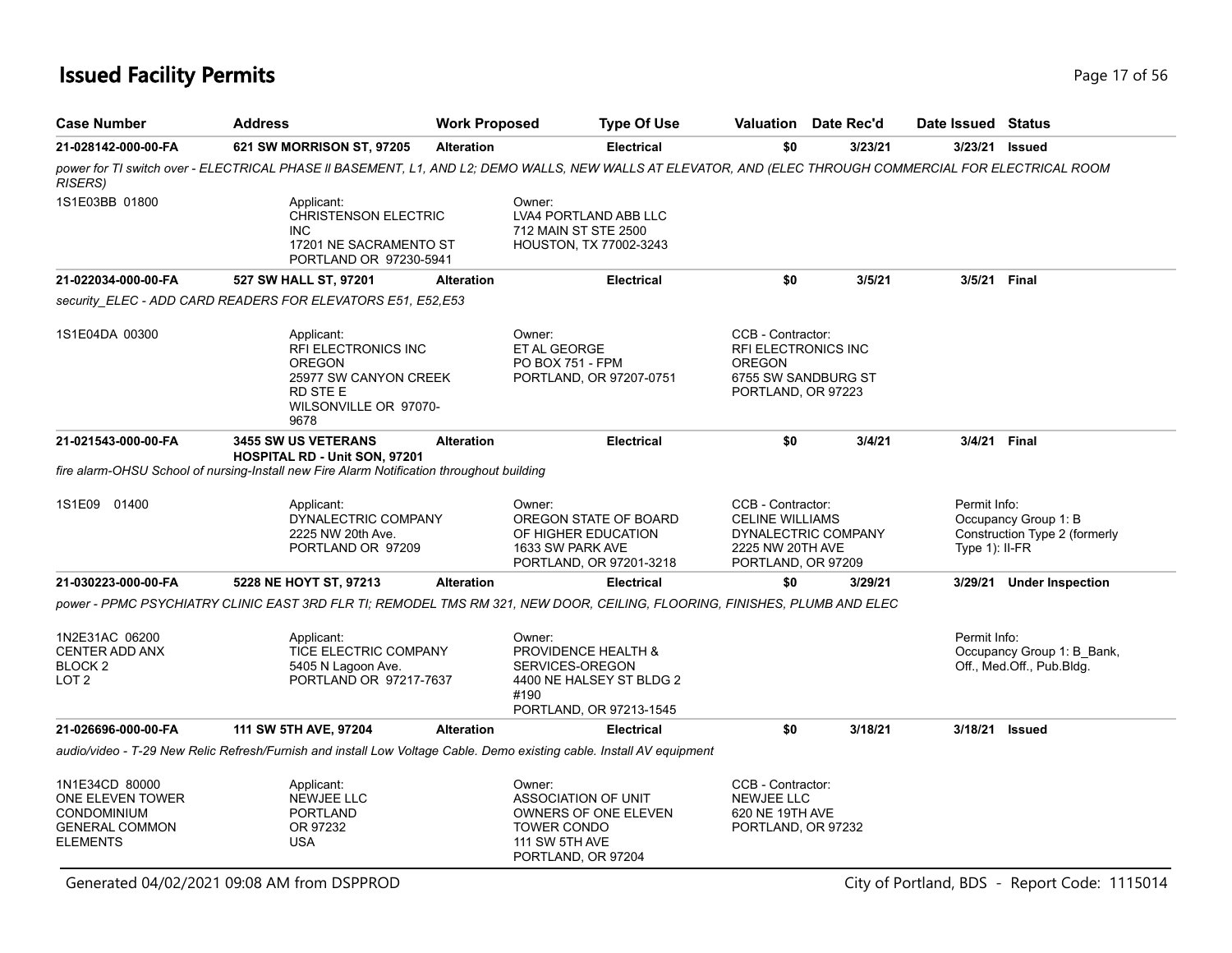## **Issued Facility Permits Page 18 of 56**

| <b>Case Number</b>                                                                                                                                                | <b>Address</b>                                                                                                                                                                                                                                                                                                                                                                                                                                                                                                                                                                                                                      | <b>Work Proposed</b> | <b>Type Of Use</b>                                                                                         |                                                 | Valuation Date Rec'd                                  | Date Issued Status                          |                                                                                          |
|-------------------------------------------------------------------------------------------------------------------------------------------------------------------|-------------------------------------------------------------------------------------------------------------------------------------------------------------------------------------------------------------------------------------------------------------------------------------------------------------------------------------------------------------------------------------------------------------------------------------------------------------------------------------------------------------------------------------------------------------------------------------------------------------------------------------|----------------------|------------------------------------------------------------------------------------------------------------|-------------------------------------------------|-------------------------------------------------------|---------------------------------------------|------------------------------------------------------------------------------------------|
| 21-029316-000-00-FA                                                                                                                                               | 1827 NE 44TH AVE, 97213                                                                                                                                                                                                                                                                                                                                                                                                                                                                                                                                                                                                             | <b>Alteration</b>    | <b>Electrical</b>                                                                                          | \$0                                             | 3/25/21                                               | 3/25/21                                     | Issued                                                                                   |
|                                                                                                                                                                   | fire alarm - EASTSIDE FOOT AND ANKLE TI, STE 100; DEMO WALLS, NEW WALLS TO CREATE MEDICAL ASSISTANCE RM, OFFICE, EXAM RM, STORAGE, WAITING, RECEPTION, OFFICE,<br>X-RAY, BREAK RM, PLUMB, ELEC, CEILING, FLOORING, AND FINISHES                                                                                                                                                                                                                                                                                                                                                                                                     |                      |                                                                                                            |                                                 |                                                       |                                             |                                                                                          |
| 1N2E30CC 05000<br><b>MENEFEE ADD</b><br>BLOCK 5<br>LOT 1-6                                                                                                        | Applicant:<br>POINT MONITOR CORP<br>5863 LAKEVIEW BLVD #100<br>LAKE OSWEGO, OR 97035-<br>7058                                                                                                                                                                                                                                                                                                                                                                                                                                                                                                                                       |                      | Owner:<br><b>WESTON INVESTMENT CO</b><br>LLC.<br>2154 NE BROADWAY #200<br>PORTLAND, OR 97232-1561          |                                                 |                                                       | Permit Info:<br>Type 1): III-B              | Occupancy Group 1: B<br>Construction Type 2 (formerly                                    |
| 21-021074-000-00-FA                                                                                                                                               | 600 SW 10TH AVE, 97205                                                                                                                                                                                                                                                                                                                                                                                                                                                                                                                                                                                                              | <b>Alteration</b>    | <b>Electrical</b>                                                                                          | \$0                                             | 3/3/21                                                |                                             | 3/3/21 <b>Issued</b>                                                                     |
| project through Facilities<br>1N1E34CC 09400<br><b>PORTLAND</b><br>BLOCK 217<br><b>LOT 1-8</b><br><b>HISTORIC PROPERTY,</b><br>POTENTIAL ADDITIONAL<br><b>TAX</b> | voice/data/cctv/paqinq system - GALLERIA TARGET 1ST & MAIN FLR TI; DEMO WALLS & STAIRS, NEW WALLS TO CREATE STARBUCKS AREA, EXCHANGE RETURN AREA, STORAGE RMS,<br>BATHRMS, OFFICES, FITTING RM, STOCK AREAS, COOLERS, FREEZERS, AMBIENT RM, LOUNGE, LOCKER RM, CONFERENCE RM, PHARMACY AREA, VESTIBULE, RETAIL AREAS,<br>CEILING, FLOORING, FINISHES, PLUMB AND ELEC **//Note: 1000 amp MDP & 800 amp panel feeders/gear fall outside of Facility guide lines must go through commercial inspections/permit, rest of<br>Applicant:<br><b>CHRISTENSON ELECTRIC</b><br><b>INC</b><br>17201 NE SACRAMENTO ST<br>PORTLAND OR 97230-5941 |                      | Owner:<br><b>UPG GALLERIA PROPERTY</b><br><b>OWNER LLC</b><br>1215 4TH AVE #600<br>SEATTLE, WA 98161       | CCB - Contractor:<br>INC.<br>PORTLAND, OR 97230 | <b>CHRISTENSON ELECTRIC</b><br>17201 NE SACRAMENTO ST |                                             |                                                                                          |
| 21-023116-000-00-FA                                                                                                                                               | 915 SW HARVEY MILK ST, 97205 Alteration                                                                                                                                                                                                                                                                                                                                                                                                                                                                                                                                                                                             |                      | <b>Electrical</b>                                                                                          | \$0                                             | 3/9/21                                                | 3/9/21 Final                                |                                                                                          |
| 1N1E34CC 02800<br><b>PORTLAND</b><br><b>BLOCK 86 1/2</b><br>LOT 1&2 EXC PT IN ST<br>$LOT3-6$                                                                      | Installing 2-Access Control Panels, 10-Card Reader Devices and 18-Cameras - LANDLORD WK 4TH AND 5TH FL; DEMO WALLS, NEW WALL TO CREATE 4TH FLR - MED CONF, DEMO LAB,<br>HUDDLE, IDF, STORAGE RM, WELLNESS RM, REST RM, PRINT RM, PHONE RMS, COLLAB, MEETING RM, RECEPTION; 5TH FLR COLLAB, CONF, HUDDLE, IDF, STORAGE, BREAK RM,<br>PHONE RM, MEETING RM, PRINT RM, ELEVATOR LOBBY; CEILING, FLOORING, FINISHES, PLUMB AND ELEC - FUTURE TI PERMIT MAY BE REQUIRED<br>Applicant:<br><b>TERRY DEAN COLE</b><br><b>HAMER ELECTRIC INC</b><br><b>126 INDUSTRIAL WAY</b><br>LONGVIEW, WA 98632                                          |                      | Owner:<br><b>HARSCH INVESTMENT</b><br>PROPERTIES LLC<br>1121 SW SALMON ST STE<br>500<br>PORTLAND, OR 97205 |                                                 |                                                       | Permit Info:<br>Type $1$ ): I-A             | Occupancy Group 1: B Bank,<br>Off., Med.Off., Pub.Bldg.<br>Construction Type 2 (formerly |
| 21-018253-000-00-FA                                                                                                                                               | 6936 N FATHOM ST, 97217                                                                                                                                                                                                                                                                                                                                                                                                                                                                                                                                                                                                             | <b>Alteration</b>    | <b>Electrical</b>                                                                                          | \$0                                             | 2/25/21                                               |                                             | 3/8/21 Issued                                                                            |
|                                                                                                                                                                   | power - DAIMLER WESTERN STAR NEW EQUIPMENT MEZZANINE; INSTALL NEW MEZZANINE FOR CONVEYOR/PRODUCTION EQUIPMENT CONTROLS, FINISHES AND ELEC                                                                                                                                                                                                                                                                                                                                                                                                                                                                                           |                      |                                                                                                            |                                                 |                                                       |                                             |                                                                                          |
| 1N1E17B 00200<br>SECTION 17 1N 1E<br>TL 200 24.90 ACRES<br><b>LAND &amp; IMPS SEE</b><br>R646162 (R941170881)                                                     | Applicant:<br><b>ATLAS ELECTRIC</b><br><b>CONTRACTORS INC</b><br>4403 SE ROETHE RD<br>MILWAUKIE OR 97267-5799                                                                                                                                                                                                                                                                                                                                                                                                                                                                                                                       |                      | Owner:<br><b>DAIMLER TRUCKS NORTH</b><br>AMERICA LLC<br>PO BOX 3820<br>PORTLAND, OR 97208-3820             |                                                 |                                                       | Permit Info:<br>Hazard 2<br>Type $1$ : II-B | Occupancy Group 1: H-2_High<br>Construction Type 2 (formerly                             |

FOR MACH & EQUIP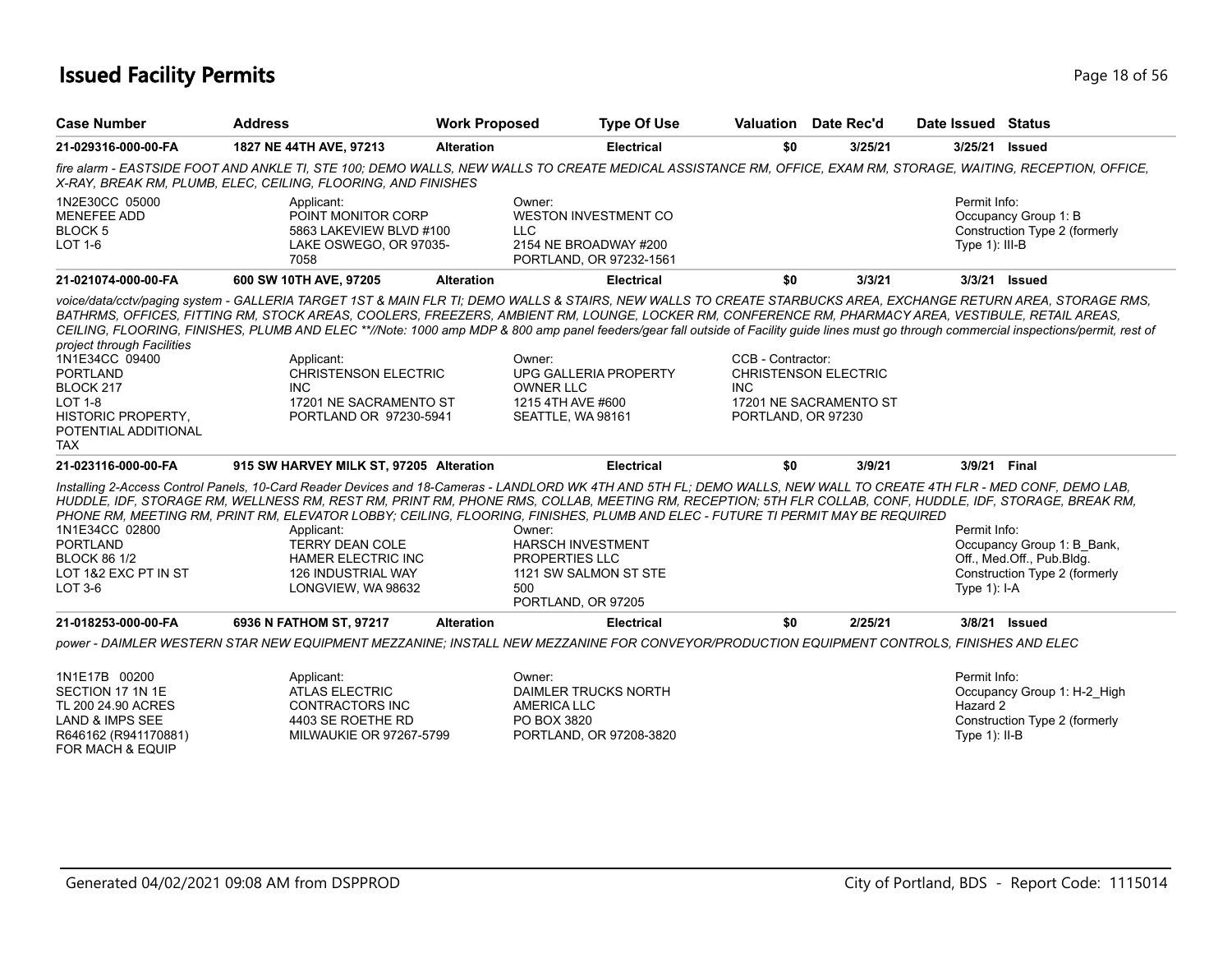## **Issued Facility Permits Page 19 of 56**

| <b>Case Number</b>                                                   | <b>Address</b>                                                                                                                                                                                                                                                                                     | <b>Work Proposed</b> | <b>Type Of Use</b>                                                                                          |                                                                                       | <b>Valuation</b> Date Rec'd | Date Issued Status              |                                                                                          |
|----------------------------------------------------------------------|----------------------------------------------------------------------------------------------------------------------------------------------------------------------------------------------------------------------------------------------------------------------------------------------------|----------------------|-------------------------------------------------------------------------------------------------------------|---------------------------------------------------------------------------------------|-----------------------------|---------------------------------|------------------------------------------------------------------------------------------|
| 21-023004-000-00-FA                                                  | 851 SW 6TH AVE, 97204                                                                                                                                                                                                                                                                              | <b>Alteration</b>    | Electrical                                                                                                  | \$0                                                                                   | 3/9/21                      | 3/9/21 Final                    |                                                                                          |
| FLOORING, FINISHES, PLUMB AND ELEC                                   | hvac control - LANDLORD WORK SPEC SUITE 4TH FLR; DEMO WALLS, NEW WALLS TO CREATE OFFICES, RECEPTION AREA, MEETING RM, BREAKRM, OPEN OFFICE AREAS, CEILING,                                                                                                                                         |                      |                                                                                                             |                                                                                       |                             |                                 |                                                                                          |
| 1S1E03BB 02200<br><b>PORTLAND</b><br>BLOCK 180<br>LOT 3-6            | Applicant:<br>HUNTER DAVISSON INC<br>1800 SE PERSHING ST.<br>PORTLAND OR 97202-2338                                                                                                                                                                                                                |                      | Owner:<br><b>HARSCH INVESTMENT</b><br><b>REALTY LLC SERIES E</b><br>1121 SW SALMON ST<br>PORTLAND, OR 97205 |                                                                                       |                             | Permit Info:<br>Type $1$ : I-A  | Occupancy Group 1: B<br>Construction Type 2 (formerly                                    |
| 21-023753-000-00-FA                                                  | <b>1410 NW JOHNSON ST, 97209</b>                                                                                                                                                                                                                                                                   | <b>Alteration</b>    | <b>Electrical</b>                                                                                           | \$0                                                                                   | 3/10/21                     | 3/10/21 Final                   |                                                                                          |
|                                                                      | LANDLORD WORK STE 201 2ND FLR; DEMO WALLS, NEW WALLS TO CREATE OFFICES, OPEN OFFICE AREA, CEILING, FLOORING, FINISHES AND ELEC; **// NOTE (replaces canceled ET<br>permit 21-005969ET pulled in error- DIRTT Office-Add/Modify (5) Branch Circuits)                                                |                      |                                                                                                             |                                                                                       |                             |                                 |                                                                                          |
| 1N1E33AD 02000<br><b>COUCHS ADD</b><br>BLOCK 123<br>E 1/2 OF LOT 5&8 | Applicant:<br>DYNALECTRIC COMPANY<br>2225 NW 20th Ave.<br>PORTLAND OR 97209                                                                                                                                                                                                                        |                      | Owner:<br>ANTILLES HOLDINGS LLC<br>2801 SW PATTON LN<br>PORTLAND, OR 97201                                  | CCB - Contractor:<br><b>CELINE WILLIAMS</b><br>2225 NW 20TH AVE<br>PORTLAND, OR 97209 | DYNALECTRIC COMPANY         |                                 |                                                                                          |
| 21-023140-000-00-FA                                                  | 621 SW MORRISON ST, 97205                                                                                                                                                                                                                                                                          | <b>Alteration</b>    | <b>Electrical</b>                                                                                           | \$0                                                                                   | 3/9/21                      | 3/9/21 Final                    |                                                                                          |
| 1S1E03BB 01800                                                       | RECEIVING/STORAGE AREA: 1ST FLR - RETAIL AREA. RECEIVING AREA. PHOTO LAB. CHECKOUT AREA: 2ND FLR - BATHRMS, RETAIL AREA, PHARMACY: ROOF - NEW ELEVATOR<br>SHAFT, CEILING, FLOORING, FINISHES, PLUMB AND ELEC<br>Applicant:<br>STONER ELECTRIC INC<br>1904 SE OCHOCO ST.<br>MILWAUKIE OR 97222-7315 |                      | Owner:<br>LVA4 PORTLAND ABB LLC<br>712 MAIN ST STE 2500<br>HOUSTON, TX 77002-3243                           |                                                                                       |                             |                                 |                                                                                          |
| 21-019719-000-00-FA                                                  | <b>1000 SW BROADWAY, 97205</b>                                                                                                                                                                                                                                                                     | <b>Alteration</b>    | <b>Electrical</b>                                                                                           | \$0                                                                                   | 3/1/21                      | 3/1/21                          | <b>Issued</b>                                                                            |
| power/fire alarm - wire for Elevator Modernization                   |                                                                                                                                                                                                                                                                                                    |                      |                                                                                                             |                                                                                       |                             |                                 |                                                                                          |
| 1S1E03BB 02400<br><b>PORTLAND</b><br>BLOCK 182<br><b>LOT 5-8</b>     | Applicant:<br>STONER ELECTRIC INC<br>1904 SE OCHOCO ST.<br>MILWAUKIE OR 97222-7315                                                                                                                                                                                                                 |                      | Owner:<br>ONE THOUSAND BROADWAY<br><b>BUILDING LP</b><br>1000 SW BROADWAY #1770<br>PORTLAND, OR 97205-3069  | CCB - Contractor:<br><b>MARK SCOTT</b><br>1904 SE OCHOCO<br>MILWAUKIE, OR 97222       | STONER ELECTRIC INC         | Permit Info:<br>Type $1$ : I-A  | Occupancy Group 1: B Bank,<br>Off., Med.Off., Pub.Bldg.<br>Construction Type 2 (formerly |
| 21-029058-000-00-FA                                                  | 900 SW 5TH AVE, 97204                                                                                                                                                                                                                                                                              | <b>Alteration</b>    | <b>Electrical</b>                                                                                           | \$0                                                                                   | 3/24/21                     | 3/24/21 Issued                  |                                                                                          |
|                                                                      | data-UNION BANK GRND FLR TI; MINOR DEMO, NEW WALLS TO CREATE VESTIBULE AREA, WAITING AREA, LOBBY, TELLER AREA, WORK RM, IT RM, CASH RM, BREAKRM, BATHRM,<br>CONFERENCE RM, FUTURE ATM RM, CEILING, FLOORING, FINISHES, PLUMB AND ELEC                                                              |                      |                                                                                                             |                                                                                       |                             |                                 |                                                                                          |
| 1S1E03BB 00200<br><b>PORTLAND</b><br>BLOCK 59<br>LOT 1-8             | Applicant:<br><b>IES COMMERCIAL INC</b><br>16135 SW 74TH AVE.<br>TIGARD, OR 97224-7994                                                                                                                                                                                                             |                      | Owner:<br>STANDARD INS CO<br>PO BOX 711<br>PORTLAND, OR 97204                                               | CCB - Contractor:<br><b>IES COMMERCIAL INC</b><br>500                                 | 5433 WESTHEIMER SUITE       | Permit Info:<br>Type $1$ : I-FR | Occupancy Group 1: B<br>Construction Type 2 (formerly                                    |

HOUSTON, TX 77056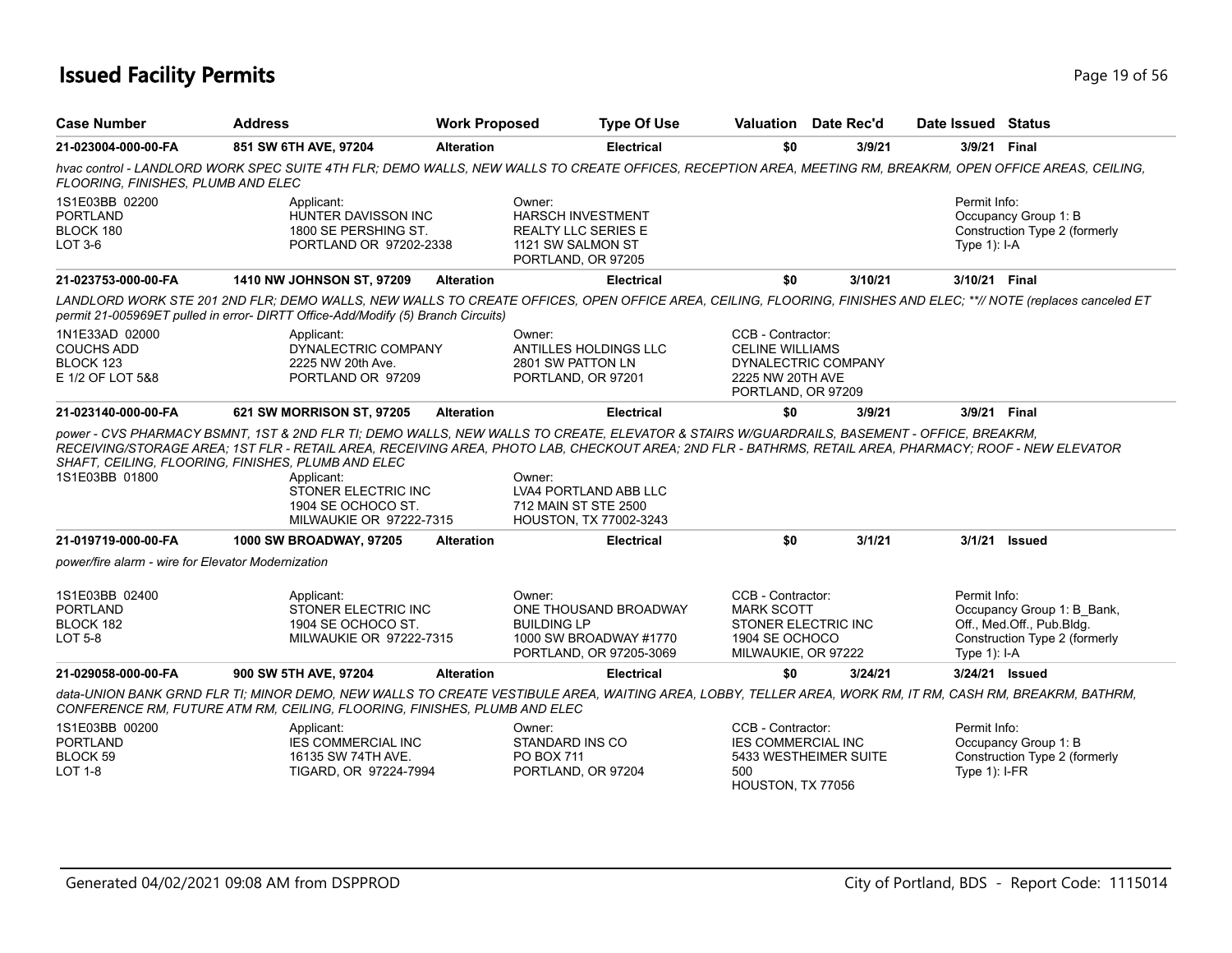## **Issued Facility Permits** Page 20 of 56

| <b>Case Number</b>                                                                            | <b>Address</b>                                                                                                                                                                                                                                          | <b>Work Proposed</b> |                                                                              | <b>Type Of Use</b>                                 | <b>Valuation</b> Date Rec'd                                                                                                            |         | Date Issued Status               |                                                       |
|-----------------------------------------------------------------------------------------------|---------------------------------------------------------------------------------------------------------------------------------------------------------------------------------------------------------------------------------------------------------|----------------------|------------------------------------------------------------------------------|----------------------------------------------------|----------------------------------------------------------------------------------------------------------------------------------------|---------|----------------------------------|-------------------------------------------------------|
| 21-027692-000-00-FA                                                                           | 1300 SW 5TH AVE, 97201                                                                                                                                                                                                                                  | <b>Alteration</b>    |                                                                              | <b>Electrical</b>                                  | \$0                                                                                                                                    | 3/22/21 | 3/22/21 <b>Issued</b>            |                                                       |
|                                                                                               | fire alarm-INSIGHT GLOBAL, STE 3000 TI; NEW TENANT - DEMO WALLS, NEW WALLS TO CREATE INTERVIEW RMS, CONFERENCE RS, ENTRY, BREAK RM, MOTHERS RM, STORAGE,<br>SERVER RM, OFFICES, OPEN OFFICE, CEILING, FLOORING, FINISHES, PLUMB, AND ELEC               |                      |                                                                              |                                                    |                                                                                                                                        |         |                                  |                                                       |
| 1S1E03BC 01800<br><b>PORTLAND</b><br><b>BLOCK 148 TL 1800</b>                                 | Applicant:<br>POINT MONITOR CORP<br>5863 LAKEVIEW BLVD #100<br>LAKE OSWEGO, OR 97035-<br>7058                                                                                                                                                           |                      | Owner:<br>591 W PUTNAM AVE<br>GREENWICH, CT 06830                            | SOF-XI WFP OWNER LLC                               | CCB - Contractor:<br>POINT MONITOR CORP<br>5863 LAKEVIEW BLVD SUITE<br>100<br>LAKE OSWEGO, OR 97035                                    |         |                                  |                                                       |
| 21-021975-000-00-FA                                                                           | 3800 N INTERSTATE AVE, 97227 Alteration                                                                                                                                                                                                                 |                      |                                                                              | <b>Electrical</b>                                  | \$0                                                                                                                                    | 3/5/21  | 3/5/21                           | Issued                                                |
|                                                                                               | ELEC - ARC FLASH ASSESSMENT UPGRADES - REPLACE ELECTRICAL PANELS AND OVERCURRENT DEVICES                                                                                                                                                                |                      |                                                                              |                                                    |                                                                                                                                        |         |                                  |                                                       |
| 1N1E22CC 12100                                                                                | Applicant:<br><b>TRACE THOMPSON</b><br><b>MORROW MEADOWS CORP</b><br>1596 SE 22nd St.<br><b>SALEM, OR 97302</b>                                                                                                                                         |                      | Owner:<br>KAISER FOUNDATION<br>HEALTH PLAN OF THE<br><b>NORTHWEST</b><br>100 | 500 NE MULTNOMAH ST STE<br>PORTLAND, OR 97232-2031 | CCB - Contractor:<br><b>TRACE THOMPSON</b><br><b>MORROW MEADOWS</b><br><b>CORPORATION</b><br>1596 22ND ST SE<br><b>SALEM, OR 97302</b> |         |                                  |                                                       |
| 21-031638-000-00-FA                                                                           | 1300 SW 5TH AVE, 97201                                                                                                                                                                                                                                  | <b>Alteration</b>    |                                                                              | <b>Electrical</b>                                  | \$0                                                                                                                                    | 3/31/21 | 3/31/21                          | <b>Issued</b>                                         |
|                                                                                               | Sheer ID STE 2100-data-Install wiring, card readers & maglocks for (2) doors                                                                                                                                                                            |                      |                                                                              |                                                    |                                                                                                                                        |         |                                  |                                                       |
| 1S1E03BC 01800<br><b>PORTLAND</b><br><b>BLOCK 148 TL 1800</b>                                 | Applicant:<br><b>COCHRAN INC</b><br>7550 SW TECH CENTER DR<br><b>STE 220</b><br>TIGARD OR 97223-8061                                                                                                                                                    |                      | Owner:<br>591 W PUTNAM AVE<br>GREENWICH, CT 06830                            | SOF-XI WFP OWNER LLC                               | CCB - Contractor:<br><b>COCHRAN INC</b><br>PO BOX 33524<br>SEATTLE, WA 98133-0524                                                      |         |                                  |                                                       |
| 21-026699-000-00-FA                                                                           | 1250 NW 9TH AVE, 97209                                                                                                                                                                                                                                  | <b>Alteration</b>    |                                                                              | <b>Electrical</b>                                  | \$0                                                                                                                                    | 3/18/21 | 3/18/21                          | <b>Issued</b>                                         |
|                                                                                               | hvac control - BRAINIUM STUDIOS 6TH FL TI; NEW FIRST TIME TENANT - NEW WALLS TO CREATE CONFERENCE RMS, OFFICES, LOBBY, KITCHEN, STORAGE, PHONE NOOKS, SERVER<br>RM, RECORDING STUDIO, MOTHERS/WELLNESS RM, CEILING, FLOORING, FINISHES, PLUMB, AND ELEC |                      |                                                                              |                                                    |                                                                                                                                        |         |                                  |                                                       |
| 1N1E34BB 01305<br><b>STATION PLACE</b><br>LOT 5                                               | Applicant:<br>AMERICAN HEATING INC<br>5035 SE 24TH<br>PORTLAND OR 97202-4765                                                                                                                                                                            |                      | Owner:<br><b>CSHV 9NORTH LLC</b><br><b>PO BOX 638</b>                        | ADDISON, TX 75001-0638                             |                                                                                                                                        |         |                                  |                                                       |
| 21-028195-000-00-FA                                                                           | 10101 SE MAIN ST - Unit LL-1.                                                                                                                                                                                                                           | <b>Alteration</b>    |                                                                              | <b>Electrical</b>                                  | \$0                                                                                                                                    | 3/23/21 | 3/23/21                          | Issued                                                |
| REMODEL EXISTING SPACE, CEILING, ELEC                                                         | 97216<br>voice/data - ADVENTIST POB 2 SUITE 3001 OB/GYN TI 3RD FLR; CREATE WAITING AREA, EXAM RMS, OFFICES, CONSULT RM, CLEAN STORAGE, SOILED HOLD, MED PREP RM,                                                                                        |                      |                                                                              |                                                    |                                                                                                                                        |         |                                  |                                                       |
| 1S2E04A 90006<br>PORTLAND ADVENTIST<br><b>MEDICAL PLAZA</b><br><b>CONDOMINIUM</b><br>LOT LL-1 | Applicant:<br>DYNALECTRIC COMPANY<br>2225 NW 20th Ave.<br>PORTLAND OR 97209                                                                                                                                                                             |                      | Owner:<br><b>MEDICAL CENTER</b><br>PO BOX 619135<br>ROSEVILLE, CA 95661      | PORTLAND ADVENTIST                                 | CCB - Contractor:<br><b>CELINE WILLIAMS</b><br>DYNALECTRIC COMPANY<br>2225 NW 20TH AVE<br>PORTLAND, OR 97209                           |         | Permit Info:<br>Type $1$ ): II-B | Occupancy Group 1: B<br>Construction Type 2 (formerly |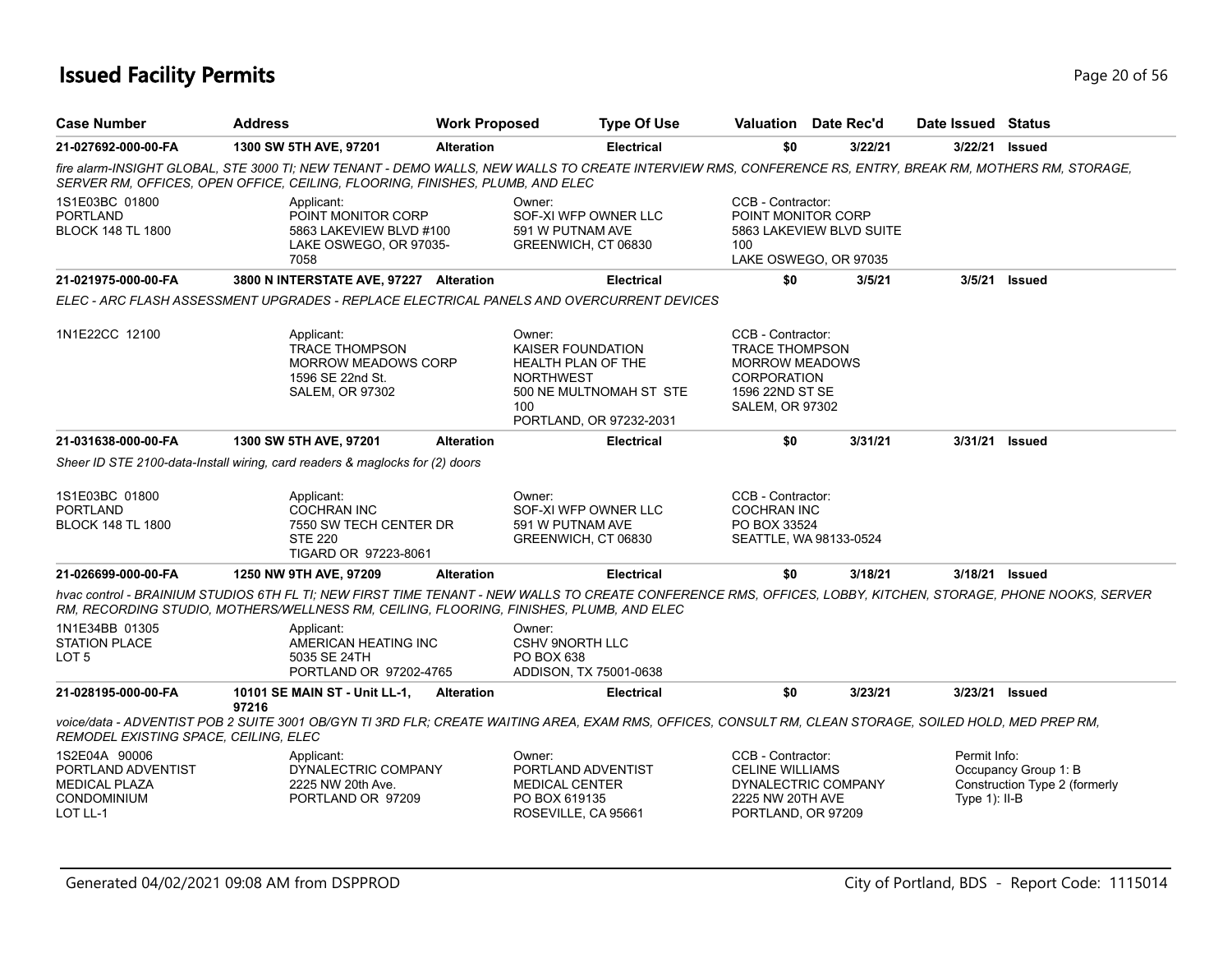## **Issued Facility Permits** Provide the Contract of 56 and 21 of 56 and 21 of 56 and 21 of 56 and 21 of 56 and 21 of 56

| <b>Case Number</b>                                                                                                     | <b>Address</b>                                                                                                                                                                             | <b>Work Proposed</b> |                                                                                                             | <b>Type Of Use</b>                                                      | Valuation Date Rec'd                                                                                         |         | Date Issued Status             |                                                         |
|------------------------------------------------------------------------------------------------------------------------|--------------------------------------------------------------------------------------------------------------------------------------------------------------------------------------------|----------------------|-------------------------------------------------------------------------------------------------------------|-------------------------------------------------------------------------|--------------------------------------------------------------------------------------------------------------|---------|--------------------------------|---------------------------------------------------------|
| 21-007071-000-00-FA                                                                                                    | 555 SE M L KING BLVD, 97214                                                                                                                                                                | <b>Alteration</b>    |                                                                                                             | <b>Electrical</b>                                                       | \$0                                                                                                          | 1/25/21 |                                | 3/30/21 Issued                                          |
|                                                                                                                        | pwr - LANDLORD WK, STE 505 TI; CREATE OPEN OFFICE, KITCHEN, CONFERENCE RM, ENTRY, FLOORING, FINISHES, ELEC - FUTURE PERMIT FOR NEW TENANT MAY BE REQUIRED                                  |                      |                                                                                                             |                                                                         |                                                                                                              |         |                                |                                                         |
| 1S1E03AA 00200<br><b>EAST PORTLAND</b><br>BLOCK 82<br>E 10' OF LOT 1&2<br>LOT 5 EXC PT IN STS, LOT<br>6-8 EXC PT IN ST | Applicant:<br>SUNLIGHT ELECTRIC INC<br><b>VANCOUVER</b><br>WA 98661<br><b>USA</b>                                                                                                          |                      | Owner:<br>PMC BUILDING LLC<br>75 SE YAMHILL ST #201<br>PORTLAND, OR 97214                                   |                                                                         | CCB - Contractor:<br>SUNLIGHT ELECTRIC INC<br>2804 NE 65TH AVE STE D<br>VANCOUVER, WA 98661                  |         |                                |                                                         |
| 21-023035-000-00-FA                                                                                                    | 851 SW 6TH AVE, 97204                                                                                                                                                                      | <b>Alteration</b>    |                                                                                                             | <b>Electrical</b>                                                       | \$0                                                                                                          | 3/9/21  |                                | 3/9/21 Final                                            |
| FLOORING, FINISHES, PLUMB AND ELEC                                                                                     | fire alarm - LANDLORD WORK SPEC SUITE 4TH FLR; DEMO WALLS, NEW WALLS TO CREATE OFFICES, RECEPTION AREA, MEETING RM, BREAKRM, OPEN OFFICE AREAS, CEILING,                                   |                      |                                                                                                             |                                                                         |                                                                                                              |         |                                |                                                         |
| 1S1E03BB 02200<br><b>PORTLAND</b><br>BLOCK 180<br>LOT 3-6                                                              | Applicant:<br>POINT MONITOR CORP<br>5863 LAKEVIEW BLVD #100<br>LAKE OSWEGO, OR 97035-<br>7058                                                                                              |                      | Owner:<br><b>HARSCH INVESTMENT</b><br><b>REALTY LLC SERIES E</b><br>1121 SW SALMON ST<br>PORTLAND, OR 97205 |                                                                         |                                                                                                              |         | Permit Info:<br>Type $1$ : I-A | Occupancy Group 1: B<br>Construction Type 2 (formerly   |
| 21-023870-000-00-FA                                                                                                    | 905 NW 12TH AVE, 97209                                                                                                                                                                     | <b>Alteration</b>    |                                                                                                             | <b>Electrical</b>                                                       | \$0                                                                                                          | 3/10/21 |                                | 3/16/21 Issued                                          |
| 1N1E33AD 00100<br><b>COUCHS ADD</b><br>BLOCK 143<br>LOT 1-8                                                            | power- DAILY CAFE HVAC UPGRADE : REPLACE ROOF TOP CONDENSER UNITS, FAN-COILS, DIFFUSERS, GRILLES, AND ELEC<br>Applicant:<br>STEELE ELECTRIC LLC<br>7741 SW CIRRUS DR<br>BEAVERTON OR 97008 |                      | Owner:<br>1215 4TH AVE #600<br>SEATTLE, WA 98161                                                            | UNICO BOP RIVERTEC LLC                                                  | CCB - Contractor:<br>STEELE ELECTRIC LLC<br>7741 SW CIRRUS DRIVE<br>BEAVERTON, OR 97008                      |         |                                |                                                         |
| 21-025556-000-00-FA                                                                                                    | 3181 SW SAM JACKSON PARK Alteration<br><b>RD - Bldg OHS, 97201</b>                                                                                                                         |                      |                                                                                                             | <b>Electrical</b>                                                       | \$0                                                                                                          | 3/16/21 | 3/16/21 Final                  |                                                         |
|                                                                                                                        | OHSU (OHS) 3rd fl kitchen ice cream cooler cord drops / 1 new 50A 208V recep and 2 new 3 phase 60A 208V recep.                                                                             |                      |                                                                                                             |                                                                         |                                                                                                              |         |                                |                                                         |
| 1S1E09 00200                                                                                                           | Applicant:<br>DYNALECTRIC COMPANY<br>2225 NW 20th Ave.<br>PORTLAND OR 97209                                                                                                                |                      | Owner:<br><b>HIGHER EDUCATION</b><br><b>PARK RD</b>                                                         | OREGON STATE BOARD OF<br>3181 SW SAM JACKSON<br>PORTLAND, OR 97239-3011 | CCB - Contractor:<br><b>CELINE WILLIAMS</b><br>DYNALECTRIC COMPANY<br>2225 NW 20TH AVE<br>PORTLAND, OR 97209 |         | Permit Info:<br>Type $1$ : I-A | Occupancy Group 1: I-2<br>Construction Type 2 (formerly |
| 21-030166-000-00-FA                                                                                                    | 819 SW 6TH AVE, 97204                                                                                                                                                                      | <b>Alteration</b>    |                                                                                                             | <b>Electrical</b>                                                       | \$0                                                                                                          | 3/29/21 |                                | 3/29/21 Issued                                          |
|                                                                                                                        | Replace (2) 30 HP VFD's and (1) 60 HP VFD like for like. PR# AHUrebuild2021                                                                                                                |                      |                                                                                                             |                                                                         |                                                                                                              |         |                                |                                                         |
| 1S1E03BB 02100<br><b>PORTLAND</b><br>BLOCK 180<br>LOT 1&2                                                              | Applicant:<br>MCKINSTRY CO LLC<br>16790 NE MASON ST STE<br>100<br>PORTLAND OR 97230-7398                                                                                                   |                      | Owner:<br>I P<br>920 SW 6TH AVE #375<br>PORTLAND, OR 97204                                                  | DEKA USA PROPERTY FOUR                                                  |                                                                                                              |         |                                |                                                         |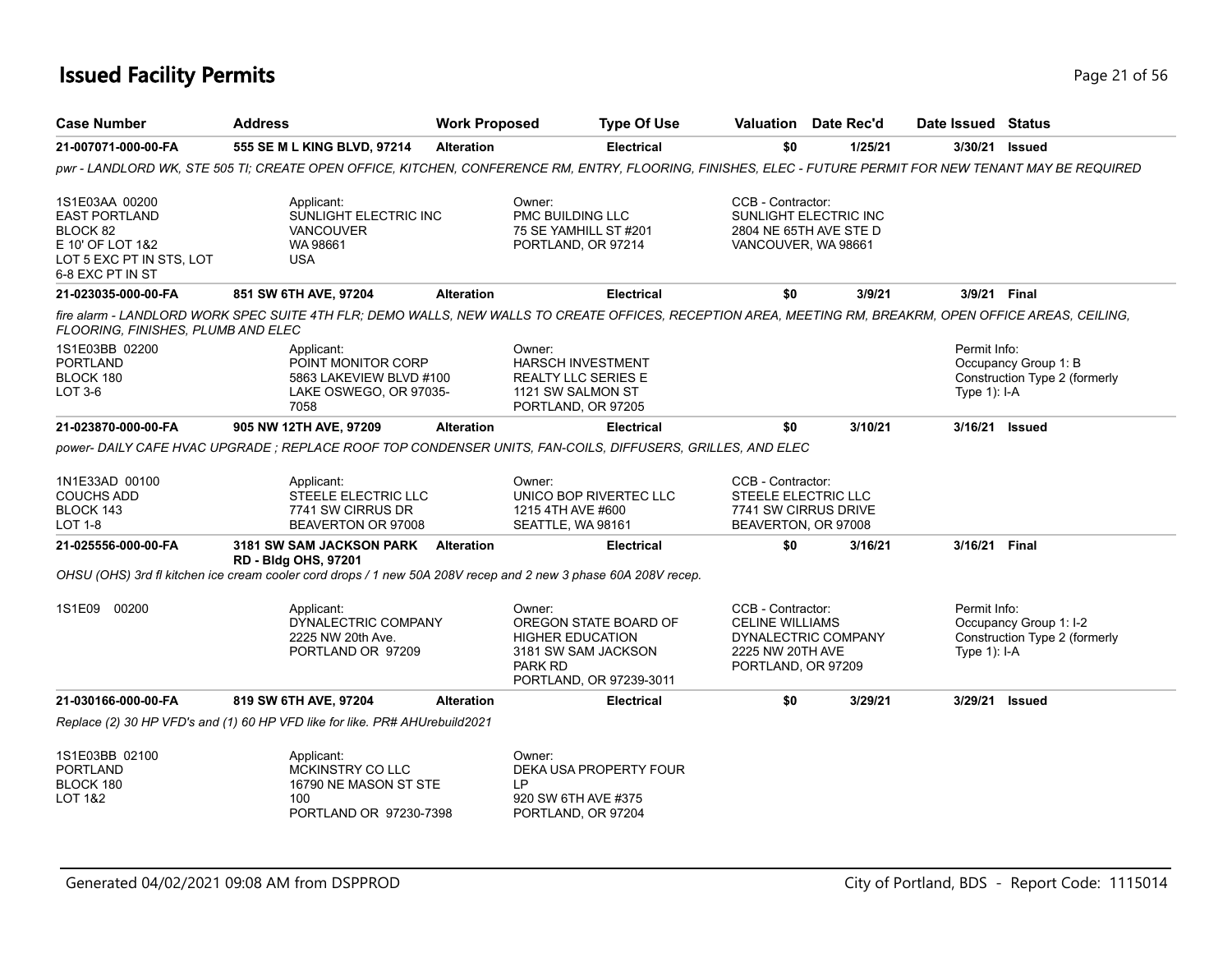## **Issued Facility Permits** Provide the Contract of 56 and 22 of 56 and 22 of 56 and 22 of 56 and 22 of 56 and 22 of 56 and 22 of 56 and 22 of 56 and 22 of 56 and 22 of 56 and 22 of 56 and 22 of 56 and 22 of 56 and 22 of 56

| <b>Case Number</b>                                                                    | <b>Address</b>                                                                                                                                                                                                                                                                                                                                                                      | <b>Work Proposed</b>  | <b>Type Of Use</b>                                                                       | <b>Valuation</b> Date Rec'd                                                                                                     |         | Date Issued Status              |                                                         |
|---------------------------------------------------------------------------------------|-------------------------------------------------------------------------------------------------------------------------------------------------------------------------------------------------------------------------------------------------------------------------------------------------------------------------------------------------------------------------------------|-----------------------|------------------------------------------------------------------------------------------|---------------------------------------------------------------------------------------------------------------------------------|---------|---------------------------------|---------------------------------------------------------|
| 21-029627-000-00-FA                                                                   | 7000 NE AIRPORT WAY, 97218                                                                                                                                                                                                                                                                                                                                                          | <b>Alteration</b>     | <b>Electrical</b>                                                                        | \$0                                                                                                                             | 3/25/21 | 3/25/21                         | <b>Under Inspection</b>                                 |
|                                                                                       | hvac controls - PDX TERMINAL 6 TENANT RELOCATES (GROUP 2) ALL CONCOURSES DEPLANNING & ENPLANNING LEVELS; MULTIPLE AREAS ACROSS ENTIRE TERMINAL FOR<br>TENANTS - HOLLYWOOD THEATRE, PARADIES, SMARTE CARTE, TRAVEL OREGON, NEWSSTAND, KIEHLS - DEMO WALLS, REMODEL THEATRE, NEW WALLS TO CREATE<br>STOREFRONTS, OFFICES, BREAKRMS, STORAGE RMS, NEWSTAND, RETAIL AREA, CEILING, ELEC |                       |                                                                                          |                                                                                                                                 |         |                                 |                                                         |
| 1N2E08B 00400<br>SECTION 08 1N 2E<br>TL 400 7.39 ACRES<br>SEE SUB ACCOUNTS            | Applicant:<br><b>TRACE THOMPSON</b><br><b>MORROW MEADOWS CORP</b><br>1596 SE 22nd St.<br><b>SALEM, OR 97302</b>                                                                                                                                                                                                                                                                     | Owner:<br>PO BOX 3529 | PORT OF PORTLAND<br>PORTLAND, OR 97208-3529                                              | CCB - Contractor:<br><b>TRACE THOMPSON</b><br><b>MORROW MEADOWS</b><br>CORPORATION<br>1596 22ND ST SE<br><b>SALEM, OR 97302</b> |         | Permit Info:<br>Type $1$ ): I-A | Occupancy Group 1: A-3<br>Construction Type 2 (formerly |
| 21-026073-000-00-FA                                                                   | 12000 SW 49TH AVE, 97219                                                                                                                                                                                                                                                                                                                                                            | <b>Alteration</b>     | <b>Electrical</b>                                                                        | \$0                                                                                                                             | 3/17/21 | 3/17/21 Issued                  |                                                         |
|                                                                                       | voice/data, security, video - PCC HEALTH TECH BLDG MEDICAL IMAGING TI LVL 0; CREATE CLASSRM/LABS, OFFICE, STORAGE RMS, MECHANICAL RM, BATHRMS, STUDENT LOUNGE,<br>LOCKER AREA, CONFERENCE RM, XRAY RM, CEILING, ELEC                                                                                                                                                                |                       |                                                                                          |                                                                                                                                 |         |                                 |                                                         |
| 1S1E31D 00200                                                                         | Applicant:<br><b>COCHRAN INC</b><br>7550 SW TECH CENTER DR<br><b>STE 220</b><br>TIGARD OR 97223-8061                                                                                                                                                                                                                                                                                | Owner:                | PORTLAND COMMUNITY<br><b>COLLEGE DISTRICT</b><br>PO BOX 19000<br>PORTLAND, OR 97280-0990 | CCB - Contractor:<br><b>COCHRAN INC</b><br>PO BOX 33524<br>SEATTLE, WA 98133-0524                                               |         | Permit Info:<br>Type $1$ : I-B  | Occupancy Group 1: B<br>Construction Type 2 (formerly   |
| 21-022121-000-00-FA                                                                   | 3732 SE 99TH AVE, 97266                                                                                                                                                                                                                                                                                                                                                             | <b>Alteration</b>     | <b>Electrical</b>                                                                        | \$0                                                                                                                             | 3/5/21  | 3/5/21 Issued                   |                                                         |
|                                                                                       | power-911 CENTER HVAC REPLACEMENT 1ST FLR; REPLACE 5 TON HEAT PUMP WITH 4 TON VRF SYSTE, INSTALL DUCTWORK, GRILLES, FAN COILS, EXHAUST FAN AND ELEC                                                                                                                                                                                                                                 |                       |                                                                                          |                                                                                                                                 |         |                                 |                                                         |
| 1S2E09DA 05000<br><b>LILY TR</b><br><b>BLOCK 3 TL 5000</b>                            | Applicant:<br><b>ACCURATE ELECTRIC OF</b><br><b>OREGON INC</b><br>ACCURATE ELECTRIC OF<br><b>OREGON INC</b><br>PO BOX 2155<br>OREGON CITY OR 97045                                                                                                                                                                                                                                  | Owner:                | PORTLAND CITY OF<br>1120 SW 5TH AVE #1204<br>PORTLAND, OR 97204-1912                     | CCB - Contractor:<br><b>ACCURATE ELECTRIC OF</b><br><b>OREGON INC</b><br>PO BOX 2155<br>OREGON CITY, OR 97045                   |         |                                 |                                                         |
| 21-024308-000-00-FA                                                                   | 1 SW COLUMBIA ST, 97258                                                                                                                                                                                                                                                                                                                                                             | <b>Alteration</b>     | <b>Electrical</b>                                                                        | \$0                                                                                                                             | 3/11/21 | 3/19/21                         | Final                                                   |
|                                                                                       | power- LANDLORD WORK 10TH FLR COMMON CORRIDOR TI; DEMO CEILING, REMODEL COMMON CORRIDOR, CEILING, FLOORING, FINISHES AND ELEC                                                                                                                                                                                                                                                       |                       |                                                                                          |                                                                                                                                 |         |                                 |                                                         |
| 1S1E03BD 01800<br><b>PORTLAND</b><br>BLOCK 114<br>LOT 1-3<br>LOT 4 EXC PT IN STS, LOT | Applicant:<br><b>CHRISTENSON ELECTRIC</b><br>INC.<br>17201 NE SACRAMENTO ST<br>PORTLAND OR 97230-5941                                                                                                                                                                                                                                                                               | Owner:<br><b>LLC</b>  | <b>UMPQUA PLAZA PROPERTY</b><br>1 SW COLUMBIA ST #445<br>PORTLAND, OR 97258              | CCB - Contractor:<br><b>CHRISTENSON ELECTRIC</b><br><b>INC</b><br>17201 NE SACRAMENTO ST<br>PORTLAND, OR 97230                  |         |                                 |                                                         |
| $5 - 8$                                                                               |                                                                                                                                                                                                                                                                                                                                                                                     |                       |                                                                                          |                                                                                                                                 |         |                                 |                                                         |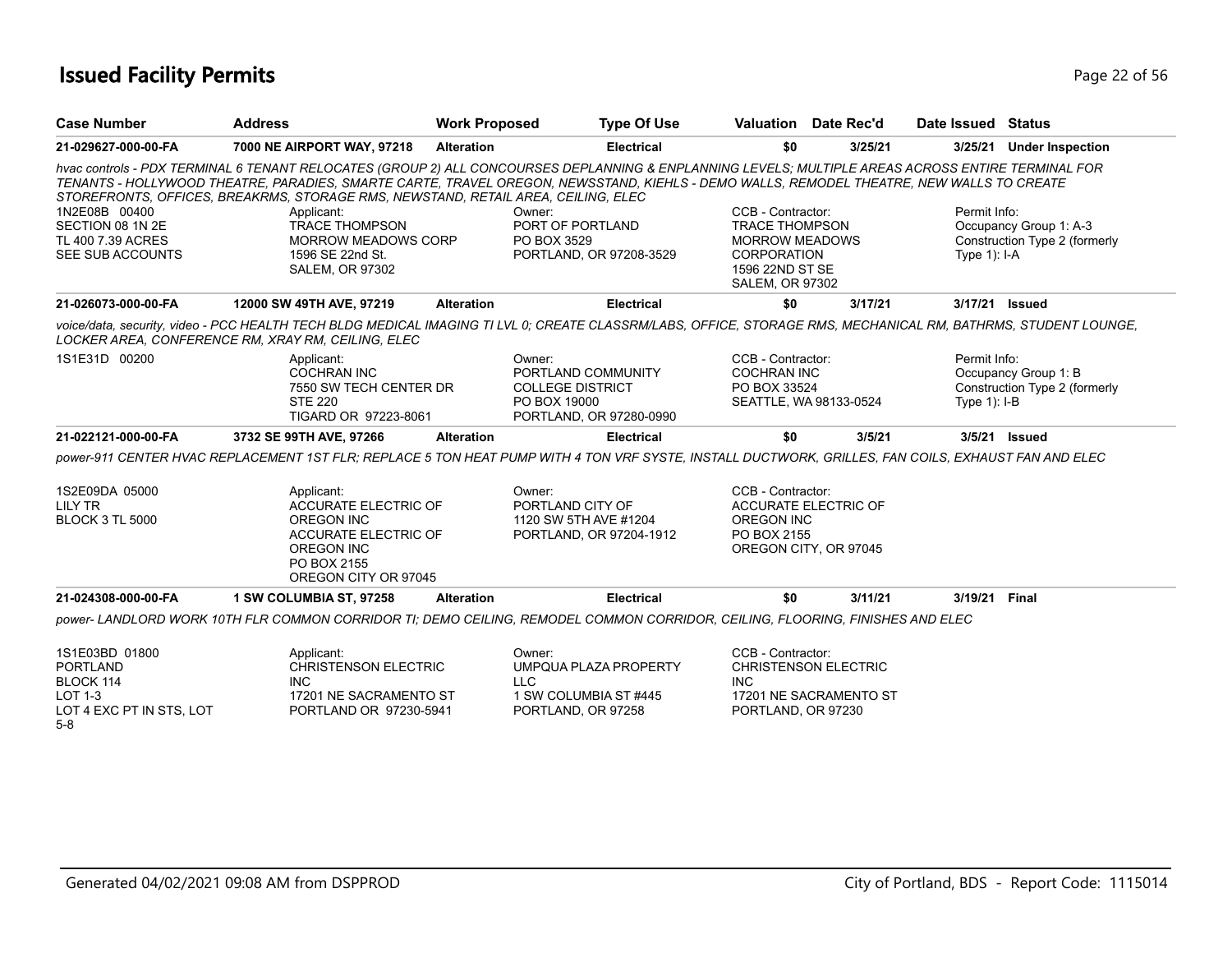## **Issued Facility Permits** Provide a strategies of 56 and 23 of 56 and 23 of 56 and 23 of 56 and 23 of 56 and 23 of 56 and 23 of 56 and 23 of 56 and 23 of 56 and 23 of 56 and 23 of 56 and 23 of 56 and 23 of 56 and 23 of 56

| <b>Case Number</b>                 | <b>Address</b>                                                                  | <b>Work Proposed</b> | <b>Type Of Use</b>                                                                                                                                                                                                                                                                                                    | Valuation Date Rec'd |         | Date Issued Status |                               |
|------------------------------------|---------------------------------------------------------------------------------|----------------------|-----------------------------------------------------------------------------------------------------------------------------------------------------------------------------------------------------------------------------------------------------------------------------------------------------------------------|----------------------|---------|--------------------|-------------------------------|
| 21-025349-000-00-FA                | 100 SW MAIN ST, 97204                                                           | <b>Alteration</b>    | <b>Electrical</b>                                                                                                                                                                                                                                                                                                     | \$0                  | 3/15/21 | 3/15/21 Issued     |                               |
| FLOORING, FINISHES, PLUMB AND ELEC |                                                                                 |                      | access, cctv - VBA 2ND & 3RD FL TI; DEMO WALLS, NEW WALLS TO CREATE 2ND FLR - OFFICES, OPEN OFFICES, CONFERENCE RMS, BREAK RM, STORAGE, MAIL RM, PUBLICATIONS<br>& REPRODUCTION, REST RM, HEALTH RM; 3RD FLR-OFFICES, OPEN OFFICES, CONFERENCE RMS, BREAK RM, STORAGE, REST RM, HEALTH RM, IDF, COMPUTER RM; CEILING, |                      |         |                    |                               |
| 1S1E03BD 00600                     | Applicant:                                                                      |                      | Owner:                                                                                                                                                                                                                                                                                                                |                      |         | Permit Info:       |                               |
| <b>PORTLAND</b>                    | <b>COCHRAN INC</b>                                                              |                      | AAT OREGON OFFICE I LLC                                                                                                                                                                                                                                                                                               |                      |         |                    | Occupancy Group 1: B_Bank,    |
| BLOCK 10                           | 7550 SW TECH CENTER DR                                                          |                      | 3420 CARMEL MOUNTAIN RD                                                                                                                                                                                                                                                                                               |                      |         |                    | Off., Med.Off., Pub.Bldg.     |
| LOT 1 EXC PT IN STS                | <b>STE 220</b>                                                                  |                      | #100                                                                                                                                                                                                                                                                                                                  |                      |         |                    | Construction Type 2 (formerly |
| LOT 2-8 EXC PT IN ST               | TIGARD OR 97223-8061                                                            |                      | SAN DIEGO, CA 92121                                                                                                                                                                                                                                                                                                   |                      |         | Type $1$ : I-B     |                               |
| 21-030647-000-00-FA                | 1211 SW 5TH AVE, 97204                                                          | <b>Alteration</b>    | <b>Electrical</b>                                                                                                                                                                                                                                                                                                     | \$0                  | 3/30/21 |                    | 3/30/21 Issued                |
|                                    |                                                                                 |                      | power - TECHNOLUTIONS 26TH FLR TI; DEMO & REPLACE CEILING IN TEAM ROOM 142, INSTALL NEW ACOUSTICAL WALL PANELS IN CALL RMS, CEILING, FINISHES AND ELEC                                                                                                                                                                |                      |         |                    |                               |
| 1S1E03BC 00900                     | Applicant:                                                                      |                      | Owner:                                                                                                                                                                                                                                                                                                                |                      |         | Permit Info:       |                               |
| <b>PORTLAND</b>                    | <b>COCHRAN INC</b>                                                              |                      | TR PACWEST LLC                                                                                                                                                                                                                                                                                                        |                      |         |                    | Occupancy Group 1: B_Bank,    |
| BLOCK 167                          | 7550 SW TECH CENTER DR                                                          |                      | 120 N LASALLE ST #2900                                                                                                                                                                                                                                                                                                |                      |         |                    | Off., Med.Off., Pub.Bldg.     |
| <b>LOT 1-8</b>                     | <b>STE 220</b>                                                                  |                      | CHICAGO, IL 60602                                                                                                                                                                                                                                                                                                     |                      |         |                    | Construction Type 2 (formerly |
|                                    | TIGARD OR 97223-8061                                                            |                      |                                                                                                                                                                                                                                                                                                                       |                      |         | Type 1): I-A       |                               |
| 21-013585-000-00-FA                | 8572 NE ALDERWOOD RD,                                                           | <b>Alteration</b>    | <b>Electrical</b>                                                                                                                                                                                                                                                                                                     | \$0                  | 2/10/21 | 3/4/21 Final       |                               |
|                                    | 97220                                                                           |                      |                                                                                                                                                                                                                                                                                                                       |                      |         |                    |                               |
|                                    |                                                                                 |                      | power - CANSOURCE BLDG C TI; NEW WALLS TO CREATE PRIVATE OFFICE, CONVERT WAREHOUSE TO LUNCH RM, CEILING, FLOORING, FINISHES, PLUMB AND ELEC                                                                                                                                                                           |                      |         |                    |                               |
| 1N2E16B 02000                      | Applicant:                                                                      |                      | Owner:                                                                                                                                                                                                                                                                                                                |                      |         |                    |                               |
|                                    | CAPITOL ELECTRIC CO INC                                                         |                      | PORT OF PORTLAND                                                                                                                                                                                                                                                                                                      |                      |         |                    |                               |
|                                    | <b>11401 NE MARX ST.</b>                                                        |                      | PO BOX 3529                                                                                                                                                                                                                                                                                                           |                      |         |                    |                               |
|                                    | PORTLAND OR 97220-1041                                                          |                      | PORTLAND, OR 97208-3529                                                                                                                                                                                                                                                                                               |                      |         |                    |                               |
| 21-030238-000-00-FA                | 100 SW MAIN ST, 97204                                                           | <b>Alteration</b>    | <b>Electrical</b>                                                                                                                                                                                                                                                                                                     | \$0                  | 3/29/21 |                    | 3/29/21 Issued                |
| FLOORING, FINISHES, PLUMB AND ELEC |                                                                                 |                      | audio video - VBA 2ND & 3RD FL TI; DEMO WALLS, NEW WALLS TO CREATE 2ND FLR - OFFICES, OPEN OFFICES, CONFERENCE RMS, BREAK RM, STORAGE, MAIL RM, PUBLICATIONS &<br>REPRODUCTION, REST RM, HEALTH RM; 3RD FLR-OFFICES, OPEN OFFICES, CONFERENCE RMS, BREAK RM, STORAGE, REST RM, HEALTH RM, IDF, COMPUTER RM; CEILING,  |                      |         |                    |                               |
| 1S1E03BD 00600                     | Applicant:                                                                      |                      | Owner:                                                                                                                                                                                                                                                                                                                |                      |         | Permit Info:       |                               |
| <b>PORTLAND</b>                    | <b>OEG INC</b>                                                                  |                      | AAT OREGON OFFICE I LLC                                                                                                                                                                                                                                                                                               |                      |         |                    | Occupancy Group 1: B_Bank,    |
| BLOCK 10                           | 1709 SE 3RD AVE.                                                                |                      | 3420 CARMEL MOUNTAIN RD                                                                                                                                                                                                                                                                                               |                      |         |                    | Off., Med.Off., Pub.Bldg.     |
| LOT 1 EXC PT IN STS                | PORTLAND OR 97214-4547                                                          |                      | #100                                                                                                                                                                                                                                                                                                                  |                      |         |                    | Construction Type 2 (formerly |
| LOT 2-8 EXC PT IN ST               |                                                                                 |                      | SAN DIEGO, CA 92121                                                                                                                                                                                                                                                                                                   |                      |         | Type $1$ : I-B     |                               |
| 21-015674-000-00-FA                | 1500 NE IRVING ST, 97232                                                        | <b>Alteration</b>    | <b>Electrical</b>                                                                                                                                                                                                                                                                                                     | \$0                  | 2/18/21 |                    | 3/15/21 Issued                |
|                                    | AREA, ADD BIKE PARKING IN BASEMENT, CEILING, FLOORING, FINISHES, PLUMB AND ELEC |                      | power - DSV STE 575 5TH FLR TI; DEMO WALLS, NEW WALLS TO CREATE RECEPTION AREA, CONFERENCE RMS, SERVER RM, OFFICES, BREAKRM, PRIVACY RM, OPEN OFFICE                                                                                                                                                                  |                      |         |                    |                               |
| 1N1E35AC 01200                     | Applicant:                                                                      |                      | Owner:                                                                                                                                                                                                                                                                                                                |                      |         | Permit Info:       |                               |
| <b>HOLLADAYS ADD</b>               | CAPITOL ELECTRIC CO INC                                                         |                      | <b>SCRE II EASTSIDE LP</b>                                                                                                                                                                                                                                                                                            |                      |         |                    | Occupancy Group 1: B Bank,    |
| BLOCK 167&168 TL 1200              | 11401 NE MARX ST.                                                               |                      | 1120 NW COUCH #500                                                                                                                                                                                                                                                                                                    |                      |         |                    | Off., Med.Off., Pub.Bldg.     |
|                                    | PORTLAND OR 97220-1041                                                          |                      | PORTLAND, OR 97209                                                                                                                                                                                                                                                                                                    |                      |         |                    | Construction Type 2 (formerly |
|                                    |                                                                                 |                      |                                                                                                                                                                                                                                                                                                                       |                      |         | Type $1$ ): II-B   |                               |
|                                    |                                                                                 |                      |                                                                                                                                                                                                                                                                                                                       |                      |         |                    |                               |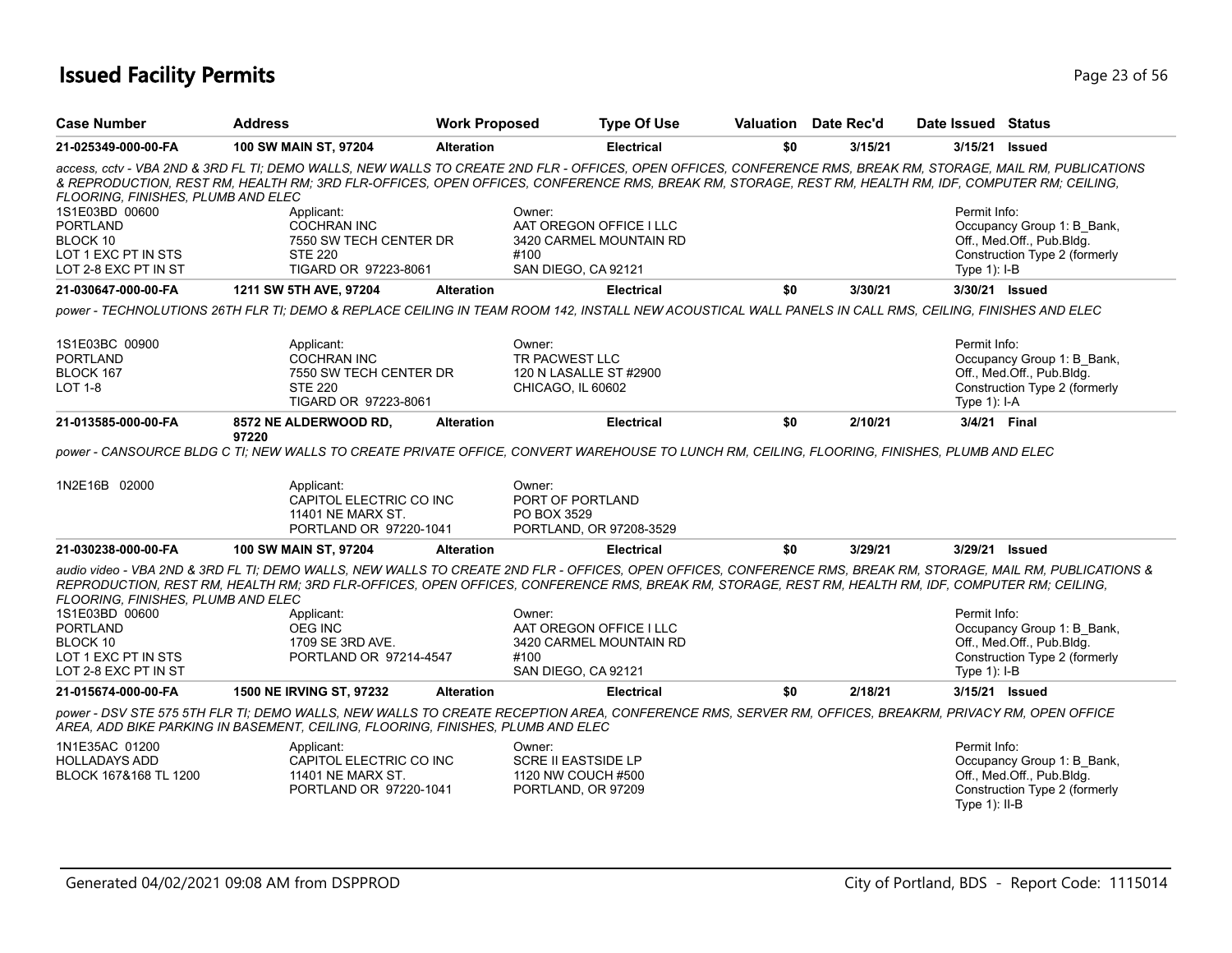## **Issued Facility Permits** Provide the Contract of 56 and 24 of 56 and 24 of 56 and 24 of 56 and 24 of 56 and 24 of 56 and 24 of 56 and 24 of 56 and 24 of 56 and 24 of 56 and 25 and 25 and 25 and 25 and 25 and 25 and 25 and

| <b>Case Number</b>                                                                                         | <b>Address</b>                                                                                                                | <b>Work Proposed</b> | <b>Type Of Use</b>                                                                                                                                                                                                                                                                                                                                                                            |                                                                                       | Valuation Date Rec'd                                  | Date Issued Status           |                                                                                          |
|------------------------------------------------------------------------------------------------------------|-------------------------------------------------------------------------------------------------------------------------------|----------------------|-----------------------------------------------------------------------------------------------------------------------------------------------------------------------------------------------------------------------------------------------------------------------------------------------------------------------------------------------------------------------------------------------|---------------------------------------------------------------------------------------|-------------------------------------------------------|------------------------------|------------------------------------------------------------------------------------------|
| 21-026763-000-00-FA                                                                                        | 100 SW MAIN ST, 97204                                                                                                         | <b>Alteration</b>    | <b>Electrical</b>                                                                                                                                                                                                                                                                                                                                                                             | \$0                                                                                   | 3/18/21                                               | 3/18/21                      | <b>Issued</b>                                                                            |
| FLOORING, FINISHES, PLUMB AND ELEC<br>1S1E03BD 00600<br><b>PORTLAND</b><br>BLOCK 10<br>LOT 1 EXC PT IN STS | Applicant:<br>HUNTER DAVISSON INC<br>1800 SE PERSHING ST.<br>PORTLAND OR 97202-2338                                           |                      | hvac control - VBA 2ND & 3RD FL TI; DEMO WALLS, NEW WALLS TO CREATE 2ND FLR - OFFICES, OPEN OFFICES, CONFERENCE RMS, BREAK RM, STORAGE, MAIL RM, PUBLICATIONS<br>& REPRODUCTION, REST RM, HEALTH RM; 3RD FLR-OFFICES, OPEN OFFICES, CONFERENCE RMS, BREAK RM, STORAGE, REST RM, HEALTH RM, IDF, COMPUTER RM; CEILING,<br>Owner:<br>AAT OREGON OFFICE I LLC<br>3420 CARMEL MOUNTAIN RD<br>#100 |                                                                                       |                                                       | Permit Info:                 | Occupancy Group 1: B_Bank,<br>Off., Med.Off., Pub.Bldg.<br>Construction Type 2 (formerly |
| LOT 2-8 EXC PT IN ST                                                                                       |                                                                                                                               |                      | SAN DIEGO, CA 92121                                                                                                                                                                                                                                                                                                                                                                           |                                                                                       |                                                       | Type $1$ : I-B               |                                                                                          |
| 21-020525-000-00-FA                                                                                        | 10201 SE MAIN ST, 97216                                                                                                       | <b>Alteration</b>    | <b>Electrical</b>                                                                                                                                                                                                                                                                                                                                                                             | \$0                                                                                   | 3/2/21                                                | 3/2/21 Issued                |                                                                                          |
|                                                                                                            | ELEC - LIGHTING UPGRADES & ADD RECEPTACLES OB CLINIC NURSE CALL                                                               |                      |                                                                                                                                                                                                                                                                                                                                                                                               |                                                                                       |                                                       |                              |                                                                                          |
| 1S2E03BC 01300                                                                                             | Applicant:<br><b>CHRISTENSON ELECTRIC</b><br><b>INC</b><br>17201 NE SACRAMENTO ST<br>PORTLAND OR 97230-5941                   |                      | Owner:<br>PORTLAND ADVENTIST<br><b>MEDICAL CENTER</b><br>PO BOX 619135<br>ROSEVILLE, CA 95661                                                                                                                                                                                                                                                                                                 | CCB - Contractor:<br><b>INC</b><br>PORTLAND, OR 97230                                 | <b>CHRISTENSON ELECTRIC</b><br>17201 NE SACRAMENTO ST | Permit Info:<br>Type 1): V-B | Occupancy Group 1: B<br>Construction Type 2 (formerly                                    |
| 21-028637-000-00-FA                                                                                        | <b>1038 SE CESAR E CHAVEZ</b><br><b>BLVD, 97214</b>                                                                           | <b>Alteration</b>    | <b>Electrical</b>                                                                                                                                                                                                                                                                                                                                                                             | \$0                                                                                   | 3/23/21                                               | 3/23/21                      | <b>Issued</b>                                                                            |
|                                                                                                            | pwr - ELEC - ADD CIRCUIT(S) FOR BOTTLE FILLING STATION(S)                                                                     |                      |                                                                                                                                                                                                                                                                                                                                                                                               |                                                                                       |                                                       |                              |                                                                                          |
| 1S1E01AD 04500<br><b>EASTLAND</b><br><b>BLOCK4</b><br>LOT 1&2 TL 4500                                      | Applicant:<br>MULTNOMAH CT FACILITIES<br><b>MANAGEMENT</b><br>ATTN: JEFF LEWIS<br>401 N. DIXON ST.<br>PORTLAND, OR 97227-1865 |                      | Owner:<br>MULTNOMAH COUNTY<br><b>LIBRARY DISTRICT</b><br>401 N DIXON ST<br>PORTLAND, OR 97227                                                                                                                                                                                                                                                                                                 |                                                                                       |                                                       |                              |                                                                                          |
| 21-030391-000-00-FA                                                                                        | 3222 SW RESEARCH DR - Unit<br>RJH, 97239                                                                                      | <b>Alteration</b>    | <b>Electrical</b>                                                                                                                                                                                                                                                                                                                                                                             | \$0                                                                                   | 3/29/21                                               | 3/29/21                      | <b>Issued</b>                                                                            |
|                                                                                                            | power-OHSU (RJH)3rd fl Rm 3440 Add new 50A/208v receptacle                                                                    |                      |                                                                                                                                                                                                                                                                                                                                                                                               |                                                                                       |                                                       |                              |                                                                                          |
| 1S1E09<br>00600                                                                                            | Applicant:<br>DYNALECTRIC COMPANY<br>2225 NW 20th Ave.<br>PORTLAND OR 97209                                                   |                      | Owner:<br>OREGON STATE OF<br>(MEDICAL DEPT<br>3181 SW SAM JACKSON<br>PARK RD<br>PORTLAND, OR 97239                                                                                                                                                                                                                                                                                            | CCB - Contractor:<br><b>CELINE WILLIAMS</b><br>2225 NW 20TH AVE<br>PORTLAND, OR 97209 | DYNALECTRIC COMPANY                                   | Permit Info:<br>Type 1): I-B | Occupancy Group 1: B<br>Construction Type 2 (formerly                                    |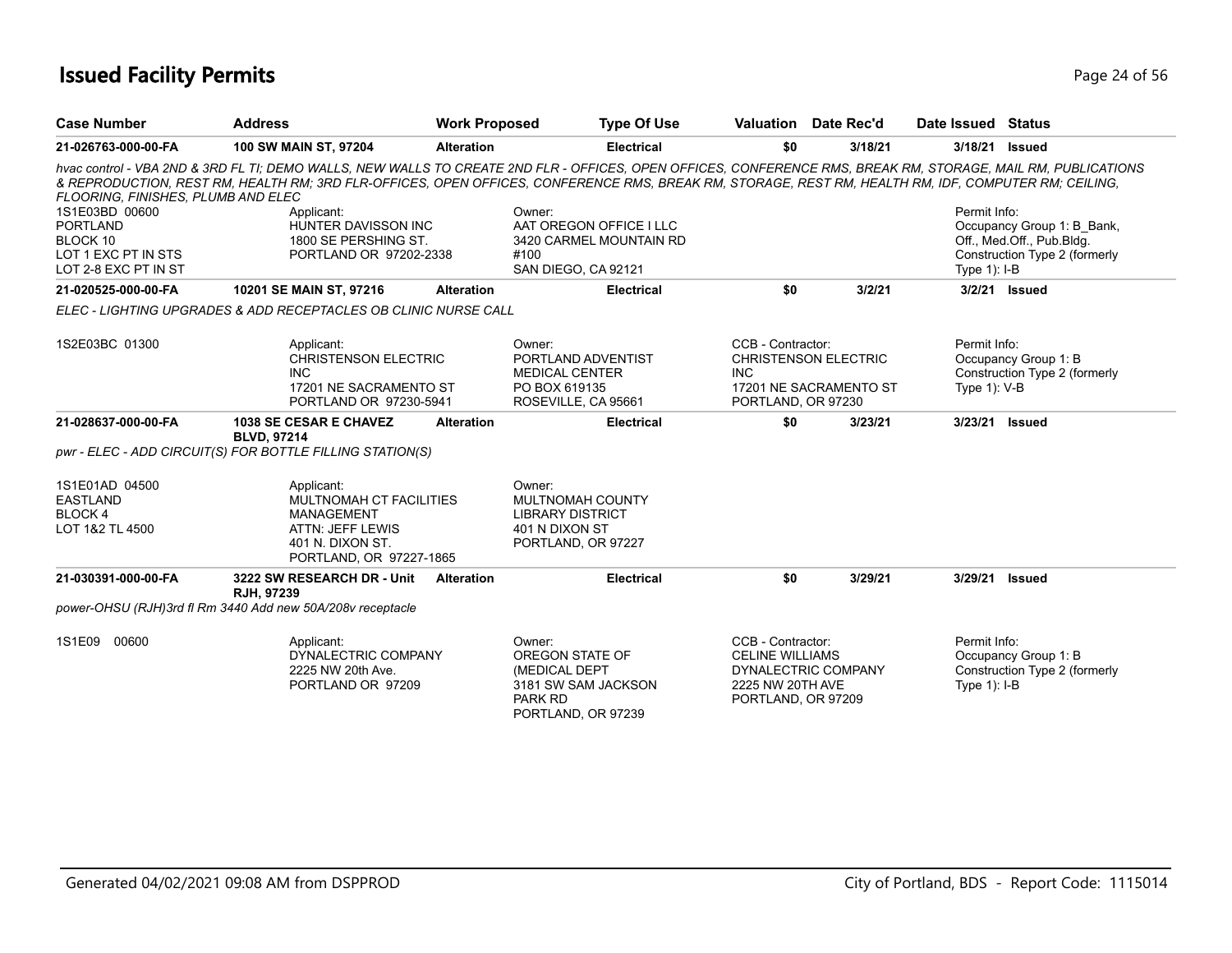## **Issued Facility Permits** Page 25 of 56

| <b>Case Number</b>                                                                                                                                       | <b>Address</b>                                                                                                                                                   | <b>Work Proposed</b> |                                                                                                        | <b>Type Of Use</b>                                |                                                                                                              | Valuation Date Rec'd                                  | Date Issued Status             |                                                         |
|----------------------------------------------------------------------------------------------------------------------------------------------------------|------------------------------------------------------------------------------------------------------------------------------------------------------------------|----------------------|--------------------------------------------------------------------------------------------------------|---------------------------------------------------|--------------------------------------------------------------------------------------------------------------|-------------------------------------------------------|--------------------------------|---------------------------------------------------------|
| 21-021944-000-00-FA                                                                                                                                      | 1001 SE WATER AVE, 97214                                                                                                                                         | <b>Alteration</b>    |                                                                                                        | Electrical                                        | \$0                                                                                                          | 3/5/21                                                |                                | 3/5/21 Final                                            |
| 320, 325A, 325B, CEILING, ELEC                                                                                                                           | voice/data - LANDLORD WORK DIVIDE STE 300 INTO 7 SUITES 3RD FLR; CREATE BREAKRM, PRIVATE OFFICE, CONFERENCE RM, CREATING 7 NEW SUITES; SUITE 300, 305, 310, 315, |                      |                                                                                                        |                                                   |                                                                                                              |                                                       |                                |                                                         |
| 1S1E03AD 01400<br><b>EAST PORTLAND</b><br><b>BLOCK7</b><br>LOT 1-8 TL 1400<br><b>HISTORIC PROPERTY 15</b><br>YR 2005, POTENTIAL<br><b>ADDITIONAL TAX</b> | Applicant:<br>DENNIS J BRYANT<br>14244 SE BUSH ST.<br>PORTLAND OR 97236-2734                                                                                     |                      | Owner:<br><b>EASTBANK COMMERCE</b><br><b>CENTER LLC</b><br>75 SE YAMHILL ST #201<br>PORTLAND, OR 97214 |                                                   | CCB - Contractor:<br><b>DENNIS J BRYANT</b><br><b>DENNIS J BRYANT</b><br>14244 SE BUSH<br>PORTLAND, OR 97236 |                                                       | Permit Info:                   | Occupancy Group 1: B Bank,<br>Off., Med.Off., Pub.Bldg. |
| 21-024407-000-00-FA                                                                                                                                      | 350 SW JEFFERSON ST, 97201                                                                                                                                       | <b>Alteration</b>    |                                                                                                        | <b>Electrical</b>                                 | \$0                                                                                                          | 3/11/21                                               | 3/11/21                        | <b>Issued</b>                                           |
|                                                                                                                                                          | access controls-Add card readers to (1) passenger elev. And (1) parking elevator for EB. Low voltage access control                                              |                      |                                                                                                        |                                                   |                                                                                                              |                                                       |                                |                                                         |
| 1S1E03BC 01600                                                                                                                                           | Applicant:<br><b>BRIAN COOK</b><br><b>COOK SECURITY GROUP</b><br><b>INC</b><br>5841 SE INTERNATIONAL<br><b>WY</b><br>MILWAUKIE, OR 97222                         |                      | Owner:<br>SOF-XI WFP OWNER LLC<br>591 W PUTNAM AVE<br>GREENWICH, CT 06830                              |                                                   | CCB - Contractor:<br>9225 NE CASCADES<br><b>PARKWAY</b><br>PORTLAND, OR 97220                                | COOK SECURITY GROUP INC                               |                                |                                                         |
| 21-014146-000-00-FA                                                                                                                                      | <b>1900 SW 4TH AVE - UNIT 2,</b><br>97201                                                                                                                        | <b>Alteration</b>    |                                                                                                        | <b>Electrical</b>                                 | \$0                                                                                                          | 2/12/21                                               | 3/23/21                        | <b>Under Inspection</b>                                 |
|                                                                                                                                                          | SINGLE PDF PROCESS/ PSU FAB. STE 210 TI: CREATE OFFICE, CEILING, ELEC                                                                                            |                      |                                                                                                        |                                                   |                                                                                                              |                                                       |                                |                                                         |
| 1S1E03CB 90001<br><b>URBAN CENTER</b><br><b>CONDOMINIUM</b><br>LOT <sub>2</sub>                                                                          | Applicant:<br><b>RYAN ROBERTS</b><br>PORTLAND STATE<br>UNIVERSITY.<br>PO Box 751 FAC<br>Portland Oregon, 97207                                                   |                      | Owner:<br><b>OREGON STATE HIGHER</b><br><b>PSU</b><br>PO BOX 751 CPO                                   | EDUCATION ON BEHALF OF<br>PORTLAND, OR 97207-0751 |                                                                                                              |                                                       | Permit Info:<br>Type $1$ : I-A | Occupancy Group 1: B<br>Construction Type 2 (formerly   |
| 21-026145-000-00-FA                                                                                                                                      | 760 SW 9TH AVE, 97205                                                                                                                                            | <b>Alteration</b>    |                                                                                                        | <b>Electrical</b>                                 | \$0                                                                                                          | 3/17/21                                               | 3/17/21 Final                  |                                                         |
|                                                                                                                                                          | ELEC - data - ADD ACCESS POINT FOR COMMUNICATIONS                                                                                                                |                      |                                                                                                        |                                                   |                                                                                                              |                                                       |                                |                                                         |
| 1N1E34CC 09700                                                                                                                                           | Applicant:<br><b>CHRISTENSON ELECTRIC</b><br><b>INC</b><br>17201 NE SACRAMENTO ST<br>PORTLAND OR 97230-5941                                                      |                      | Owner:<br><b>WEST PARK AVENUE LLC</b><br>760 SW 9TH AVE #2250                                          | PORTLAND, OR 97205-2584                           | CCB - Contractor:<br><b>INC</b><br>PORTLAND, OR 97230                                                        | <b>CHRISTENSON ELECTRIC</b><br>17201 NE SACRAMENTO ST |                                |                                                         |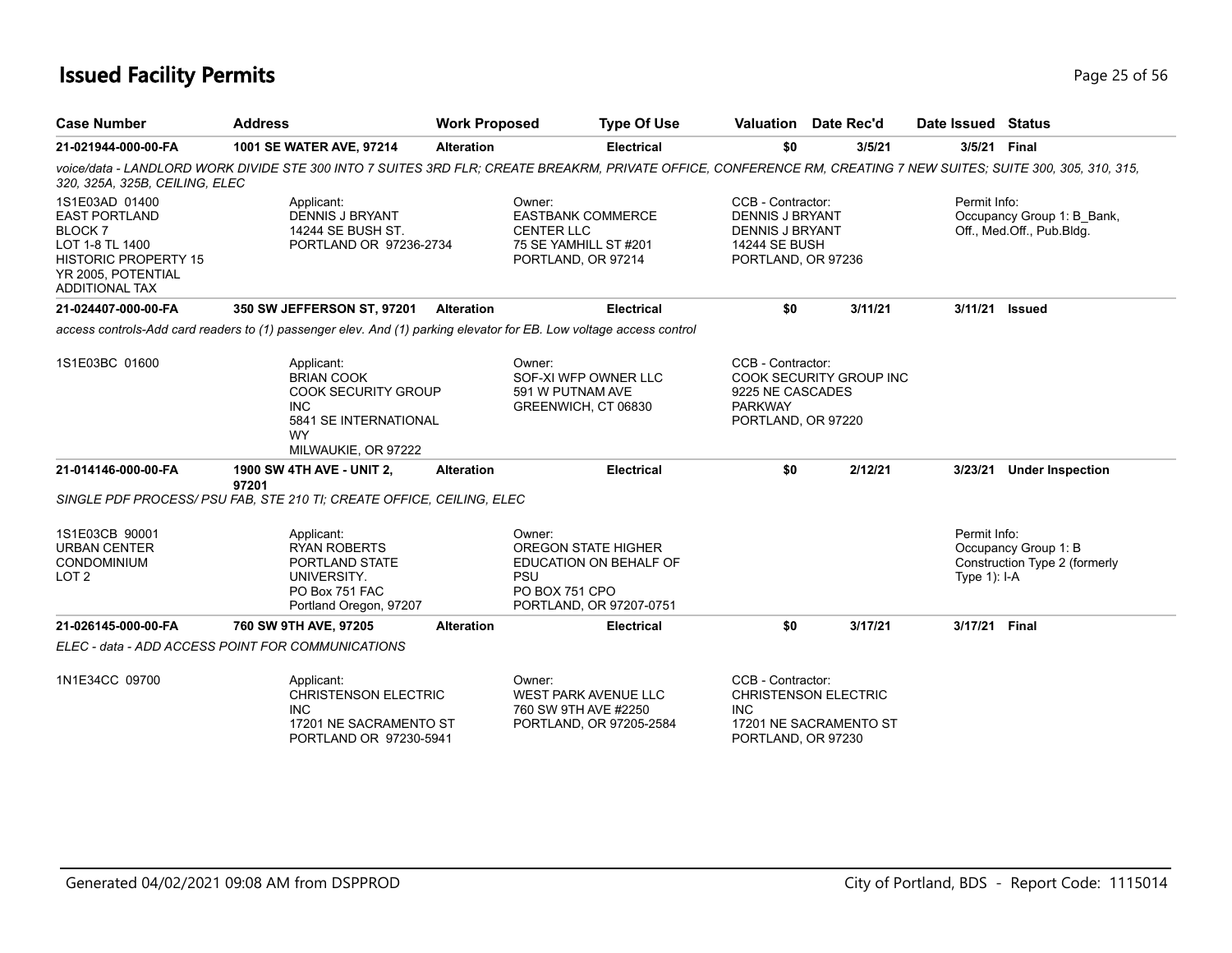## **Issued Facility Permits** Provide the Contract of 56 and 26 of 56 and 26 of 56 and 26 of 56 and 26 of 56 and 26 of 56 and 26 of 56 and 26 of 56 and 20 of 56 and 20 of 56 and 20 of 56 and 20 of 56 and 20 of 56 and 20 of 56

| <b>Case Number</b>                                                       | <b>Address</b>                                                                                      | <b>Work Proposed</b> | <b>Type Of Use</b>                                                                                                                                                                                                                                                                                                                                                                                                                                                                                                                                                                                                                                                                                                                          | Valuation                                                                             | Date Rec'd             | Date Issued Status               |                                                         |
|--------------------------------------------------------------------------|-----------------------------------------------------------------------------------------------------|----------------------|---------------------------------------------------------------------------------------------------------------------------------------------------------------------------------------------------------------------------------------------------------------------------------------------------------------------------------------------------------------------------------------------------------------------------------------------------------------------------------------------------------------------------------------------------------------------------------------------------------------------------------------------------------------------------------------------------------------------------------------------|---------------------------------------------------------------------------------------|------------------------|----------------------------------|---------------------------------------------------------|
| 21-025512-000-00-FA                                                      | 1827 NE 44TH AVE, 97213                                                                             | <b>Alteration</b>    | <b>Electrical</b>                                                                                                                                                                                                                                                                                                                                                                                                                                                                                                                                                                                                                                                                                                                           | \$0                                                                                   | 3/16/21                | 3/25/21                          | <b>Under Inspection</b>                                 |
|                                                                          | RAY, BREAK RM, PLUMB, ELEC, CEILING, FLOORING, AND FINISHES                                         |                      | power - EASTSIDE FOOT AND ANKLE TI, STE 100; DEMO WALLS, NEW WALLS TO CREATE MEDICAL ASSISTANCE RM, OFFICE, EXAM RM, STORAGE, WAITING, RECEPTION, OFFICE, X-                                                                                                                                                                                                                                                                                                                                                                                                                                                                                                                                                                                |                                                                                       |                        |                                  |                                                         |
| 1N2E30CC 05000<br><b>MENEFEE ADD</b><br><b>BLOCK 5</b><br><b>LOT 1-6</b> | Applicant:<br><b>BRIGHT STAR ELECTRIC</b><br><b>COMPANY</b><br>3143 SW 22ND ST<br>GRESHAM, OR 97080 |                      | Owner:<br><b>WESTON INVESTMENT CO</b><br><b>LLC</b><br>2154 NE BROADWAY #200<br>PORTLAND, OR 97232-1561                                                                                                                                                                                                                                                                                                                                                                                                                                                                                                                                                                                                                                     |                                                                                       |                        | Permit Info:<br>Type 1): III-B   | Occupancy Group 1: B<br>Construction Type 2 (formerly   |
| 21-023323-000-00-FA                                                      | 3181 SW SAM JACKSON PARK<br><b>RD - Bldg OHS, 97201</b>                                             | <b>Alteration</b>    | <b>Electrical</b>                                                                                                                                                                                                                                                                                                                                                                                                                                                                                                                                                                                                                                                                                                                           | \$0                                                                                   | 3/9/21                 | 3/9/21                           | <b>Under Inspection</b>                                 |
| (reuse feed<br>1S1E09 00200                                              | Applicant:<br>DYNALECTRIC COMPANY<br>2225 NW 20th Ave.<br>PORTLAND OR 97209                         |                      | power - OHSU (OHS) 6C--OR#1 Electrical alterations:New line isolation panel from existing distribution panel for OR-1 (add new breaker and new feeder). Provide 4 new duplex receptacles from new<br>line isolation panel. Re-feed 1 quad and 1 duplex receptacle from panel 6E6, Re-feed one 20A/208 receptacle from panel 6E6. Install series 4000 wire mold with 5 duplex receptacles from 6E6. Install<br>new dedicated duplex receptacle fed from panel 6E6. Replace 8 existing 2x4 fixtures with new LED fixtures. Replace 6 existing can lights with new LED can lights. Replace panel 6E3 with new panel<br>Owner:<br>OREGON STATE BOARD OF<br><b>HIGHER EDUCATION</b><br>3181 SW SAM JACKSON<br>PARK RD<br>PORTLAND, OR 97239-3011 | CCB - Contractor:<br><b>CELINE WILLIAMS</b><br>2225 NW 20TH AVE<br>PORTLAND, OR 97209 | DYNALECTRIC COMPANY    | Permit Info:<br>Type $1$ : I-A   | Occupancy Group 1: I-2<br>Construction Type 2 (formerly |
| 21-031647-000-00-FA                                                      | 4400 NE HALSEY ST - Bldg D                                                                          | <b>Alteration</b>    | <b>Electrical</b>                                                                                                                                                                                                                                                                                                                                                                                                                                                                                                                                                                                                                                                                                                                           | \$0                                                                                   | 3/31/21                | 3/31/21 Issued                   |                                                         |
| CEILING, FLOORING, FINISHES, PLUMB AND ELEC                              |                                                                                                     |                      | power - POP 1 SUITE 205 2ND FLR TI; DEMO WALLS, NEW WALLS TO CREATE IDF RM, OFFICES, OPEN OFFICE AREA, REMODEL BREAKRM, EXISTING OFFICES & CONFERENCE RM,                                                                                                                                                                                                                                                                                                                                                                                                                                                                                                                                                                                   |                                                                                       |                        |                                  |                                                         |
| 1N2E31BB 03401                                                           | Applicant:<br>TICE ELECTRIC COMPANY<br>5405 N Lagoon Ave.<br>PORTLAND OR 97217-7637                 |                      | Owner:<br><b>PROVIDENCE HEALTH &amp;</b><br>SERVICES-OREGON<br>800 5TH AVE #1200<br>SEATTLE, WA 98104                                                                                                                                                                                                                                                                                                                                                                                                                                                                                                                                                                                                                                       |                                                                                       |                        | Permit Info:<br>Type $1$ : I-FR  | Occupancy Group 1: B<br>Construction Type 2 (formerly   |
| 21-020485-000-00-FA                                                      | 12000 SW 49TH AVE, 97219                                                                            | <b>Alteration</b>    | <b>Electrical</b>                                                                                                                                                                                                                                                                                                                                                                                                                                                                                                                                                                                                                                                                                                                           | \$0                                                                                   | 3/2/21                 |                                  | 3/2/21 Issued                                           |
| RM, CHEMICAL STORAGE RM, CEILING, ELEC                                   |                                                                                                     |                      | one line & lighting - PCC SYLVANIA SCIENCE TECH BLDG 2ND FLR TICREATE LOUNGE AREA, OFFICES, ENCLAVES, OPEN OFFICE AREAS, COLLAB AREAS, LAB & CLASSRMS, STOCK                                                                                                                                                                                                                                                                                                                                                                                                                                                                                                                                                                                |                                                                                       |                        |                                  |                                                         |
| 1S1E31D 00200                                                            | Applicant:<br>LA LONDE LLC<br>PO BOX 2220<br>ESTACADA OR 97023                                      |                      | Owner:<br>PORTLAND COMMUNITY<br><b>COLLEGE DISTRICT</b><br>PO BOX 19000<br>PORTLAND, OR 97280-0990                                                                                                                                                                                                                                                                                                                                                                                                                                                                                                                                                                                                                                          | CCB - Contractor:<br>LA LONDE LLC<br><b>SUITE A</b><br>ESTACADA, OR 97023             | 1000 NW COMMERCE COURT | Permit Info:<br>Type $1$ ): II-B | Occupancy Group 1: B<br>Construction Type 2 (formerly   |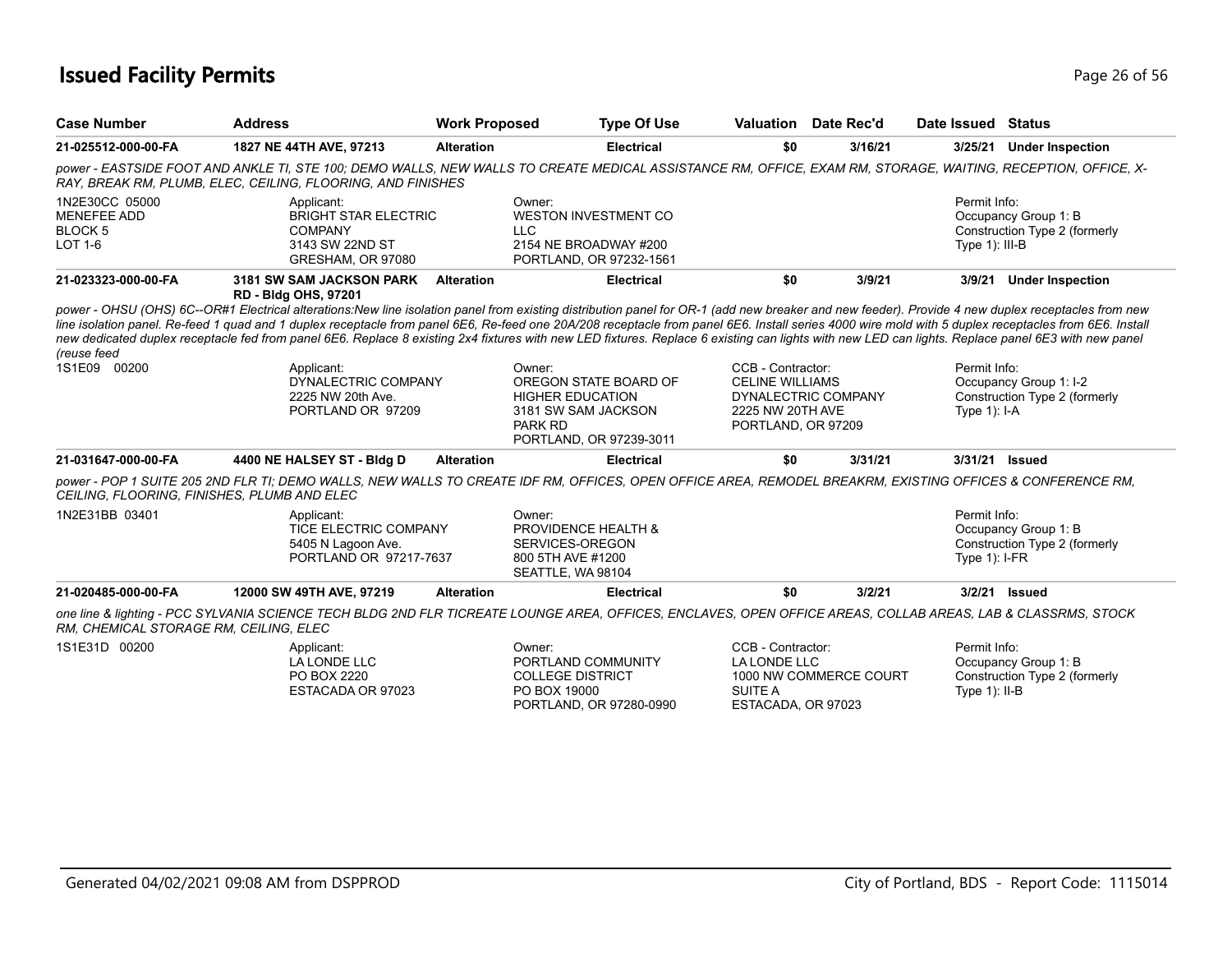## **Issued Facility Permits** Provide the Contract of 56 and 27 of 56 and 27 of 56 and 27 of 56

| <b>Case Number</b>                                                                  | <b>Address</b>                                                                                                                                                                                                            | <b>Work Proposed</b> | <b>Type Of Use</b>                                                                                                                        |                                                                                       | <b>Valuation</b> Date Rec'd | Date Issued Status              |                                                         |
|-------------------------------------------------------------------------------------|---------------------------------------------------------------------------------------------------------------------------------------------------------------------------------------------------------------------------|----------------------|-------------------------------------------------------------------------------------------------------------------------------------------|---------------------------------------------------------------------------------------|-----------------------------|---------------------------------|---------------------------------------------------------|
| 21-024343-000-00-FA                                                                 | 808 SW CAMPUS DR - Unit KPV, Alteration<br>97201                                                                                                                                                                          |                      | <b>Electrical</b>                                                                                                                         | \$0                                                                                   | 3/11/21                     | 3/11/21 Final                   |                                                         |
|                                                                                     | power-OHSU (KPV)- Add (2) battery backup can Lights RM 4152                                                                                                                                                               |                      |                                                                                                                                           |                                                                                       |                             |                                 |                                                         |
| 1S1E09 00200                                                                        | Applicant:<br>DYNALECTRIC COMPANY<br>2225 NW 20th Ave.<br>PORTLAND OR 97209                                                                                                                                               |                      | Owner:<br>OREGON STATE BOARD OF<br><b>HIGHER EDUCATION</b><br>3181 SW SAM JACKSON<br><b>PARK RD</b><br>PORTLAND, OR 97239-3011            | CCB - Contractor:<br><b>CELINE WILLIAMS</b><br>2225 NW 20TH AVE<br>PORTLAND, OR 97209 | DYNALECTRIC COMPANY         | Permit Info:<br>Type $1$ : I-A  | Occupancy Group 1: I-2<br>Construction Type 2 (formerly |
| 21-021027-000-00-FA                                                                 | 2611 SW 3RD AVE, 97201                                                                                                                                                                                                    | <b>Alteration</b>    | <b>Electrical</b>                                                                                                                         | \$0                                                                                   | 3/3/21                      | 3/3/21 Final                    |                                                         |
|                                                                                     | power-(5) new equipment 120V 20A circuits. (1) in room 390, (3) in room 320D and (1) in 320F.                                                                                                                             |                      |                                                                                                                                           |                                                                                       |                             |                                 |                                                         |
| 1S1E10BB 01100<br>SOUTH AUDITORIUM ADD<br>INC PT VAC ST-S 200' OF<br><b>BLOCK E</b> | Applicant:<br>DYNALECTRIC COMPANY<br>2225 NW 20th Ave.<br>PORTLAND OR 97209                                                                                                                                               |                      | Owner:<br>OREGON STATE BOARD OF<br><b>HIGHER EDUCATION</b><br>3181 SW SAM JACKSON<br>PARK RD<br>PORTLAND, OR 97239-3011                   | CCB - Contractor:<br><b>CELINE WILLIAMS</b><br>2225 NW 20TH AVE<br>PORTLAND, OR 97209 | DYNALECTRIC COMPANY         |                                 |                                                         |
| 21-028715-000-00-FA                                                                 | 1120 SW 3RD AVE - UNIT 1,<br>97204                                                                                                                                                                                        | <b>Alteration</b>    | <b>Electrical</b>                                                                                                                         | \$0                                                                                   | 3/24/21                     | 3/24/21                         | <b>Under Inspection</b>                                 |
|                                                                                     | pwr - LANDLORD WORK FLRS 1-8; 2ND FL: TEMP COMMAND CENTER; FLRS 1-8 REMODEL SECURITY ROOMS AND SYSTEM, CEILING ELEC                                                                                                       |                      |                                                                                                                                           |                                                                                       |                             |                                 |                                                         |
| 1S1E03BD 90001<br>THE JUSTICE CENTER<br>A CONDOMINIUM<br>LOT <sub>1</sub>           | Applicant:<br><b>ELECTRICAL</b><br>CONSTRUCTION CO. (a dba<br>for EC COMPANY)<br>PO BOX 10286<br>PORTLAND OR 97296-0286                                                                                                   |                      | Owner:<br>MULTNOMAH COUNTY<br>401 N DIXON ST<br>PORTLAND, OR 97227                                                                        | CCB - Contractor:<br><b>EC COMPANY</b><br>PO BOX 10286                                | PORTLAND, OR 97296-0286     | Permit Info:<br>Type $1$ : I-FR | Occupancy Group 1: B<br>Construction Type 2 (formerly   |
| 20-159141-REV-01-FA                                                                 | 500 NE MULTNOMAH ST, 97232 Alteration                                                                                                                                                                                     |                      | <b>Electrical</b>                                                                                                                         | \$0                                                                                   | 3/15/21                     | 3/24/21 Issued                  |                                                         |
|                                                                                     | F36/KPB HVAC/ELEC INFRASTRUCTURE UPGRADE 17TH & ROOF LVL TI; REVISION TO ADD REPLACEMENT OF LIGHT FIXTURES AT STAIRWELLS FROM BASEMENT TO 17TH FLR -<br>3RD FLR STAIRWELL NOT INCLUDED THIS WORK IS UNDER SEPARATE PERMIT |                      |                                                                                                                                           |                                                                                       |                             |                                 |                                                         |
| 1N1E35BB 02400<br><b>HOLLADAYS ADD</b><br>BLOCK 73&80 TL 2400                       | Applicant:<br><b>NICOLE BEKKEN</b><br>INTERIOR ARCHITECTS, P.C.<br>1120 NW COUCH ST #450<br>PORTLAND, OR 97209                                                                                                            |                      | Owner:<br><b>KAISER FOUNDATION</b><br>HEALTH PLAN OF THE<br><b>NORTHWEST</b><br>500 NE MULTNOMAH ST STE<br>100<br>PORTLAND, OR 97232-2031 |                                                                                       |                             |                                 |                                                         |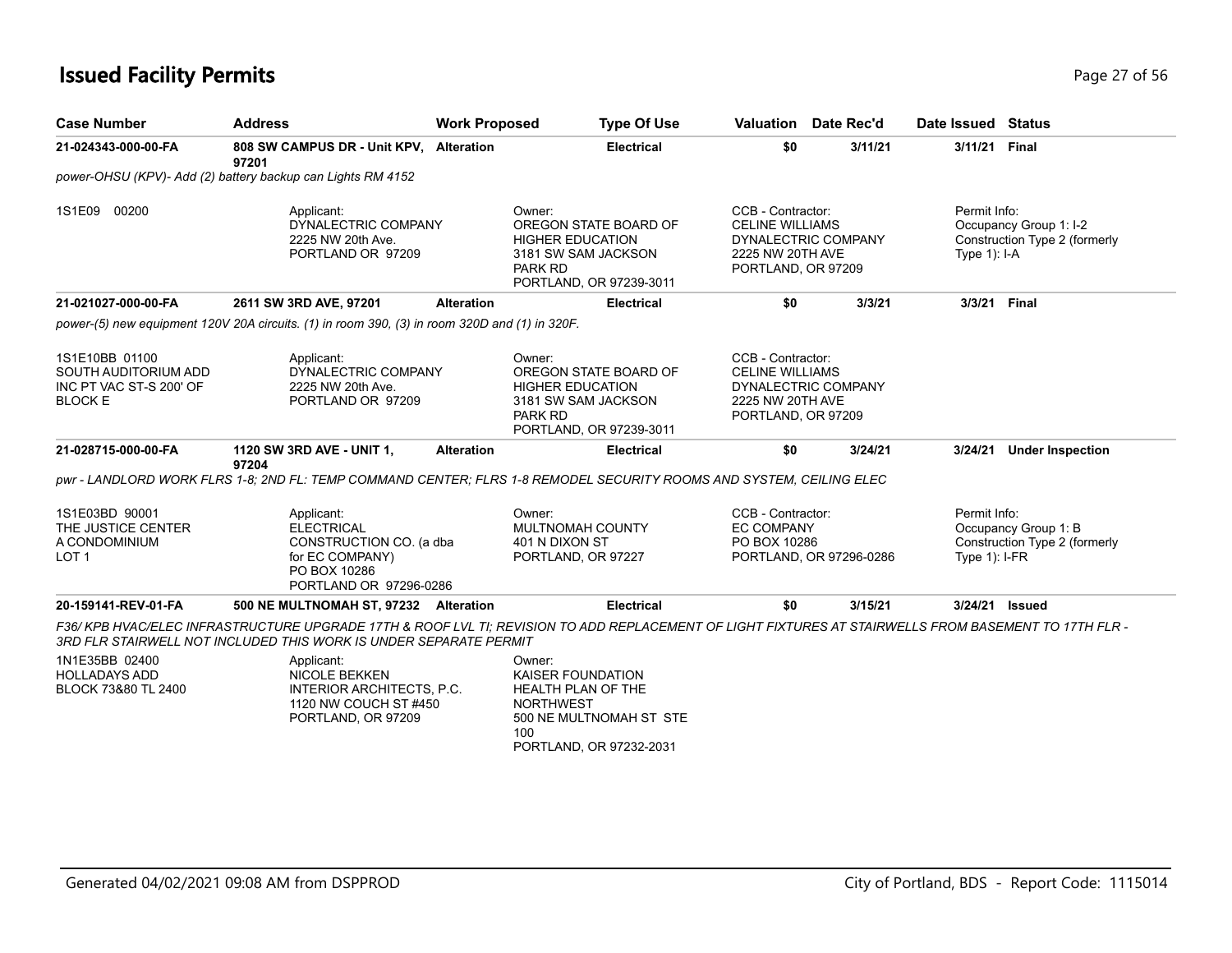## **Issued Facility Permits** Provide the Contract of the Contract of Tagge 28 of 56

| <b>Case Number</b>                                                                                   | <b>Address</b>                                                                                                                                                                                                                                                                                                                 | <b>Work Proposed</b> |                                                                                                                                   | <b>Type Of Use</b> | <b>Valuation</b> Date Rec'd                                                                                                            |          | Date Issued Status              |                                                         |
|------------------------------------------------------------------------------------------------------|--------------------------------------------------------------------------------------------------------------------------------------------------------------------------------------------------------------------------------------------------------------------------------------------------------------------------------|----------------------|-----------------------------------------------------------------------------------------------------------------------------------|--------------------|----------------------------------------------------------------------------------------------------------------------------------------|----------|---------------------------------|---------------------------------------------------------|
| 21-024342-000-00-FA                                                                                  | 4805 NE GLISAN ST, 97213                                                                                                                                                                                                                                                                                                       | <b>Alteration</b>    |                                                                                                                                   | <b>Electrical</b>  | \$0                                                                                                                                    | 3/11/21  | 3/11/21                         | Issued                                                  |
|                                                                                                      | INSTALL (1) NEW CHIME STROBE IN ROOM TFS18. PR# - Plant/FA - Upgrade - 003-2021                                                                                                                                                                                                                                                |                      |                                                                                                                                   |                    |                                                                                                                                        |          |                                 |                                                         |
| 1N2E31BD 04100<br>SECTION 31 1N 2E<br>TL 4100 9.54 ACRES                                             | Applicant:<br>TICE ELECTRIC COMPANY<br>5405 N Lagoon Ave.<br>PORTLAND OR 97217-7637                                                                                                                                                                                                                                            |                      | Owner:<br>PROVIDENCE HEALTH &<br>SERVICES-OREGON<br>800 5TH AVE #1200<br>SEATTLE, WA 98104                                        |                    |                                                                                                                                        |          | Permit Info:<br>Type 1): I-A    | Occupancy Group 1: I-2<br>Construction Type 2 (formerly |
| 20-228264-000-00-FA                                                                                  | 3704 N INTERSTATE AVE, 97227 Alteration                                                                                                                                                                                                                                                                                        |                      |                                                                                                                                   | <b>Electrical</b>  | \$0                                                                                                                                    | 12/31/20 | 3/26/21 Final                   |                                                         |
| included                                                                                             | pwr - KP TOWNHALL BALLROOM ACOUSTICS PROJECT 2ND FL TI; NEW ACOUSTIC PANELING TO CEILING AND WALLS, FLOORING, CEILING, ELEC ** folder only - verify electrical scope                                                                                                                                                           |                      |                                                                                                                                   |                    |                                                                                                                                        |          |                                 |                                                         |
| 1N1E22CC 11100<br><b>MULTNOMAH</b><br>BLOCK 30<br>INC PT VAC ALLEY LOT<br>14&16                      | Applicant:<br><b>TRACE THOMPSON</b><br><b>MORROW MEADOWS CORP</b><br>1596 SE 22nd St.<br><b>SALEM, OR 97302</b>                                                                                                                                                                                                                |                      | Owner:<br>KAISER FOUNDATION<br>HEALTH PLAN OF THE<br><b>NORTHWEST</b><br>500 NE MULTNOMAH ST #100<br>PORTLAND, OR 97232-2031      |                    | CCB - Contractor:<br><b>TRACE THOMPSON</b><br><b>MORROW MEADOWS</b><br><b>CORPORATION</b><br>1596 22ND ST SE<br><b>SALEM, OR 97302</b> |          | Permit Info:<br>Type 1): V-B    | Occupancy Group 1: A-3<br>Construction Type 2 (formerly |
| 21-019326-000-00-FA                                                                                  | 350 SE MILL ST, 97214                                                                                                                                                                                                                                                                                                          | <b>Alteration</b>    |                                                                                                                                   | <b>Electrical</b>  | \$0                                                                                                                                    | 3/1/21   |                                 | 3/1/21 Final                                            |
| 1S1E03DA 02600<br><b>STEPHENS ADD</b><br>BLOCK 44<br><b>LOT 1-4</b><br>LOT 5-8 EXC PT IN ST          | fire alarm - FICTION TRIBE STE 8 TI; FIRST TIME TENANT, OCCUPANCY B, NEW WALLS TO CREATE 1ST FLR - ENTRY AREA, WORK SPACE RMS, PHOTO STUDIO, OFFICES, MEZZANINE<br>- OFFICES, WORK AREA, CEILING, FLOORING, FINISHES AND ELEC<br>Applicant:<br>POINT MONITOR CORP<br>5863 LAKEVIEW BLVD #100<br>LAKE OSWEGO, OR 97035-<br>7058 |                      | Owner:<br>1805 MLK OWNER LLC<br>222 SW COLUMBIA ST #700<br>PORTLAND, OR 97201                                                     |                    |                                                                                                                                        |          |                                 |                                                         |
| 21-029068-000-00-FA                                                                                  | 900 SW 5TH AVE, 97204                                                                                                                                                                                                                                                                                                          | <b>Alteration</b>    |                                                                                                                                   | <b>Electrical</b>  | \$0                                                                                                                                    | 3/24/21  |                                 | 3/24/21 Issued                                          |
|                                                                                                      | Data/Cameras/access controls/intercom - UNION BANK 25TH FLR TI; MINOR DEMO, NEW WALLS TO CREATE RECEPTION AREAK CONFERENCE RM, IDF RM, HUDDLE RMS, OFFICES,<br>PHONE RMS, BREAKRM, OPEN OFFICE AREAS, CEILING                                                                                                                  |                      |                                                                                                                                   |                    |                                                                                                                                        |          |                                 |                                                         |
| 1S1E03BB 00200<br>PORTLAND<br>BLOCK 59<br>LOT 1-8                                                    | Applicant:<br><b>IES COMMERCIAL INC</b><br>16135 SW 74TH AVE.<br>TIGARD, OR 97224-7994                                                                                                                                                                                                                                         |                      | Owner:<br>STANDARD INS CO<br>PO BOX 711<br>PORTLAND, OR 97204                                                                     |                    | CCB - Contractor:<br><b>IES COMMERCIAL INC</b><br>5433 WESTHEIMER SUITE<br>500<br>HOUSTON, TX 77056                                    |          | Permit Info:<br>Type $1$ : I-FR | Occupancy Group 1: B<br>Construction Type 2 (formerly   |
| 21-028215-000-00-FA                                                                                  | 111 SW 5TH AVE, 97204                                                                                                                                                                                                                                                                                                          | <b>Alteration</b>    |                                                                                                                                   | <b>Electrical</b>  | \$0                                                                                                                                    | 3/23/21  | 3/23/21                         | <b>Under Inspection</b>                                 |
|                                                                                                      | power - T-29 New Relic Refresh wire for Modular furniture reconfigure and conference rooms                                                                                                                                                                                                                                     |                      |                                                                                                                                   |                    |                                                                                                                                        |          |                                 |                                                         |
| 1N1E34CD 80000<br>ONE ELEVEN TOWER<br><b>CONDOMINIUM</b><br><b>GENERAL COMMON</b><br><b>ELEMENTS</b> | Applicant:<br>STONER ELECTRIC INC<br>1904 SE OCHOCO ST.<br>MILWAUKIE OR 97222-7315                                                                                                                                                                                                                                             |                      | Owner:<br><b>ASSOCIATION OF UNIT</b><br>OWNERS OF ONE ELEVEN<br><b>TOWER CONDO</b><br><b>111 SW 5TH AVE</b><br>PORTLAND, OR 97204 |                    | CCB - Contractor:<br><b>MARK SCOTT</b><br>STONER ELECTRIC INC<br>1904 SE OCHOCO<br>MILWAUKIE, OR 97222                                 |          |                                 |                                                         |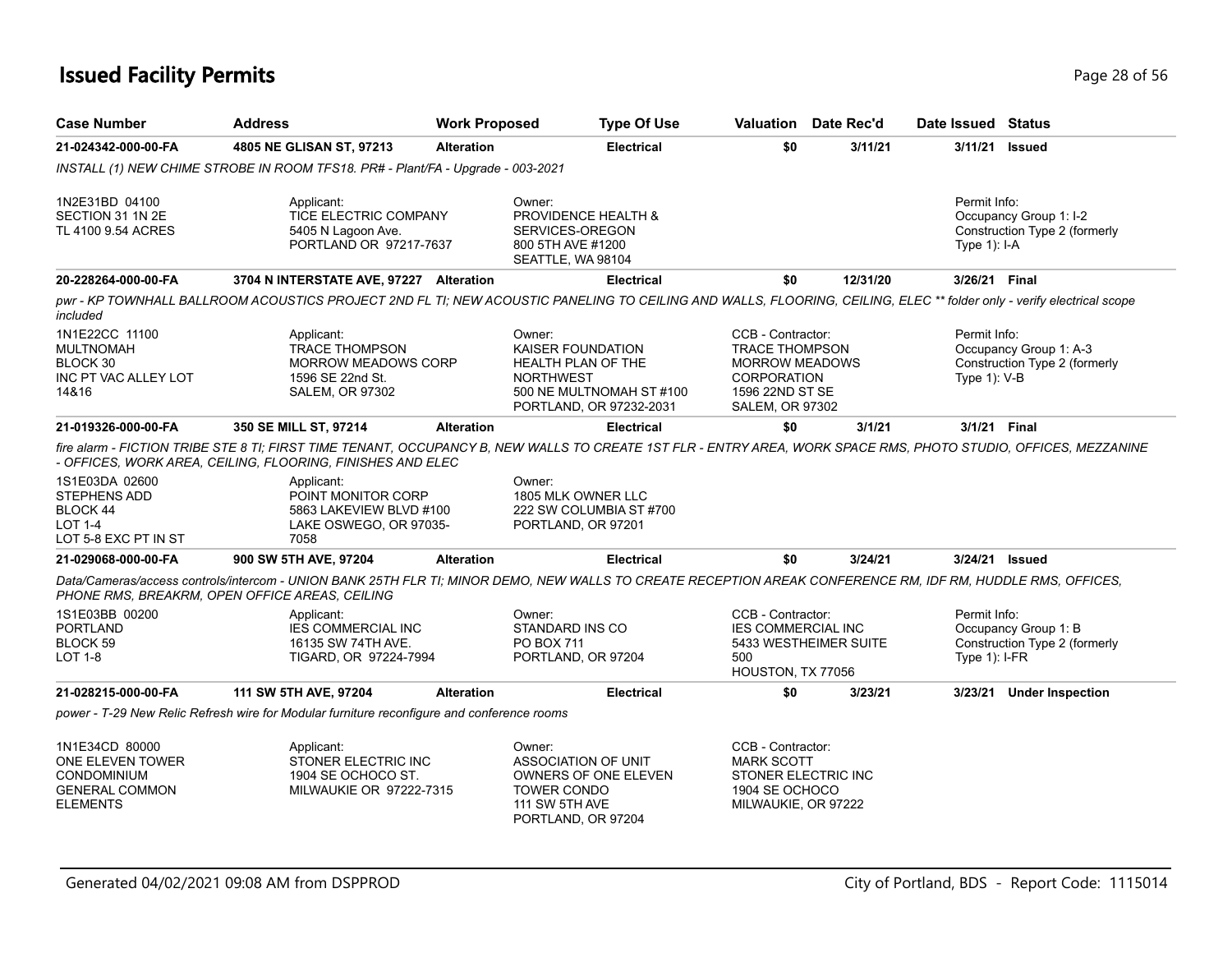## **Issued Facility Permits** Page 29 of 56

| <b>Case Number</b>                                                        | <b>Address</b>                                                                                                                                                                                                                                                                  | <b>Work Proposed</b> |                                                                                            | <b>Type Of Use</b>                                |                                                        |     | Valuation Date Rec'd    |                                  | Date Issued Status                                      |
|---------------------------------------------------------------------------|---------------------------------------------------------------------------------------------------------------------------------------------------------------------------------------------------------------------------------------------------------------------------------|----------------------|--------------------------------------------------------------------------------------------|---------------------------------------------------|--------------------------------------------------------|-----|-------------------------|----------------------------------|---------------------------------------------------------|
| 21-028246-000-00-FA                                                       | 816 SW 18TH AVE, 97205                                                                                                                                                                                                                                                          | <b>Alteration</b>    |                                                                                            | <b>Electrical</b>                                 |                                                        | \$0 | 3/23/21                 | 3/23/21                          | Final                                                   |
|                                                                           | fire alarm, access - FITNESS CENTER AMENITY SPACE 1ST FL TI; INSTALL CONCRETE SLAB, RAMPS, CONCRETE STAIRS, TEMPORARY WALL, AND ELEC                                                                                                                                            |                      |                                                                                            |                                                   |                                                        |     |                         |                                  |                                                         |
| 1N1E33DC 03000                                                            | Applicant:<br>POINT MONITOR CORP<br>5863 LAKEVIEW BLVD #100<br>LAKE OSWEGO, OR 97035-<br>7058                                                                                                                                                                                   |                      | Owner:<br>1425 4TH AVE #500<br>SEATTLE, WA 98101                                           | URG OPB 17TH AVENUE LLC                           |                                                        |     |                         |                                  |                                                         |
| 21-020933-000-00-FA                                                       | 4805 NE GLISAN ST, 97213                                                                                                                                                                                                                                                        | <b>Alteration</b>    |                                                                                            | <b>Electrical</b>                                 |                                                        | \$0 | 3/3/21                  |                                  | 3/3/21 Issued                                           |
|                                                                           | Providence Hospital Physical Plant PPMC - Install (30) Cat6 cables into 3rd floor areas (SSU, MPU, PACU, ORs) PR# - 224952028577                                                                                                                                                |                      |                                                                                            |                                                   |                                                        |     |                         |                                  |                                                         |
| 1N2E31BD 04100<br>SECTION 31 1N 2E<br>TL 4100 9.54 ACRES                  | Applicant:<br><b>COCHRAN INC</b><br>7550 SW TECH CENTER DR<br><b>STE 220</b><br>TIGARD OR 97223-8061                                                                                                                                                                            |                      | Owner:<br>PROVIDENCE HEALTH &<br>SERVICES-OREGON<br>800 5TH AVE #1200<br>SEATTLE, WA 98104 |                                                   |                                                        |     |                         | Permit Info:<br>Type $1$ : I-A   | Occupancy Group 1: I-2<br>Construction Type 2 (formerly |
| 21-021588-000-00-FA                                                       | 1107 NE 9TH AVE, 97232                                                                                                                                                                                                                                                          | <b>Alteration</b>    |                                                                                            | <b>Electrical</b>                                 |                                                        | \$0 | 3/4/21                  |                                  | 3/8/21 Final                                            |
| 1N1E35BB 02602<br>LLOYD BLOCKS<br>LOT <sub>2</sub>                        | fire alarm - SOLA SALON STE 101 1ST FLR TI; FIRST TIME TENANT, OCCUPANCY B, NEW WALLS TO CREATE ENTRY AREA, STUDIO RMS, BREAKRM, LAUNDRY AREA, JANITORS<br>CLOSET, BATHRMS, NEW MEZZANINE FOR STORAGE/EQUIP OVER BREAKRM & BATHRMS, CEILING, FLOORING, FINISHES, PLUMB AND ELEC |                      | Owner:                                                                                     | AAT LLOYD DISTRICT LLC<br>3420 CARMEL MOUNTAIN RD |                                                        |     |                         |                                  |                                                         |
|                                                                           |                                                                                                                                                                                                                                                                                 |                      | #100<br>SAN DIEGO, CA 92121                                                                |                                                   |                                                        |     |                         |                                  |                                                         |
| 21-022801-000-00-FA                                                       | 8572 NE ALDERWOOD RD,<br>97220                                                                                                                                                                                                                                                  | <b>Alteration</b>    |                                                                                            | <b>Electrical</b>                                 |                                                        | \$0 | 3/8/21                  |                                  | 3/8/21 Final                                            |
| PLUMB AND ELEC                                                            | production line power, panel Suite 72 - CANSOURCE BLDG C TI; NEW WALLS TO CREATE PRIVATE OFFICE, CONVERT WAREHOUSE TO LUNCH RM, CEILING, FLOORING, FINISHES,                                                                                                                    |                      |                                                                                            |                                                   |                                                        |     |                         |                                  |                                                         |
| 1N2E16B 02000                                                             | Applicant:<br>SQUIRES ELECTRIC INC<br>820 SE Washington ST<br>PORTLAND OR 97214                                                                                                                                                                                                 |                      | Owner:<br>PORT OF PORTLAND<br>PO BOX 3529                                                  | PORTLAND, OR 97208-3529                           |                                                        |     |                         |                                  |                                                         |
| 21-026819-000-00-FA                                                       | 1120 SW 3RD AVE - UNIT 1,                                                                                                                                                                                                                                                       | <b>Alteration</b>    |                                                                                            | <b>Electrical</b>                                 |                                                        | \$0 | 3/18/21                 |                                  | 3/18/21 Issued                                          |
|                                                                           | 97204<br>pwr - ELEC-JC 9TH FLOOR; PROVIDE (480v 250 amp) FEEDER FROM 16TH FLOOR TO 9th FLOOR EMERGENCY BUSS (TEMPORARY) SMCC 16.                                                                                                                                                |                      |                                                                                            |                                                   |                                                        |     |                         |                                  |                                                         |
| 1S1E03BD 90001<br>THE JUSTICE CENTER<br>A CONDOMINIUM<br>LOT <sub>1</sub> | Applicant:<br><b>ELECTRICAL</b><br>CONSTRUCTION CO. (a dba<br>for EC COMPANY)<br>PO BOX 10286<br>PORTLAND OR 97296-0286                                                                                                                                                         |                      | Owner:<br>MULTNOMAH COUNTY<br>401 N DIXON ST<br>PORTLAND, OR 97227                         |                                                   | CCB - Contractor:<br><b>EC COMPANY</b><br>PO BOX 10286 |     | PORTLAND, OR 97296-0286 | Permit Info:<br>Type $1$ ): I-FR | Occupancy Group 1: B<br>Construction Type 2 (formerly   |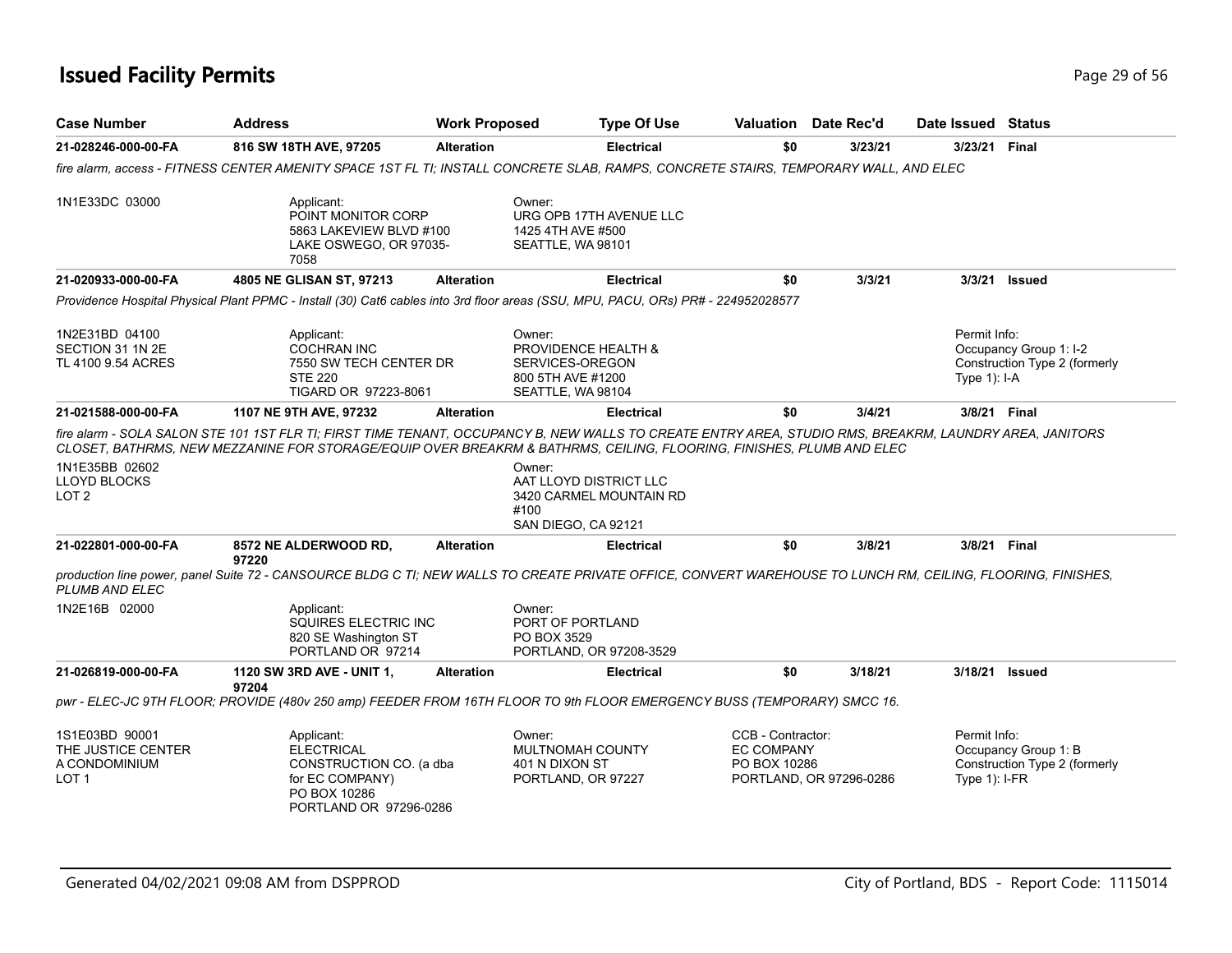## **Issued Facility Permits** Provide the Contract of the Contract of Tagge 30 of 56

| Case Number                                                                                  | <b>Address</b>                                                                                                                | <b>Work Proposed</b> | <b>Type Of Use</b>                                                                                                                                                                                              |                                                        | Valuation Date Rec'd                                  | Date Issued Status                |                                                                                          |
|----------------------------------------------------------------------------------------------|-------------------------------------------------------------------------------------------------------------------------------|----------------------|-----------------------------------------------------------------------------------------------------------------------------------------------------------------------------------------------------------------|--------------------------------------------------------|-------------------------------------------------------|-----------------------------------|------------------------------------------------------------------------------------------|
| 21-026838-000-00-FA                                                                          | 1120 SW 3RD AVE - UNIT 1,<br>97204                                                                                            | <b>Alteration</b>    | <b>Electrical</b>                                                                                                                                                                                               | \$0                                                    | 3/18/21                                               | 3/18/21                           | <b>Issued</b>                                                                            |
|                                                                                              |                                                                                                                               |                      | ELEC - MULTCO JUSTICE CTR; UPS TEMP POWER (480V 200 AMP) FEEDER FROM 16TH FLOOR TO 9TH FLOOR (2ND) UPS                                                                                                          |                                                        |                                                       |                                   |                                                                                          |
| 1S1E03BD 90001<br>THE JUSTICE CENTER<br>A CONDOMINIUM<br>LOT 1                               | Applicant:<br><b>ELECTRICAL</b><br>CONSTRUCTION CO. (a dba<br>for EC COMPANY)<br>PO BOX 10286<br>PORTLAND OR 97296-0286       |                      | Owner:<br>MULTNOMAH COUNTY<br>401 N DIXON ST<br>PORTLAND, OR 97227                                                                                                                                              | CCB - Contractor:<br><b>EC COMPANY</b><br>PO BOX 10286 | PORTLAND, OR 97296-0286                               | Permit Info:<br>Type $1$ : I-FR   | Occupancy Group 1: B<br>Construction Type 2 (formerly                                    |
| 21-024311-000-00-FA                                                                          | 1 SW COLUMBIA ST, 97258                                                                                                       | <b>Alteration</b>    | <b>Electrical</b>                                                                                                                                                                                               | \$0                                                    | 3/11/21                                               | 3/19/21 Final                     |                                                                                          |
|                                                                                              |                                                                                                                               |                      | power- LANDLORD WORK 18TH FLR COMMON CORRIDOR TI: DEMO CEILING. REMODEL COMMON CORRIDOR. CEILING. FLOORING. FINISHES AND ELEC                                                                                   |                                                        |                                                       |                                   |                                                                                          |
| 1S1E03BD 01800<br><b>PORTLAND</b><br>BLOCK 114<br>LOT 1-3<br>LOT 4 EXC PT IN STS, LOT<br>5-8 | Applicant:<br><b>CHRISTENSON ELECTRIC</b><br><b>INC</b><br>17201 NE SACRAMENTO ST<br>PORTLAND OR 97230-5941                   |                      | Owner:<br>UMPQUA PLAZA PROPERTY<br><b>LLC</b><br>1 SW COLUMBIA ST #445<br>PORTLAND, OR 97258                                                                                                                    | CCB - Contractor:<br><b>INC</b><br>PORTLAND, OR 97230  | <b>CHRISTENSON ELECTRIC</b><br>17201 NE SACRAMENTO ST |                                   |                                                                                          |
| 21-020172-000-00-FA                                                                          | 449 NE EMERSON ST, 97211                                                                                                      | <b>Alteration</b>    | <b>Fire Alarms</b>                                                                                                                                                                                              | \$34,861                                               | 3/2/21                                                |                                   | 3/2/21 Issued                                                                            |
| 1N1E23BB 07100                                                                               |                                                                                                                               |                      | REPLACEMENT OF EXISTING FACP AND EXISTING NAC PANEL. A NEW WIRELESS COMMUNICATOR WILL BE INSTALLED AND CONNECTED TO THE FACP.<br>Owner:<br>PORTLAND CITY OF<br>1120 SW 5TH AVE #1204<br>PORTLAND, OR 97204-1912 |                                                        |                                                       | Permit Info:<br>Type 1): III-B    | Occupancy Group 1: B<br>Construction Type 2 (formerly                                    |
| 21-028222-000-00-FA                                                                          | 7200 NE AIRPORT WAY, 97218                                                                                                    | <b>Alteration</b>    | <b>Fire Alarms</b>                                                                                                                                                                                              | \$1                                                    | 3/23/21                                               | 3/25/21 Issued                    |                                                                                          |
|                                                                                              |                                                                                                                               |                      | ALARM - (GROUP 3) 10TH FLR; TENANT - PORT POLICE TRAINING: INSTALL OR RELOCATE FA DEVICES IN PDX TERMINAL 6 PER PLANS.                                                                                          |                                                        |                                                       |                                   |                                                                                          |
| 1N2E08B 00400                                                                                | Applicant:<br><b>SHANE TERCEK</b><br><b>CAPITOL ELECTRIC</b><br><b>COMPANY INC</b><br>11401 NE MARX ST.<br>PORTLAND, OR 97220 |                      | Owner:<br>PORT OF PORTLAND<br>PO BOX 3529<br>PORTLAND, OR 97208-3529                                                                                                                                            |                                                        |                                                       |                                   |                                                                                          |
| 21-025940-000-00-FA                                                                          | 2850 NW NICOLAI ST, 97210                                                                                                     | <b>Alteration</b>    | <b>Fire Alarms</b>                                                                                                                                                                                              | \$1                                                    | 3/16/21                                               | 3/18/21                           | <b>Issued</b>                                                                            |
|                                                                                              | KAISER NICOLAI SERVICE CNTR - INSTALL RADIO FOR MONITORING                                                                    |                      |                                                                                                                                                                                                                 |                                                        |                                                       |                                   |                                                                                          |
| 1N1E29D 00100<br>SECTION 29 1N 1E<br>TL 100 3.94 ACRES                                       | Applicant:<br>KATIE HARBAUGH<br>PERFORMANCE SYSTEMS<br><b>INTEGRATED</b><br>7324 SW DURHAM RD<br>PORTLAND, OR 97224           |                      | Owner:<br>KAISER FOUNDATION<br><b>HEALTH PLAN OF THE</b><br><b>NORTHWEST</b><br>500 NE MULTNOMAH ST STE<br>100<br>PORTLAND, OR 97232-2031                                                                       |                                                        |                                                       | Permit Info:<br>Type $1$ ): III-B | Occupancy Group 1: B Bank,<br>Off., Med.Off., Pub.Bldg.<br>Construction Type 2 (formerly |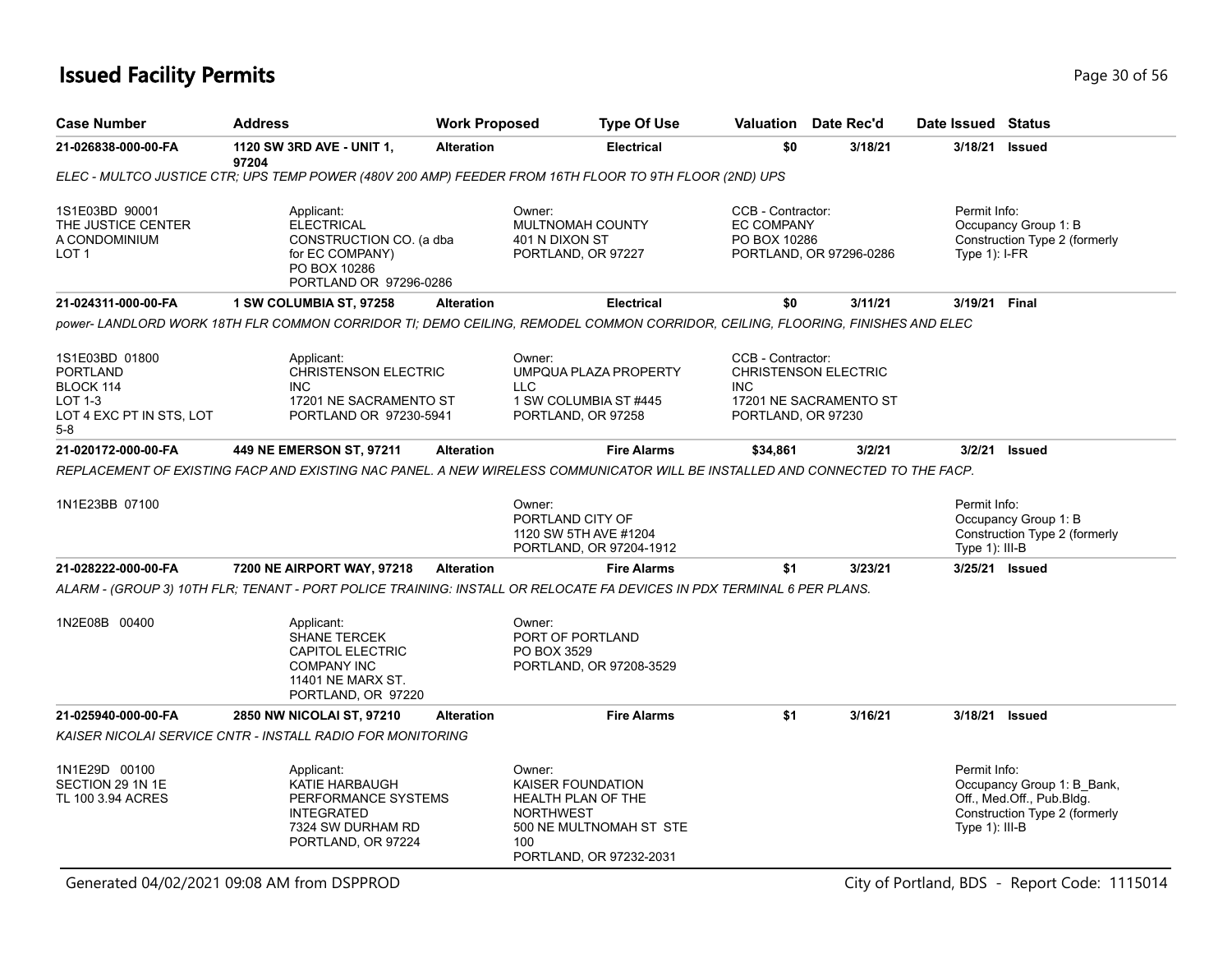| <b>Case Number</b>                                                                          | <b>Address</b>                                                                                                             | <b>Work Proposed</b> | <b>Type Of Use</b>                                                                                       | Valuation | Date Rec'd | Date Issued                      | <b>Status</b>                                            |
|---------------------------------------------------------------------------------------------|----------------------------------------------------------------------------------------------------------------------------|----------------------|----------------------------------------------------------------------------------------------------------|-----------|------------|----------------------------------|----------------------------------------------------------|
| 21-001427-000-00-FA                                                                         | 350 SE MILL ST, 97214                                                                                                      | <b>Alteration</b>    | <b>Fire Alarms</b>                                                                                       | \$1       | 1/7/21     | 3/2/21                           | Final                                                    |
|                                                                                             | <b>GLASS LAB SUITE 8 - ADDING FIRE ALARM NOTIFICATION DEVICES</b>                                                          |                      |                                                                                                          |           |            |                                  |                                                          |
| 1S1E03DA 02600<br><b>STEPHENS ADD</b><br>BLOCK 44<br><b>LOT 1-4</b><br>LOT 5-8 EXC PT IN ST | Applicant:<br><b>BROOKE WILLIAMS</b><br>POINT MONITOR CORP<br>5863 LAKEVIEW BLVD<br>LAKE OSWEGO, OR 97035                  |                      | Owner:<br>1805 MLK OWNER LLC<br>222 SW COLUMBIA ST #700<br>PORTLAND, OR 97201                            |           |            |                                  |                                                          |
| 21-030948-000-00-FA                                                                         | 7000 NE AIRPORT WAY, 97218                                                                                                 | <b>Alteration</b>    | <b>Fire Alarms</b>                                                                                       | \$17,316  | 3/30/21    | 3/30/21                          | <b>Issued</b>                                            |
|                                                                                             | UPGRADING FIRE ALARM WITH REMODEL CONSTRUCTION.                                                                            |                      |                                                                                                          |           |            |                                  |                                                          |
| 1N2E08B 00400<br>SECTION 08 1N 2E<br>TL 400 7.39 ACRES<br>SEE SUB ACCOUNTS                  | Applicant:<br><b>CJ VOLESKY</b><br><b>CONVERGINT</b><br><b>TECHNOLOGIES</b><br>7678 SW MOHAWK ST BLDG<br>TUALATIN OR 97062 |                      | Owner:<br>PORT OF PORTLAND<br>PO BOX 3529<br>PORTLAND, OR 97208-3529                                     |           |            | Permit Info:<br>Type $1$ : I-A   | Occupancy Group 1: A-3<br>Construction Type 2 (formerly  |
| 21-020904-000-00-FA                                                                         | 1833 SW 11TH AVE, 97201                                                                                                    | <b>Alteration</b>    | <b>Fire Alarms</b>                                                                                       | \$1,080   | 3/3/21     | 3/3/21                           | <b>Issued</b>                                            |
|                                                                                             | ADDITION OF THE DUAL PATH FIRE ALARM COMMUNICATOR.                                                                         |                      |                                                                                                          |           |            |                                  |                                                          |
| 1S1E04 00300<br><b>PORTLAND</b><br><b>BLOCK 229-231</b><br>237-240<br>268-270 TL 300        | Applicant:<br><b>JON OPELT</b><br>PHILLIPS ELECTRONICS<br>3247 NW 29TH<br>PORTLAND, OR 97210                               |                      | Owner:<br>OREGON STATE OF (BOARD<br>OF HIGHER EDUCATION)<br><b>PO BOX 751</b><br>PORTLAND, OR 97207-0751 |           |            | Permit Info:<br>Type $1$ : II-FR | Occupancy Group 1: A2.1<br>Construction Type 2 (formerly |
| 21-024479-000-00-FA                                                                         | 2060 N MARINE DR. 97217                                                                                                    | <b>Alteration</b>    | <b>Fire Alarms</b>                                                                                       | \$1       | 3/11/21    | 3/25/21                          | <b>Issued</b>                                            |
| <b>HALL E - REPLACE FAILING VOICE EVAC PANEL</b>                                            |                                                                                                                            |                      |                                                                                                          |           |            |                                  |                                                          |
| 2N1E33 00200<br>SECTION 33 2N 1F                                                            | Applicant:<br><b>CHRIS TYRFF</b>                                                                                           |                      | Owner:<br><b>MFTRO</b>                                                                                   |           |            |                                  |                                                          |

| <b><i>LIVILJJ UULUU</i></b> | Applicatit.           | UWIEI.                  |
|-----------------------------|-----------------------|-------------------------|
| SECTION 33 2N 1E            | <b>CHRIS TYREE</b>    | METRO                   |
| TL 200 37.90 ACRES          | COSCO FIRE PROTECTION | 600 NE GRAND AVE        |
| SPLIT MAP & SPLIT LEVY      | <b>INC</b>            | PORTLAND, OR 97232-2799 |
| R314517 (R941040110)        | 2501 SE COLUMBIA WAY  |                         |
|                             | STE 100               |                         |
|                             | VANCOUVER WA 98661    |                         |
|                             |                       |                         |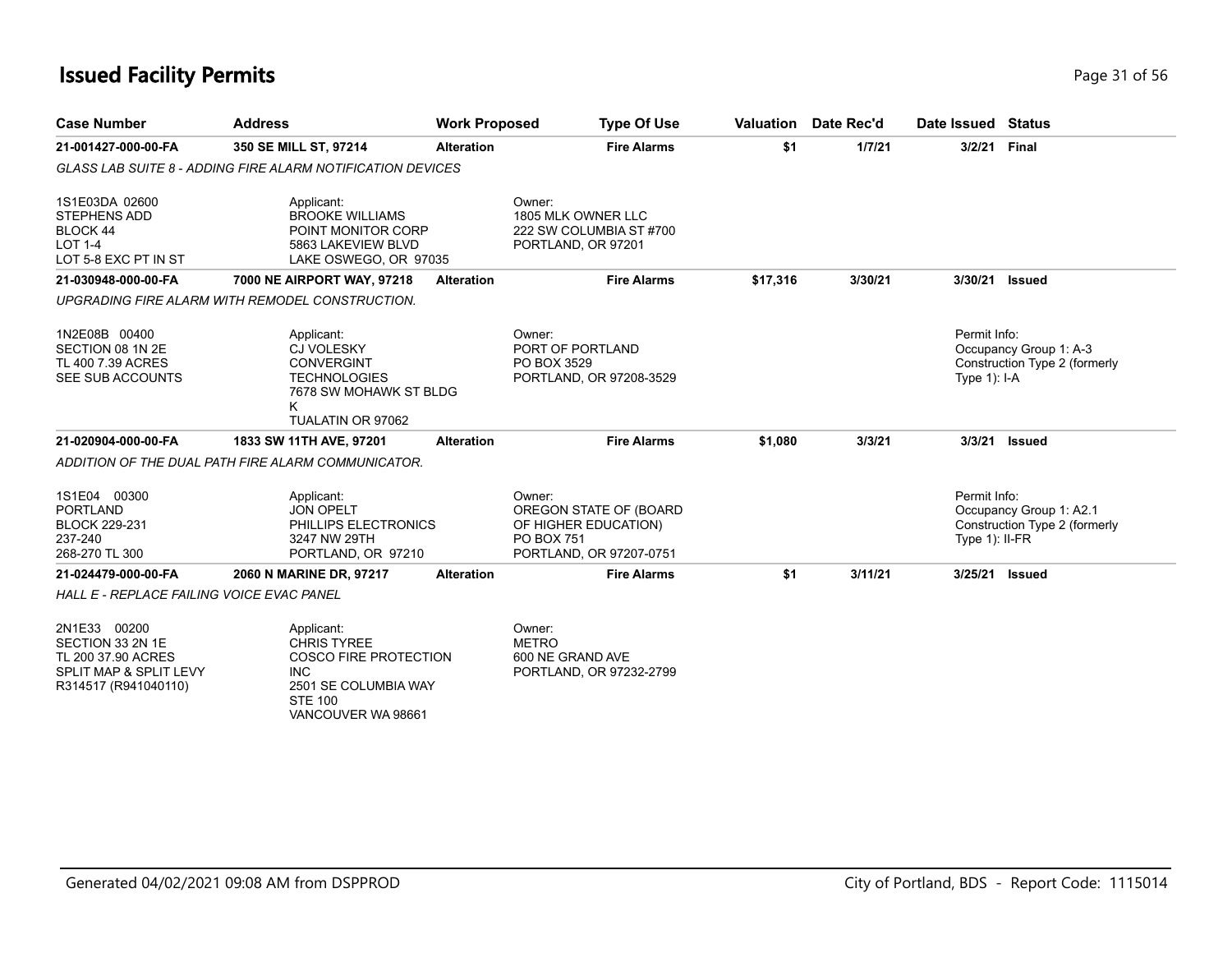## **Issued Facility Permits** Provide the Contract of 56 and 2012 of 56 and 2012 of 56 and 2012 of 56 and 2013 of 56 and 2013 of 56 and 2013 of 56 and 2013 of 56 and 2013 of 56 and 2013 of 56 and 2013 of 56 and 2013 of 56 and

| <b>Fire Alarms</b><br>\$1<br>3/16/21<br>3/23/21<br>21-025871-000-00-FA<br>1120 SW 3RD AVE - UNIT 1,<br><b>Alteration</b><br><b>Issued</b><br>97204<br>7TH FLR - REPLACE EXISTING NOTIFIER PANEL WITH A NEW PANEL<br>Permit Info:<br>1S1E03BD 90001<br>Applicant:<br>Owner:<br>THE JUSTICE CENTER<br><b>ERIN HEDRICK</b><br>MULTNOMAH COUNTY<br>Occupancy Group 1: B<br>NORTHWEST FIRE<br>401 N DIXON ST<br>A CONDOMINIUM<br>LOT <sub>1</sub><br>SUPPRESION, INC<br>PORTLAND, OR 97227<br>Type $1$ : I-FR<br>1800 NW 169th Place Suite<br>C600<br>BEAVERTON, OR 97006<br><b>Fire Alarms</b><br>21-021945-000-00-FA<br>520 SW YAMHILL ST, 97204<br>\$400<br>3/5/21<br>3/5/21<br><b>Final</b><br><b>Alteration</b><br>install one pull station on the 8th floor elevator lobby for access control door release<br>Permit Info:<br>1S1E03BB 01200<br>Applicant:<br>Owner:<br><b>PORTLAND</b><br><b>SHANE TERCEK</b><br>PAC-HILL LIMITED<br>Occupancy Group 1: B<br>BLOCK 171<br><b>CAPITOL ELECTRIC</b><br><b>PARTNERSHIP</b><br><b>LOT 1&amp;8</b><br><b>COMPANY INC</b><br>520 SW YAMHILL ST PH 8<br>Type $1$ : I-A<br>N 1/2 OF LOT 2&7<br>11401 NE MARX ST.<br>PORTLAND, OR 97204<br>PORTLAND, OR 97220<br>21-020188-000-00-FA<br>3600 N INTERSTATE AVE, 97227 Alteration<br><b>Fire Alarms</b><br>\$1<br>3/2/21<br>3/9/21<br>Issued<br>KAISER CIN PERITONEAL DIALYSIS LOWER LEVEL TI - TENANT IMPROVEMENT OF NEW DIALYSIS CENTER<br>Permit Info:<br>1N1E22CC 13200<br>Applicant:<br>Owner:<br><b>MULTNOMAH</b><br><b>JAYSELLE POBLETE</b><br><b>KAISER FOUNDATION</b><br>Occupancy Group 1: B<br>BLOCK 31<br>COCHRAN, INC<br><b>HEALTH PLAN OF THE</b><br>LOT 1-16 TL 13200<br><b>NORTHWEST</b><br>7550 SW TECH CENTER DR<br>Type $1$ : I-A<br><b>TIGARD, OR 97223</b><br>500 NE MULTNOMAH ST #100<br>PORTLAND, OR 97232-2031 | <b>Case Number</b> | <b>Address</b> | <b>Work Proposed</b> | <b>Type Of Use</b> | Valuation | Date Rec'd | Date Issued Status |                               |
|-------------------------------------------------------------------------------------------------------------------------------------------------------------------------------------------------------------------------------------------------------------------------------------------------------------------------------------------------------------------------------------------------------------------------------------------------------------------------------------------------------------------------------------------------------------------------------------------------------------------------------------------------------------------------------------------------------------------------------------------------------------------------------------------------------------------------------------------------------------------------------------------------------------------------------------------------------------------------------------------------------------------------------------------------------------------------------------------------------------------------------------------------------------------------------------------------------------------------------------------------------------------------------------------------------------------------------------------------------------------------------------------------------------------------------------------------------------------------------------------------------------------------------------------------------------------------------------------------------------------------------------------------------------------------------------------------------------------------------------------------------------------------------------------------------------------------------|--------------------|----------------|----------------------|--------------------|-----------|------------|--------------------|-------------------------------|
|                                                                                                                                                                                                                                                                                                                                                                                                                                                                                                                                                                                                                                                                                                                                                                                                                                                                                                                                                                                                                                                                                                                                                                                                                                                                                                                                                                                                                                                                                                                                                                                                                                                                                                                                                                                                                               |                    |                |                      |                    |           |            |                    |                               |
|                                                                                                                                                                                                                                                                                                                                                                                                                                                                                                                                                                                                                                                                                                                                                                                                                                                                                                                                                                                                                                                                                                                                                                                                                                                                                                                                                                                                                                                                                                                                                                                                                                                                                                                                                                                                                               |                    |                |                      |                    |           |            |                    |                               |
|                                                                                                                                                                                                                                                                                                                                                                                                                                                                                                                                                                                                                                                                                                                                                                                                                                                                                                                                                                                                                                                                                                                                                                                                                                                                                                                                                                                                                                                                                                                                                                                                                                                                                                                                                                                                                               |                    |                |                      |                    |           |            |                    | Construction Type 2 (formerly |
|                                                                                                                                                                                                                                                                                                                                                                                                                                                                                                                                                                                                                                                                                                                                                                                                                                                                                                                                                                                                                                                                                                                                                                                                                                                                                                                                                                                                                                                                                                                                                                                                                                                                                                                                                                                                                               |                    |                |                      |                    |           |            |                    |                               |
|                                                                                                                                                                                                                                                                                                                                                                                                                                                                                                                                                                                                                                                                                                                                                                                                                                                                                                                                                                                                                                                                                                                                                                                                                                                                                                                                                                                                                                                                                                                                                                                                                                                                                                                                                                                                                               |                    |                |                      |                    |           |            |                    |                               |
|                                                                                                                                                                                                                                                                                                                                                                                                                                                                                                                                                                                                                                                                                                                                                                                                                                                                                                                                                                                                                                                                                                                                                                                                                                                                                                                                                                                                                                                                                                                                                                                                                                                                                                                                                                                                                               |                    |                |                      |                    |           |            |                    | Construction Type 2 (formerly |
|                                                                                                                                                                                                                                                                                                                                                                                                                                                                                                                                                                                                                                                                                                                                                                                                                                                                                                                                                                                                                                                                                                                                                                                                                                                                                                                                                                                                                                                                                                                                                                                                                                                                                                                                                                                                                               |                    |                |                      |                    |           |            |                    |                               |
|                                                                                                                                                                                                                                                                                                                                                                                                                                                                                                                                                                                                                                                                                                                                                                                                                                                                                                                                                                                                                                                                                                                                                                                                                                                                                                                                                                                                                                                                                                                                                                                                                                                                                                                                                                                                                               |                    |                |                      |                    |           |            |                    |                               |
|                                                                                                                                                                                                                                                                                                                                                                                                                                                                                                                                                                                                                                                                                                                                                                                                                                                                                                                                                                                                                                                                                                                                                                                                                                                                                                                                                                                                                                                                                                                                                                                                                                                                                                                                                                                                                               |                    |                |                      |                    |           |            |                    | Construction Type 2 (formerly |
| \$1<br>21-025167-000-00-FA<br>220 NW 2ND AVE, 97209<br><b>Fire Alarms</b><br>3/15/21<br>3/16/21<br><b>Alteration</b><br><b>Issued</b>                                                                                                                                                                                                                                                                                                                                                                                                                                                                                                                                                                                                                                                                                                                                                                                                                                                                                                                                                                                                                                                                                                                                                                                                                                                                                                                                                                                                                                                                                                                                                                                                                                                                                         |                    |                |                      |                    |           |            |                    |                               |
| ALARM - INSTALL NEW ADA SYNCHRONIZED NOTIFICATION DEVICES ON THE 4TH FLOOR PER PLANS.                                                                                                                                                                                                                                                                                                                                                                                                                                                                                                                                                                                                                                                                                                                                                                                                                                                                                                                                                                                                                                                                                                                                                                                                                                                                                                                                                                                                                                                                                                                                                                                                                                                                                                                                         |                    |                |                      |                    |           |            |                    |                               |

| 1N1E34CA 04500       | Applicant:          | Owner:                   |
|----------------------|---------------------|--------------------------|
| COUCHS ADD           | <b>SHANE TERCEK</b> | REEP 220 NW OWNER I LLC  |
| BLOCK 14             | CAPITOL ELECTRIC    | 1 FRONT ST #550          |
| LOT 1-8 EXC PT IN ST | COMPANY INC         | SAN FRANCISCO, CA 94111- |
|                      | 11401 NE MARX ST.   | 5344                     |
|                      | PORTLAND, OR 97220  |                          |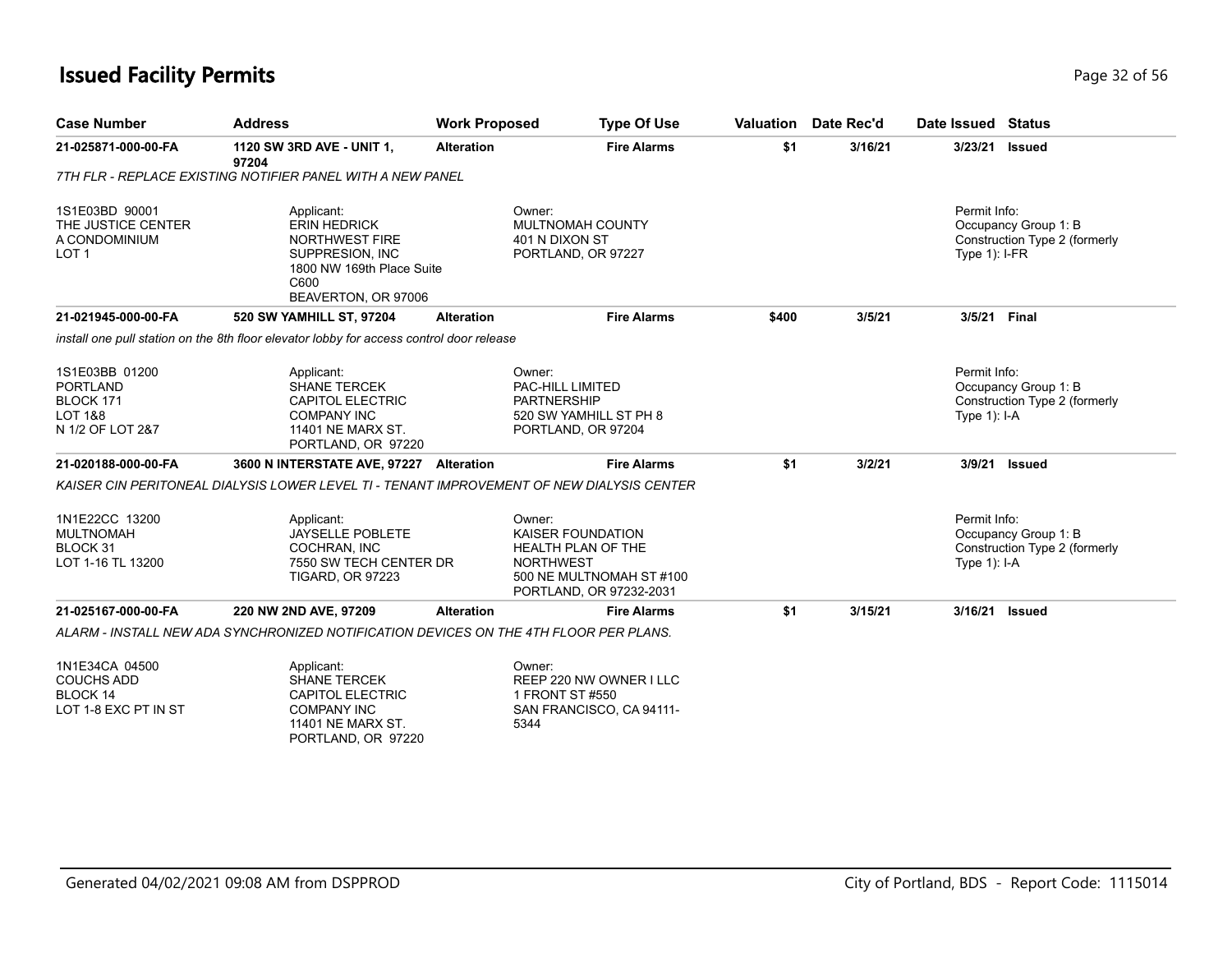#### **Issued Facility Permits** Page 13 of 56

| <b>Case Number</b>                                                                                                | <b>Address</b>                                                                                                                            | <b>Work Proposed</b> | <b>Type Of Use</b>                                                                                                               | Valuation | Date Rec'd | Date Issued Status               |                                                       |
|-------------------------------------------------------------------------------------------------------------------|-------------------------------------------------------------------------------------------------------------------------------------------|----------------------|----------------------------------------------------------------------------------------------------------------------------------|-----------|------------|----------------------------------|-------------------------------------------------------|
| 21-025867-000-00-FA                                                                                               | 1120 SW 3RD AVE - UNIT 1,<br>97204                                                                                                        | <b>Alteration</b>    | <b>Fire Alarms</b>                                                                                                               | \$1       | 3/16/21    |                                  | 3/23/21 Issued                                        |
|                                                                                                                   | 8TH FLR - REPLACE EXISTING NOTIFIER PANEL WITH A NEW PANEL                                                                                |                      |                                                                                                                                  |           |            |                                  |                                                       |
| 1S1E03BD 90001<br>THE JUSTICE CENTER<br>A CONDOMINIUM<br>LOT <sub>1</sub>                                         | Applicant:<br><b>ERIN HEDRICK</b><br><b>NORTHWEST FIRE</b><br>SUPPRESION, INC<br>1800 NW 169th Place Suite<br>C600<br>BEAVERTON, OR 97006 | Owner:               | <b>MULTNOMAH COUNTY</b><br>401 N DIXON ST<br>PORTLAND, OR 97227                                                                  |           |            | Permit Info:<br>Type $1$ ): I-FR | Occupancy Group 1: B<br>Construction Type 2 (formerly |
| 21-026545-000-00-FA                                                                                               | 5725 NE 138TH AVE, 97230                                                                                                                  | <b>Alteration</b>    | <b>Fire Alarms</b>                                                                                                               | \$1,772   | 3/18/21    | 3/18/21 Issued                   |                                                       |
| Install radio for monitoring                                                                                      |                                                                                                                                           |                      |                                                                                                                                  |           |            |                                  |                                                       |
| 1N2E14DC 02800<br><b>REYNOLDS MTN VIEW</b><br>PLAT <sub>2</sub><br>LOT 67&68 EXC PT IN ST &<br>S 43.52' OF LOT 69 | Applicant:<br>KATIE HARBAUGH<br>PERFORMANCE SYSTEMS<br><b>INTEGRATED</b><br>7324 SW DURHAM RD<br>PORTLAND, OR 97224                       | Owner:<br>100        | <b>KAISER FOUNDATION</b><br><b>HEALTH PLAN OF THE</b><br><b>NORTHWEST</b><br>500 NE MULTNOMAH ST STE<br>PORTLAND, OR 97232-2031  |           |            |                                  |                                                       |
| 21-025880-000-00-FA                                                                                               | 3600 N INTERSTATE AVE, 97227                                                                                                              | <b>Alteration</b>    | <b>Fire Alarms</b>                                                                                                               | \$1       | 3/16/21    |                                  | 3/18/21 Issued                                        |
|                                                                                                                   | KAISER CENTRAL INTERSTATE BLDG - INSTALL RADIO FOR MONITORING                                                                             |                      |                                                                                                                                  |           |            |                                  |                                                       |
| 1N1E22CC 13200<br><b>MULTNOMAH</b><br>BLOCK 31<br>LOT 1-16 TL 13200                                               | Applicant:<br><b>KATIE HARBAUGH</b><br>PERFORMANCE SYSTEMS<br><b>INTEGRATED</b><br>7324 SW DURHAM RD<br>PORTLAND, OR 97224                | Owner:               | <b>KAISER FOUNDATION</b><br><b>HEALTH PLAN OF THE</b><br><b>NORTHWEST</b><br>500 NE MULTNOMAH ST #100<br>PORTLAND, OR 97232-2031 |           |            | Permit Info:<br>Type $1$ : I-A   | Occupancy Group 1: B<br>Construction Type 2 (formerly |

*install radio for monitoring*

1N1E27BB 02400 COOKS 2ND ADD BLOCK 2-4 TL 2400

> Owner: KAISER FOUNDATION HEALTH PLAN OF THE NORTHWEST 500 NE MULTNOMAH ST #100 PORTLAND, OR 97232-2031

**21-026512-000-00-FA 3325 N INTERSTATE AVE, 97227 Alteration Fire Alarms \$1,657 3/18/21 3/18/21 Issued**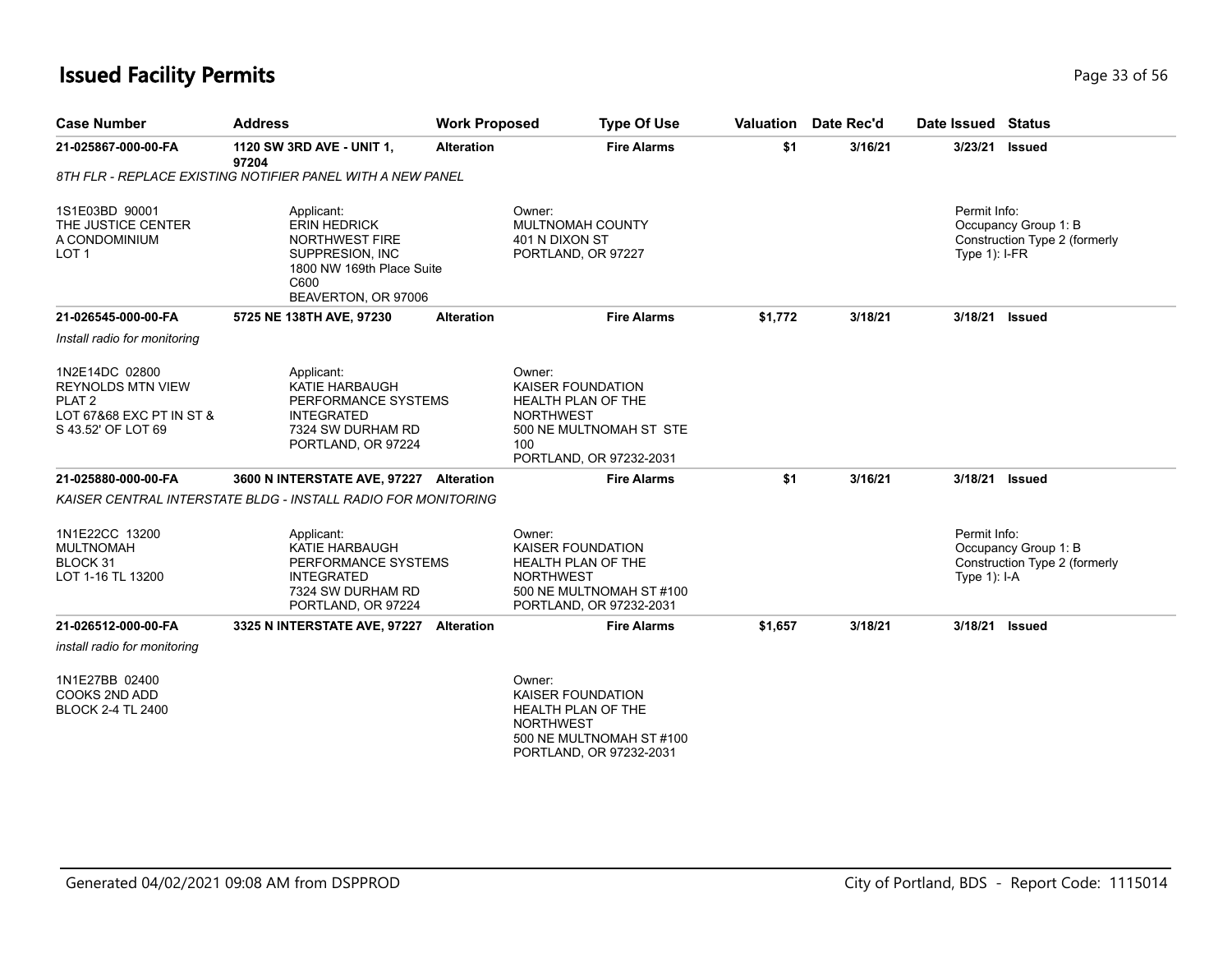| <b>Case Number</b>                                                                       | <b>Address</b>                                                                                                                                 | <b>Work Proposed</b> | <b>Type Of Use</b>                                                                                                                                       |         | <b>Valuation</b> Date Rec'd | Date Issued Status               |                                                         |
|------------------------------------------------------------------------------------------|------------------------------------------------------------------------------------------------------------------------------------------------|----------------------|----------------------------------------------------------------------------------------------------------------------------------------------------------|---------|-----------------------------|----------------------------------|---------------------------------------------------------|
| 21-028230-000-00-FA                                                                      | 3303 N MISSISSIPPI AVE, 97227                                                                                                                  | <b>Alteration</b>    | <b>Fire Alarms</b>                                                                                                                                       | \$1     | 3/23/21                     | 3/25/21                          | Final                                                   |
|                                                                                          | ALARM - ADD NOTIFICATION IN NEW BATHROOM ON 1ST FLOOR, ADD A HORN/STROBE OUTSIDE OF NEW BATHROOM.                                              |                      |                                                                                                                                                          |         |                             |                                  |                                                         |
| 1N1E27BA 04500<br><b>COOKS ADD</b><br>BLOCK 12<br>LOT 1 EXC PT IN ST<br>LOT <sub>2</sub> | Applicant:<br><b>CHRIS TYREE</b><br><b>COSCO FIRE PROTECTION</b><br><b>INC</b><br>2501 SE COLUMBIA WAY<br><b>STE 100</b><br>VANCOUVER WA 98661 |                      | Owner:<br>SOUTHERN MISS LLC<br>1970 NW 18TH AVE #7<br>PORTLAND, OR 97209                                                                                 |         |                             |                                  |                                                         |
| 21-026498-000-00-FA                                                                      | 7000 NE AIRPORT WAY, 97218                                                                                                                     | <b>Alteration</b>    | <b>Fire Alarms</b>                                                                                                                                       | \$7,770 | 3/18/21                     | 3/18/21                          | <b>Issued</b>                                           |
|                                                                                          | upgrade to fire alarm system, one heat detector, one smoke detector, one strobe, 2 speaker/strobes                                             |                      |                                                                                                                                                          |         |                             |                                  |                                                         |
| 1N2E08B 00400<br>SECTION 08 1N 2E<br>TL 400 7.39 ACRES<br>SEE SUB ACCOUNTS               | Applicant:<br><b>CJ VOLESKY</b><br><b>CONVERGINT</b><br><b>TECHNOLOGIES</b><br>7678 SW MOHAWK ST BLDG<br>Κ<br>TUALATIN OR 97062                |                      | Owner:<br>PORT OF PORTLAND<br>PO BOX 3529<br>PORTLAND, OR 97208-3529                                                                                     |         |                             | Permit Info:<br>Type $1$ : I-A   | Occupancy Group 1: A-3<br>Construction Type 2 (formerly |
| 21-026535-000-00-FA                                                                      | 13705 NE AIRPORT WAY, 97230                                                                                                                    | <b>Alteration</b>    | <b>Fire Alarms</b>                                                                                                                                       | \$1,715 | 3/18/21                     | 3/18/21                          | <b>Issued</b>                                           |
| install radio for monitoring                                                             |                                                                                                                                                |                      |                                                                                                                                                          |         |                             |                                  |                                                         |
| 1N2E14DC 03000<br>SECTION 14 1N 2E<br>TL 3000 6.15 ACRES                                 | Applicant:<br><b>KATIE HARBAUGH</b><br>PERFORMANCE SYSTEMS<br><b>INTEGRATED</b><br>7324 SW DURHAM RD<br>PORTLAND, OR 97224                     |                      | Owner:<br><b>KAISER FOUNDATION</b><br>HEALTH PLAN OF THE<br><b>NORTHWEST</b><br>500 NE MULTNOMAH ST #100<br>KPB <sub>11</sub><br>PORTLAND, OR 97232-2031 |         |                             |                                  |                                                         |
| 21-025582-000-00-FA                                                                      | 10101 SE MAIN ST - Unit LL-1,<br>97216                                                                                                         | <b>Alteration</b>    | <b>Fire Alarms</b>                                                                                                                                       | \$1,775 | 3/16/21                     | 3/16/21 Issued                   |                                                         |
| Relocate FA devices as shown and add 2 strobes                                           |                                                                                                                                                |                      |                                                                                                                                                          |         |                             |                                  |                                                         |
| 1S2E04A 90006<br>PORTLAND ADVENTIST<br><b>MEDICAL PLAZA</b><br>CONDOMINIUM<br>LOT LL-1   | Applicant:<br><b>SCOTT SULLIVAN</b><br>ADVANCED ALARM<br><b>SYSTEMS INC</b><br>12017 NE SUMNER ST<br>PORTLAND OR 97220                         |                      | Owner:<br>PORTLAND ADVENTIST<br><b>MEDICAL CENTER</b><br>PO BOX 619135<br>ROSEVILLE, CA 95661                                                            |         |                             | Permit Info:<br>Type $1$ ): II-B | Occupancy Group 1: B<br>Construction Type 2 (formerly   |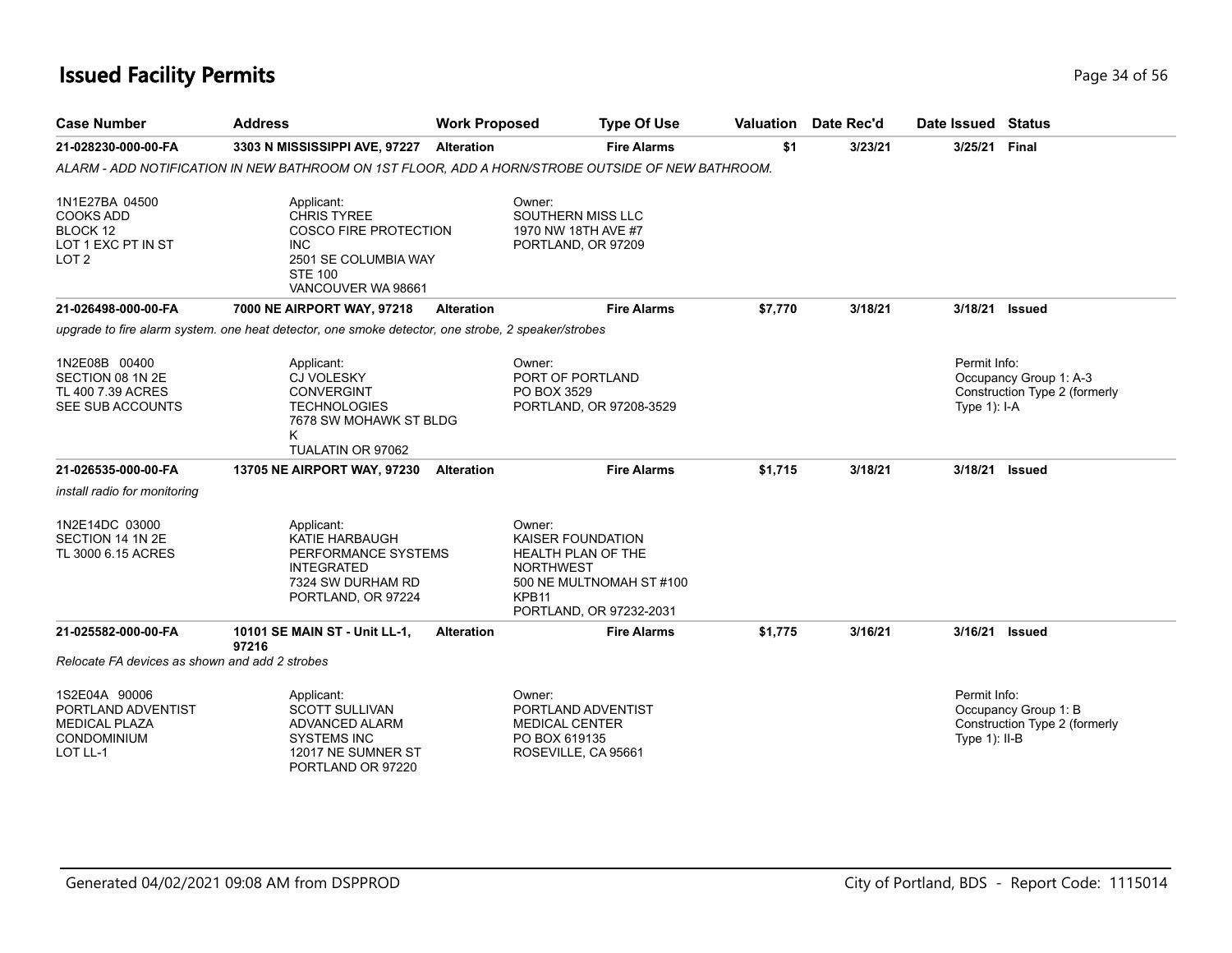| <b>Case Number</b>                                                                                   | <b>Address</b>                                                                                                                                                                                                                                                                                       | <b>Work Proposed</b> | <b>Type Of Use</b>                                                                                                               |     | <b>Valuation</b> Date Rec'd | Date Issued Status           |                                                                                          |
|------------------------------------------------------------------------------------------------------|------------------------------------------------------------------------------------------------------------------------------------------------------------------------------------------------------------------------------------------------------------------------------------------------------|----------------------|----------------------------------------------------------------------------------------------------------------------------------|-----|-----------------------------|------------------------------|------------------------------------------------------------------------------------------|
| 21-018229-000-00-FA                                                                                  | 350 SE MILL ST, 97214                                                                                                                                                                                                                                                                                | <b>Alteration</b>    | <b>Fire Sprinklers</b>                                                                                                           | \$1 | 2/25/21                     | 3/2/21 Final                 |                                                                                          |
|                                                                                                      | FICTION TRIBE STE 8 TI - ADDITION OF (5) SPRINKLER HEADS FOR NEW HALL AND CEILING CONFIGURATION                                                                                                                                                                                                      |                      |                                                                                                                                  |     |                             |                              |                                                                                          |
| 1S1E03DA 02600<br><b>STEPHENS ADD</b><br>BLOCK 44<br><b>LOT 1-4</b><br>LOT 5-8 EXC PT IN ST          | Applicant:<br><b>CORY WALLACE</b><br><b>WESTERN STATES FIRE</b><br><b>PROTECTION</b><br>17500 SW 65TH AVE<br>LAKE OSWEGO, OR 97035                                                                                                                                                                   | Owner:               | 1805 MLK OWNER LLC<br>222 SW COLUMBIA ST #700<br>PORTLAND, OR 97201                                                              |     |                             |                              |                                                                                          |
| 20-227631-000-00-FA                                                                                  | 3600 N INTERSTATE AVE, 97227 Alteration                                                                                                                                                                                                                                                              |                      | <b>Fire Sprinklers</b>                                                                                                           | \$1 | 12/29/20                    | 3/25/21 Final                |                                                                                          |
|                                                                                                      | KAISER CIN PERITONEAL DIALYSIS LOWER LEVEL TI - ADD AND RELOCATE SPRINKLER HEADS FOR TENANT IMPROVEMENT                                                                                                                                                                                              |                      |                                                                                                                                  |     |                             |                              |                                                                                          |
| 1N1E22CC 13200<br><b>MULTNOMAH</b><br>BLOCK 31<br>LOT 1-16 TL 13200                                  | Applicant:<br><b>AUGUST HOFFMAN</b><br><b>RED HAWK FIRE</b><br><b>PROTECTION</b><br>3801 FRUIT VALLEY RD<br>VANCOUVER, WA 98660                                                                                                                                                                      | Owner:               | <b>KAISER FOUNDATION</b><br><b>HEALTH PLAN OF THE</b><br><b>NORTHWEST</b><br>500 NE MULTNOMAH ST #100<br>PORTLAND, OR 97232-2031 |     |                             | Permit Info:<br>Type 1): I-A | Occupancy Group 1: B<br>Construction Type 2 (formerly                                    |
| 21-028170-000-00-FA                                                                                  | 3303 N MISSISSIPPI AVE, 97227 Alteration                                                                                                                                                                                                                                                             |                      | <b>Fire Sprinklers</b>                                                                                                           | \$1 | 3/23/21                     | 3/23/21 Final                |                                                                                          |
| bathroom<br>1N1E27BA 04500<br><b>COOKS ADD</b><br>BLOCK 12<br>LOT 1 EXC PT IN ST<br>LOT <sub>2</sub> | SINGLE PDF PROCESS/LANDLORD WORK RESTROOM TI LVL 1; NEW WALLS TO CREATE NEW RESTROOM, CEILING, FLOORING, FINISHES, PLUMB, AND ELEC add one sprinkler head to<br>Applicant:<br><b>RACHAEL LINSON</b><br><b>COSCO FIRE PROTECTION</b><br>2501 SE COLUMBIA WAY<br><b>STE 100</b><br>VANCOUVER, WA 98661 | Owner:               | SOUTHERN MISS LLC<br>1970 NW 18TH AVE #7<br>PORTLAND, OR 97209                                                                   |     |                             |                              |                                                                                          |
| 21-018959-000-00-FA                                                                                  | 7000 NE AIRPORT WAY, 97218                                                                                                                                                                                                                                                                           | Alteration           | <b>Fire Sprinklers</b>                                                                                                           | \$1 | 2/26/21                     |                              | 3/16/21 Under Inspection                                                                 |
| 1N2E08B 00400<br>SECTION 08 1N 2E<br>TL 400 7.39 ACRES                                               | TENDER LOVING EMPIRE CONCOURSE E - MODIFY EXISTING SPRINKLER COVERAGE FOR NEW TENANT IMPROVEMENT<br>Applicant:<br><b>ALEX FORKER</b><br><b>MCKINSTRY CO LLC</b>                                                                                                                                      | Owner:               | PORT OF PORTLAND<br>PO BOX 3529                                                                                                  |     |                             | Permit Info:                 | Occupancy Group 1: A-2<br>Construction Type 2 (formerly                                  |
| SEE SUB ACCOUNTS                                                                                     | 16790 NE MASON ST<br>PORTLAND, OR 97230                                                                                                                                                                                                                                                              |                      | PORTLAND, OR 97208-3529                                                                                                          |     |                             | Type 1): I-A                 |                                                                                          |
| 21-018073-000-00-FA                                                                                  | <b>121 SW MORRISON ST, 97204</b>                                                                                                                                                                                                                                                                     | <b>Alteration</b>    | <b>Fire Sprinklers</b>                                                                                                           | \$1 | 2/24/21                     | 3/1/21 Final                 |                                                                                          |
|                                                                                                      | CIGNA PORTLAND 2ND & 5TH FLR TI - ADD AND RELOCATE SPRINKLER HEADS FOR TENANT RENOVATION                                                                                                                                                                                                             |                      |                                                                                                                                  |     |                             |                              |                                                                                          |
| 1S1E03BA 02700<br><b>PORTLAND</b><br>BLOCK 15<br><b>LOT 1-4</b><br>LOT 7&8 EXC W 75'                 | Applicant:<br>AUGUST HOFFMAN<br><b>RED HAWK FIRE</b><br><b>PROTECTION</b><br>3801 FRUIT VALLEY RD<br>VANCOUVER, WA 98660                                                                                                                                                                             | Owner:               | TERRACE TOWER U S A -<br>PORTLAND INC<br>121 SW MORRISON ST #250<br>PORTLAND, OR 97204-3179                                      |     |                             | Permit Info:<br>Type 1): I-A | Occupancy Group 1: B_Bank,<br>Off., Med.Off., Pub.Bldg.<br>Construction Type 2 (formerly |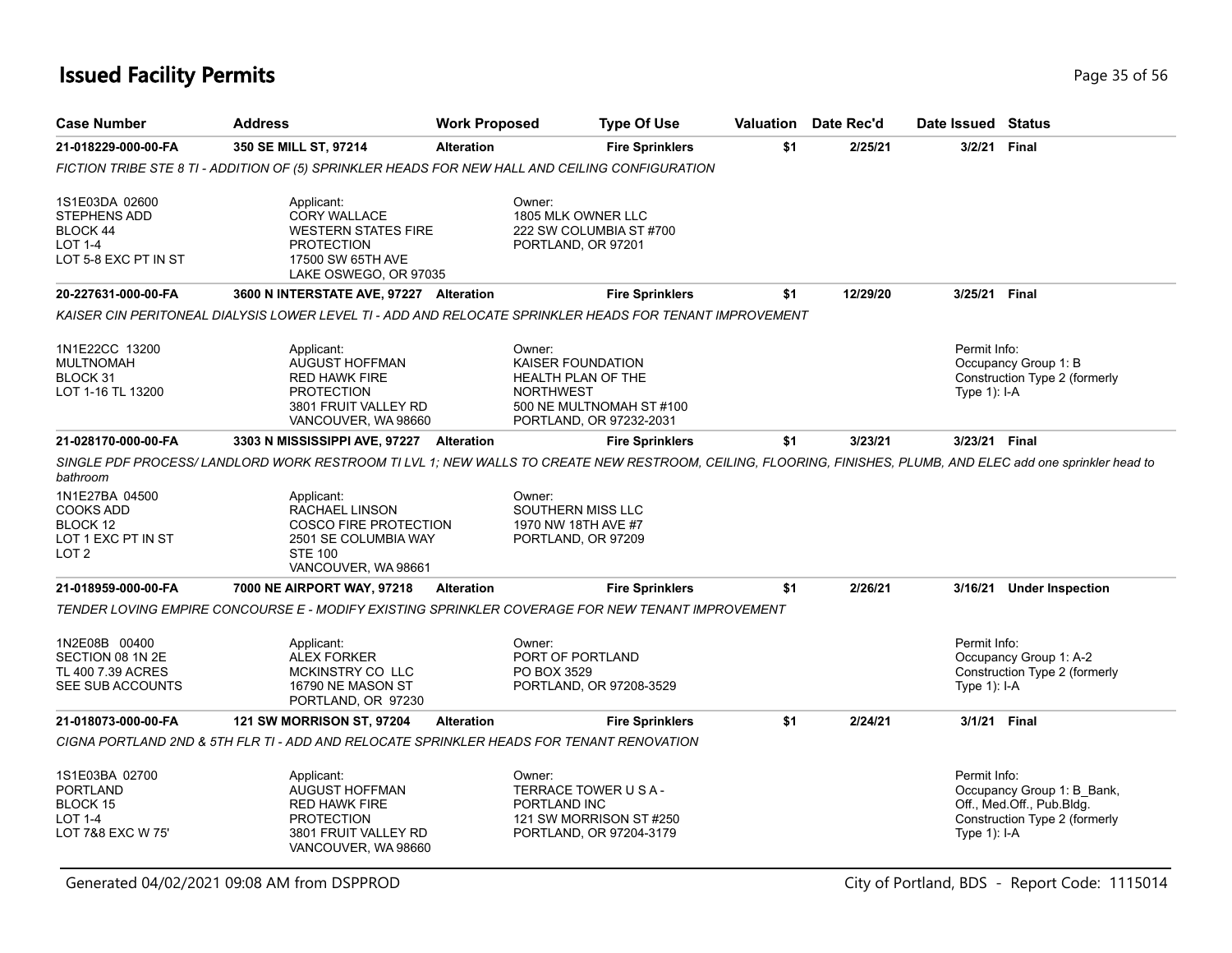| <b>Case Number</b>                                                                            | <b>Address</b>                                                                                                               | <b>Work Proposed</b> | <b>Type Of Use</b>                                                                                                                                     |          | <b>Valuation</b> Date Rec'd | Date Issued Status              |                                                       |
|-----------------------------------------------------------------------------------------------|------------------------------------------------------------------------------------------------------------------------------|----------------------|--------------------------------------------------------------------------------------------------------------------------------------------------------|----------|-----------------------------|---------------------------------|-------------------------------------------------------|
| 21-026490-000-00-FA                                                                           | 111 SW 5TH AVE, 97204                                                                                                        | <b>Alteration</b>    | <b>Fire Sprinklers</b>                                                                                                                                 | \$55,000 | 3/18/21                     | 3/18/21                         | <b>Issued</b>                                         |
|                                                                                               | Replacement of 3 existing DVCA Backflow devices with FPDA Devices                                                            |                      |                                                                                                                                                        |          |                             |                                 |                                                       |
| 1N1E34CD 80000<br>ONE ELEVEN TOWER<br><b>CONDOMINIUM</b><br><b>GENERAL COMMON</b><br>ELEMENTS | Applicant:<br><b>ALEX FORKER</b><br>MCKINSTRY CO LLC<br>16790 NE MASON ST<br>PORTLAND, OR 97230                              |                      | Owner:<br>ASSOCIATION OF UNIT<br>OWNERS OF ONE ELEVEN<br><b>TOWER CONDO</b><br><b>111 SW 5TH AVE</b><br>PORTLAND, OR 97204                             |          |                             |                                 |                                                       |
| 20-227627-000-00-FA                                                                           | 111 SW 5TH AVE, 97204                                                                                                        | <b>Alteration</b>    | <b>Fire Sprinklers</b>                                                                                                                                 | \$1      | 12/29/20                    | 3/30/21                         | Final                                                 |
|                                                                                               | NEW RELIC TI 21ST FLR - MODIFY EXISTING SYSTEM FOR 21ST FLOOR TENANT IMPROVEMENT                                             |                      |                                                                                                                                                        |          |                             |                                 |                                                       |
| 1N1E34CD 80000<br>ONE ELEVEN TOWER<br>CONDOMINIUM<br><b>GENERAL COMMON</b><br><b>ELEMENTS</b> | Applicant:<br><b>ALEX FORKER</b><br>MCKINSTRY CO LLC<br>16790 NE MASON ST<br>PORTLAND, OR 97230                              |                      | Owner:<br>ASSOCIATION OF UNIT<br>OWNERS OF ONE ELEVEN<br><b>TOWER CONDO</b><br><b>111 SW 5TH AVE</b><br>PORTLAND, OR 97204                             |          |                             |                                 |                                                       |
| 21-025815-000-00-FA                                                                           | 1410 NW JOHNSON ST, 97209                                                                                                    | <b>Alteration</b>    | <b>Fire Sprinklers</b>                                                                                                                                 | \$1      | 3/16/21                     | 3/18/21                         | <b>Final</b>                                          |
|                                                                                               | LANDLORD WORK STE 201 2ND FLR - ADD HEADS IN NEW T-BAR CEILINGS                                                              |                      |                                                                                                                                                        |          |                             |                                 |                                                       |
| 1N1E33AD 02000<br><b>COUCHS ADD</b><br>BLOCK 123<br>E 1/2 OF LOT 5&8                          | Applicant:<br><b>RONIN CAMPBELL</b><br><b>WYATT FIRE PROTECTION</b><br>9095 SW BURNHAM ST<br><b>TIGARD, OR 97223</b>         |                      | Owner:<br><b>ANTILLES HOLDINGS LLC</b><br>2801 SW PATTON LN<br>PORTLAND, OR 97201                                                                      |          |                             |                                 |                                                       |
| 21-023441-000-00-FA                                                                           | 7200 NE AIRPORT WAY, 97218                                                                                                   | <b>Alteration</b>    | <b>Fire Sprinklers</b>                                                                                                                                 | \$1      | 3/9/21                      |                                 | 3/11/21 <b>Issued</b>                                 |
|                                                                                               |                                                                                                                              |                      | SPRINKLER - MODIFICATIONS TO EXISTING SPRINKLER SYSTEM TO ACCOMMODATE NEW ARCHITECTURAL LAYOUT IN SECTOR 15 ON LEVEL 10. (PERMIT GROUP 3)              |          |                             |                                 |                                                       |
| 1N2E08B 00400                                                                                 | Applicant:<br><b>OLEH KHMARA</b><br><b>COSCO FIRE PROTECTION</b><br>2501 SE COLUMBIA WAY<br>SUITE 100<br>VANCOUVER, WA 98661 |                      | Owner:<br>PORT OF PORTLAND<br>PO BOX 3529<br>PORTLAND, OR 97208-3529                                                                                   |          |                             |                                 |                                                       |
| 21-025836-000-00-FA                                                                           | 12000 SW 49TH AVE, 97219                                                                                                     | <b>Alteration</b>    | <b>Fire Sprinklers</b>                                                                                                                                 | \$1      | 3/16/21                     | 3/23/21 Issued                  |                                                       |
|                                                                                               | FLOOR CEILING, TO ALLOW ISOLATION AND DRAINAGE OF INDIVIDUAL FLOORS                                                          |                      | PCC SYLVANIA SCIENCE TECH BLDG 2ND FLR TI - RELOCATE SPRINKLERS AS REQUIRED FIR TI WORK ON 2ND FLOOR AND ADD ISOLATION VALVES IN FEED MAINS, ABOVE 2ND |          |                             |                                 |                                                       |
| 1S1E31D 00200                                                                                 | Applicant:<br><b>NATHAN CAMERON</b><br><b>BASIC FIRE PROTECTION</b><br>8135 NE MLK JR BLVD<br>PORTLAND, OR 97211             |                      | Owner:<br>PORTLAND COMMUNITY<br><b>COLLEGE DISTRICT</b><br>PO BOX 19000<br>PORTLAND, OR 97280-0990                                                     |          |                             | Permit Info:<br>Type $1$ : II-B | Occupancy Group 1: B<br>Construction Type 2 (formerly |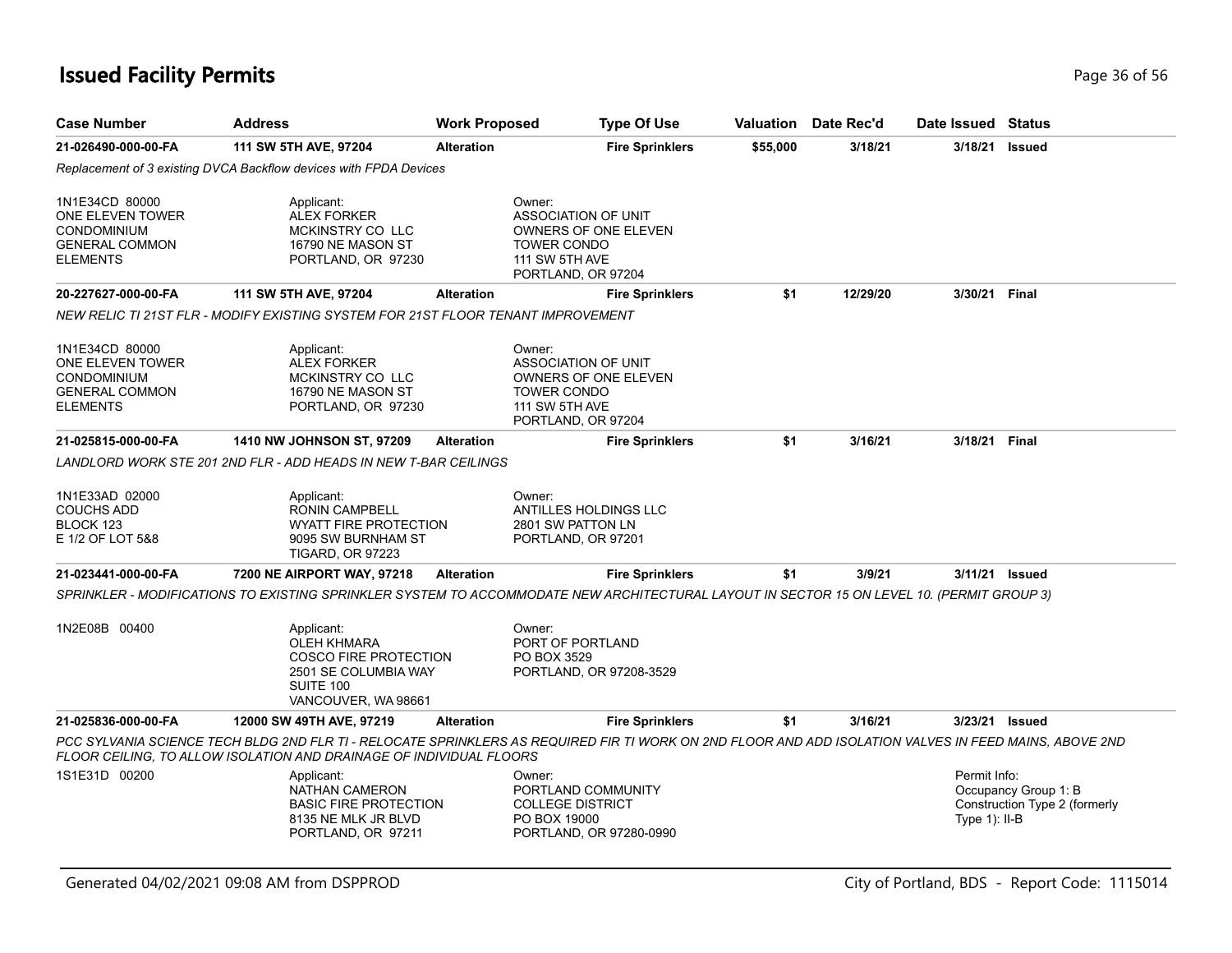| <b>Case Number</b>                                                                                      | <b>Address</b>                                                                                                             | <b>Work Proposed</b> | <b>Type Of Use</b>                                                                                                                                         | Valuation | Date Rec'd | Date Issued Status               |                                                         |
|---------------------------------------------------------------------------------------------------------|----------------------------------------------------------------------------------------------------------------------------|----------------------|------------------------------------------------------------------------------------------------------------------------------------------------------------|-----------|------------|----------------------------------|---------------------------------------------------------|
| 21-023420-000-00-FA                                                                                     | 808 SW CAMPUS DR - Unit KPV, Alteration<br>97201                                                                           |                      | <b>Fire Sprinklers</b>                                                                                                                                     | \$1       | 3/9/21     | 3/11/21                          | <b>Issued</b>                                           |
|                                                                                                         | OHSU KOHLER PAVILION 11TH & 12TH FLRS - ADD HOSE CABINETS AS NEEDED ON 11TH AND 12TH FLOORS                                |                      |                                                                                                                                                            |           |            |                                  |                                                         |
| 1S1E09 00200                                                                                            | Applicant:<br>DAVE BATEMAN<br><b>VIKING SPRINKLERS</b><br>3245 NW FRONT AVE<br>PORTLAND, OR 97210                          |                      | Owner:<br>OREGON STATE BOARD OF<br><b>HIGHER EDUCATION</b><br>3181 SW SAM JACKSON<br>PARK RD<br>PORTLAND, OR 97239-3011                                    |           |            | Permit Info:<br>Type $1$ ): I-A  | Occupancy Group 1: I-2<br>Construction Type 2 (formerly |
| 21-022350-000-00-FA                                                                                     | 10101 SE MAIN ST - Unit LL-1,                                                                                              | <b>Alteration</b>    | <b>Fire Sprinklers</b>                                                                                                                                     | \$1       | 3/5/21     | 3/11/21                          | <b>Issued</b>                                           |
|                                                                                                         | 97216<br>LAYOUT. REPLACE ALL EXISTING PENDANT SPRINKLERS WITH NEW QUICK RESPONSE SPRINKLERS                                |                      | ADVENTIST POB 2 STE 2011 ARTHRITIS & BONE DENSITY TI 2ND FLR ARTHRITIS & BONE DENSITY TI 2ND FLR - RELOCATION/ ADDITION OF PENDANT SPRINKLERS PER NEW WALL |           |            |                                  |                                                         |
| 1S2E04A 90006<br>PORTLAND ADVENTIST<br><b>MEDICAL PLAZA</b><br><b>CONDOMINIUM</b><br>LOT LL-1           | Applicant:<br><b>LONNIE LARSEN</b><br><b>BASIC FIRE PROTECTION</b><br>8135 NE MLK JR BLVD<br>PORTLAND, OR 97211            |                      | Owner:<br>PORTLAND ADVENTIST<br><b>MEDICAL CENTER</b><br>PO BOX 619135<br>ROSEVILLE, CA 95661                                                              |           |            | Permit Info:<br>Type $1$ ): II-B | Occupancy Group 1: B<br>Construction Type 2 (formerly   |
| 21-002961-000-00-FA                                                                                     | 851 SW 6TH AVE, 97204                                                                                                      | <b>Alteration</b>    | <b>Fire Sprinklers</b>                                                                                                                                     | \$7,500   | 1/12/21    | 3/5/21 Final                     |                                                         |
| add/relocate 23 heads                                                                                   |                                                                                                                            |                      |                                                                                                                                                            |           |            |                                  |                                                         |
| 1S1E03BB 02200<br><b>PORTLAND</b><br>BLOCK 180<br>LOT 3-6                                               |                                                                                                                            |                      | Owner:<br><b>HARSCH INVESTMENT</b><br><b>REALTY LLC SERIES E</b><br>1121 SW SALMON ST<br>PORTLAND, OR 97205                                                |           |            | Permit Info:<br>Type 1): I-A     | Occupancy Group 1: B<br>Construction Type 2 (formerly   |
| 21-027277-000-00-FA                                                                                     | 1 SW COLUMBIA ST, 97258                                                                                                    | <b>Alteration</b>    | <b>Fire Sprinklers</b>                                                                                                                                     | \$1       | 3/19/21    | 3/26/21 Final                    |                                                         |
|                                                                                                         |                                                                                                                            |                      | SPRINKLER - 10TH FLR COMMON CORRIDOR: RELOCATE (10) HEADS IN CORRIDOR TO ACCOMMODATE REMODEL.                                                              |           |            |                                  |                                                         |
| 1S1E03BD 01800<br><b>PORTLAND</b><br>BLOCK 114<br><b>LOT 1-3</b><br>LOT 4 EXC PT IN STS, LOT<br>$5 - 8$ | Applicant:<br><b>BRANDON WHITTAKER</b><br>FIRE SYSTEMS WEST<br>600 SE MARITIME AVE. #300<br>VANCOUVER, WA 98661            |                      | Owner:<br>UMPQUA PLAZA PROPERTY<br><b>LLC</b><br>1 SW COLUMBIA ST #445<br>PORTLAND, OR 97258                                                               |           |            |                                  |                                                         |
| 21-024198-000-00-FA                                                                                     | 600 NE GRAND AVE, 97232                                                                                                    | <b>Alteration</b>    | <b>Fire Sprinklers</b>                                                                                                                                     | \$1,400   | 3/11/21    | 3/11/21                          | Issued                                                  |
|                                                                                                         |                                                                                                                            |                      | ADD AND RELOCATE SPRINKLERS FOR TENANT IMPROVEMENT AS REQUIRED FOR NEW WALLS AND CEILINGS.                                                                 |           |            |                                  |                                                         |
| 1N1E35BC 03700                                                                                          | Applicant:<br><b>DEVIN GANZ</b><br><b>VIKING AUTOMATIC</b><br><b>SPRINKLER</b><br>3245 NW FRONT AVE.<br>PORTLAND, OR 97210 |                      | Owner:<br><b>METRO</b><br>600 NE GRAND AVE<br>PORTLAND, OR 97232-2736                                                                                      |           |            |                                  |                                                         |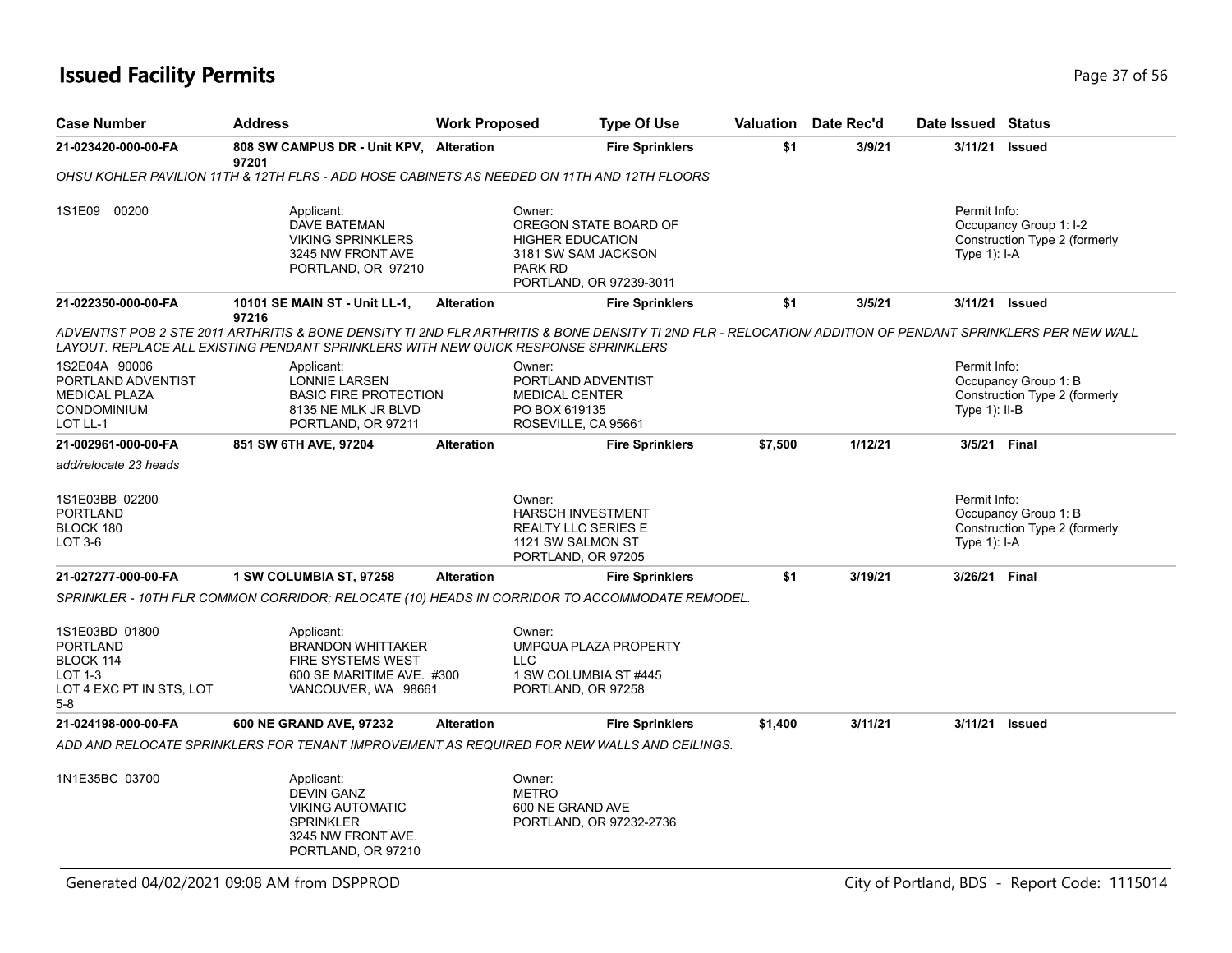## **Issued Facility Permits** Provide the Contract of the Contract of Taggle 38 of 56

| <b>Case Number</b>                                                                                    | <b>Address</b>                                                                                                         | <b>Work Proposed</b> | <b>Type Of Use</b>                                                                                                                                     | Valuation | Date Rec'd | Date Issued Status               |                                                       |
|-------------------------------------------------------------------------------------------------------|------------------------------------------------------------------------------------------------------------------------|----------------------|--------------------------------------------------------------------------------------------------------------------------------------------------------|-----------|------------|----------------------------------|-------------------------------------------------------|
| 21-022357-000-00-FA                                                                                   | 10101 SE MAIN ST - Unit LL-1,<br>97216                                                                                 | <b>Alteration</b>    | <b>Fire Sprinklers</b>                                                                                                                                 | \$1       | 3/5/21     | 3/11/21                          | Issued                                                |
| <b>QUICK RESPONSE SPRINKLERS</b>                                                                      |                                                                                                                        |                      | ADVENTIST POB 2 SUITE 3001 OB/GYN TI 3RD FLR - RELOCATION/ ADDITION OF PENDANT SPRINKLERS PER NEW WALL LAYOUT. REPLACE ALL PENDANT SPRINKLERS WITH NEW |           |            |                                  |                                                       |
| 1S2E04A 90006<br>PORTLAND ADVENTIST<br><b>MEDICAL PLAZA</b><br><b>CONDOMINIUM</b><br>LOT LL-1         | Applicant:<br><b>LONNIE LARSEN</b><br><b>BASIC FIRE PROTECTION</b><br>8135 NE MLK JR BLVD<br>PORTLAND, OR 97211        |                      | Owner:<br>PORTLAND ADVENTIST<br>MEDICAL CENTER<br>PO BOX 619135<br>ROSEVILLE, CA 95661                                                                 |           |            | Permit Info:<br>Type $1$ ): II-B | Occupancy Group 1: B<br>Construction Type 2 (formerly |
| 21-019010-000-00-FA                                                                                   | 3161 SW PAVILION LOOP - Unit Alteration<br>MNP, 97201                                                                  |                      | <b>Fire Sprinklers</b>                                                                                                                                 | \$1       | 2/26/21    | 3/11/21 Issued                   |                                                       |
| CEILING ELEVATIONS IN ROOMS 1326, 2326, AND 3326                                                      |                                                                                                                        |                      | OHSU TI LVLS 1, 2, & 3 - RELOCATE EXISTING PENDANT SPRINKLERS PER NEW CEILING LOCATIONS IN ROOMS, 1316B, 2316C, AND 3106. LOWER HSW SPRINKLERS PER NEW |           |            |                                  |                                                       |
| 1S1E09 00500                                                                                          | Applicant:<br><b>LONNIE LARSEN</b><br><b>BASIC FIRE PROTECTION</b><br>8135 NE MLK JR BLVD<br>PORTLAND, OR 97211        |                      | Owner:<br>OREGON STATE BOARD OF<br><b>HIGHER EDUCATION</b><br>3181 SW SAM JACKSON<br><b>PARK RD</b><br>PORTLAND, OR 97239-3011                         |           |            |                                  |                                                       |
| 21-027285-000-00-FA                                                                                   | 1 SW COLUMBIA ST, 97258                                                                                                | <b>Alteration</b>    | <b>Fire Sprinklers</b>                                                                                                                                 | \$1       | 3/19/21    | 3/26/21 Final                    |                                                       |
|                                                                                                       | SPRINKLER - 18TH FLR COMMON CORRIDOR; RELOCATE (4) HEADS TO ACCOMMODATE REMODEL.                                       |                      |                                                                                                                                                        |           |            |                                  |                                                       |
| 1S1E03BD 01800<br><b>PORTLAND</b><br>BLOCK 114<br><b>LOT 1-3</b><br>LOT 4 EXC PT IN STS, LOT<br>$5-8$ | Applicant:<br><b>BRANDON WHITTAKER</b><br><b>FIRE SYSTEMS WEST</b><br>600 SE MARITIME AVE. #300<br>VANCOUVER, WA 98661 |                      | Owner:<br>UMPQUA PLAZA PROPERTY<br>LLC<br>1 SW COLUMBIA ST #445<br>PORTLAND, OR 97258                                                                  |           |            |                                  |                                                       |
| 21-023409-000-00-FA                                                                                   | 50 SW JEFFERSON ST, 97201                                                                                              | <b>Alteration</b>    | <b>Fixed</b><br>Extinguishing<br><b>Systems</b>                                                                                                        | \$1       | 3/9/21     | 3/11/21                          | Issued                                                |
|                                                                                                       | <b>GASTROMANIA TI - HOOK UP ANSUL SYSTEM IN VENTLESS HOOD</b>                                                          |                      |                                                                                                                                                        |           |            |                                  |                                                       |
| 1S1E03BD 01800                                                                                        | Applicant:<br><b>BOB WARD</b><br><b>ABC FIRE</b><br>4848 NE 102ND AVE<br>PORTLAND, OR 97220                            |                      | Owner:<br>UMPQUA PLAZA PROPERTY<br><b>LLC</b><br>1 SW COLUMBIA ST #445<br>PORTLAND, OR 97258                                                           |           |            |                                  |                                                       |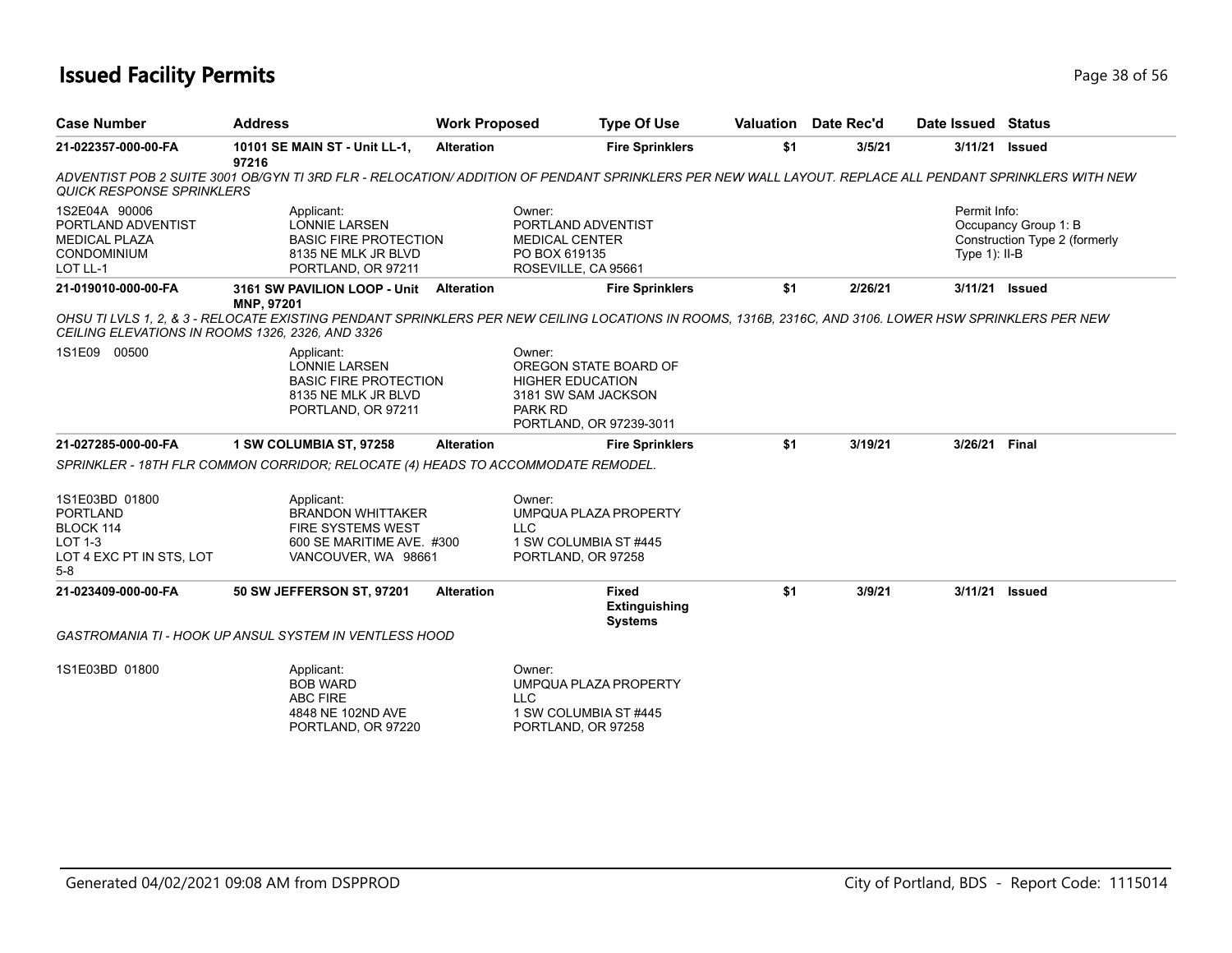## **Issued Facility Permits Page 39 of 56 Page 39 of 56**

| <b>Case Number</b>                                                                           | <b>Address</b>                                                                                                                                                                                                   | <b>Work Proposed</b> | <b>Type Of Use</b>                                                                                                |                                                                 | <b>Valuation</b> Date Rec'd                     | Date Issued Status              |                                                                                          |
|----------------------------------------------------------------------------------------------|------------------------------------------------------------------------------------------------------------------------------------------------------------------------------------------------------------------|----------------------|-------------------------------------------------------------------------------------------------------------------|-----------------------------------------------------------------|-------------------------------------------------|---------------------------------|------------------------------------------------------------------------------------------|
| 21-028388-000-00-FA                                                                          | 1131 NW COUCH ST, 97209                                                                                                                                                                                          | <b>Alteration</b>    | <b>Fixed</b><br><b>Extinguishing</b><br><b>Systems</b>                                                            | \$1,100                                                         | 3/23/21                                         | 3/23/21                         | <b>Issued</b>                                                                            |
| fixed hood/ansil system install                                                              |                                                                                                                                                                                                                  |                      |                                                                                                                   |                                                                 |                                                 |                                 |                                                                                          |
| 1N1E33DA 04800                                                                               | Applicant:<br><b>GEOFF SPAHR</b><br><b>SANDERSON SAFETY</b><br><b>SUPPLY</b><br>1101 SE 3RD AV<br>PORTLAND, OR 97214                                                                                             |                      | Owner:<br>SPF BREWERY BLOCKS LLC<br>PO BOX 4120 PMB 73304<br>PORTLAND, OR 97208-4120                              |                                                                 |                                                 | Permit Info:<br>Type $1$ : I-FR | Occupancy Group 1: B<br>Construction Type 2 (formerly                                    |
| 21-023201-000-00-FA                                                                          | 1250 NW 9TH AVE, 97209                                                                                                                                                                                           | <b>Alteration</b>    | <b>Fixed</b><br><b>Extinguishing</b>                                                                              | \$1                                                             | 3/9/21                                          | 3/11/21                         | <b>Issued</b>                                                                            |
|                                                                                              | FIXED SYSTEM / BRAINIUM STUDIOS 6TH FL TI; INSTALL FIXED SUPPRESSION SYSTEM UNDER KITCHEN EXHAUST HOOD.                                                                                                          |                      | <b>Systems</b>                                                                                                    |                                                                 |                                                 |                                 |                                                                                          |
| 1N1E34BB 01305<br>STATION PLACE<br>LOT <sub>5</sub>                                          | Applicant:<br><b>RICKY BELENDEZ</b><br><b>PYE BARKER FIRE &amp;</b><br><b>SAFETY</b><br>18260 SW 100TH CT<br>TUALATIN, OR 97062                                                                                  |                      | Owner:<br><b>CSHV 9NORTH LLC</b><br>PO BOX 638<br>ADDISON, TX 75001-0638                                          |                                                                 |                                                 |                                 |                                                                                          |
| 21-003037-000-00-FA                                                                          | 915 SW HARVEY MILK ST, 97205 Alteration                                                                                                                                                                          |                      | <b>Mechanical</b>                                                                                                 | \$57,000                                                        | 1/12/21                                         |                                 | 3/4/21 <b>Issued</b>                                                                     |
|                                                                                              | SINGLE PDF PROCESS/ LANDLORD WORK FITNESS CENTER BSMNT TI: INSTALL SPLIT SYSTEM HEAT PUMPS, FAN COILS, AIR SUPPLY FAN, FAN COIL INLET PLENUMS, EXHAUST<br>FAN, GRILLES, REGISTERS, DIFFUSERS, DUCTWORK, AND ELEC |                      |                                                                                                                   |                                                                 |                                                 |                                 |                                                                                          |
| 1N1E34CC 02800<br><b>PORTLAND</b><br><b>BLOCK 86 1/2</b><br>LOT 1&2 EXC PT IN ST<br>$LOT3-6$ | Applicant:<br><b>SCOTT CHURCHILL</b><br><b>HUNTER DAVISSON</b><br>1800 SE PERSHING ST<br>PORTLAND, OR 97202                                                                                                      |                      | Owner:<br><b>HARSCH INVESTMENT</b><br><b>PROPERTIES LLC</b><br>1121 SW SALMON ST STE<br>500<br>PORTLAND, OR 97205 | CCB - Contractor:<br>HUNTER DAVISSON INC<br>1800 SE PERSHING ST | PORTLAND, OR 97202-2338                         | Permit Info:<br>Type $1$ : I-A  | Occupancy Group 1: B_Bank,<br>Off., Med.Off., Pub.Bldg.<br>Construction Type 2 (formerly |
| 21-026643-000-00-FA                                                                          | 1250 NW 9TH AVE, 97209                                                                                                                                                                                           | <b>Alteration</b>    | <b>Mechanical</b>                                                                                                 | \$162,000                                                       | 3/18/21                                         |                                 | 3/29/21 Issued                                                                           |
|                                                                                              | SINGLE PDF PROCESS/ BRAINIUM STUDIOS 6TH FL TI; INSTALL FAN POWERED BOXES, VAV BOXES, TERMINAL UNITS, KITCHEN EXHAUST HOOD W/FAN & GREASE DUCT, CEILING<br>EXHAUST FAN, DIFFUSERS, GRILLES, DUCTWORK, AND ELEC   |                      |                                                                                                                   |                                                                 |                                                 |                                 |                                                                                          |
| 1N1E34BB 01305<br><b>STATION PLACE</b><br>LOT <sub>5</sub>                                   | Applicant:<br><b>MELINA VACA</b><br>AMERICAN HEATING<br>5035 SE 24TH AVE                                                                                                                                         |                      | Owner:<br><b>CSHV 9NORTH LLC</b><br>PO BOX 638<br>ADDISON, TX 75001-0638                                          | CCB - Contractor:<br>5035 SE 24TH AVENUE                        | AMERICAN HEATING INC<br>PORTLAND, OR 97202-4765 |                                 |                                                                                          |

PORTLAND, OR 97202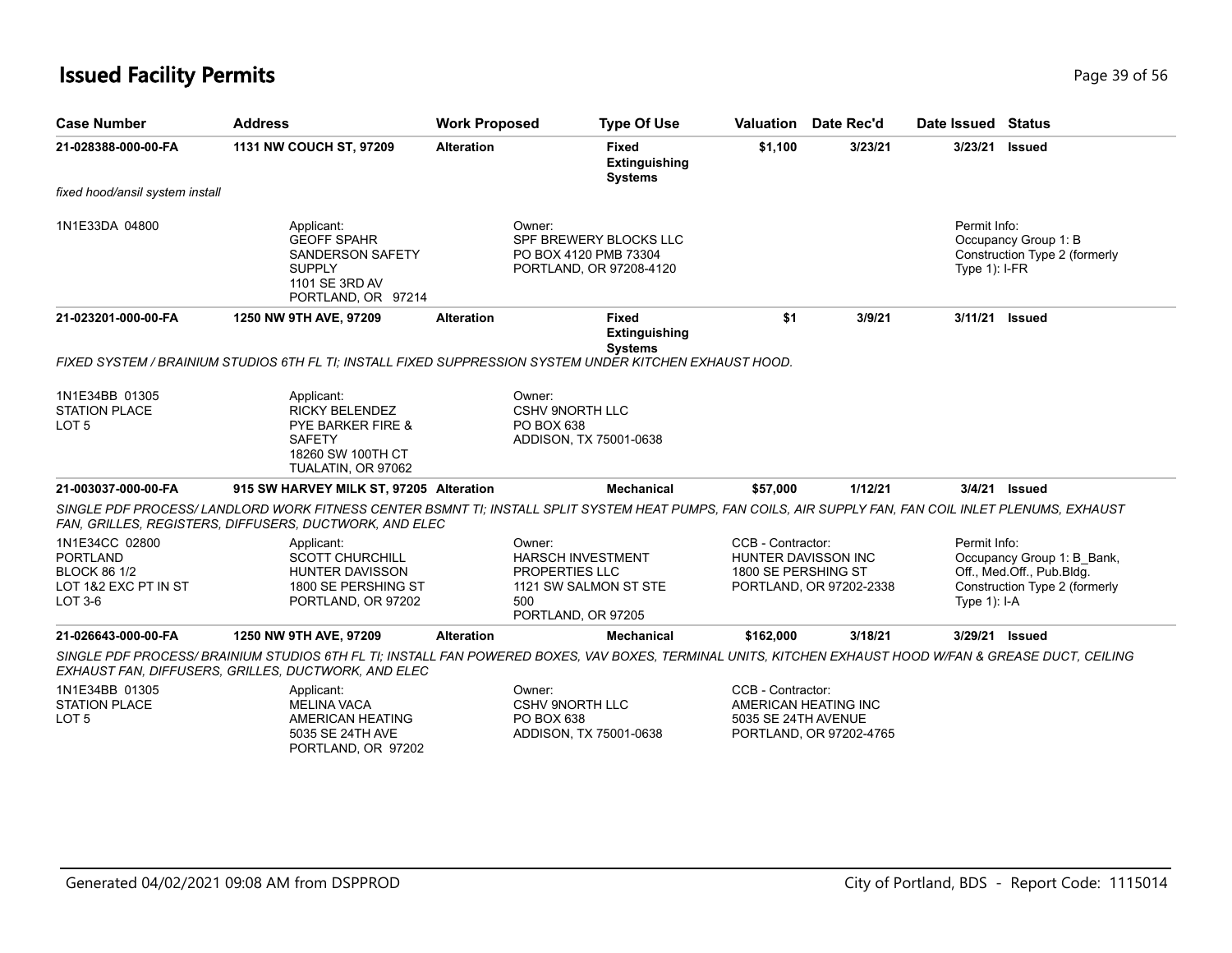## **Issued Facility Permits** Provide the Contract of 56 and 200 of 56 and 200 of 56 and 200 of 56 and 200 of 56 and 200 of 56 and 200 of 56 and 200 of 56 and 200 of 56 and 200 of 56 and 200 of 56 and 200 of 56 and 200 of 56 a

| <b>Case Number</b>                                                                                   | <b>Address</b>                                                                                                                                                    | <b>Work Proposed</b> |                                                                                                    | <b>Type Of Use</b>                                 |                                                                                                                    | <b>Valuation</b> Date Rec'd                                                | Date Issued Status               |                                                                                          |
|------------------------------------------------------------------------------------------------------|-------------------------------------------------------------------------------------------------------------------------------------------------------------------|----------------------|----------------------------------------------------------------------------------------------------|----------------------------------------------------|--------------------------------------------------------------------------------------------------------------------|----------------------------------------------------------------------------|----------------------------------|------------------------------------------------------------------------------------------|
| 21-023138-000-00-FA                                                                                  | 1131 NW COUCH ST, 97209                                                                                                                                           | <b>Alteration</b>    |                                                                                                    | Mechanical                                         | \$72,000                                                                                                           | 3/9/21                                                                     | 3/17/21                          | <b>Issued</b>                                                                            |
|                                                                                                      | SINGLE PDF PROCESS/ SCREEN DOOR RESTAURANT 1ST FLR TI; INSTALL TYPE I HOODS, TYPE II HOOD, WALK IN COOLER, PIPING, FINISHES, PLUMB AND ELEC                       |                      |                                                                                                    |                                                    |                                                                                                                    |                                                                            |                                  |                                                                                          |
| 1N1E33DA 04800                                                                                       | Applicant:<br><b>DARIN BOUSKA</b><br><b>NW PRECISION DESIGN</b><br>17407 SW INKSTER DR<br>SHERWOOD, OR 97140                                                      |                      | Owner:<br>PO BOX 4120 PMB 73304                                                                    | SPF BREWERY BLOCKS LLC<br>PORTLAND, OR 97208-4120  | CCB - Contractor:<br><b>ROLLAND WALTERS</b><br><b>REMODELING INC</b><br>3307 NE 39TH STREET<br>VANCOUVER, WA 98661 | <b>BULLDOG MECHANICAL &amp;</b>                                            | Permit Info:<br>Type $1$ ): I-FR | Occupancy Group 1: B<br>Construction Type 2 (formerly                                    |
| 21-028975-000-00-FA                                                                                  | 111 SW 5TH AVE, 97204                                                                                                                                             | <b>Alteration</b>    |                                                                                                    | <b>Mechanical</b>                                  | \$19,500                                                                                                           | 3/24/21                                                                    | 3/26/21                          | <b>Under Inspection</b>                                                                  |
| AND ELEC                                                                                             | SINGLE PDF PROCESS/ NEW RELIC HVAC 28TH & 29TH FLRS; INSTALL 2 SPLIT AC UNITS - 28TH FLR INSTALL 4-TON UNIT FOR MDF & 29TH FLR INSTALL 2-TON UNIT FOR IDF, PIPING |                      |                                                                                                    |                                                    |                                                                                                                    |                                                                            |                                  |                                                                                          |
| 1N1E34CD 80000<br>ONE ELEVEN TOWER<br><b>CONDOMINIUM</b><br><b>GENERAL COMMON</b><br><b>ELEMENTS</b> | Applicant:<br>AARON ABRAMS<br><b>ALLIANT SYSTEMS</b><br>351 NW 12TH AVE<br>PORTLAND, OR 97209                                                                     |                      | Owner:<br><b>ASSOCIATION OF UNIT</b><br><b>TOWER CONDO</b><br>111 SW 5TH AVE<br>PORTLAND, OR 97204 | <b>OWNERS OF ONE ELEVEN</b>                        | CCB - Contractor:<br>ALLIANT SYSTEMS LLC<br>351 NW 12TH AVE<br>PORTLAND, OR 97209                                  |                                                                            |                                  |                                                                                          |
| 21-026617-000-00-FA                                                                                  | 100 SW MAIN ST, 97204                                                                                                                                             | <b>Alteration</b>    |                                                                                                    | <b>Mechanical</b>                                  | \$100,000                                                                                                          | 3/18/21                                                                    |                                  | 3/30/21 Under Inspection                                                                 |
|                                                                                                      | SINGLE PDF PROCESS/VBA 2ND & 3RD FL TI; INSTALL WSHPS, EXHAUST FANS, GRILLES, REGISTERS, DIFFUSERS, DUCTWORK, AND ELEC                                            |                      |                                                                                                    |                                                    |                                                                                                                    |                                                                            |                                  |                                                                                          |
| 1S1E03BD 00600<br><b>PORTLAND</b><br>BLOCK 10<br>LOT 1 EXC PT IN STS<br>LOT 2-8 EXC PT IN ST         | Applicant:<br>ANN TRUONG<br>HUNTER-DAVISSON INC<br>1800 SE PERSHING ST<br>PORTLAND, OR 97202                                                                      |                      | Owner:<br>#100<br>SAN DIEGO, CA 92121                                                              | AAT OREGON OFFICE I LLC<br>3420 CARMEL MOUNTAIN RD | CCB - Contractor:<br>HUNTER DAVISSON INC<br>1800 SE PERSHING ST                                                    | PORTLAND, OR 97202-2338                                                    | Permit Info:<br>Type $1$ ): I-B  | Occupancy Group 1: B_Bank,<br>Off., Med.Off., Pub.Bldg.<br>Construction Type 2 (formerly |
| 21-021494-000-00-FA                                                                                  | 3161 SW PAVILION LOOP - Unit<br>MNP, 97201                                                                                                                        | Alteration           |                                                                                                    | <b>Mechanical</b>                                  | \$5,660                                                                                                            | 3/4/21                                                                     | 3/10/21 Issued                   |                                                                                          |
|                                                                                                      | F13/ OHSU TI BMNT-ROOF; MECHANICAL INSTALLATION FOR DIRECTORS OFFICE, STE 2316 2ND FLR, ONLY - INSTALL DUCTWORK, GRILLES AND ELEC                                 |                      |                                                                                                    |                                                    |                                                                                                                    |                                                                            |                                  |                                                                                          |
| 1S1E09 00500                                                                                         | Applicant:<br><b>GREG KEMPTHORN</b><br>ARCTIC SHEET METAL<br>2310 NE COLUMBIA BLVD<br>PORTLAND, OR 97211                                                          |                      | Owner:<br><b>HIGHER EDUCATION</b><br>3181 SW SAM JACKSON<br>PARK RD                                | OREGON STATE BOARD OF<br>PORTLAND, OR 97239-3011   | CCB - Contractor:                                                                                                  | ARCTIC SHEET METAL INC<br>2310 NE COLUMBIA BLVD<br>PORTLAND, OR 97211-1965 |                                  |                                                                                          |
| 21-025648-000-00-FA                                                                                  | 8811 NE MARX DR, 97220                                                                                                                                            | <b>Alteration</b>    |                                                                                                    | <b>Mechanical</b>                                  | \$22,500                                                                                                           | 3/16/21                                                                    | 3/30/21                          | <b>Issued</b>                                                                            |
|                                                                                                      | B1/LSG SKY CHEF HVAC REPLACEMENT: DUE TO VANDALIZATION REPLACE, LIKE FOR LIKE, ROOF TOP UNITS, HEAT PUMPS AND ELEC                                                |                      |                                                                                                    |                                                    |                                                                                                                    |                                                                            |                                  |                                                                                          |
| 1N2E16CA 00500                                                                                       | Applicant:<br><b>BRUCE BUTNER</b><br>PROTEMP ASSOCIATES<br>9788 SE 17TH AVE<br>MILWAUKIE, OR 97222                                                                |                      | Owner:<br><b>TMT AIRPORT WAY</b><br><b>INDUSTRIAL INC</b><br>851 SW 6TH AVE #1200                  | PORTLAND, OR 97204-1349                            | CCB - Contractor:<br><b>BRUCE BUTNER</b><br>9788 SE 17TH AVE<br>PORTLAND, OR 97222                                 | PROTEMP ASSOCIATES INC                                                     |                                  |                                                                                          |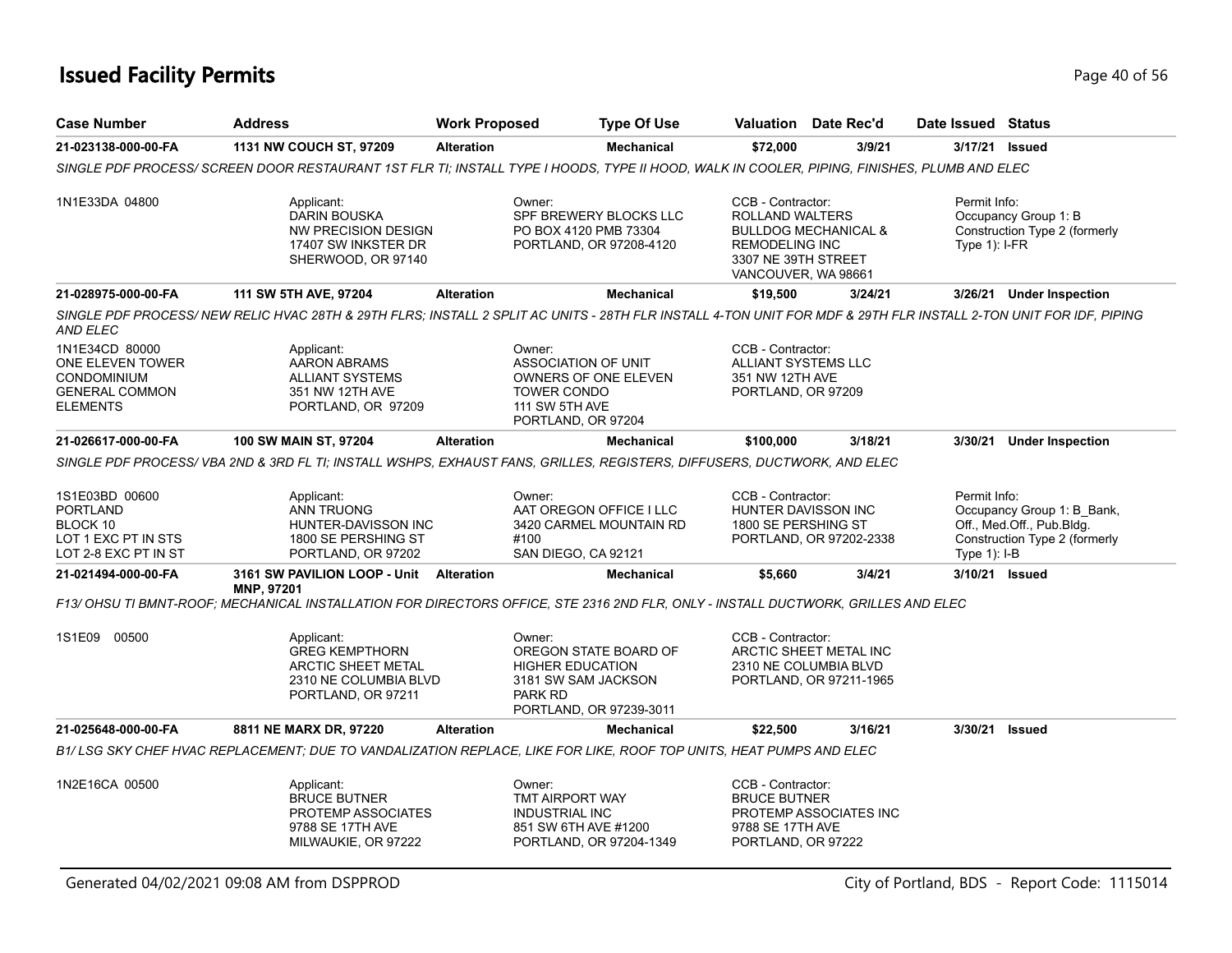| <b>Case Number</b>                                                                   | <b>Address</b>                                                                                                                 | <b>Work Proposed</b> | <b>Type Of Use</b>                                                                                                                                          |                                                                                   | <b>Valuation</b> Date Rec'd                     | Date Issued Status              |                                                         |
|--------------------------------------------------------------------------------------|--------------------------------------------------------------------------------------------------------------------------------|----------------------|-------------------------------------------------------------------------------------------------------------------------------------------------------------|-----------------------------------------------------------------------------------|-------------------------------------------------|---------------------------------|---------------------------------------------------------|
| 21-020952-000-00-FA                                                                  | 1875 SW PARK AVE, 97201                                                                                                        | <b>Alteration</b>    | <b>Mechanical</b>                                                                                                                                           | \$35,000                                                                          | 3/3/21                                          | 3/11/21                         | Issued                                                  |
|                                                                                      |                                                                                                                                |                      | SINGLE PDF PROCESS/ PSU MILLAR LIBRARY 4TH FLR TI; INSTALL DUCTWORK, GRILLES, DIFFUSERS AND ELEC                                                            |                                                                                   |                                                 |                                 |                                                         |
| 1S1E04 00300<br><b>PORTLAND</b><br><b>BLOCK 229-231</b><br>237-240<br>268-270 TL 300 | Applicant:<br><b>ANTHONY BOHAN</b><br>PORTLAND STATE<br><b>UNIVERSITY</b><br>617 SW MONTGOMERY ST<br>#302<br>PORTLAND OR 97201 |                      | Owner:<br>OREGON STATE OF (BOARD<br>OF HIGHER EDUCATION)<br><b>PO BOX 751</b><br>PORTLAND, OR 97207-0751                                                    |                                                                                   |                                                 |                                 |                                                         |
| 21-023114-000-00-FA                                                                  | 7000 NE AIRPORT WAY, 97218                                                                                                     | <b>Alteration</b>    | <b>Mechanical</b>                                                                                                                                           | \$7,000                                                                           | 3/9/21                                          | 3/25/21 Issued                  |                                                         |
|                                                                                      |                                                                                                                                |                      | SINGLE PDF PROCESS/ EVERGREENS CONCOURSE E SPC E22855 TI; INSTALL WALK IN COOLER ********** BID ESTIMATE ***********                                        |                                                                                   |                                                 |                                 |                                                         |
| 1N2E08B 00400<br>SECTION 08 1N 2E<br>TL 400 7.39 ACRES<br>SEE SUB ACCOUNTS           | Applicant:<br><b>ANN TRUONG</b><br>HUNTER-DAVISSON INC<br>1800 SE PERSHING ST<br>PORTLAND, OR 97202                            |                      | Owner:<br>PORT OF PORTLAND<br>PO BOX 3529<br>PORTLAND, OR 97208-3529                                                                                        | CCB - Contractor:<br>HUNTER DAVISSON INC<br>1800 SE PERSHING ST                   | PORTLAND, OR 97202-2338                         | Permit Info:<br>Type $1$ : I-A  | Occupancy Group 1: A-2<br>Construction Type 2 (formerly |
| 21-025644-000-00-FA                                                                  | 1300 SW 5TH AVE, 97201                                                                                                         | <b>Alteration</b>    | <b>Mechanical</b>                                                                                                                                           | \$210,676                                                                         | 3/16/21                                         | 3/16/21 Issued                  |                                                         |
|                                                                                      |                                                                                                                                |                      | SINGLE PDF PROCESS/ INSIGHT GLOBAL, STE 3000 TI; RE-INSTALL EXISTING VAV BOXES, INSTALL NEW DUCTWORK, REGISTER, DIFFUSERS, GRILLES, AND ELEC                |                                                                                   |                                                 |                                 |                                                         |
| 1S1E03BC 01800<br><b>PORTLAND</b><br><b>BLOCK 148 TL 1800</b>                        | Applicant:<br><b>PAUL LUKES</b><br>STREIMER SHEET METAL<br>740 N KNOTT ST<br>PORTLAND, OR 97227                                |                      | Owner:<br>SOF-XI WFP OWNER LLC<br>591 W PUTNAM AVE<br>GREENWICH, CT 06830                                                                                   | CCB - Contractor:<br><b>WORKS INC</b><br>740 N KNOTT ST<br>PORTLAND, OR 97227     | STREIMER SHEET METAL                            |                                 |                                                         |
| 20-223723-000-00-FA                                                                  | 600 NE GRAND AVE, 97232                                                                                                        | <b>Alteration</b>    | <b>Mechanical</b>                                                                                                                                           | \$65,810                                                                          | 12/14/20                                        | 3/11/21                         | <b>Issued</b>                                           |
|                                                                                      |                                                                                                                                |                      | SINGLE PDF PROCESS/ METRO CHILDCARE CENTER TI GRND FLR; INSTALL DUCTWORK, GRILLES, DIFFUSERS, EXHAUST FANS AND ELEC                                         |                                                                                   |                                                 |                                 |                                                         |
| 1N1E35BC 03700                                                                       | Applicant:<br>ELIZABETH WILLIAMS<br><b>MERRYMAN BARNES</b><br><b>ARCHITECTS</b><br>3526 NE 25TH AVE<br>PORTLAND OR 97212       |                      | Owner:<br><b>METRO</b><br>600 NE GRAND AVE<br>PORTLAND, OR 97232-2736                                                                                       | CCB - Contractor:<br><b>INC</b><br>28465 SW BOBERG RD<br>9280                     | HYDRO TEMP MECHANICAL<br>WILSONVILLE, OR 97070- |                                 |                                                         |
| 20-221221-000-00-FA                                                                  | 12000 SW 49TH AVE, 97219                                                                                                       | <b>Alteration</b>    | <b>Mechanical</b>                                                                                                                                           | \$3,002,942                                                                       | 12/4/20                                         |                                 | 3/9/21 Issued                                           |
|                                                                                      | HANDLING UNITS, PUMP, LOUVERS, PIPING AND ELEC                                                                                 |                      | F38/ PCC SYLVANIA SCIENCE TECH BLDG 2ND FLR TI; INSTALL DUCTWORK, GRILLES, DIFFUSERS, TERMINAL UNITS, EXHAUST FANS, PENTHOUSE ROOF INSTAL SPLIT SYSTEM, AIR |                                                                                   |                                                 |                                 |                                                         |
| 1S1E31D 00200                                                                        | Applicant:<br><b>TODD SPANGLER</b><br><b>HACKER ARCHITECTS</b><br>555 SE MLK JR BLVD STE<br>501<br>PORTLAND OR 97214           |                      | Owner:<br>PORTLAND COMMUNITY<br><b>COLLEGE DISTRICT</b><br>PO BOX 19000<br>PORTLAND, OR 97280-0990                                                          | CCB - Contractor:<br>ALLIANT SYSTEMS LLC<br>351 NW 12TH AVE<br>PORTLAND, OR 97209 |                                                 | Permit Info:<br>Type $1$ : II-B | Occupancy Group 1: B<br>Construction Type 2 (formerly   |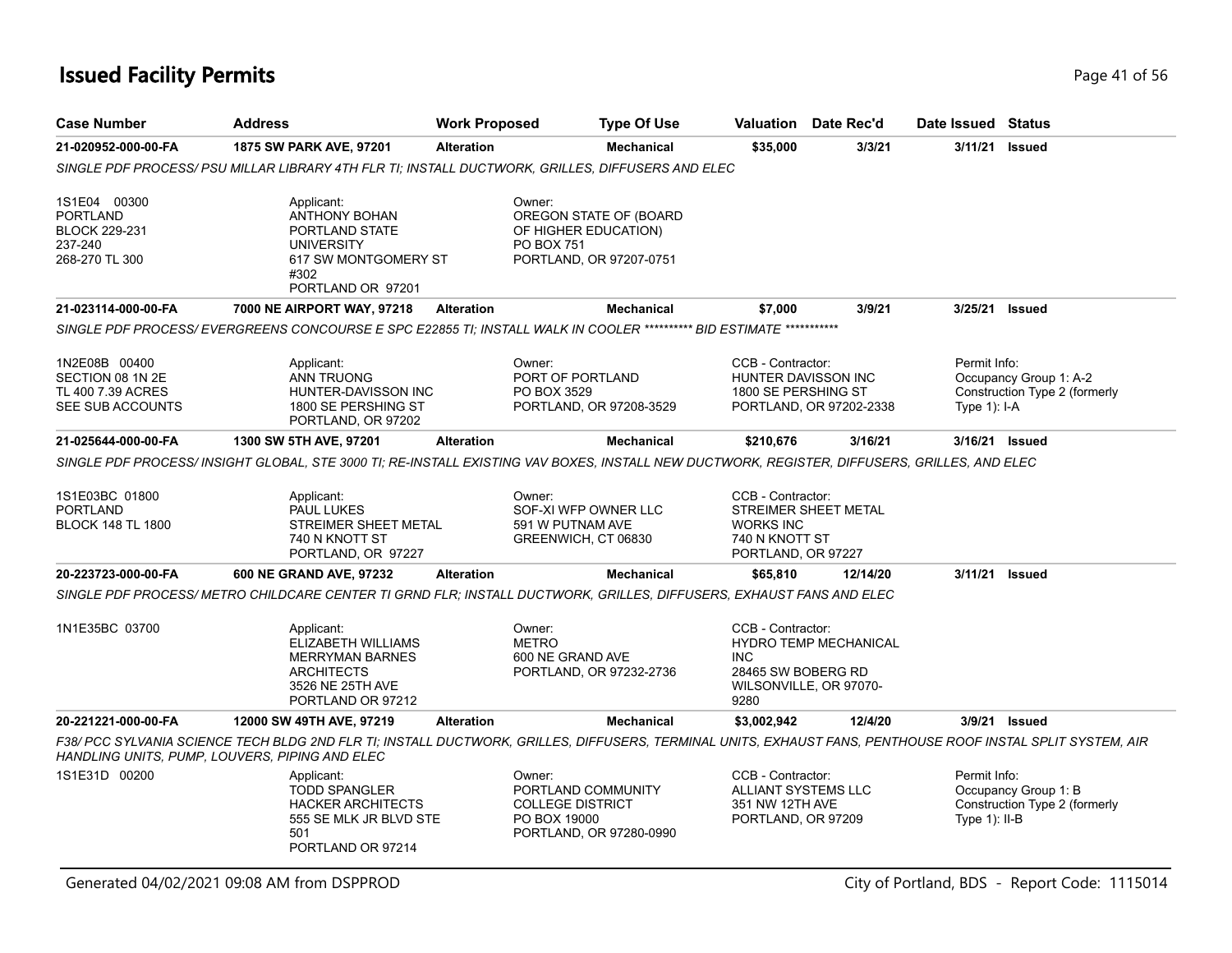## **Issued Facility Permits** Provide the Contract of 56 and 2011 and 2012 of 56 and 2012 of 56 and 2012 of 56 and 2012 of 56 and 2013 of 56 and 2013 of 56 and 2013 of 56 and 2013 of 56 and 2013 of 56 and 2013 of 56 and 2013 o

| <b>Case Number</b>                                                              | <b>Address</b>                                                                                                                  | <b>Work Proposed</b> |                                                                                          | <b>Type Of Use</b>                                  |                                                                                          | <b>Valuation</b> Date Rec'd                                           |          | Date Issued Status              |                                                       |
|---------------------------------------------------------------------------------|---------------------------------------------------------------------------------------------------------------------------------|----------------------|------------------------------------------------------------------------------------------|-----------------------------------------------------|------------------------------------------------------------------------------------------|-----------------------------------------------------------------------|----------|---------------------------------|-------------------------------------------------------|
| 20-222744-000-00-FA                                                             | 833 SW 11TH AVE, 97205                                                                                                          | <b>Alteration</b>    |                                                                                          | <b>Mechanical</b>                                   | \$11,790                                                                                 |                                                                       | 12/10/20 | 3/4/21                          | <b>Under Inspection</b>                               |
|                                                                                 | SINGLE PDF PROCESS/ MEDICAL DENTAL BUILDING COMMON AREA REST RMS; INSTALL EXHAUST FANS, DAMPERS, DIFFUSERS, DUCTWORK, AND ELEC  |                      |                                                                                          |                                                     |                                                                                          |                                                                       |          |                                 |                                                       |
| 1S1E04AA 00400                                                                  | Applicant:<br><b>CARLIE LATIMER</b><br>LATIMER HVAC LLC<br>11230 SW MORGEN CT<br><b>TIGARD, OR 97223</b>                        |                      | Owner:<br><b>EASTERN WESTERN</b><br><b>CORPORATION</b><br>PO BOX 3228                    | PORTLAND, OR 97208-3228                             | CCB - Contractor:<br><b>CLINT LATIMER</b><br>LATIMER HVAC LLC<br><b>TIGARD, OR 97223</b> | 11230 SW MORGEN CT                                                    |          |                                 |                                                       |
| 20-212918-000-00-FA                                                             | <b>1900 SW 4TH AVE - UNIT 2,</b><br>97201                                                                                       | <b>Alteration</b>    |                                                                                          | <b>Mechanical</b>                                   | \$25,000                                                                                 |                                                                       | 11/9/20  | 3/8/21                          | Issued                                                |
|                                                                                 | SINGLE PDF PROCESS/ PSU FAB LEVEL 2 TI; MODIFY DUCTWORK, GRILLES AND RETURNS                                                    |                      |                                                                                          |                                                     |                                                                                          |                                                                       |          |                                 |                                                       |
| 1S1E03CB 90001<br><b>URBAN CENTER</b><br><b>CONDOMINIUM</b><br>LOT <sub>2</sub> | Applicant:<br><b>SUSAN GUST</b><br>617 SW MONTGOMERY ST.<br>STE #302<br>PORTLAND, OR 97201                                      |                      | Owner:<br><b>OREGON STATE HIGHER</b><br><b>PSU</b><br>PO BOX 751 CPO                     | EDUCATION ON BEHALF OF<br>PORTLAND, OR 97207-0751   | CCB - Contractor:<br>MCKINSTRY CO LLC<br>5005 3RD AVE S<br>SEATTLE, WA 98134             |                                                                       |          | Permit Info:<br>Type $1$ : I-A  | Occupancy Group 1: B<br>Construction Type 2 (formerly |
| 21-021170-000-00-FA                                                             | 220 NW 2ND AVE, 97209                                                                                                           | <b>Alteration</b>    |                                                                                          | <b>Mechanical</b>                                   | \$20,284                                                                                 |                                                                       | 3/3/21   |                                 | 3/5/21 Issued                                         |
|                                                                                 | SINGLE PDF PROCESS/ LANDLORD WORK COMMON AREAS 4TH FLR; INSTALL REGISTERS, DIFFUSERS, GRILLES, AND ELEC                         |                      |                                                                                          |                                                     |                                                                                          |                                                                       |          |                                 |                                                       |
| 1N1E34CA 04500<br><b>COUCHS ADD</b><br>BLOCK 14<br>LOT 1-8 EXC PT IN ST         | Applicant:<br><b>HOBIE MILLER</b><br><b>ALLIANT SYSTEMS</b><br>351 NW 12TH AVENUE<br>PORTLAND, OR 97209                         |                      | Owner:<br>1 FRONT ST #550<br>5344                                                        | REEP 220 NW OWNER I LLC<br>SAN FRANCISCO, CA 94111- | CCB - Contractor:<br>351 NW 12TH AVE<br>PORTLAND, OR 97209                               | ALLIANT SYSTEMS LLC                                                   |          |                                 |                                                       |
| 21-020676-000-00-FA                                                             | 1618 SW 1ST AVE, 97201                                                                                                          | <b>Alteration</b>    |                                                                                          | <b>Mechanical</b>                                   | \$1,000                                                                                  |                                                                       | 3/3/21   | 3/11/21 Final                   |                                                       |
|                                                                                 | SINGLE PDF PROCESS/MUTUAL OF OMAHA TI 4TH FLR; INSTALL EXHAUST FAN AND ELEC                                                     |                      |                                                                                          |                                                     |                                                                                          |                                                                       |          |                                 |                                                       |
| 1S1E03CA 00700<br>SOUTH AUDITORIUM ADD<br><b>NLY 351.85' OF BLOCK I</b>         | Applicant:<br><b>ANN TRUONG</b><br>HUNTER-DAVISSON INC<br>1800 SE PERSHING ST<br>PORTLAND, OR 97202                             |                      | Owner:<br><b>HARSCH INVESTMENT</b><br><b>PROPERTIES LLC</b><br>500<br>PORTLAND, OR 97205 | 1121 SW SALMON ST STE                               | CCB - Contractor:                                                                        | HUNTER DAVISSON INC<br>1800 SE PERSHING ST<br>PORTLAND, OR 97202-2338 |          | Permit Info:<br>Type 1): III-B  | Occupancy Group 1: B<br>Construction Type 2 (formerly |
| 21-019590-000-00-FA                                                             | 808 SW 3RD AVE, 97204                                                                                                           | <b>Alteration</b>    |                                                                                          | <b>Mechanical</b>                                   | \$5,500                                                                                  |                                                                       | 3/1/21   | 3/4/21                          | <b>Issued</b>                                         |
|                                                                                 | SINGLE PDF PROCESS/ LANDLORD WORK STE 500 TI; RELOCATE WSHP, INSTALL TRANSFER FANS, VOLUME DAMPERS, DUCTWORK, GRILLES, AND ELEC |                      |                                                                                          |                                                     |                                                                                          |                                                                       |          |                                 |                                                       |
| 1S1E03BA 06000<br><b>PORTLAND</b><br>BLOCK <sub>22</sub><br>LOT 7&8             | Applicant:<br><b>RYAN MCAFEE</b><br>HUNTER DAVISSON<br>1800 SE PERSHING ST<br>PORTLAND, OR 97202                                |                      | Owner:<br>SN INVESTMENT<br>PROPERTIES LLC<br><b>FLR</b><br>PORTLAND, OR 97205            | 1121 SW SALMON ST 5TH                               | CCB - Contractor:                                                                        | HUNTER DAVISSON INC<br>1800 SE PERSHING ST<br>PORTLAND, OR 97202-2338 |          | Permit Info:<br>Type $1$ : I-FR | Occupancy Group 1: B<br>Construction Type 2 (formerly |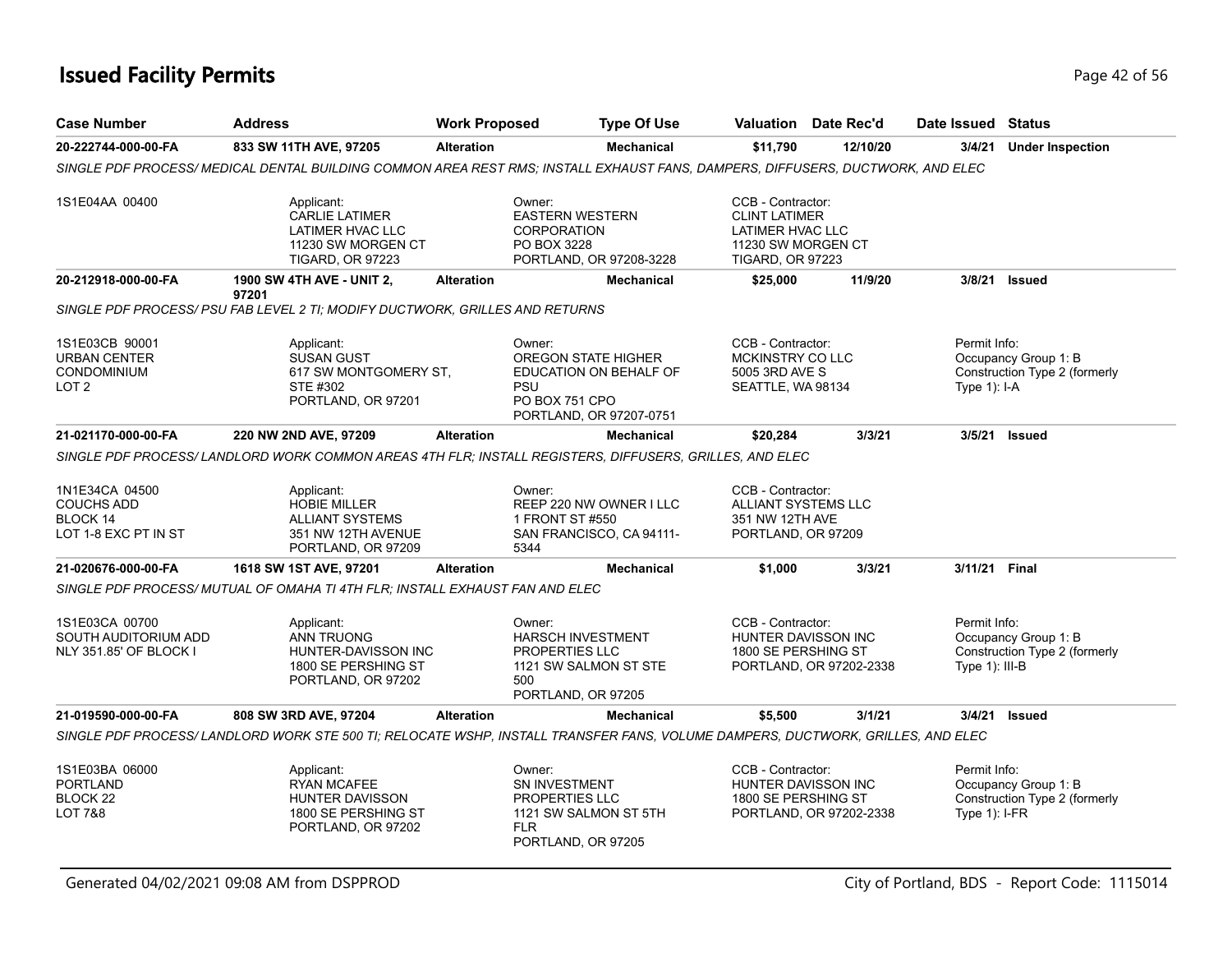| <b>Case Number</b>                                                                            | <b>Address</b>                                                                                                                                                                                                                                                                                                                                                                                                                       | <b>Work Proposed</b> | <b>Type Of Use</b>                                                                                    |                                                                                            | <b>Valuation</b> Date Rec'd | Date Issued Status              |                                                                                          |
|-----------------------------------------------------------------------------------------------|--------------------------------------------------------------------------------------------------------------------------------------------------------------------------------------------------------------------------------------------------------------------------------------------------------------------------------------------------------------------------------------------------------------------------------------|----------------------|-------------------------------------------------------------------------------------------------------|--------------------------------------------------------------------------------------------|-----------------------------|---------------------------------|------------------------------------------------------------------------------------------|
| 21-019677-000-00-FA                                                                           | 621 SW MORRISON ST, 97205                                                                                                                                                                                                                                                                                                                                                                                                            | <b>Alteration</b>    | <b>Mechanical</b>                                                                                     | \$16,117                                                                                   | 3/1/21                      | 3/11/21                         | Final                                                                                    |
|                                                                                               | SINGLE PDF PROCESS/ CVS PHARMACY BSMNT. 1ST & 2ND FLR TI: INSTALL 5 SELF CONTAINED REACH IN COOLER/FREEZERS AND ELEC                                                                                                                                                                                                                                                                                                                 |                      |                                                                                                       |                                                                                            |                             |                                 |                                                                                          |
| 1S1E03BB 01800                                                                                | Applicant:<br><b>BRYCE DOOTSON</b><br>REFRIGERATION UNLIMITED<br>LLC.<br>5102 20TH ST E, STE #102<br>FIFE, WA 98424                                                                                                                                                                                                                                                                                                                  |                      | Owner:<br>LVA4 PORTLAND ABB LLC<br>712 MAIN ST STE 2500<br>HOUSTON, TX 77002-3243                     | CCB - Contractor:<br><b>LLC</b><br>5102 20TH ST E 102<br>FIFE, WA 98424                    | REFRIGERATION UNLIMITED     |                                 |                                                                                          |
| 21-027747-000-00-FA                                                                           | 350 SE MILL ST, 97214                                                                                                                                                                                                                                                                                                                                                                                                                | <b>Alteration</b>    | Mechanical                                                                                            | \$7,000                                                                                    | 3/22/21                     | 3/25/21                         | <b>Issued</b>                                                                            |
|                                                                                               | SINGLE PDF PROCESS/ TRAILHEAD 1ST FL. STE 5B TI: INSTALL DUCTING. B-VENT FOR ROASTER                                                                                                                                                                                                                                                                                                                                                 |                      |                                                                                                       |                                                                                            |                             |                                 |                                                                                          |
| 1S1E03DA 02600<br>STEPHENS ADD<br>BLOCK 44<br><b>LOT 1-4</b><br>LOT 5-8 EXC PT IN ST          | Applicant:<br><b>RYAN MCAFEE</b><br>HUNTER DAVISSON<br>1800 SE PERSHING ST<br>PORTLAND, OR 97202                                                                                                                                                                                                                                                                                                                                     |                      | Owner:<br>1805 MLK OWNER LLC<br>222 SW COLUMBIA ST #700<br>PORTLAND, OR 97201                         | CCB - Contractor:<br>HUNTER DAVISSON INC<br>1800 SE PERSHING ST                            | PORTLAND, OR 97202-2338     | Permit Info:<br>Mod.Hazard      | Occupancy Group 1: F-<br>1_Industrial Plant - Factory,                                   |
| 21-021029-000-00-FA                                                                           | <b>121 SW MORRISON ST, 97204</b>                                                                                                                                                                                                                                                                                                                                                                                                     | <b>Alteration</b>    | <b>Mechanical</b>                                                                                     | \$10,000                                                                                   | 3/3/21                      | 3/4/21 Final                    |                                                                                          |
| 1S1E03BA 02700<br><b>PORTLAND</b><br>BLOCK 15<br><b>LOT 1-4</b><br>LOT 7&8 EXC W 75'          | SINGLE PDF PROCESS/ CIGNA PORTLAND 2ND & 5TH FLR TI; REPLACE EXISTING 260' STEEL CONDENSATE WATER PIPING WITH NEW COOPER PIPING AND PLUMB<br>Applicant:<br>JESSICA LOZANO<br><b>ALLIANT SYSTEMS</b><br>351 NW 12TH AVE<br>PORTLAND OR 97209                                                                                                                                                                                          |                      | Owner:<br>TERRACE TOWER U S A -<br>PORTLAND INC<br>121 SW MORRISON ST #250<br>PORTLAND, OR 97204-3179 | CCB - Contractor:<br><b>ALLIANT SYSTEMS LLC</b><br>351 NW 12TH AVE<br>PORTLAND, OR 97209   |                             | Permit Info:<br>Type 1): I-A    | Occupancy Group 1: B_Bank,<br>Off., Med.Off., Pub.Bldg.<br>Construction Type 2 (formerly |
| 21-022055-000-00-FA                                                                           | 3732 SE 99TH AVE, 97266                                                                                                                                                                                                                                                                                                                                                                                                              | <b>Alteration</b>    | <b>Mechanical</b>                                                                                     | \$82,600                                                                                   | 3/5/21                      |                                 | 3/11/21 Issued                                                                           |
| AND ELEC                                                                                      | SINGLE PDF PROCESS/911 CENTER HVAC REPLACEMENT 1ST FLR; REPLACE 5 TON HEAT PUMP WITH 4 TON VRF SYSTE, INSTALL DUCTWORK, GRILLES, FAN COILS, EXHAUST FAN                                                                                                                                                                                                                                                                              |                      |                                                                                                       |                                                                                            |                             |                                 |                                                                                          |
| 1S2E09DA 05000<br><b>LILY TR</b><br><b>BLOCK 3 TL 5000</b>                                    | Applicant:<br><b>JANA GEROW</b><br><b>CITY OF PORTLAND</b><br>1120 SW 5TH AVE, ROOM<br>1250<br>PORTLAND OR 97204                                                                                                                                                                                                                                                                                                                     |                      | Owner:<br>PORTLAND CITY OF<br>1120 SW 5TH AVE #1204<br>PORTLAND, OR 97204-1912                        | CCB - Contractor:<br><b>DELTA CONNECTS INC</b><br>FERRY RD SUITE 230<br>PORTLAND, OR 97224 | 17400 SW UPPER BOONES       |                                 |                                                                                          |
| 21-021970-000-00-FA                                                                           | 10101 SE MAIN ST - Unit LL-1,<br>97216                                                                                                                                                                                                                                                                                                                                                                                               | <b>Alteration</b>    | Plumbing                                                                                              | \$0                                                                                        | 3/5/21                      | 3/5/21                          | <b>Under Inspection</b>                                                                  |
|                                                                                               | F23/ ADVENTIST POB 2 SUITE 3001 OB/GYN TI 3RD FLR; DEMO WALLS, NEW WALLS TO CREATE WAITING AREA, EXAM RMS, OFFICES, CONSULT RM, CLEAN STORAGE, SOILED HOLD,<br>MED PREP RM, REMODEL EXISTING SPACE, CEILING, FLOORING, FINISHES, PLUMB AND ELEC Demo 3 sinks, Demo 1 water closet, Demo CW/HW pipe. Install CW/HW, V, Waste. Install 10<br>sink, Install 1 Lav, Install 1 Water Closet, Install 1 Mixing Valve, Install 1 Circ. Pump |                      |                                                                                                       |                                                                                            |                             |                                 |                                                                                          |
| 1S2E04A 90006<br>PORTLAND ADVENTIST<br><b>MEDICAL PLAZA</b><br><b>CONDOMINIUM</b><br>LOT LL-1 | Applicant:<br>TOTAL MECHANICAL INC<br>4857 NW LAKE ROAD SUITE<br>300<br>CAMAS, WA 98607                                                                                                                                                                                                                                                                                                                                              |                      | Owner:<br>PORTLAND ADVENTIST<br><b>MEDICAL CENTER</b><br>PO BOX 619135<br>ROSEVILLE, CA 95661         | CCB - Contractor:<br>TOTAL MECHANICAL INC<br>300<br>CAMAS, WA 98607                        | 4857 NW LAKE ROAD SUITE     | Permit Info:<br>Type $1$ : II-B | Occupancy Group 1: B<br>Construction Type 2 (formerly                                    |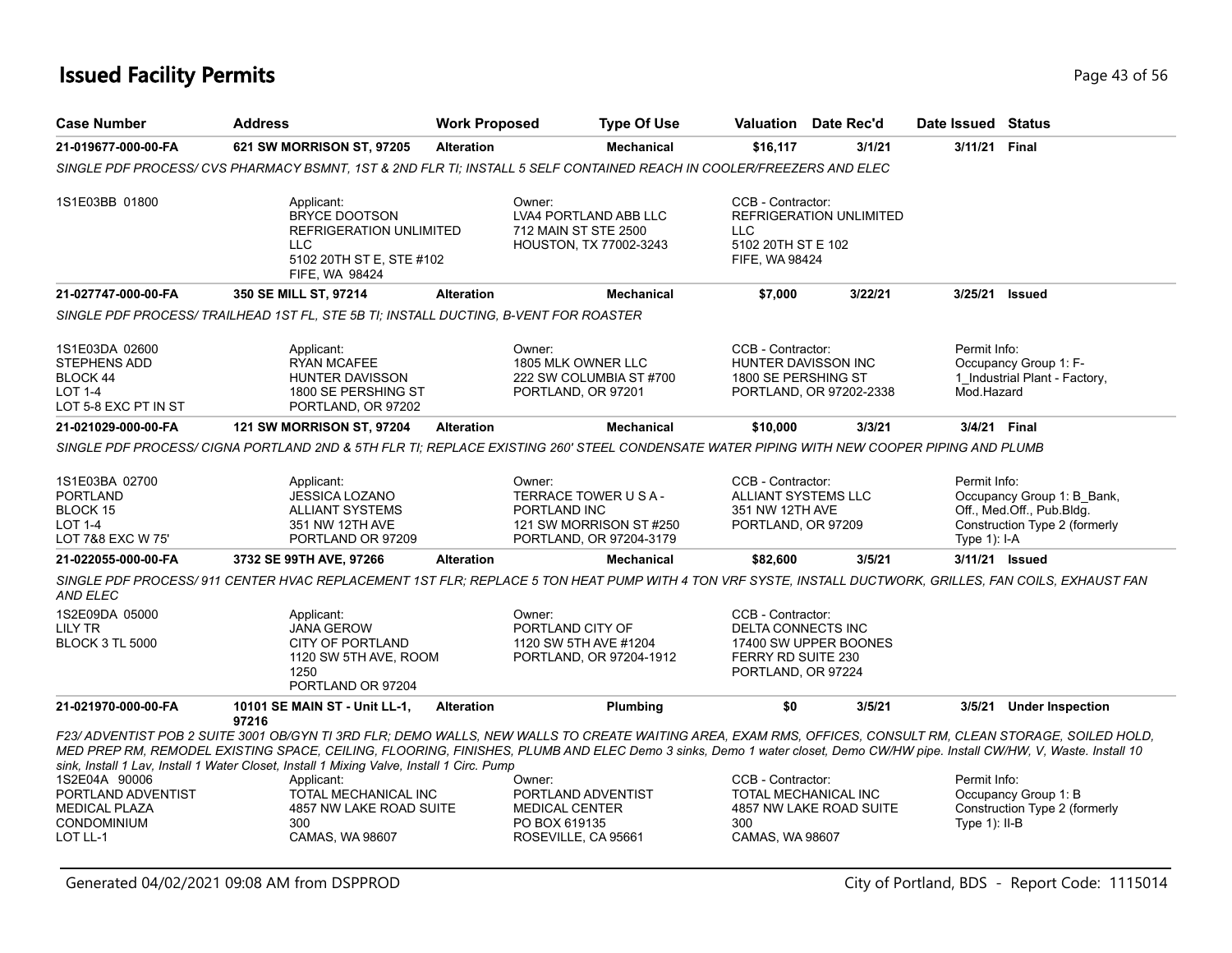| <b>Case Number</b>                                                                                                    | <b>Address</b>                                                                                                                                                                                                                                                                                                                                                                                                 | <b>Work Proposed</b> | <b>Type Of Use</b>                                                                                                                                                           |                                                                                                  | <b>Valuation</b> Date Rec'd | Date Issued Status                            |                                                                                         |
|-----------------------------------------------------------------------------------------------------------------------|----------------------------------------------------------------------------------------------------------------------------------------------------------------------------------------------------------------------------------------------------------------------------------------------------------------------------------------------------------------------------------------------------------------|----------------------|------------------------------------------------------------------------------------------------------------------------------------------------------------------------------|--------------------------------------------------------------------------------------------------|-----------------------------|-----------------------------------------------|-----------------------------------------------------------------------------------------|
| 21-025295-000-00-FA                                                                                                   | 1355 SE 10TH AVE, 97214                                                                                                                                                                                                                                                                                                                                                                                        | <b>Alteration</b>    | Plumbing                                                                                                                                                                     | \$0                                                                                              | 3/15/21                     | 3/15/21                                       | Issued                                                                                  |
| INSTALL ROOFTOP 60 FT IRRIGATION SUPPY PIPING                                                                         |                                                                                                                                                                                                                                                                                                                                                                                                                |                      |                                                                                                                                                                              |                                                                                                  |                             |                                               |                                                                                         |
| 1S1E02BD 06900<br>HAWTHORNE PK<br>BLOCK 210<br>LOT 1-8<br>LAND & IMPS SEE<br>R176870 (R366701631)<br>FOR MACH & EQUIP | Applicant:<br>POWER PLUMBING CO<br>PO BOX 19418<br>PORTLAND, OR 97280<br>Web Page<br>Address:www.powerplumbingc<br>o.com                                                                                                                                                                                                                                                                                       | Owner:<br>LLC.       | PREMIUM PROPERTY - CSNS<br>1015 NW 11TH AVE #243<br>PORTLAND, OR 97209-3496                                                                                                  | CCB - Contractor:<br>POWER PLUMBING CO<br>PO BOX 19418<br>PORTLAND, OR 97280<br>Web Page<br>.com | Address:www.powerplumbingco | Permit Info:<br>Mod.Hazard<br>Type $1$ ): V-B | Occupancy Group 1: F-<br>1_Industrial Plant - Factory,<br>Construction Type 2 (formerly |
| 19-229009-000-00-FA                                                                                                   | 3161 SW PAVILION LOOP - Unit<br>MNP, 97201                                                                                                                                                                                                                                                                                                                                                                     | <b>Alteration</b>    | Plumbing                                                                                                                                                                     | \$0                                                                                              | 9/18/19                     |                                               | 3/17/21 Under Inspection                                                                |
|                                                                                                                       | F26/ OHSU TI BMNT-ROOF; BASEMENT - ROOF - REMOVE ELEVATOR AND CONSTRUCT TELECOM RMS; BSMT, 1ST, 4TH, 5TH - NEW ALCOVE; 2ND FL - NEW BREAK RM, 3RD FL - 2 NEW<br>BREAK RMS; NEW WALLS, FLOORING, CEILING, FINISHES, PLUM AND ELEC. Demo sink 3rd floor. New sinks 2nd, 3rd floors.                                                                                                                              |                      |                                                                                                                                                                              |                                                                                                  |                             |                                               |                                                                                         |
| 1S1E09 00500                                                                                                          | Applicant:<br>JH KELLY LLC<br>PO BOX 2038<br>LONGVIEW, WA 98632<br>LONGVIEW WA 98632                                                                                                                                                                                                                                                                                                                           |                      |                                                                                                                                                                              | CCB - Contractor:<br>JH KELLY LLC<br>PO BOX 2038<br>LONGVIEW, WA 98632<br>LONGVIEW WA 98632      |                             |                                               |                                                                                         |
| 20-135471-000-00-FA                                                                                                   | 5050 NE HOYT ST, 97213                                                                                                                                                                                                                                                                                                                                                                                         | <b>Alteration</b>    | Plumbing                                                                                                                                                                     | \$0                                                                                              | 4/10/20                     | 3/11/21 Final                                 |                                                                                         |
| 1N2E31BD 03800<br><b>CENTER ADD</b><br>BLOCK <sub>3</sub><br>INC PT VAC ST LOT 1-13<br>LOT 15-26 EXC PT IN ST         | / PROVIDENCE MPU TO OR REMODEL 1ST FLR: MODIFICATIONS TO MINOR PROCEDURE RM TO OR RM. DUE TO STATE OF EMERGENCY COVID 19. DEMO WALLS, NEW WALLS TO<br>CREATE ALCOVE, SCOPE CLEAN RM, OR RM, CEILING, FLOORING, FINISHES, PLUMB AND ELEC demo and cap 2 lavatories, relocate water filter and scope washer, provide new rough-in for<br>existing lavatory and eyewash, 1- new floor sink, R&R existing SS sink. | Owner:               | <b>PROVIDENCE HEALTH &amp;</b><br>SERVICES-OREGON<br>800 5TH AVE #1200<br>SEATTLE, WA 98104                                                                                  | CCB - Contractor:<br><b>TOTAL MECHANICAL INC</b><br>300<br><b>CAMAS, WA 98607</b>                | 4857 NW LAKE ROAD SUITE     | Permit Info:<br>Type $1$ : I-A                | Occupancy Group 1: B<br>Construction Type 2 (formerly                                   |
| 20-216061-000-00-FA                                                                                                   | 6915 S MACADAM AVE, 97219                                                                                                                                                                                                                                                                                                                                                                                      | <b>Alteration</b>    | Plumbing                                                                                                                                                                     | \$0                                                                                              | 11/18/20                    | 3/31/21 Final                                 |                                                                                         |
| 1S1E22BA 04200<br>SOUTHERN PORTLAND<br>BLOCK 15<br>LOT 13-20                                                          | MACADAM PLACE LANDLORD WK, STE 200 TI; REMOVE FINISHES, NEW CASEWORK, FINISHES, PLUMB, AND ELEC - FUTURE PERMIT FOR NEW TENANT MAY BE REQUIRED Replace<br>existing plumbing with: 2 new ADA sinks, 1- new ADA dishwasher<br>Applicant:<br><b>JAMES ROOD PLUMBING</b><br><b>INC</b><br>125 1ST AVE SUITE 542<br>HILLSBORO, OR 97123                                                                             | Owner:<br>Owner:     | PORTLAND MILLIKAN<br><b>EQUITIES LLC</b><br>520 SW 6TH AVE #610<br>PORTLAND, OR 97204<br>PORTLAND MACADAM<br>PLACE EQUITIES LLC<br>520 SW 6TH AVE #610<br>PORTLAND, OR 97204 | CCB - Contractor:<br>125 1ST AVE SUITE 542<br>HILLSBORO, OR 97123                                | JAMES ROOD PLUMBING INC     |                                               |                                                                                         |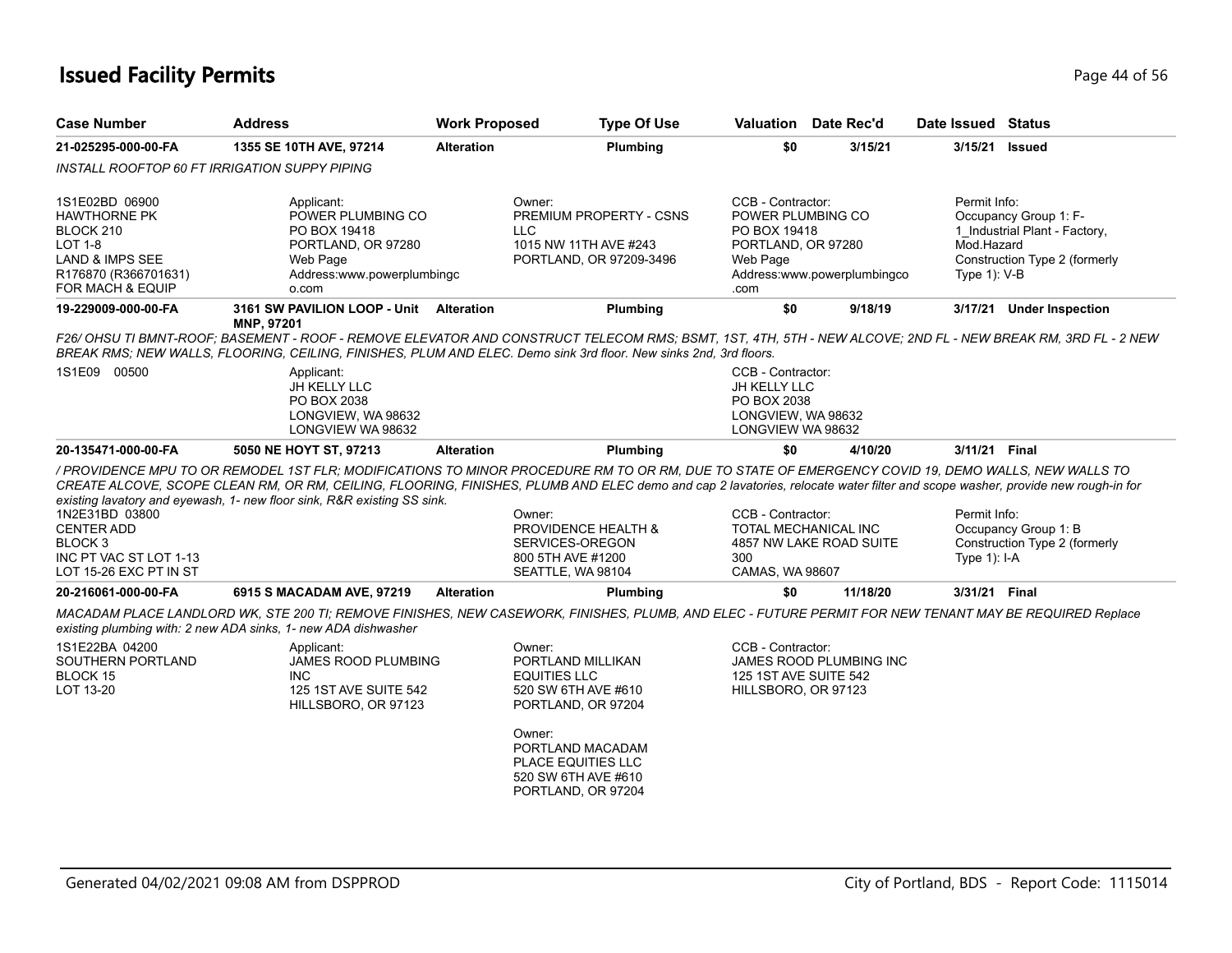| <b>Case Number</b>                                                                                                                             | <b>Address</b>                                                                              | <b>Work Proposed</b> | <b>Type Of Use</b>                                                                                                                                                                                                                                                                                                                                                                                                                                                                                                                                                                                                 |                                                                                                                     | <b>Valuation</b> Date Rec'd                            | Date Issued Status                            |                                                                                          |
|------------------------------------------------------------------------------------------------------------------------------------------------|---------------------------------------------------------------------------------------------|----------------------|--------------------------------------------------------------------------------------------------------------------------------------------------------------------------------------------------------------------------------------------------------------------------------------------------------------------------------------------------------------------------------------------------------------------------------------------------------------------------------------------------------------------------------------------------------------------------------------------------------------------|---------------------------------------------------------------------------------------------------------------------|--------------------------------------------------------|-----------------------------------------------|------------------------------------------------------------------------------------------|
| 20-223963-000-00-FA                                                                                                                            | 600 NE GRAND AVE, 97232                                                                     | <b>Alteration</b>    | Plumbing                                                                                                                                                                                                                                                                                                                                                                                                                                                                                                                                                                                                           | \$0                                                                                                                 | 12/15/20                                               | 3/11/21                                       | <b>Issued</b>                                                                            |
|                                                                                                                                                |                                                                                             |                      | METRO CHILDCARE CENTER TI GRND FLR: DEMO WALLS, NEW WALLS TO CREATE WOBBLERS AREA, BATHRM, INFANTS RM, CONFERENCE RM, OFFICE, REMODEL CLASSRMS,<br>BATHRMS, KITCHEN, UTILITY/LAUNDRY RM, TODDLERS RM, CEILING, FLOORING, FINISHES, PLUMB AND ELEC Demo and cap: 3- sinks. Remove and replace: 3- sinks                                                                                                                                                                                                                                                                                                             |                                                                                                                     |                                                        |                                               |                                                                                          |
| 1N1E35BC 03700                                                                                                                                 |                                                                                             |                      | Owner:<br><b>METRO</b><br>600 NE GRAND AVE<br>PORTLAND, OR 97232-2736                                                                                                                                                                                                                                                                                                                                                                                                                                                                                                                                              | CCB - Contractor:<br><b>INC</b><br>28465 SW BOBERG RD<br>9280                                                       | <b>HYDRO TEMP MECHANICAL</b><br>WILSONVILLE, OR 97070- |                                               |                                                                                          |
| 20-211106-000-00-FA                                                                                                                            | 5060 N GREELEY AVE, 97217                                                                   | <b>Alteration</b>    | Plumbing                                                                                                                                                                                                                                                                                                                                                                                                                                                                                                                                                                                                           | \$0                                                                                                                 | 11/3/20                                                | 3/5/21                                        | <b>Under Inspection</b>                                                                  |
|                                                                                                                                                | mixing valve. 1- RPBA and backflow protected water supply to humidifier.                    |                      | ADIDAS, ROME/YELLOW BLDG GRND, 1ST FLR & ROOF TI; GRND FLR INSTALL ELECTRIC HUMIDIFIER IN EXISTING LAB SPACE, FINISHES, PLUMG AND ELEC 1- emergency eyewash with                                                                                                                                                                                                                                                                                                                                                                                                                                                   |                                                                                                                     |                                                        |                                               |                                                                                          |
| 1N1E21BA 10307<br><b>MADRONA BLUFF</b><br>INC PT VAC ST LOT 6 EXC<br>PT IN STS<br>INC PT VAC ST LOT 7 &<br>INC PT VAC ST LOT 8 EXC<br>PT IN ST |                                                                                             |                      | Owner:<br><b>ADIDAS VILLAGE</b><br><b>CORPORATION</b><br>5055 N GREELEY AVE<br>PORTLAND, OR 97217-3524                                                                                                                                                                                                                                                                                                                                                                                                                                                                                                             | CCB - Contractor:<br><b>HEINZ MECHANICAL</b><br><b>INDUSTRIES INC</b><br>12434 SE CAPPS ROAD<br>CLACKAMAS, OR 97015 |                                                        | Permit Info:<br>Mod.Hazard<br>Type $1$ : II-A | Occupancy Group 1: F-<br>1_Industrial Plant - Factory,<br>Construction Type 2 (formerly  |
| 20-203261-000-00-FA                                                                                                                            | 100 SW MAIN ST, 97204                                                                       | <b>Alteration</b>    | Plumbing                                                                                                                                                                                                                                                                                                                                                                                                                                                                                                                                                                                                           | \$0                                                                                                                 | 10/15/20                                               | 3/4/21                                        | <b>Under Inspection</b>                                                                  |
| 10- water closets, 10- lavatories, 2- urinals<br>1S1E03BD 00600<br><b>PORTLAND</b><br>BLOCK 10<br>LOT 1 EXC PT IN STS<br>LOT 2-8 EXC PT IN ST  | Applicant:<br><b>RAYBORNS PLUMBING INC</b><br>19990 SW CIPOLE RD<br>TUALATIN, OR 97062      |                      | SINGLE PDF PROCESS/VBA 2ND & 3RD FL TI; DEMO WALLS, NEW WALLS TO CREATE 2ND FLR - OFFICES, OPEN OFFICES, CONFERENCE RMS, BREAK RM, STORAGE, MAIL RM,<br>PUBLICATIONS & REPRODUCTION, REST RM, HEALTH RM; 3RD FLR-OFFICES, OPEN OFFICES, CONFERENCE RMS, BREAK RM, STORAGE, REST RM, HEALTH RM, IDF, COMPUTER RM;<br>CEILING, FLOORING, FINISHES, PLUMB AND ELEC Demo: 4- sinks New: 7-sinks, 2- hand sinks, 4- dishwashers, 4- ice makers, 4- water lines for coffee makers, 2- drinking fountains/ bottle fillers,<br>Owner:<br>AAT OREGON OFFICE I LLC<br>3420 CARMEL MOUNTAIN RD<br>#100<br>SAN DIEGO, CA 92121 | CCB - Contractor:<br>19990 SW CIPOLE RD<br>TUALATIN, OR 97062                                                       | <b>RAYBORNS PLUMBING INC</b>                           | Permit Info:<br>Type $1$ : I-B                | Occupancy Group 1: B_Bank,<br>Off., Med.Off., Pub.Bldg.<br>Construction Type 2 (formerly |
| 21-003338-000-00-FA                                                                                                                            | 12000 SW 49TH AVE, 97219                                                                    | <b>Alteration</b>    | Plumbing                                                                                                                                                                                                                                                                                                                                                                                                                                                                                                                                                                                                           | \$0                                                                                                                 | 1/13/21                                                |                                               | 3/2/21 Under Inspection                                                                  |
| heater, 2- floor sinks, 1- drinking fountain.                                                                                                  |                                                                                             |                      | PCC SYLVANIA SCIENCE TECH BLDG 2ND FLR TI; DEMO WALLS, NEW WALLS TO CREATE LOUNGE AREA, OFFICES, ENCLAVES, OPEN OFFICE AREAS, COLLAB AREAS, LAB &<br>CLASSRMS, STOCK RM, CHEMICAL STORAGE RM, CEILING, FLOORING, FINISHES, PLUMB AND ELEC 17-sinks, 6- eyewash stations, 7- floor drains, 2- supply boxes, 3- RPBA's, 1- water                                                                                                                                                                                                                                                                                     |                                                                                                                     |                                                        |                                               |                                                                                          |
| 1S1E31D 00200                                                                                                                                  | Applicant:<br><b>ALLIANT SYSTEMS LLC</b><br>1600 NW 167TH PL STE 330<br>BEAVERTON, OR 97006 |                      | Owner:<br>PORTLAND COMMUNITY<br><b>COLLEGE DISTRICT</b><br>PO BOX 19000                                                                                                                                                                                                                                                                                                                                                                                                                                                                                                                                            |                                                                                                                     |                                                        | Permit Info:<br>Type $1$ ): II-B              | Occupancy Group 1: B<br>Construction Type 2 (formerly                                    |

PORTLAND, OR 97280-0990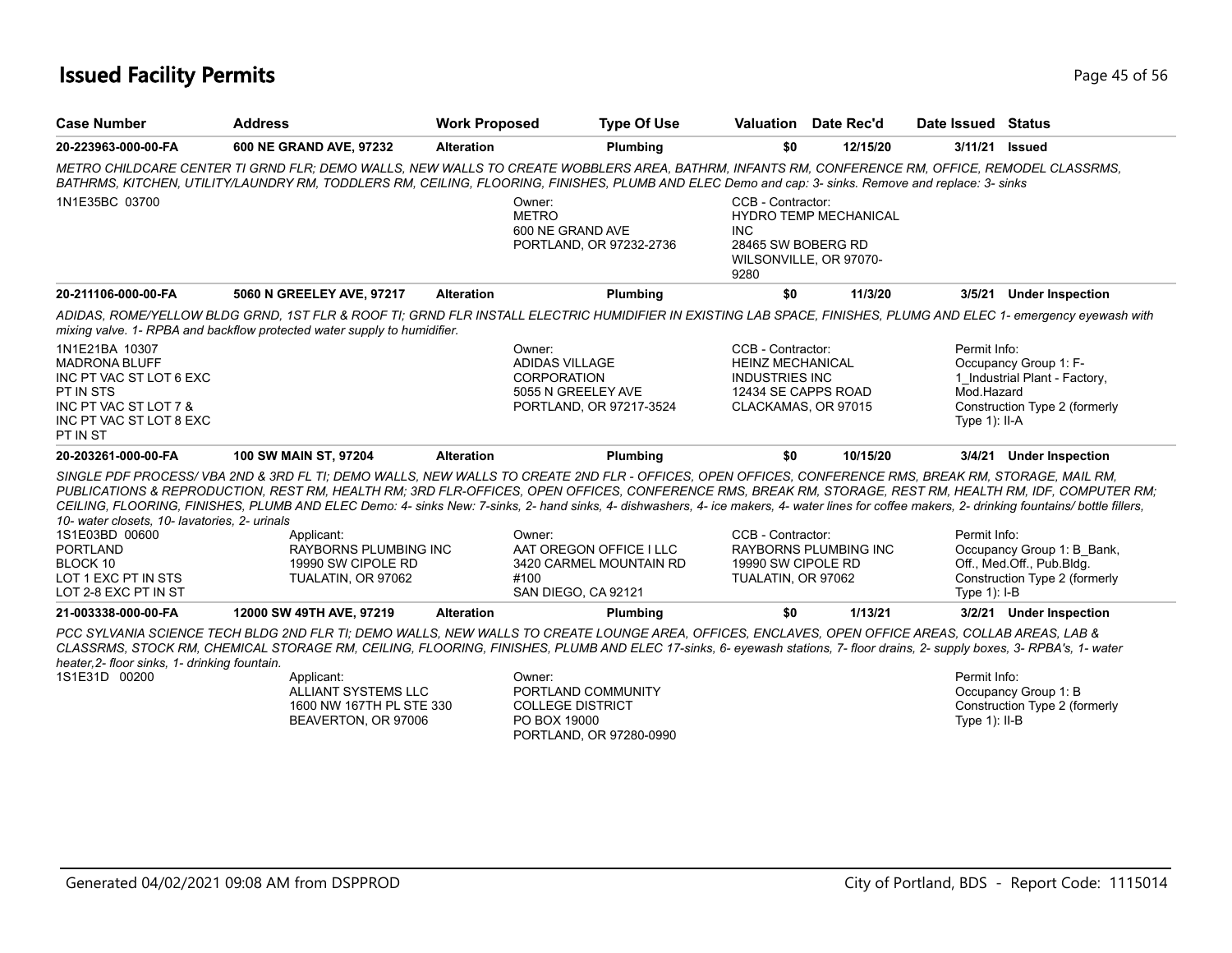| <b>Case Number</b>                                                                       | <b>Address</b>                                                                                                                                                                                                                    | <b>Work Proposed</b> | <b>Type Of Use</b>                                                                                             |                                                                                                       | <b>Valuation</b> Date Rec'd | Date Issued Status             |                                                                                          |
|------------------------------------------------------------------------------------------|-----------------------------------------------------------------------------------------------------------------------------------------------------------------------------------------------------------------------------------|----------------------|----------------------------------------------------------------------------------------------------------------|-------------------------------------------------------------------------------------------------------|-----------------------------|--------------------------------|------------------------------------------------------------------------------------------|
| 21-001385-000-00-FA                                                                      | 101 SW MAIN ST, 97204                                                                                                                                                                                                             | <b>Alteration</b>    | Plumbing                                                                                                       | \$0                                                                                                   | 1/7/21                      | 3/5/21 Final                   |                                                                                          |
|                                                                                          | LL WORK PUBLIC GENDER NEUTRAL RESTROOMS 2ND FL; NEW WALL TO CREATE GENDER NEUTRAL RESTROOM, PLUMB, AND ELEC 1- water closet, 1- lavatory                                                                                          |                      |                                                                                                                |                                                                                                       |                             |                                |                                                                                          |
| 1S1E03BD 00300<br><b>PORTLAND</b><br>BLOCK 11<br><b>LOT 1-4</b><br>LOT 5-8 EXC PT IN STS |                                                                                                                                                                                                                                   | $367-1$              | Owner:<br>MADISON-OFC ONE MAIN<br>PLACE OR LLC<br>PO BOX 7517 BILLBOX# 17-<br><b>HICKSVILLE, NY 11802-7517</b> | CCB - Contractor:<br>MCKINSTRY CO LLC<br>5005 3RD AVE S<br>SEATTLE, WA 98134                          |                             | Permit Info:<br>Type $1$ : I-A | Occupancy Group 1: B Bank,<br>Off., Med.Off., Pub.Bldg.<br>Construction Type 2 (formerly |
| 21-014206-000-00-FA                                                                      | 8572 NE ALDERWOOD RD,                                                                                                                                                                                                             | <b>Alteration</b>    | Plumbing                                                                                                       | \$0                                                                                                   | 2/12/21                     | 3/4/21 Final                   |                                                                                          |
|                                                                                          | 97220<br>SINGLE PDF PROCESS/ CANSOURCE BLDG C TI; NEW WALLS TO CREATE PRIVATE OFFICE, CONVERT WAREHOUSE TO LUNCH RM, CEILING, FLOORING, FINISHES, PLUMB AND ELEC<br>- 1 kitchen sink & 1 backflow preventer for tenant space only |                      |                                                                                                                |                                                                                                       |                             |                                |                                                                                          |
| 1N2E16B 02000                                                                            | Applicant:<br>POWER PLUMBING CO<br>PO BOX 19418<br>PORTLAND, OR 97280<br>Web Page<br>Address:www.powerplumbingc<br>o.com                                                                                                          |                      | Owner:<br>PORT OF PORTLAND<br>PO BOX 3529<br>PORTLAND, OR 97208-3529                                           | CCB - Contractor:<br>POWER PLUMBING CO<br>PO BOX 19418<br>PORTLAND, OR 97280<br>Web Page<br>.com      | Address:www.powerplumbingco |                                |                                                                                          |
| 21-023588-000-00-FA                                                                      | 1015 NW 22ND AVE, 97210                                                                                                                                                                                                           | <b>Alteration</b>    | Plumbing                                                                                                       | \$0                                                                                                   | 3/10/21                     | 3/10/21                        | <b>Under Inspection</b>                                                                  |
|                                                                                          | LEGACY GOOD SAM ENDO - DEMO (1) CLINIC SINK & 1 EXISTING SINK                                                                                                                                                                     |                      |                                                                                                                |                                                                                                       |                             |                                |                                                                                          |
| 1N1E33BA 07800<br><b>COUCHS ADD</b><br><b>BLOCK 304 TL 7800</b>                          | Applicant:<br><b>BILL GRASSL</b><br>HARDER MECHANICAL<br>CONTRACTORS INC<br>PO BOX 5118<br>PORTLAND, OR 97208-5118                                                                                                                |                      | Owner:<br><b>GOOD SAMARITAN</b><br><b>HOSPITAL</b><br>1919 NW LOVEJOY ST<br>PORTLAND, OR 97209-1503            | CCB - Contractor:<br><b>BILL GRASSL</b><br>HARDER MECHANICAL<br><b>CONTRACTORS INC</b><br>PO BOX 5118 | PORTLAND, OR 97208-5118     | Permit Info:<br>Type $1$ : I-A | Occupancy Group 1: I-2<br>Construction Type 2 (formerly                                  |
| 21-031360-000-00-FA                                                                      | 7921 NE SANDY BLVD, 97213                                                                                                                                                                                                         | <b>Alteration</b>    | Plumbing                                                                                                       | \$0                                                                                                   | 3/31/21                     | 3/31/21                        | <b>Under Inspection</b>                                                                  |
|                                                                                          | REPLACE WATER FOUNTAIN(S) WITH BOTTLE FILLING STATION(S) - 1 drinking fountain PR# P-1001608                                                                                                                                      |                      |                                                                                                                |                                                                                                       |                             |                                |                                                                                          |
| 1N2E20DD 01900<br><b>MONTCLAIR</b><br>BLOCK <sub>9</sub><br>LOT 8-15                     | Applicant:<br>JH KELLY LLC<br>PO BOX 2038<br>LONGVIEW, WA 98632                                                                                                                                                                   |                      | Owner:<br>MULTNOMAH COUNTY<br><b>LIBRARY DISTRICT</b><br>401 N DIXON ST                                        | CCB - Contractor:<br>JH KELLY LLC<br>PO BOX 2038<br>LONGVIEW, WA 98632                                |                             |                                |                                                                                          |

PORTLAND, OR 97227

LONGVIEW WA 98632

LONGVIEW WA 98632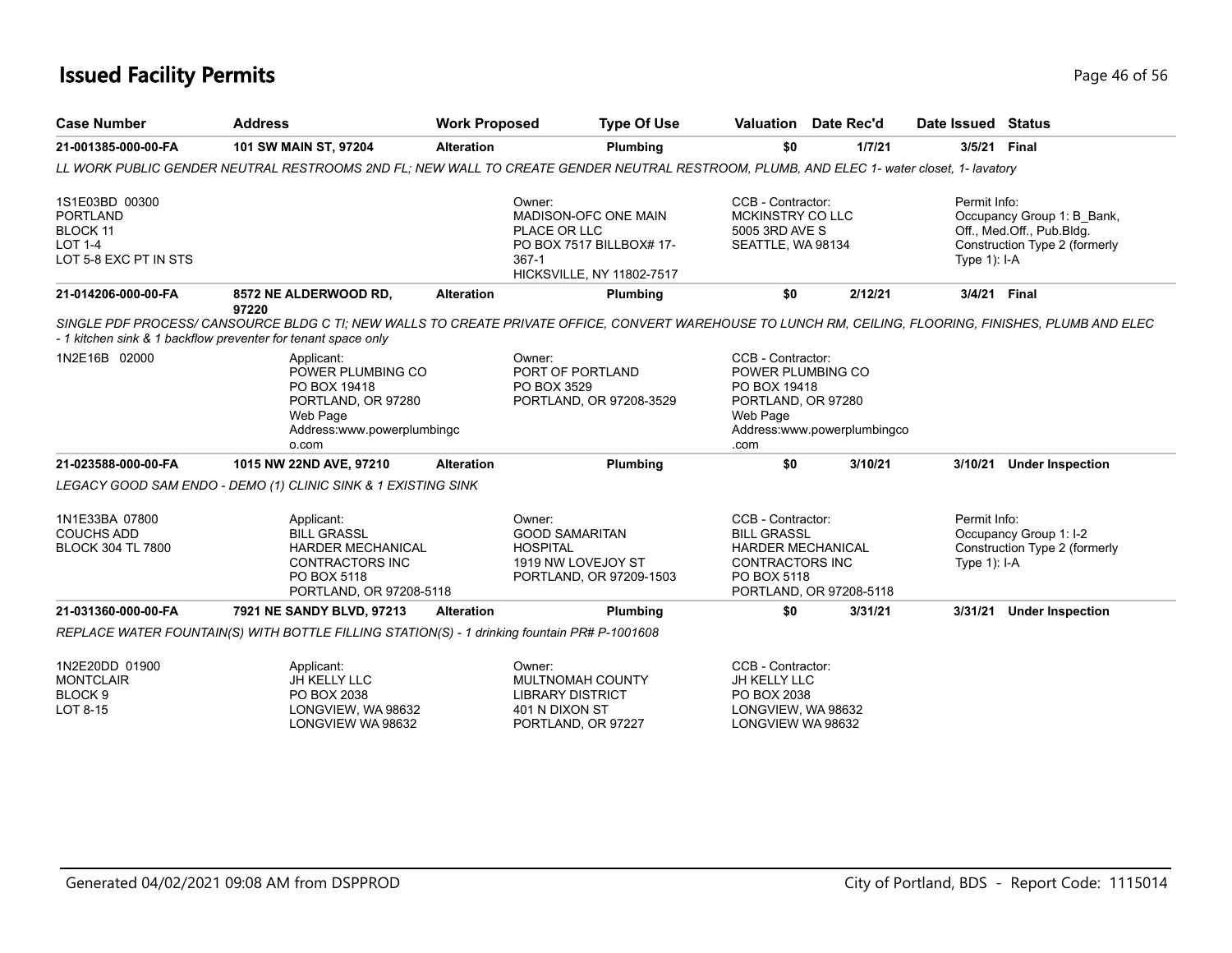| <b>Case Number</b>                                                                   | <b>Address</b>                                                                                                                                                                                                                                                                              | <b>Work Proposed</b> | <b>Type Of Use</b>                                                                                                                                                                                                                                                                                                                   | Valuation                                                                                                    | Date Rec'd                  | Date Issued Status              |                                                                                          |  |  |  |
|--------------------------------------------------------------------------------------|---------------------------------------------------------------------------------------------------------------------------------------------------------------------------------------------------------------------------------------------------------------------------------------------|----------------------|--------------------------------------------------------------------------------------------------------------------------------------------------------------------------------------------------------------------------------------------------------------------------------------------------------------------------------------|--------------------------------------------------------------------------------------------------------------|-----------------------------|---------------------------------|------------------------------------------------------------------------------------------|--|--|--|
| 21-024767-000-00-FA                                                                  | 2801 N GANTENBEIN AVE,<br>97227                                                                                                                                                                                                                                                             | <b>Alteration</b>    | Plumbing                                                                                                                                                                                                                                                                                                                             | \$0                                                                                                          | 3/12/21                     | 3/15/21                         | <b>Issued</b>                                                                            |  |  |  |
|                                                                                      | SINGLE PDF PROCESS/RCH BASEMENT HVAC UPGRADE; INSTALL FAN COIL UNITS, WATER COOLED CONDENSER UNIT, HYDRONIC PUMP, GRILLES, PLUMB, AND ELEC                                                                                                                                                  |                      |                                                                                                                                                                                                                                                                                                                                      |                                                                                                              |                             |                                 |                                                                                          |  |  |  |
| 1N1E27AC 00300<br><b>ABENDS ADD</b><br>BLOCK <sub>3</sub><br>INC PT VAC STS LOT 1-16 | Applicant:<br><b>TOTAL MECHANICAL INC</b><br>4857 NW LAKE ROAD SUITE<br>300<br>CAMAS, WA 98607                                                                                                                                                                                              |                      | Owner:<br><b>EMANUEL HOSPITAL</b><br>1919 NW LOVEJOY ST<br>PORTLAND, OR 97209-1503                                                                                                                                                                                                                                                   | CCB - Contractor:<br>TOTAL MECHANICAL INC<br>300<br>CAMAS, WA 98607                                          | 4857 NW LAKE ROAD SUITE     |                                 |                                                                                          |  |  |  |
| 21-024304-000-00-FA                                                                  | 7000 NE AIRPORT WAY, 97218                                                                                                                                                                                                                                                                  | <b>Alteration</b>    | Plumbing                                                                                                                                                                                                                                                                                                                             | \$0                                                                                                          | 3/11/21                     | 3/11/21 Issued                  |                                                                                          |  |  |  |
|                                                                                      | F11/ TERMINAL CONCOURSE C DEPLANNING LVL ESCALATOR WASH STATION: MINOR DEMO, CREATE NEW ESCALATOR WASH AREA, INSTALL NEW CHAIN LINK FENCE W/ FABRIC<br>COVERING, CEILING, FLOORING, FINISHES, PLUMB AND ELEC - INSTALL (1) BACKFLOW PREVENTOR, (1) HOSE BIB, (1) VACCUM ACCUMULATOR, PIPING |                      |                                                                                                                                                                                                                                                                                                                                      |                                                                                                              |                             |                                 |                                                                                          |  |  |  |
| 1N2E08B 00400<br>SECTION 08 1N 2E<br>TL 400 7.39 ACRES<br>SEE SUB ACCOUNTS           | Applicant:<br><b>BILL GRASSL</b><br><b>HARDER MECHANICAL</b><br><b>CONTRACTORS INC</b><br>PO BOX 5118<br>PORTLAND, OR 97208-5118                                                                                                                                                            |                      | Owner:<br>PORT OF PORTLAND<br>PO BOX 3529<br>PORTLAND, OR 97208-3529                                                                                                                                                                                                                                                                 | CCB - Contractor:<br><b>BILL GRASSL</b><br><b>HARDER MECHANICAL</b><br><b>CONTRACTORS INC</b><br>PO BOX 5118 | PORTLAND, OR 97208-5118     | Permit Info:<br>Type $1$ : I-A  | Occupancy Group 1: A-3<br>Construction Type 2 (formerly                                  |  |  |  |
| 21-008112-000-00-FA                                                                  | 5228 NE HOYT ST, 97213                                                                                                                                                                                                                                                                      | <b>Alteration</b>    | Plumbing                                                                                                                                                                                                                                                                                                                             | \$0                                                                                                          | 1/27/21                     | 3/1/21 Final                    |                                                                                          |  |  |  |
|                                                                                      |                                                                                                                                                                                                                                                                                             |                      | SINGLE PDF PROCESS/ PROVIDENCE BLDG B WATER DAMAGE REMEDIATION 1ST FLR; DEMO WALLS, NEW WALLS TO CREATE HOUSEKEEPING RM W/ SHOWER, BATHRM, REPAIR<br>WATER DAMAGE & REMODEL STORAGE RM, GROUP RMS, BATHRMS, STAFF RM, CEILING, FLOORING, FINISHES, PLUMB AND ELEC                                                                    |                                                                                                              |                             |                                 |                                                                                          |  |  |  |
| 1N2E31AC 06200<br>CENTER ADD ANX<br>BLOCK <sub>2</sub><br>LOT <sub>2</sub>           |                                                                                                                                                                                                                                                                                             |                      | Owner:<br><b>PROVIDENCE HEALTH &amp;</b><br>SERVICES-OREGON<br>4400 NE HALSEY ST BLDG 2<br>#190<br>PORTLAND, OR 97213-1545                                                                                                                                                                                                           | CCB - Contractor:<br><b>BILL GRASSL</b><br><b>HARDER MECHANICAL</b><br><b>CONTRACTORS INC</b><br>PO BOX 5118 | PORTLAND, OR 97208-5118     |                                 |                                                                                          |  |  |  |
| 21-025157-000-00-FA                                                                  | <b>1500 NE IRVING ST, 97232</b>                                                                                                                                                                                                                                                             | <b>Alteration</b>    | Plumbing                                                                                                                                                                                                                                                                                                                             | \$0                                                                                                          | 3/15/21                     | 3/15/21 Issued                  |                                                                                          |  |  |  |
| sinks, 2 water heaters                                                               |                                                                                                                                                                                                                                                                                             |                      | SINGLE PDF PROCESS/ DSV STE 575 5TH FLR TI: DEMO WALLS. NEW WALLS TO CREATE RECEPTION AREA. CONFERENCE RMS. SERVER RM. OFFICES. BREAKRM. PRIVACY RM.<br>OPEN OFFICE AREA, ADD BIKE PARKING IN BASEMENT, CEILING, FLOORING, FINISHES, PLUMB AND ELEC Per submitted application: install 1 dishwasher, 4 floor drains, 2 ice makers, 2 |                                                                                                              |                             |                                 |                                                                                          |  |  |  |
| 1N1E35AC 01200<br><b>HOLLADAYS ADD</b><br>BLOCK 167&168 TL 1200                      | Applicant:<br>POWER PLUMBING CO<br>PO BOX 19418<br>PORTLAND, OR 97280<br>Web Page<br>Address:www.powerplumbingc<br>o.com                                                                                                                                                                    |                      | Owner:<br><b>SCRE II EASTSIDE LP</b><br>1120 NW COUCH #500<br>PORTLAND, OR 97209                                                                                                                                                                                                                                                     | CCB - Contractor:<br>POWER PLUMBING CO<br>PO BOX 19418<br>PORTLAND, OR 97280<br>Web Page<br>.com             | Address:www.powerplumbingco | Permit Info:<br>Type $1$ : II-B | Occupancy Group 1: B Bank,<br>Off., Med.Off., Pub.Bldg.<br>Construction Type 2 (formerly |  |  |  |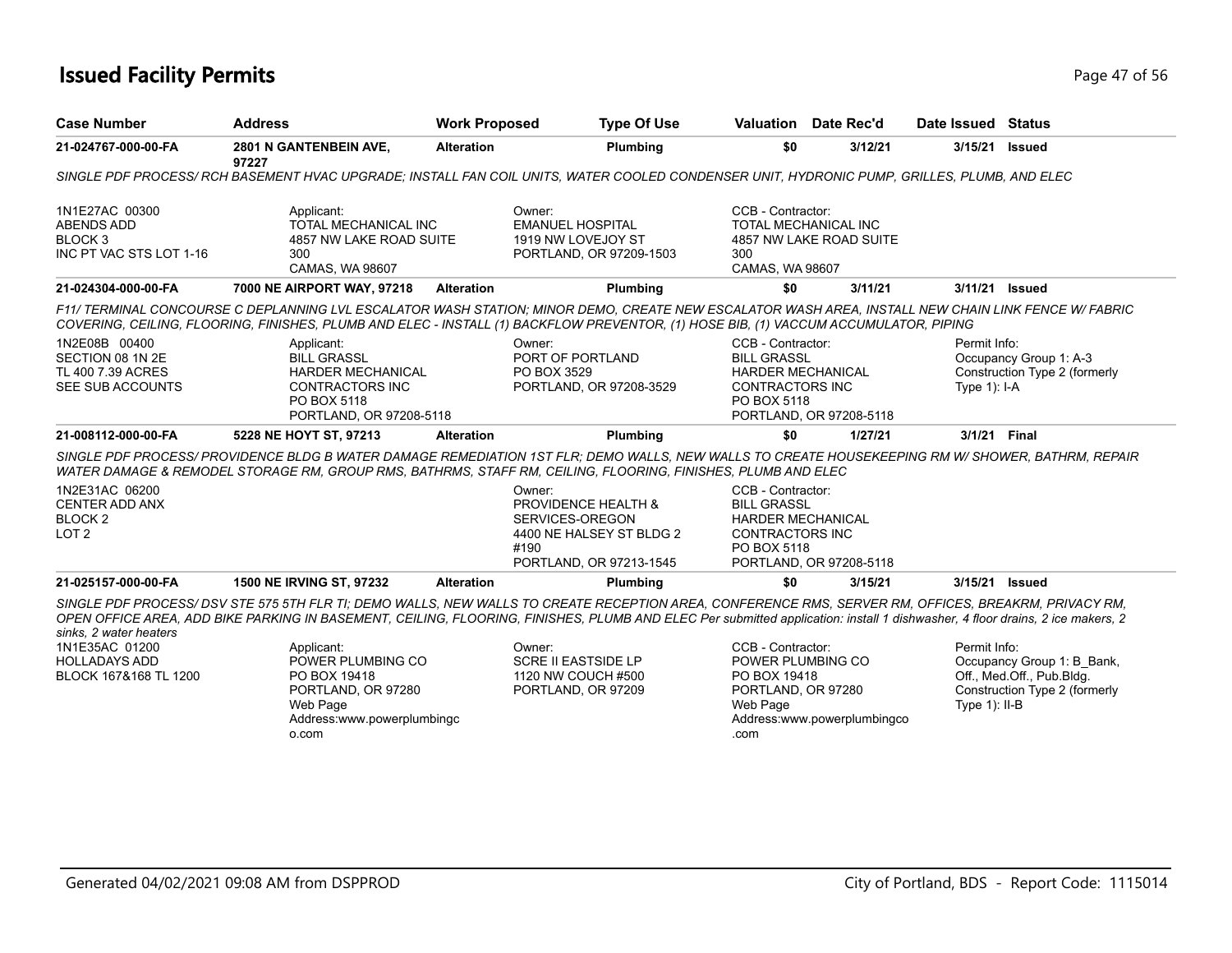| <b>Case Number</b>                                                                                      | <b>Address</b>                                                                                                                                                                                           | <b>Work Proposed</b> |                                                                                                        | <b>Type Of Use</b> |                                                                                             | Valuation Date Rec'd                                                                    | Date Issued Status              |                                                               |
|---------------------------------------------------------------------------------------------------------|----------------------------------------------------------------------------------------------------------------------------------------------------------------------------------------------------------|----------------------|--------------------------------------------------------------------------------------------------------|--------------------|---------------------------------------------------------------------------------------------|-----------------------------------------------------------------------------------------|---------------------------------|---------------------------------------------------------------|
| 21-031465-000-00-FA                                                                                     | 1038 SE CESAR E CHAVEZ<br><b>BLVD, 97214</b>                                                                                                                                                             | <b>Alteration</b>    |                                                                                                        | Plumbing           | \$0                                                                                         | 3/31/21                                                                                 | 3/31/21                         | <b>Issued</b>                                                 |
|                                                                                                         | 1 drinking fountain - FOR BOTTLE FILLING STATION(S) PR# P-1001603                                                                                                                                        |                      |                                                                                                        |                    |                                                                                             |                                                                                         |                                 |                                                               |
| 1S1E01AD 04500<br><b>EASTLAND</b><br>BLOCK 4<br>LOT 1&2 TL 4500                                         | Applicant:<br>JH KELLY LLC<br>PO BOX 2038<br>LONGVIEW, WA 98632<br>LONGVIEW WA 98632                                                                                                                     |                      | Owner:<br>MULTNOMAH COUNTY<br><b>LIBRARY DISTRICT</b><br>401 N DIXON ST<br>PORTLAND, OR 97227          |                    | CCB - Contractor:<br>JH KELLY LLC<br>PO BOX 2038<br>LONGVIEW, WA 98632<br>LONGVIEW WA 98632 |                                                                                         |                                 |                                                               |
| 21-027163-000-00-FA                                                                                     | 808 SW 3RD AVE, 97204                                                                                                                                                                                    | <b>Alteration</b>    |                                                                                                        | Plumbing           | \$0                                                                                         | 3/19/21                                                                                 |                                 | 3/31/21 Issued                                                |
|                                                                                                         | SINGLE PDF PROCESS/ LANDLORD WORK SPEC SUITE STE 570 TI; DEMO WALLS, NEW WALLS TO CREATE ENTRY AREA, OPEN OFFICE AREA, MINOR REMODEL TO EXISTING<br>OFFICES, CEILING, FLOORING, FINISHES, PLUMB AND ELEC |                      |                                                                                                        |                    |                                                                                             |                                                                                         |                                 |                                                               |
| 1S1E03BA 06000<br><b>PORTLAND</b><br>BLOCK <sub>22</sub><br><b>LOT 7&amp;8</b>                          | Applicant:<br>DUNCAN & DUNCAN INC<br>14844 SW 109TH AVE<br><b>TIGARD, OR 97224</b>                                                                                                                       |                      | Owner:<br>SN INVESTMENT<br>PROPERTIES LLC<br>1121 SW SALMON ST 5TH<br><b>FLR</b><br>PORTLAND, OR 97205 |                    | CCB - Contractor:<br>DUNCAN & DUNCAN INC<br>14844 SW 109TH AVE<br><b>TIGARD, OR 97224</b>   |                                                                                         | Permit Info:<br>Type $1$ : I-FR | Occupancy Group 1: B<br>Construction Type 2 (formerly         |
| 21-021629-000-00-FA                                                                                     | 240 N BROADWAY, 97227                                                                                                                                                                                    | <b>Alteration</b>    |                                                                                                        | Plumbing           | \$0                                                                                         | 3/4/21                                                                                  | 3/4/21                          | <b>Issued</b>                                                 |
| REPLACE 1 BAR SINK - TENANT UPRIGHT CAFE                                                                |                                                                                                                                                                                                          |                      |                                                                                                        |                    |                                                                                             |                                                                                         |                                 |                                                               |
| 1N1E27DC 01700<br>ELIZABETH IRVINGS ADD<br>BLOCK <sub>3</sub><br><b>LOT 1-3</b><br>EXC PT IN ST LOT 4-8 | Applicant:<br>ORENEVA CONSTRUCTION<br><b>INC</b><br>812 SW 10TH AVE #204<br>PORTLAND, OR 97205                                                                                                           |                      | Owner:<br>LB OWNER LLC<br>222 SW COLUMBIA ST #700<br>PORTLAND, OR 97201                                |                    | <b>INC</b>                                                                                  | CCB - Contractor:<br>ORENEVA CONSTRUCTION<br>812 SW 10TH AVE #204<br>PORTLAND, OR 97205 |                                 |                                                               |
| Total # of FA Alteration permits issued: 216                                                            |                                                                                                                                                                                                          |                      |                                                                                                        |                    |                                                                                             |                                                                                         |                                 | Total valuation of FA Alteration permits issued: \$22,005,412 |
| Total # of Facility Permits issued: 216                                                                 |                                                                                                                                                                                                          |                      |                                                                                                        |                    |                                                                                             |                                                                                         |                                 | Total valuation of Facility Permits issued: \$22,005,412      |
| 20-124057-REV-03-MG                                                                                     | 7000 NE AIRPORT WAY, 97218                                                                                                                                                                               | <b>Addition</b>      |                                                                                                        | Assembly           | \$0                                                                                         | 3/5/21                                                                                  | 3/5/21                          | Issued                                                        |
|                                                                                                         | T CORE - REV-03 to STR-01 - Revisions to the Occupant Safety Plan for DP-D (structural and demolition package) for main T Core project                                                                   |                      |                                                                                                        |                    |                                                                                             |                                                                                         |                                 |                                                               |
| 1N2E08B 00400<br>SECTION 08 1N 2E<br>TL 400 7.39 ACRES<br>SEE SUB ACCOUNTS                              | Applicant:<br><b>AUSTIN CHEADLE</b><br><b>FASTER PERMITS</b><br>2000 SW 1ST AVE SUITE 420<br>PORTLAND, OR 97201                                                                                          |                      | Owner:<br>PORT OF PORTLAND<br>PO BOX 3529<br>PORTLAND, OR 97208-3529                                   |                    | CCB - Contractor:<br>5TH FLOOR<br>PARSIPPANY, NJ 07054                                      | HOFFMAN SKANSKA LLC<br>389 INTERPACE PARKWAY                                            |                                 |                                                               |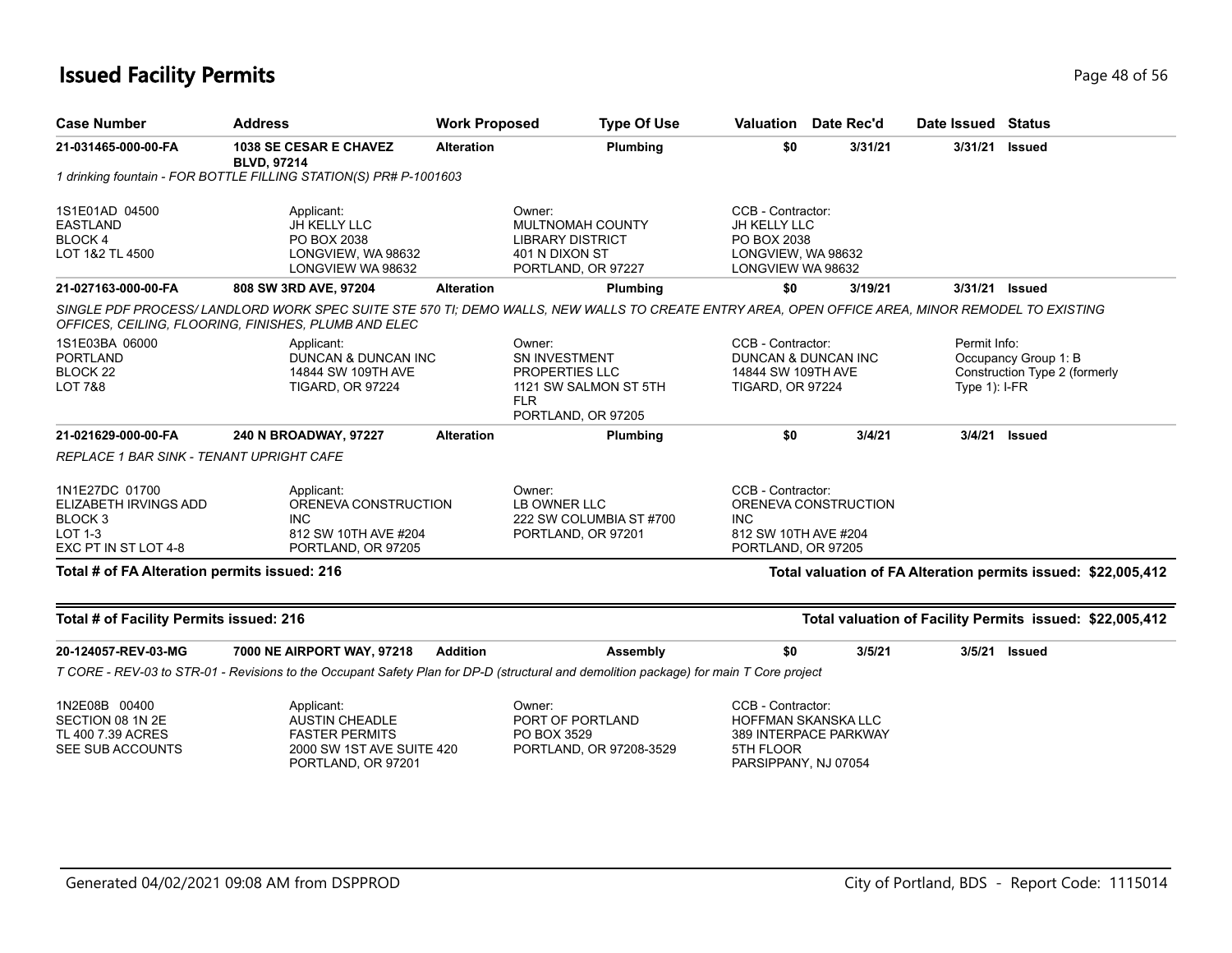## **Issued Major Project Groups Permits Page 19 of 56** and **Page 49 of 56** and **Page 49 of 56**

| T CORE - DFS-04 to STR-01 - Fall protection                                |                                                                                                                                                                                               |                                                                       |                                                   |                                                                                                                                                 |         |         |                                                          |  |
|----------------------------------------------------------------------------|-----------------------------------------------------------------------------------------------------------------------------------------------------------------------------------------------|-----------------------------------------------------------------------|---------------------------------------------------|-------------------------------------------------------------------------------------------------------------------------------------------------|---------|---------|----------------------------------------------------------|--|
| 1N2E08B 00400<br>SECTION 08 1N 2E<br>TL 400 7.39 ACRES<br>SEE SUB ACCOUNTS | Owner:<br>Applicant:<br><b>MIKE COYLE</b><br>PO BOX 3529<br><b>FASTER PERMITS</b><br>2000 SW 1ST AVE, STE 420<br>PORTLAND, OR 97201                                                           |                                                                       | PORT OF PORTLAND<br>PORTLAND, OR 97208-3529       | CCB - Contractor:<br><b>HOFFMAN SKANSKA LLC</b><br>389 INTERPACE PARKWAY<br>5TH FLOOR<br>PARSIPPANY, NJ 07054                                   |         |         |                                                          |  |
| 20-124057-DFS-03-MG                                                        | 7000 NE AIRPORT WAY, 97218                                                                                                                                                                    | <b>Addition</b>                                                       | <b>Assembly</b>                                   | \$220,000                                                                                                                                       | 1/28/21 |         | 3/8/21 Issued                                            |  |
| T CORE - DFS-03 to STR-01 - Fireproofing                                   |                                                                                                                                                                                               |                                                                       |                                                   |                                                                                                                                                 |         |         |                                                          |  |
| 1N2E08B 00400<br>SECTION 08 1N 2E<br>TL 400 7.39 ACRES<br>SEE SUB ACCOUNTS | Applicant:<br>Owner:<br><b>MIKE COYLE</b><br>PORT OF PORTLAND<br><b>FASTER PERMITS</b><br>PO BOX 3529<br>PORTLAND, OR 97208-3529<br>2000 SW 1ST AVE, STE 420<br>PORTLAND, OR 97201            |                                                                       |                                                   | CCB - Contractor:<br><b>HOFFMAN SKANSKA LLC</b><br>389 INTERPACE PARKWAY<br>5TH FLOOR<br>PARSIPPANY, NJ 07054                                   |         |         |                                                          |  |
| Total # of MG Addition permits issued: 3                                   |                                                                                                                                                                                               |                                                                       |                                                   |                                                                                                                                                 |         |         | Total valuation of MG Addition permits issued: \$230,000 |  |
| 19-214942-REV-01-MG                                                        | 1140 SW WASHINGTON ST,<br>97205                                                                                                                                                               | <b>New Construction</b>                                               | <b>Apartments/Con</b><br>dos (3 or more           | \$84,000                                                                                                                                        | 3/8/21  | 3/8/21  | <b>Issued</b>                                            |  |
|                                                                            | 11W - REV-01 - Revision to Levels P1, P1M, 01, and 08 architectural and structural drawings for changes to the storm water tank, MDF Room, water vault tank, and Level 7 to 8 stair transfer. |                                                                       | units)                                            |                                                                                                                                                 |         |         |                                                          |  |
| 1N1E33DD 02200                                                             | Applicant:<br><b>Colleen Priest</b><br><b>ZGF Architects</b><br>1223 SW Washington Street,<br>Ste. 200<br>Portland OR 97205                                                                   | Owner:<br>LOT-306 LLC<br>920 SW 6TH AVE #223<br>PORTLAND, OR 97204    |                                                   | CCB - Contractor:<br><b>BRIAN SABOM</b><br><b>TURNER CONSTRUCTION</b><br><b>COMPANY</b><br>1155 SW MORRISON ST STE<br>600<br>PORTLAND, OR 97205 |         |         |                                                          |  |
| 19-130673-DFS-04-MG                                                        | 970 SW WASHINGTON ST, 97205 New Construction                                                                                                                                                  |                                                                       | <b>Apartments/Con</b><br>dos (3 or more<br>units) | \$350,000                                                                                                                                       | 3/31/21 | 3/31/21 | <b>Issued</b>                                            |  |
|                                                                            | Block 216 STR DFS-04 applied fireproofing; See appeal 24715 for alternate fireproofing                                                                                                        |                                                                       |                                                   |                                                                                                                                                 |         |         |                                                          |  |
| 1N1E34CC 05900                                                             | Applicant:<br><b>MEGAN COOK-</b><br><b>EICHELBERGER</b><br><b>BALFOUR BEATTY</b><br><b>CONSTRUCTION</b><br>1455 NW IRVING ST STE 400<br>PORTLAND OR 97206                                     | Owner:<br>BLOCK 216 LLC<br>920 SW 6TH AVE, #223<br>PORTLAND, OR 97204 |                                                   | CCB - Contractor:<br><b>BALFOUR BEATTY</b><br><b>CONSTRUCTION LLC</b><br>205 W DEWEY ST<br>GOLDSBORO, NC 27530                                  |         |         |                                                          |  |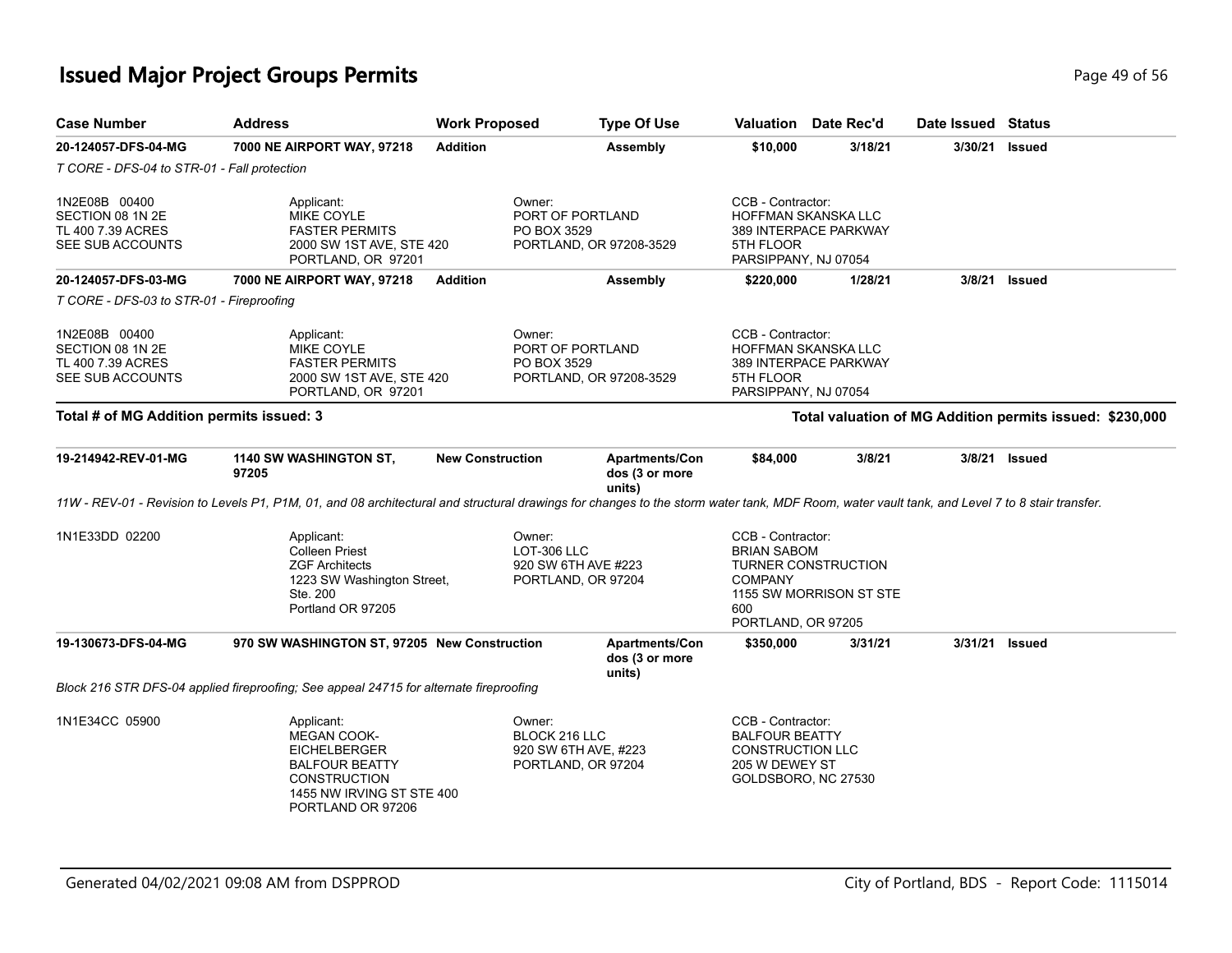## **Issued Major Project Groups Permits Page 10 01 2012 12:00 12:00 Page 50 of 56 20 01 56 Page 50 of 56 20 01 56 Page 50 of 56 20 01 56 Page 10 01 56 20 01 56 Page 10 01 56 20 01 56 Page 10 01 20 20 20 20 20 20 20 20 20 20**

| <b>Case Number</b>                         | <b>Address</b>                                                                                                                                                                         | <b>Work Proposed</b>                                                  | <b>Type Of Use</b>                                | Valuation                                                                               | Date Rec'd                                     | Date Issued | <b>Status</b> |
|--------------------------------------------|----------------------------------------------------------------------------------------------------------------------------------------------------------------------------------------|-----------------------------------------------------------------------|---------------------------------------------------|-----------------------------------------------------------------------------------------|------------------------------------------------|-------------|---------------|
| 19-214942-DFS-07-MG                        | 1140 SW WASHINGTON ST,<br>97205                                                                                                                                                        | <b>New Construction</b>                                               | <b>Apartments/Con</b><br>dos (3 or more<br>units) | \$500                                                                                   | 3/12/21                                        | 3/12/21     | <b>Issued</b> |
|                                            | 11W-DFS-07 - Hangers and Supports for Electrical Systems for Generator                                                                                                                 |                                                                       |                                                   |                                                                                         |                                                |             |               |
| 1N1E33DD 02200                             | Applicant:<br>Stephanie Boultinghouse<br><b>EC Electric</b><br>PO Box 10286<br>Portland, OR 97286                                                                                      | Owner:<br>LOT-306 LLC<br>920 SW 6TH AVE #223<br>PORTLAND, OR 97204    |                                                   | CCB - Contractor:<br><b>BRIAN SABOM</b><br><b>COMPANY</b><br>600<br>PORTLAND, OR 97205  | TURNER CONSTRUCTION<br>1155 SW MORRISON ST STE |             |               |
| 19-130673-DFS-09-MG                        | 970 SW WASHINGTON ST, 97205 New Construction                                                                                                                                           |                                                                       | <b>Apartments/Con</b><br>dos (3 or more<br>units) | \$1,920,000                                                                             | 3/4/21                                         |             | 3/4/21 Issued |
|                                            | Block 216-STR-DFS-09 Post Tension Reinforcing Levels 9 thru 18                                                                                                                         |                                                                       |                                                   |                                                                                         |                                                |             |               |
| 1N1E34CC 05900                             | Applicant:<br><b>MEGAN COOK-</b><br><b>EICHEILBERGER</b><br><b>BALFOUR BEATTY</b><br>936 SW Washington St<br>PORTLAND OR 97205                                                         | Owner:<br>BLOCK 216 LLC<br>920 SW 6TH AVE, #223<br>PORTLAND, OR 97204 |                                                   | CCB - Contractor:<br><b>BALFOUR BEATTY</b><br><b>CONSTRUCTION LLC</b><br>205 W DEWEY ST | GOLDSBORO, NC 27530                            |             |               |
| 19-214942-DFS-08-MG                        | 1140 SW WASHINGTON ST,<br>97205                                                                                                                                                        | <b>New Construction</b>                                               | <b>Apartments/Con</b><br>dos (3 or more<br>units) | \$50,000                                                                                | 2/4/21                                         |             | 3/8/21 Issued |
| 11W DFS-08 - concrete post-tensioning L1.5 |                                                                                                                                                                                        |                                                                       |                                                   |                                                                                         |                                                |             |               |
| 1N1E33DD 02200                             | Applicant:<br><b>ABRAM STAPLES</b><br><b>TURNER CONSTRUCTION</b><br>521 SW 11TH AVE<br><b>BASEMENT</b><br>PORTLAND OR 97205                                                            | Owner:<br>LOT-306 LLC<br>920 SW 6TH AVE #223<br>PORTLAND, OR 97204    |                                                   | CCB - Contractor:<br><b>BRIAN SABOM</b><br><b>COMPANY</b><br>600<br>PORTLAND, OR 97205  | TURNER CONSTRUCTION<br>1155 SW MORRISON ST STE |             |               |
| 19-214942-REV-02-MG                        | 1140 SW WASHINGTON ST,<br>97205                                                                                                                                                        | <b>New Construction</b>                                               | <b>Apartments/Con</b><br>dos (3 or more<br>units) | \$0                                                                                     | 3/8/21                                         |             | 3/8/21 Issued |
|                                            | 11W-REV-02 - Level 1 and Level 1.5 P/T revised and Level 1.5 Stair 3 landing added to drawings. A2.01.5S updated per structural coordination. Double stacked bike rack product change. |                                                                       |                                                   |                                                                                         |                                                |             |               |
| 1N1E33DD 02200                             | Applicant:<br><b>Colleen Priest</b><br><b>ZGF Architects</b><br>1223 SW Washington Street,<br>Ste. 200<br>Portland OR 97205                                                            | Owner:<br>LOT-306 LLC<br>920 SW 6TH AVE #223<br>PORTLAND, OR 97204    |                                                   | CCB - Contractor:<br><b>BRIAN SABOM</b><br><b>COMPANY</b><br>600<br>PORTLAND, OR 97205  | TURNER CONSTRUCTION<br>1155 SW MORRISON ST STE |             |               |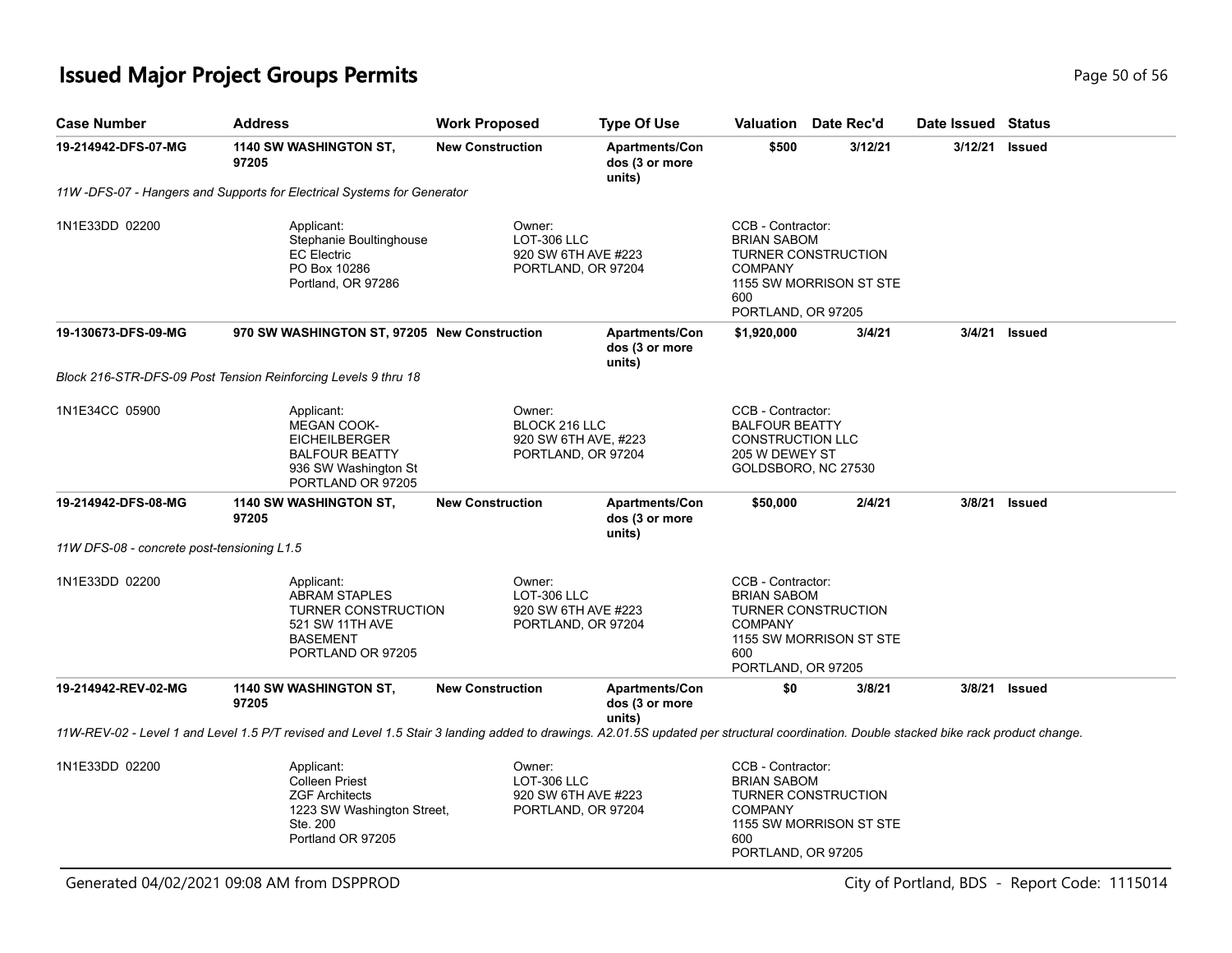## **Issued Major Project Groups Permits Page 11 of 56 and 20 and 20 and 20 and 20 and 20 and 20 and 20 and 20 and 20 and 20 and 20 and 20 and 20 and 20 and 20 and 20 and 20 and 20 and 20 and 20 and 20 and 20 and 20 and 20 a**

| <b>Case Number</b>                                                                                                                                                                                                                 | <b>Address</b>                                                                                                                                                                                                   | <b>Work Proposed</b>    | <b>Type Of Use</b>                                                   | Valuation                                                                                                                         | Date Rec'd | Date Issued Status                                                                                                                                                                                           |
|------------------------------------------------------------------------------------------------------------------------------------------------------------------------------------------------------------------------------------|------------------------------------------------------------------------------------------------------------------------------------------------------------------------------------------------------------------|-------------------------|----------------------------------------------------------------------|-----------------------------------------------------------------------------------------------------------------------------------|------------|--------------------------------------------------------------------------------------------------------------------------------------------------------------------------------------------------------------|
|                                                                                                                                                                                                                                    | Total # of MG New Construction permits issued: 6                                                                                                                                                                 |                         |                                                                      |                                                                                                                                   |            | Total valuation of MG New Construction permits issued: \$2,404,500                                                                                                                                           |
|                                                                                                                                                                                                                                    | Total # of Major Project Groups Permits issued: 9                                                                                                                                                                |                         |                                                                      |                                                                                                                                   |            | Total valuation of Major Project Groups Permits issued: \$2,634,500                                                                                                                                          |
| 20-177865-000-00-MI                                                                                                                                                                                                                | <b>6921 SE CRYSTAL SPRINGS</b><br><b>BLVD, 97206</b><br>SINGLE PDF - MANUFACTURED HOME ON INDIVIDUAL LOT - NEW SINGLE FAMILY DWELLING / 1-STORY / FLAT LOT / PRESCRIPTIVE *** ET, MT & PT SEPERATE***W/ DETACHED | <b>New Construction</b> | <b>Single Family</b><br><b>Dwelling</b>                              | \$37,644                                                                                                                          | 8/14/20    | 3/11/21<br><b>Issued</b>                                                                                                                                                                                     |
| CARPORT AND DRIVEWAY 20-177867-RS<br>1S2E20CA 12000<br>Applicant:<br>Owner:<br><b>JEFF WALDIEN</b><br><b>ABRAHAM ALANY</b><br>AMERICAN RESTORATION<br>PO BOX 42653<br>AND CONSTRUCTION<br>P.O. Box 12607<br><b>SALEM, OR 97309</b> |                                                                                                                                                                                                                  |                         | PORTLAND, OR 97242                                                   | CCB - Contractor:<br>AMERICAN RESTORATION &<br><b>CONSTRUCTION OF SALEM</b><br><b>INC</b><br>PO BOX 12607<br>SALEM, OR 97309-0607 |            | Permit Info:<br>Occupancy Group 1 - RS: R-<br>3_Residential One and Two<br>Family<br>Construction Type 1: V-B<br>Construction Type 2 (formerly<br>Type $1$ :<br>Total Square Footage - Display<br>Only: 1537 |
|                                                                                                                                                                                                                                    | Total # of MI New Construction permits issued: 1                                                                                                                                                                 |                         |                                                                      |                                                                                                                                   |            | Total valuation of MI New Construction permits issued: \$37,644                                                                                                                                              |
|                                                                                                                                                                                                                                    | Total # of Manufactured Home on Indiv. Lot Permits issued: 1                                                                                                                                                     |                         |                                                                      |                                                                                                                                   |            | Total valuation of Manufactured Home on Indiv. Lot Permits issued: \$37,644                                                                                                                                  |
| 20-201947-000-00-MP                                                                                                                                                                                                                | <b>15656 SE DIVISION ST, 97236</b><br>SINGLE PDF - REPLACE WITH NEW MANUFACTURED HOME INTO EXISTING SPACE #18, 14 X 56FT SINGLE-WIDE *** ET PERMIT SEPARATE                                                      | Replacement             | <b>Single Family</b><br><b>Dwelling</b>                              | \$500                                                                                                                             | 10/15/20   | 3/9/21<br><b>Under Inspection</b>                                                                                                                                                                            |
| 1S2E12AB 00300<br><b>LAUREL AC</b><br>LOT 2 TL 300<br><b>LAND &amp; IMPS SEE</b><br>R202312 (R477800311)<br>FOR BILLBOARD                                                                                                          | Applicant:<br>MICHAEL HUMPHREY<br>16409 SE DIVISION ST, STE<br>216 PMB 208<br>PORTLAND, OR 97236                                                                                                                 | Owner:                  | TALL FIRS PARK LLC<br>1010 WASHINGTON ST #260<br>VANCOUVER, WA 98660 | CCB - Contractor:<br>MICHAEL ALLAN HUMPHREY<br>1523 SE 162 8<br>PORTLAND, OR 97233                                                |            | Permit Info:<br>Occupancy Group 1 - RS: R-<br>3_Residential One and Two<br>Family<br>Construction Type 1: V-B<br>Construction Type 2 (formerly<br>Type $1$ :                                                 |
| Total # of MP Replacement permits issued: 1                                                                                                                                                                                        |                                                                                                                                                                                                                  |                         |                                                                      |                                                                                                                                   |            | Total valuation of MP Replacement permits issued: \$500                                                                                                                                                      |

**Total # of Manufactured Home in Park Permits issued: 1 Total valuation of Manufactured Home in Park Permits issued: \$500**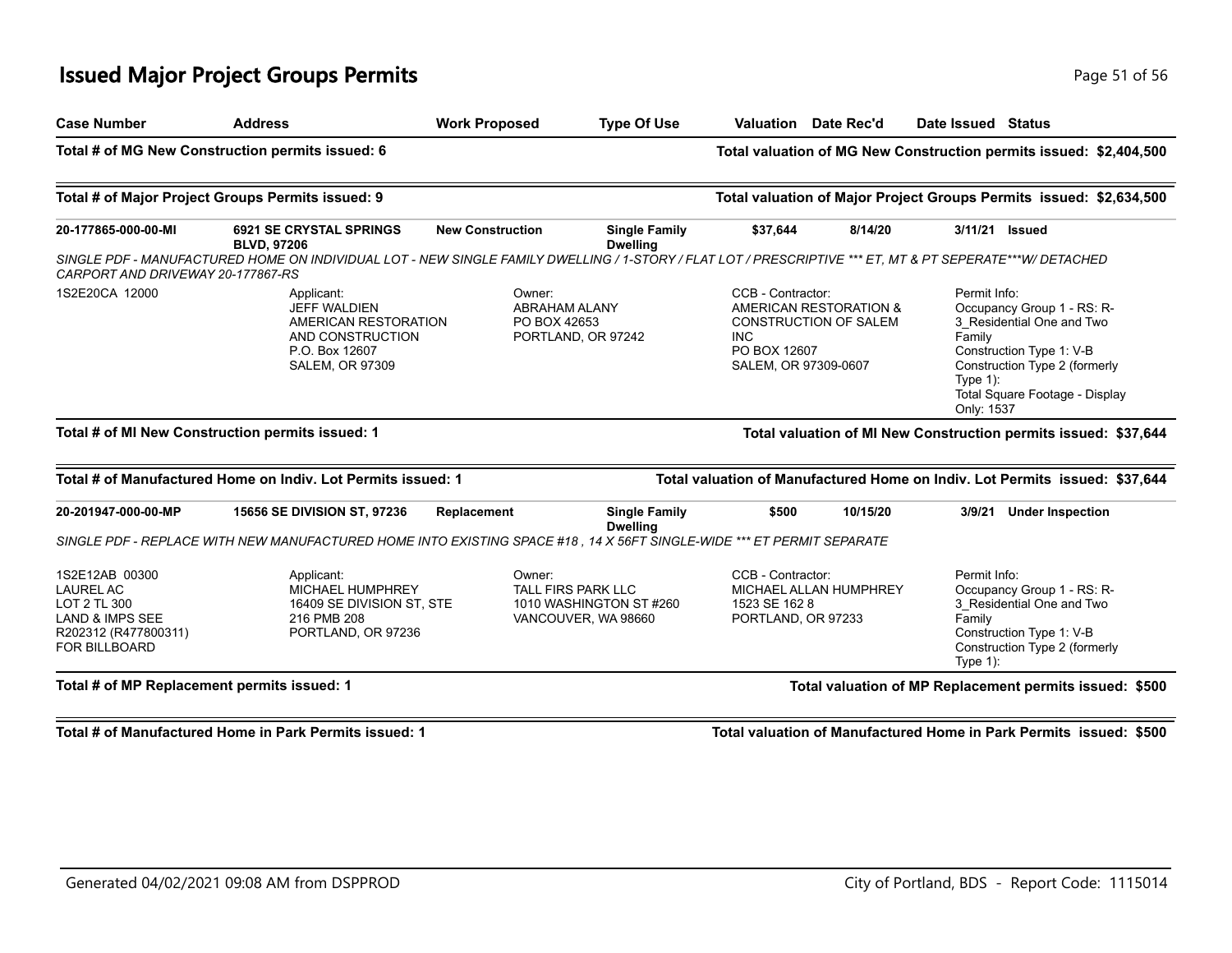## **Issued Site Development Permits Page 12 of 56 Page 52 of 56 Page 52 of 56**

| <b>Case Number</b>                                                                                                            | <b>Address</b>                                                                                                                                                                                                                                                                                     | <b>Work Proposed</b>                                                                    | <b>Type Of Use</b>                         |                                                                                   | Valuation Date Rec'd        | Date Issued Status |                         |
|-------------------------------------------------------------------------------------------------------------------------------|----------------------------------------------------------------------------------------------------------------------------------------------------------------------------------------------------------------------------------------------------------------------------------------------------|-----------------------------------------------------------------------------------------|--------------------------------------------|-----------------------------------------------------------------------------------|-----------------------------|--------------------|-------------------------|
| 19-213962-000-00-SD                                                                                                           | 140 NE SACRAMENTO ST, 97212 Multiple Dwellings/Single                                                                                                                                                                                                                                              | <b>Lot Improvements</b>                                                                 | <b>Existing</b><br><b>Residential Site</b> | \$65,000                                                                          | 8/23/19                     | 3/8/21             | <b>Under Inspection</b> |
|                                                                                                                               | SITE IMPROVEMENTS INCLUDING GRADING. LANDSCAPING. PRIVATE DRIVEWAY. FENCING AND SITE UTILITIES                                                                                                                                                                                                     |                                                                                         |                                            |                                                                                   |                             |                    |                         |
| 1N1E27DA 03300<br><b>ALBINA</b><br>BLOCK 18<br>LOT 4&5                                                                        | Applicant:<br>ANDY BORGERDING<br><b>FOSLER ARCHITECTURE</b><br><b>LLC</b><br>1930 NW LOVEJOY ST<br>PORTLAND OR 97209                                                                                                                                                                               | Owner:<br>206 NE SACRAMENTO LLC<br>1887 WHITNEY MESA DR<br>#1836<br>HENDERSON, NV 89014 |                                            | CCB - Contractor:<br><b>GROUP LLC</b><br>4702 N ALBINA AVE<br>PORTLAND, OR 97217  | <b>HAMILTON AND KASHORO</b> |                    |                         |
| 20-168323-000-00-SD                                                                                                           | 13415 SE FOSTER RD, 97236                                                                                                                                                                                                                                                                          | <b>Multiple Dwellings/Single</b><br><b>Lot Improvements</b>                             | <b>Existing</b><br><b>Residential Site</b> | \$1,537,000                                                                       | 8/20/20                     | 3/4/21             | <b>Under Inspection</b> |
| W/20-<br>8163/8165/8166-RS ***<br>1S2E14DC 03000<br>LAMARGENT PK NO 2<br>LOT 12 TL 3000<br>POTENTIAL ADDITIONAL<br><b>TAX</b> | 167757/58/68/70/75/93/98/805/807/809/800/8005/8008/8015/8022/8026/8029/8034/8043/8047/8049/8052/8060/8061/8064/8085//8089/8091/8098/8100/8108/8123/8126/8134/81/48/8150/8166/<br>Applicant:<br>ANDREA WALLACE<br><b>INK BUILT DESIGN</b><br>2808 NE M L KING BLVD<br>SUITE G<br>PORTLAND, OR 97212 | Owner:<br><b>HABITAT FOR HUMANITY</b><br>PORTLAND/METRO EAST<br>PORTLAND, OR 97211-4981 | 1478 NE KILLINGSWORTH ST                   |                                                                                   |                             |                    |                         |
| 20-140937-REV-02-SD                                                                                                           | 2625 SE 13TH AVE, 97202<br>SINGLE PDF - REVISION TO REMOVE TRASH ENCLOSURE FROM BEING ATTACHED TO DETACHED                                                                                                                                                                                         | <b>Multiple Dwellings/Single</b><br><b>Lot Improvements</b>                             | <b>Existing</b><br><b>Residential Site</b> | \$0                                                                               | 12/28/20                    | 3/18/21            | <b>Issued</b>           |
| 1S1E11BA 03100<br><b>TIBBETTS ADD</b><br><b>BLOCK 14</b><br>LOT <sub>6</sub>                                                  | Applicant:<br><b>RICHARD ADAMS</b><br><b>FASTER PERMITS</b><br>2000 SW 1ST AVENUE SUITE<br>420<br>PORTLAND, OR 97201                                                                                                                                                                               | Owner:<br><b>WEST COAST</b><br>1697 19TH ST<br>WEST LINN, OR 97068-4453                 | DEVELOPMENT GROUP INC                      | CCB - Contractor:<br><b>WEST COAST</b><br>1697 19TH ST<br>WEST LINN, OR 97068     | DEVELOPMENT GROUP INC       |                    |                         |
| 20-140740-000-00-SD                                                                                                           | 7460 N OSWEGO AVE, 97203<br>SITE IMPROVEMENTS TO INCLUDE GRADING, LANDSCAPING, CONC. PATH, CURB CUT AND UTILITIES                                                                                                                                                                                  | <b>Multiple Dwellings/Single</b><br><b>Lot Improvements</b>                             | <b>Existing</b><br><b>Residential Site</b> | \$10,000                                                                          | 5/7/20                      | 3/19/21            | <b>Under Inspection</b> |
|                                                                                                                               |                                                                                                                                                                                                                                                                                                    |                                                                                         |                                            |                                                                                   |                             |                    |                         |
| 1N1W12AA 15801<br><b>BLOCK2</b><br>LOT <sub>9</sub>                                                                           | Applicant:<br><b>VITALY SUKHANOV</b><br>PROVISION INVESTMENTS<br>2700 NE ANDRESEN ROAD<br>VANCOUVER WA 98661                                                                                                                                                                                       | Owner:<br><b>EIKO BUILDERS LLC</b><br>809 146TH ST<br>VANCOUVER, WA 98685               |                                            | CCB - Contractor:<br>EIKO BUILDERS LLC<br>809 NE 146TH ST.<br>VANCOUVER, WA 98685 |                             |                    |                         |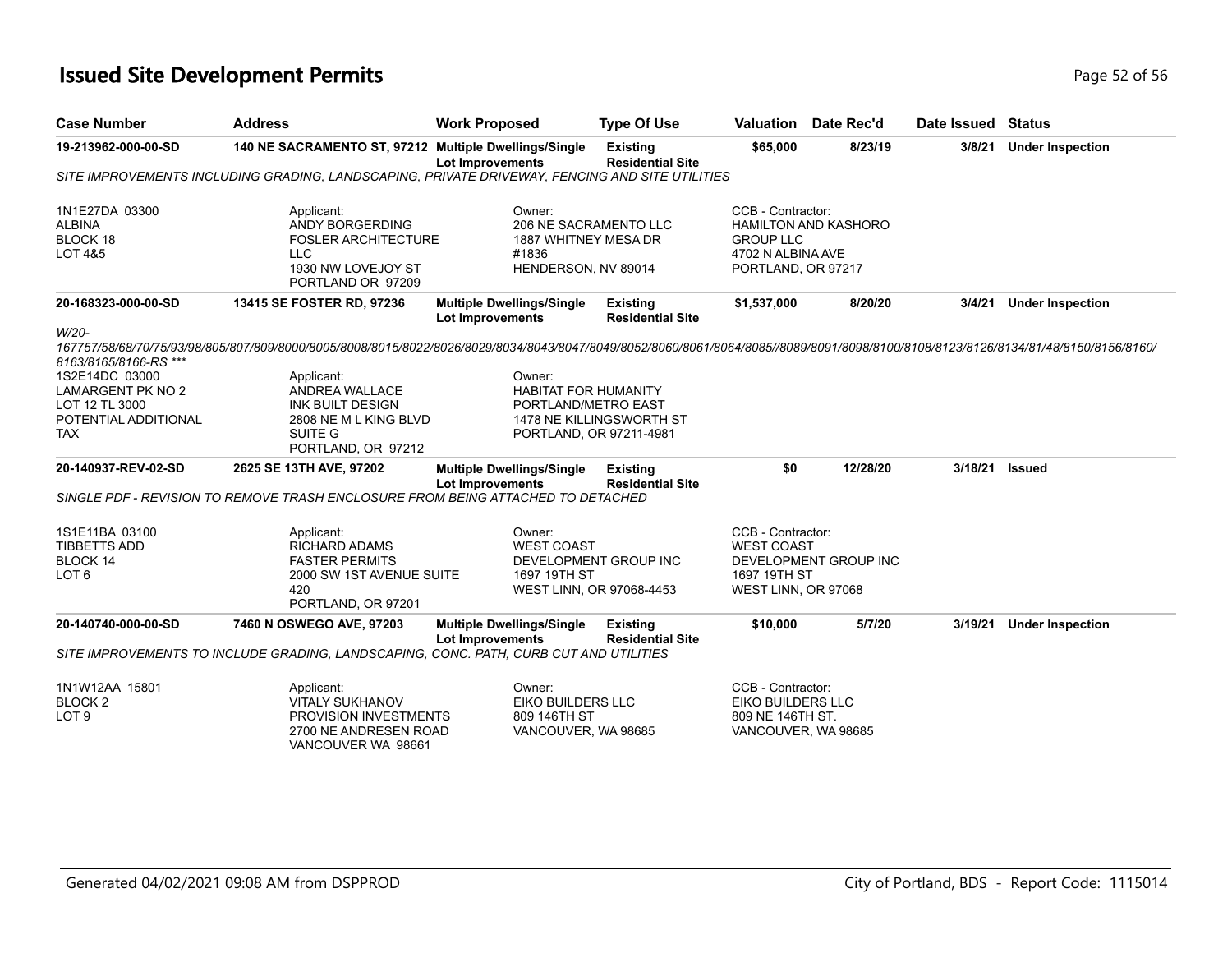## **Issued Site Development Permits Page 13 of 56 Page 53 of 56 Page 53 of 56**

| <b>Case Number</b>                                                                            | <b>Address</b>                                                                                                                       | <b>Work Proposed</b>                                                      | <b>Type Of Use</b>                                                | <b>Valuation</b>                                                | Date Rec'd              | Date Issued             | <b>Status</b>                                                                               |
|-----------------------------------------------------------------------------------------------|--------------------------------------------------------------------------------------------------------------------------------------|---------------------------------------------------------------------------|-------------------------------------------------------------------|-----------------------------------------------------------------|-------------------------|-------------------------|---------------------------------------------------------------------------------------------|
| 20-176459-000-00-SD                                                                           | 4324 SE 79TH AVE, 97206                                                                                                              | <b>Multiple Dwellings/Single</b><br><b>Lot Improvements</b>               | \$30,000<br>8/14/20<br><b>Existing</b><br><b>Residential Site</b> |                                                                 | 3/1/21                  | <b>Under Inspection</b> |                                                                                             |
|                                                                                               | SINGLE PDF - SITE IMPROVEMENTS TO INCLUDE GRADING, LANDSCAPING, CONC. PATH, CURB CUT AND UTILITIES                                   |                                                                           |                                                                   |                                                                 |                         |                         |                                                                                             |
| 1S2E08DD 10300<br>SECTION 08 1S 2E<br>TL 10300 0.20 ACRES                                     | Applicant:<br><b>JILL CROPP</b><br><b>STUDIO CROPP</b><br>3725 SE HARRISON ST<br>PORTLAND, OR 97214-5845                             | Owner:<br><b>DOUGLAS MCLEOD</b><br>7675 SE ALDER ST<br>PORTLAND, OR 97215 |                                                                   | CCB - Contractor:<br>9999 SW WILSHIRE 208<br>PORTLAND, OR 97225 | ETRUSCAN VENTURES LLC   |                         |                                                                                             |
| issued: 5                                                                                     | Total # of SD Multiple Dwellings/Single Lot Improvements permits                                                                     |                                                                           |                                                                   |                                                                 |                         |                         | ital valuation of SD Multiple Dwellings/Single Lot Improvements permits issued: \$1,642,000 |
|                                                                                               | Total # of Site Development Permits issued: 5                                                                                        |                                                                           |                                                                   |                                                                 |                         |                         | Total valuation of Site Development Permits issued: \$1,642,000                             |
| 21-017014-000-00-ZP                                                                           | , 97219                                                                                                                              | <b>Commercial</b>                                                         | Code<br>Compliance<br><b>Requirements</b>                         | \$500                                                           | 3/30/21                 |                         | 3/30/21 Issued                                                                              |
|                                                                                               | SINGLE PDF - ZP PERMIT FOR FIRST OF TWO INSPECTIONS OF REMEDIATION PLANTINGS REQUIRED FROM AN ENVIRONMENTAL VIOLATION (17-258479-EV) |                                                                           |                                                                   |                                                                 |                         |                         |                                                                                             |
| 1S1E33AB 00100<br><b>CEDAR CREST</b><br>LOT 1&2 TL 100                                        | Applicant:<br>Marc Peters<br><b>BUREAU OF</b><br>ENVIRONMENTAL SERVICES<br>1120 SW 5TH AVE, ROOM<br>613<br>PORTLAND OR 97204         | Owner:<br><b>RECREATION</b><br>725 SUMMER ST#C<br><b>SALEM, OR 97301</b>  | OREGON STATE OF PARKS &                                           |                                                                 |                         |                         |                                                                                             |
| 21-016664-000-00-ZP                                                                           | 6599 NW LEIF ERIKSON DR,<br>97229                                                                                                    | <b>Commercial</b>                                                         | <b>LUR Condition</b><br>Compliance                                | \$800                                                           | 3/16/21                 | 3/16/21                 | <b>Issued</b>                                                                               |
|                                                                                               | SINGLE PDF - FINAL INSPECTION REQUIRED FOR MITIGATION PLANTINGS FOLLOWING 2-YEAR MAINTENANCE AND MONITORING PERIOD PER 17- 169145    |                                                                           |                                                                   |                                                                 |                         |                         |                                                                                             |
| 00200<br>1N1W14                                                                               | Applicant:<br><b>MARC PETERS</b><br><b>BUREAU OF</b><br>ENVIRONMENTAL SERVICES<br>1120 SW 5TH AVE., RM 613<br>PORTLAND OR 97204      | Owner:<br>PORTLAND CITY OF<br>1120 SW 5TH AVE #1204                       | PORTLAND, OR 97204-1912                                           |                                                                 |                         |                         |                                                                                             |
| 21-017972-000-00-ZP                                                                           | 3509 NE COLUMBIA BLVD,<br>97211                                                                                                      | Commercial                                                                | <b>LUR Condition</b><br>Compliance                                | \$150,000                                                       | 3/3/21                  | 3/23/21                 | <b>Issued</b>                                                                               |
|                                                                                               | PROLOGIS BROADMOOR - Wetland mitigation plantings and culvert removal per Environmental Review *** See 21-009791 LU ***              |                                                                           |                                                                   |                                                                 |                         |                         |                                                                                             |
| 1N1E13A 01100<br>SECTION 13 1N 1E<br>TL 1100 37.75 ACRES<br>SPLIT MAP R315193<br>(R941121180) | Applicant:<br>RYAN HALVORSON<br><b>DOWL</b><br>720 SW WASHINGTON ST<br>#750<br>PORTLAND, OR 97205                                    | Owner:<br><b>BLVD LLC</b><br><b>DENVER, CO 80202</b>                      | PROLOGIS NE COLUMBIA<br>1800 WAZEE ST, STE 500                    | CCB - Contractor:<br><b>TAPANI INC</b><br><b>PO BOX 1900</b>    | BATTLE GROUND, WA 98604 |                         |                                                                                             |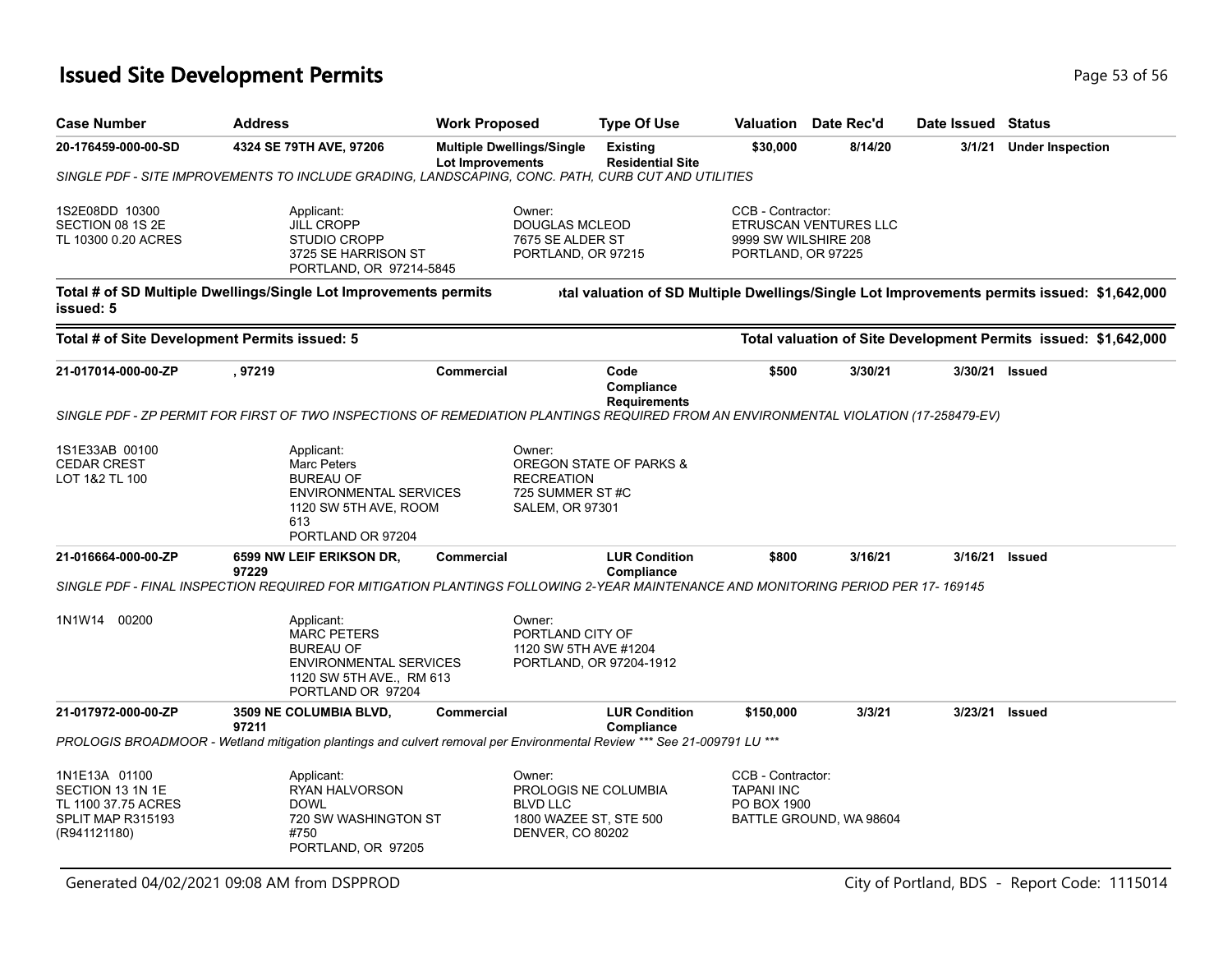## **Issued Zoning Permits** Page 54 of 56

| <b>Case Number</b>                                                                            | <b>Address</b>                                                                                                                          | <b>Work Proposed</b> |                                                                                                        | <b>Type Of Use</b>                 |                                                                                     | Valuation Date Rec'd    | Date Issued   | <b>Status</b>                                              |
|-----------------------------------------------------------------------------------------------|-----------------------------------------------------------------------------------------------------------------------------------------|----------------------|--------------------------------------------------------------------------------------------------------|------------------------------------|-------------------------------------------------------------------------------------|-------------------------|---------------|------------------------------------------------------------|
| 20-196723-000-00-ZP                                                                           | 7445 NE 33RD DR, 97211                                                                                                                  | Commercial           |                                                                                                        | <b>LUR Condition</b><br>Compliance | \$27,000                                                                            | 10/2/20                 | 3/17/21       | Issued                                                     |
|                                                                                               | SINGLE PDF - ZONING PERMIT FOR ENVIRONMENTAL MITIGATION AND REMEDIATION PLANTINGS WITH TREE PROTECTION FENCING, PER 19-236974 LU.       |                      |                                                                                                        |                                    |                                                                                     |                         |               |                                                            |
| 1N1E13BA 05500<br>SUNDERLAND AC & PLAT<br>3<br>LOT 29 TL 5500                                 | Applicant:<br><b>MICHAEL MONICAL</b><br><b>MONICAL ENGINEERING</b><br>LLC<br>12061 SE MASA LANE<br>PORTLAND OR 97086                    |                      | Owner:<br><b>NEAL ASHE</b><br>10350 N VANCOUVER WAY<br>#345<br>PORTLAND, OR 97217-7530                 |                                    | CCB - Contractor:<br>NTA CONTRACTING INC<br>345<br>PORTLAND, OR 97217               | 10350 N VANCOUVER WAY   |               |                                                            |
| 21-025756-000-00-ZP                                                                           | 3509 NE COLUMBIA BLVD,<br>97211                                                                                                         | <b>Commercial</b>    |                                                                                                        | <b>LUR Condition</b><br>Compliance | \$100,000                                                                           | 3/16/21                 | 3/18/21       | <b>Issued</b>                                              |
|                                                                                               | PROLOGIS BROADMOOR - Remove trees to ensure compliance with the Migratory Bird Treaty Act prior to initiating construction              |                      |                                                                                                        |                                    |                                                                                     |                         |               |                                                            |
| 1N1E13A 01100<br>SECTION 13 1N 1E<br>TL 1100 37.75 ACRES<br>SPLIT MAP R315193<br>(R941121180) | Applicant:<br>John van Staveren<br>Pacific Habitat Services, Inc.<br>9450 SW Commerce Circle,<br><b>Ste 180</b><br>Wilsonville OR 97070 |                      | Owner:<br>PROLOGIS NE COLUMBIA<br><b>BLVD LLC</b><br>1800 WAZEE ST, STE 500<br><b>DENVER, CO 80202</b> |                                    | CCB - Contractor:<br><b>TAPANI INC</b><br>PO BOX 1900                               | BATTLE GROUND, WA 98604 |               |                                                            |
| 19-245738-REV-01-ZP                                                                           | 13500 SE POWELL BLVD, 97236 Commercial                                                                                                  |                      |                                                                                                        | Landscaping                        | \$2,500                                                                             | 3/10/21                 | 3/10/21       | <b>Issued</b>                                              |
|                                                                                               | VALUE ADDED REVISION TO ADD (30) 6' TALL ARBORVITAE TO LANDSCAPING PLAN, NO ADD ADDITIONAL PAVING , EXISTING GRAVEL AREA TO STAY.       |                      |                                                                                                        |                                    |                                                                                     |                         |               |                                                            |
| 1S2E11AC 05400<br><b>SILVER PARK</b><br><b>BLOCK1</b><br>LOT <sub>1</sub>                     | Applicant:<br>TOM STOUT<br><b>PO BOX 196</b><br>CLACKAMAS OR 97015                                                                      |                      | Owner:<br><b>J M T PROPERTIES INC</b><br>13706 SE MARKET ST<br>PORTLAND, OR 97233-1757                 |                                    | CCB - Contractor:<br>KAY MACK HOMES LLC<br><b>PO BOX 196</b><br>CLACKAMAS, OR 97015 |                         |               |                                                            |
| Total # of ZP Commercial permits issued: 6                                                    |                                                                                                                                         |                      |                                                                                                        |                                    |                                                                                     |                         |               | Total valuation of ZP Commercial permits issued: \$280,800 |
| 21-001357-000-00-ZP                                                                           | 14537 SE RHINE ST, 97236                                                                                                                | <b>Residential</b>   |                                                                                                        | <b>LUR Condition</b><br>Compliance | \$1,500                                                                             | 3/19/21                 | 3/19/21 Final |                                                            |
| SINGLE PDF: PLANTINGS AS DETERMINED IN FP                                                     |                                                                                                                                         |                      |                                                                                                        |                                    |                                                                                     |                         |               |                                                            |
| 1S2E12BC 09400<br><b>POWELL VILLAGE</b><br><b>BLOCK1</b><br><b>LOT 14</b>                     | Applicant:<br><b>SARAH RADELET</b><br>STRATA LAND USE<br><b>PLANNING</b><br>PO BOX 90833<br>PORTLAND OR 97290                           |                      | Owner:<br><b>HAO TRAN</b><br>14537 SE RHINE ST<br>PORTLAND, OR 97236-2525                              |                                    | CCB - Contractor:<br>HONL TREE CARE INC<br>6310 SE IVON ST<br>PORTLAND, OR 97206    |                         |               |                                                            |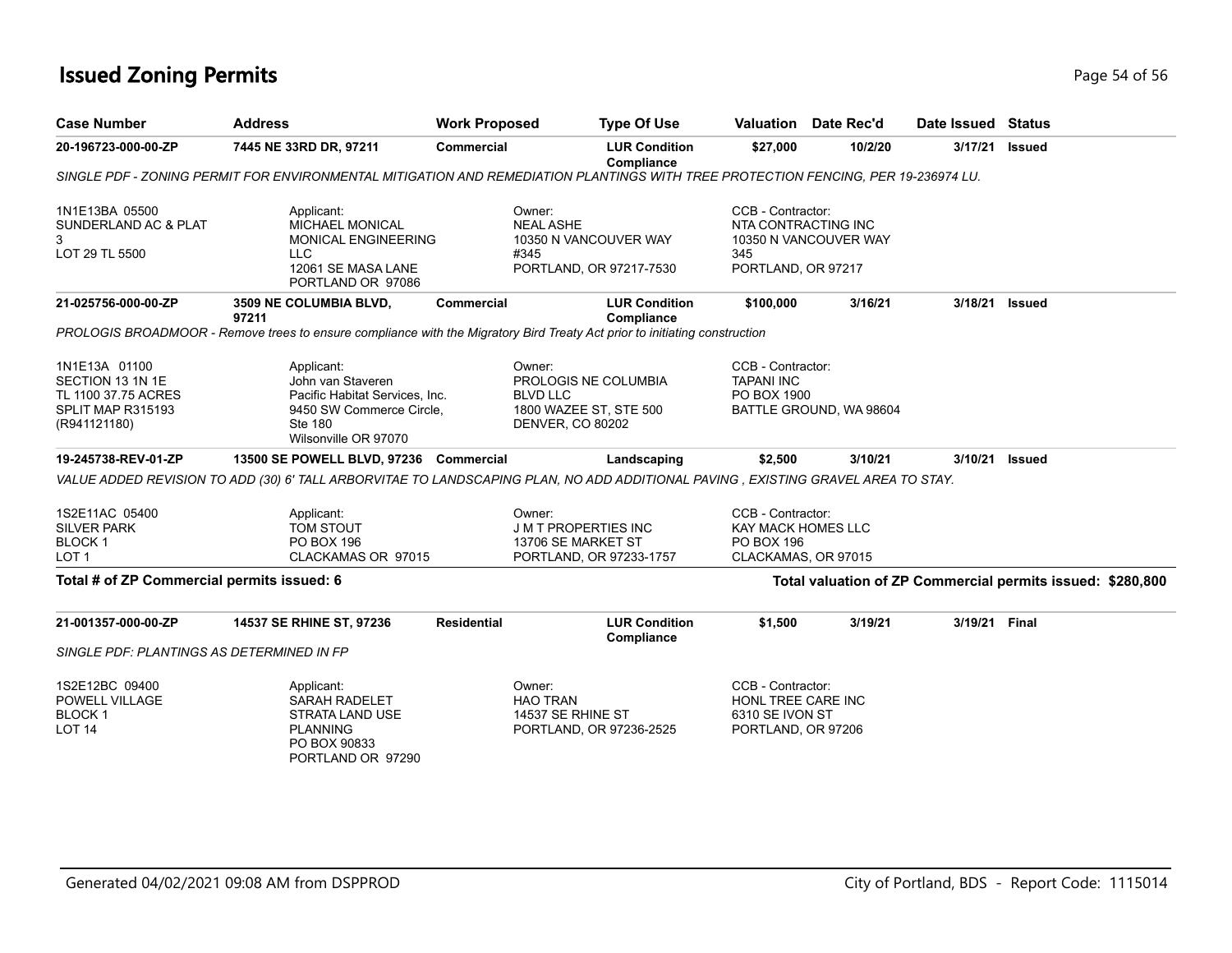## **Issued Zoning Permits** Provided a strategies of 56 and 200 minutes and 200 minutes and 200 minutes and 200 minutes  $P$  age 55 of 56

| <b>Case Number</b>                                                                    | <b>Address</b>                                                                                                   | <b>Work Proposed</b> | <b>Type Of Use</b>                                                                                                             |                                                      | <b>Valuation</b> Date Rec'd                                                    | Date Issued Status |                                                            |
|---------------------------------------------------------------------------------------|------------------------------------------------------------------------------------------------------------------|----------------------|--------------------------------------------------------------------------------------------------------------------------------|------------------------------------------------------|--------------------------------------------------------------------------------|--------------------|------------------------------------------------------------|
| 20-184371-000-00-ZP                                                                   | 1325 SW GIBBS ST, 97239                                                                                          | <b>Residential</b>   | <b>LUR Condition</b><br>Compliance                                                                                             | \$10,000                                             | 8/31/20                                                                        | 3/18/21            | <b>Issued</b>                                              |
|                                                                                       |                                                                                                                  |                      | SINGLE PDF PERMIT NEEDED FOR MITIGATION PLANTING, TREE REMOVAL AND TRANSITION AREA FOR LU 19-258445                            |                                                      |                                                                                |                    |                                                            |
| 1S1E09BD 02900<br>PORTLAND CITY HMSTD<br>BLOCK 78<br><b>LOT 5-7</b>                   | Applicant:<br><b>JESSE WINTEROWD</b><br><b>WINTERBROOK PLANNING</b><br>610 SW ALDER ST #810<br>PORTLAND OR 97205 |                      | Owner:<br><b>SWS PDX LLC</b><br>15110 BOONES FERRY RD<br>#500<br>LAKE OSWEGO, OR 97035                                         | CCB - Contractor:<br><b>LLC</b><br><b>RD STE 500</b> | <b>CANOPY BUILDING GROUP</b><br>15110 SW BOONES FERRY<br>LAKE OSWEGO, OR 97035 |                    |                                                            |
| 21-013930-000-00-ZP                                                                   | 3703 SE 151ST AVE, 97236                                                                                         | <b>Residential</b>   | <b>Residential</b><br><b>Driveway</b>                                                                                          | \$100                                                | 3/22/21                                                                        |                    | 3/22/21 Issued                                             |
|                                                                                       | SINGLE PDF ADDED 500 SQ FT CONCRETE PARKING AREA ON PROPERTY                                                     |                      |                                                                                                                                |                                                      |                                                                                |                    |                                                            |
| 1S2E12CA 10500<br><b>AWARD SUB</b><br>BLOCK <sub>2</sub><br>LOT <sub>12</sub>         | Applicant:<br><b>RICH EISENHAUER</b><br><b>RE DESIGN</b><br>6925 SW NETARTS CT<br>BEAVERTON, OR 97007            |                      | Owner:<br>MANH THI NGUYEN<br>3703 SE 151ST AVE<br>PORTLAND, OR 97236-2231                                                      |                                                      |                                                                                |                    |                                                            |
|                                                                                       |                                                                                                                  |                      | Owner:<br>DUNG NGOC NGUYEN<br>3703 SE 151ST AVE<br>PORTLAND, OR 97236-2231                                                     |                                                      |                                                                                |                    |                                                            |
| 20-221692-000-00-ZP                                                                   | 5904 NE 34TH AVE, 97211                                                                                          | <b>Residential</b>   | <b>Residential</b><br><b>Driveway</b>                                                                                          | \$500                                                | 12/23/20                                                                       | 3/9/21 Final       |                                                            |
|                                                                                       |                                                                                                                  |                      | SINGLE PDF - EXPANDED DRIVEWAY ADJUSTMENT, RELATED TO 19-270464-CC AND 20-180232-LU, REDUCING FRONTAGE ACCESS TO STREET TO 40% |                                                      |                                                                                |                    |                                                            |
| 1N1E13DC 02500<br>SECTION 13 1N 1E<br>TL 2500 0.27 ACRES                              | Applicant:<br><b>DENISE BELL</b><br>5904 NE 34TH AVE<br>PORTLAND, OR 97211<br>Applicant:<br><b>DENISE BELL</b>   |                      | Owner:<br><b>DENISE BELL</b><br>5904 NE 34TH AVE<br>PORTLAND, OR 97211                                                         |                                                      |                                                                                |                    |                                                            |
|                                                                                       | PORTLAND OR<br><b>USA</b>                                                                                        |                      |                                                                                                                                |                                                      |                                                                                |                    |                                                            |
| 21-013382-000-00-ZP                                                                   | 13729 SE CENTER ST, 97236                                                                                        | <b>Residential</b>   | <b>Residential</b><br>Driveway                                                                                                 | \$10,000                                             | 3/23/21                                                                        | 3/23/21 Final      |                                                            |
|                                                                                       | <b>LEGALIZE EXISTING 14'x56' ON THE NORTH SIDE OF THE PROPERTY</b>                                               |                      |                                                                                                                                |                                                      |                                                                                |                    |                                                            |
| 1S2E11DB 03302<br><b>BALTIC AVENUE</b><br>LOT <sub>2</sub><br>INC UND 1/5 INT TRACT B | Applicant:<br>LYUDMILA KOROTEYEV<br>13729 SE CENTER ST<br>PORTLAND OR 97236                                      |                      | Owner:<br>VALENTIN KOROTEYEV<br>13729 SE CENTER ST<br>PORTLAND, OR 97236-3523                                                  |                                                      |                                                                                |                    |                                                            |
| Total # of ZP Residential permits issued: 5                                           |                                                                                                                  |                      |                                                                                                                                |                                                      |                                                                                |                    | Total valuation of ZP Residential permits issued: \$22,100 |